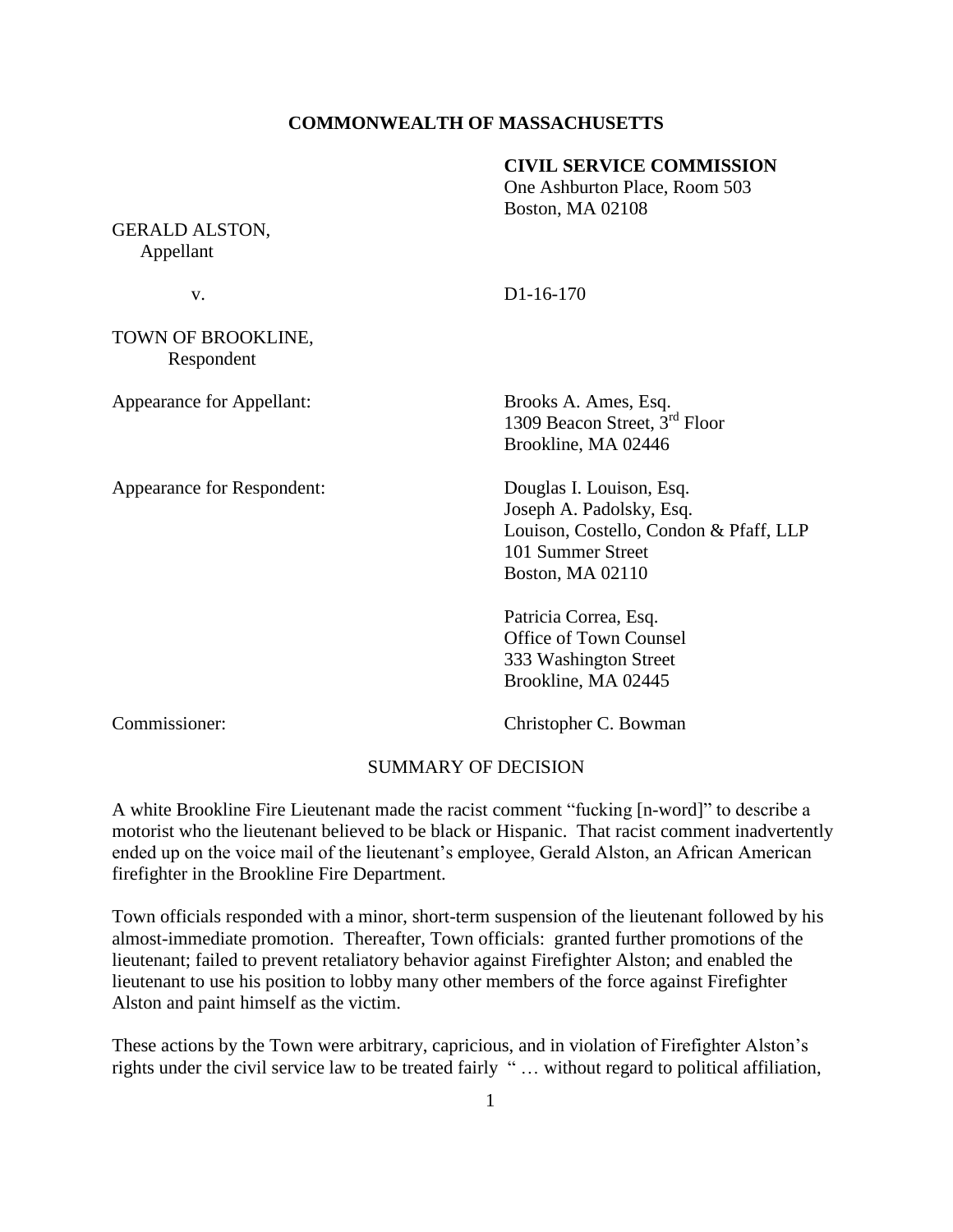race, color, age, national origin, sex, marital status, handicap, or religion and with proper regard for . . .basic rights outlined in [the civil service law] and constitutional rights as citizens …" G.L. c. 31, § 1.

The Town's own actions and inactions were the reasons that made it impossible for Firefighter Alston to return to work, which formed the basis of the Town's decision to terminate his employment.

When a municipality's own violation of a tenured employee's rights has prevented the employee from returning to work, as here, the Town cannot use that inability to work as just cause for discharging the employee from his tenured position

For these reasons, Firefighter Alston's appeal is allowed.

## **DECISION**

 Pursuant to G.L. c. 31, § 43, the Appellant, Gerald Alston (Firefighter Alston) filed a timely appeal with the Civil Service Commission (Commission), contesting the decision of the Appointing Authority, the Town of Brookline (Town), to terminate him as a firefighter from the Brookline Fire Department (Department). The Commission denied the appeal on April 13, 2017 in a summary decision. Firefighter Alston appealed the decision pursuant to G.L. c. 31, § 44. On April 11, 2018, the Superior Court (Wilkins, J.) vacated the Commission's decision and remanded Firefighter Alston's appeal for an evidentiary hearing. A pre-hearing conference was held on June 21, 2018. A full hearing was held over ten days between July 12, 2018 and August 30, 2018. A stenographer produced the official record of the proceedings by agreement of the parties. The hearing was declared to be public at the request of Firefighter Alston, except that exhibits were impounded pending this decision. Following the close of the hearing, proposed decisions were submitted by the parties on October 30, 2018.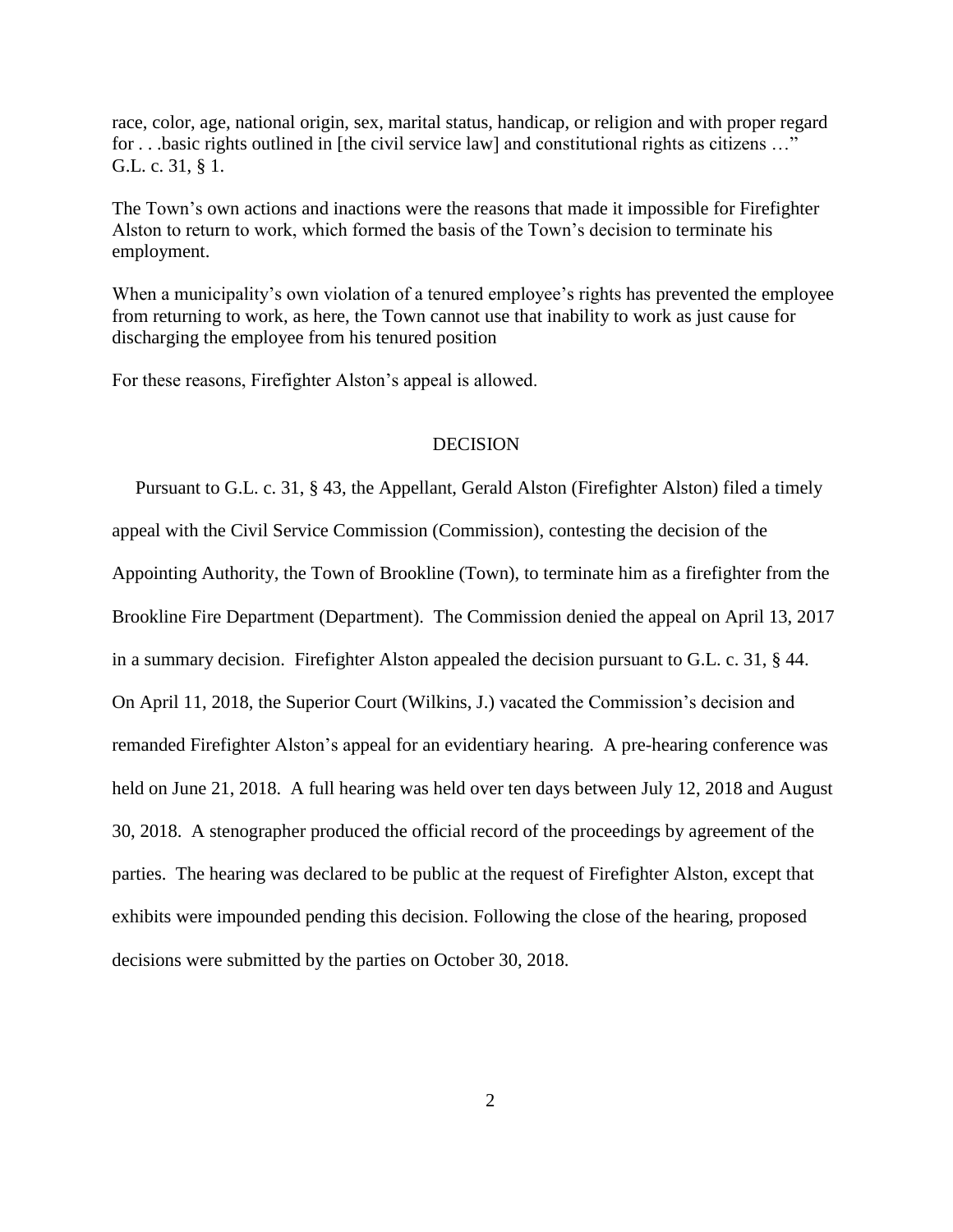# **FINDINGS OF FACT**

A series of stipulated facts and 280 exhibits (Respondent 1-180 and Appellant 1-100) were

entered into evidence at the hearing. Based upon the documents admitted into evidence, the

stipulated facts, and the testimony of:

*Called by Firefighter Alston:*

- Gerald Alston (Firefighter Alston)
- Cynthia Carter, M.D. (Dr. Carter)
- Former (now-retired) Temporary Deputy Chief Paul Pender (Pender)<sup>1</sup>

## *Called by the Town:*

- Former (now-retired) Chief of Operations Michael O'Reilly (COO O'Reilly)
- Former (now-retired) Chief Peter Skerry (Chief Skerry)
- Former Human Resources Director Sandra DeBow (DeBow) (now employed elsewhere)
- Lieutenant Justin Robinson (Lt. Robinson)
- Firefighter Cormac Dowling (Probationary Firefighter Dowling)
- Firefighter Ryan Monahan (Firefighter Monahan)
- Former Chief Paul Ford (Chief Ford)
- Marilyn Price, M.D. (Dr. Price)
- Town Counsel Joslin Murphy (Murphy)
- Former Select Board Chair Kenneth Goldstein (Chairman Goldstein)
- Select Board Chair Neil Wishinsky (Chairman Wishinsky)

I make the following findings of fact:

# *Gerald Alston*

 $\overline{a}$ 

1. Firefighter Alston, an African-American male in his late 40s, was born and raised in Boston.

He has four children. Firefighter Alston comes from a close-knit family, including five

siblings, and he credits the support of his family, particularly his mother and father, for his

successes in life. Firefighter Alston's family has a tradition of public service; three cousins

<sup>&</sup>lt;sup>1</sup> Paul Pender held four different titles with the Fire Department during the relevant time period (Lt. Acting Captain, Captain and Acting Deputy Fire Chief). To avoid confusion, the decision refers to him as Mr. Pender.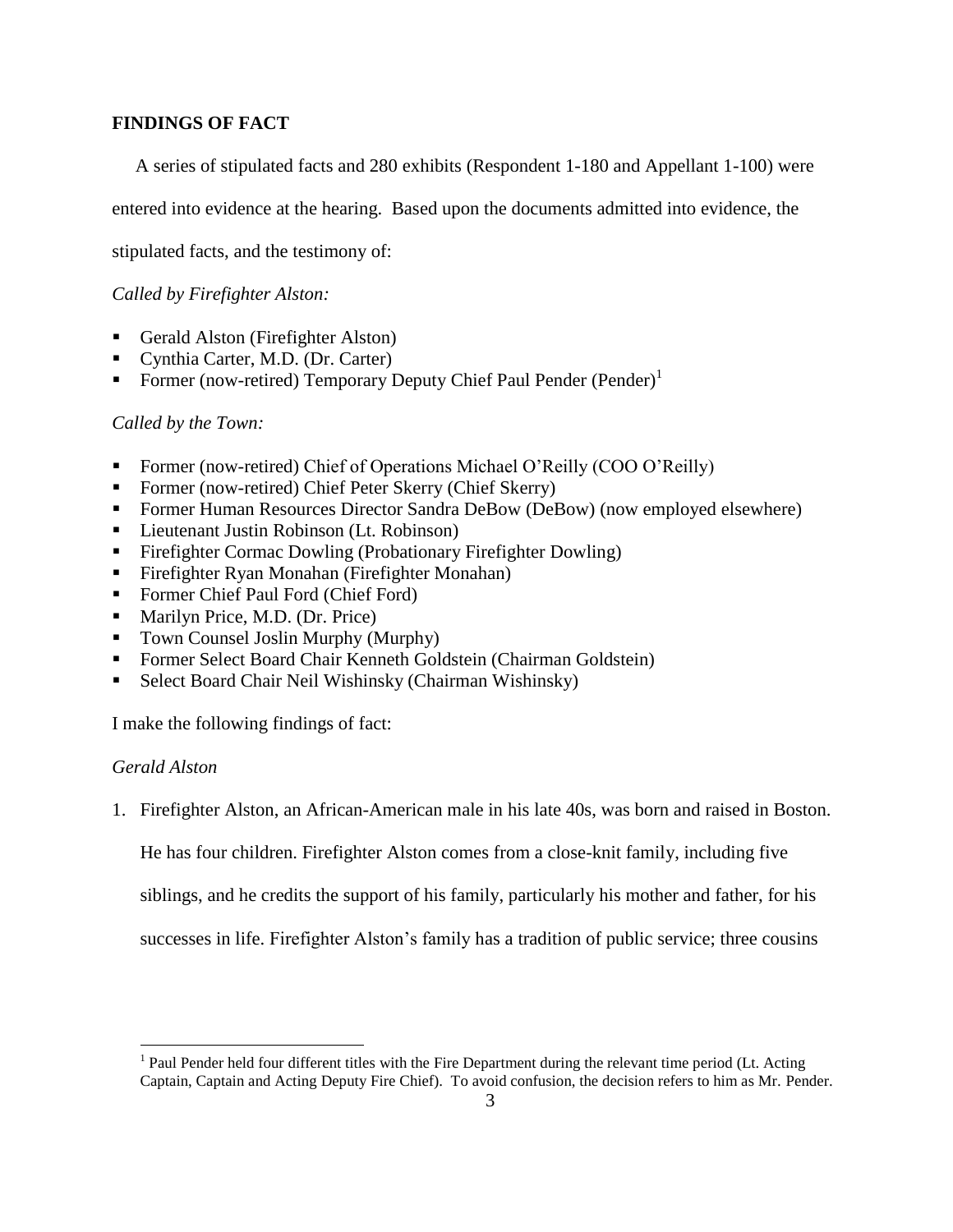are firefighters and his uncle was a deputy superintendent in the Boston Police Department. (Tr. Vol. 1 at 32-33 (Alston)); Resp. 73, p. 5).

- 2. Firefighter Alston attended Natick High School as part of METCO, a voluntary desegregation program. He was an active participant in the school, playing on the football team and acting in school performances, and formed lifelong bonds with several of his classmates. (Tr. Vol. 1 at 33-36 (Alston)).
- 3. After graduating from Natick High School, Firefighter Alston pursued a singing career with the group, "Classic Example," which toured with the "New Kids on the Block" in the early 1990s. After the group dissolved in the mid-1990s, Firefighter Alston worked as an administrative assistant at the Board of Registration of Medicine and a train operator for the MBTA before taking and passing the firefighter's civil service examination. (Tr. Vol. 1 at 36-37 (Alston)).
- 4. Firefighter Alston became a Brookline Firefighter in August 2002 and served on a full-time basis for eleven (11) years. The Town's Select board serves as the Appointing Authority for the Fire Department. (Stipulated Facts).
- 5. During his career, Firefighter Alston was regarded as a "very good firefighter." (Tr. Vol. 6 at 794-795 (O'Reilly)).
- 6. At all times relevant to this appeal, Firefighter Alston was assigned to Group 2, Station 5, located in Coolidge Corner on Babcock Street in Brookline. That station includes a tower truck and an engine (pump truck). (Tr. Vol. 1 at 42 (Alston)).
- 7. During the Spring of 2010, Firefighter Alston suffered an on-duty injury (fractured tailbone) that put him out of work. (Tr. Vol. 1 at 56 (Alston)).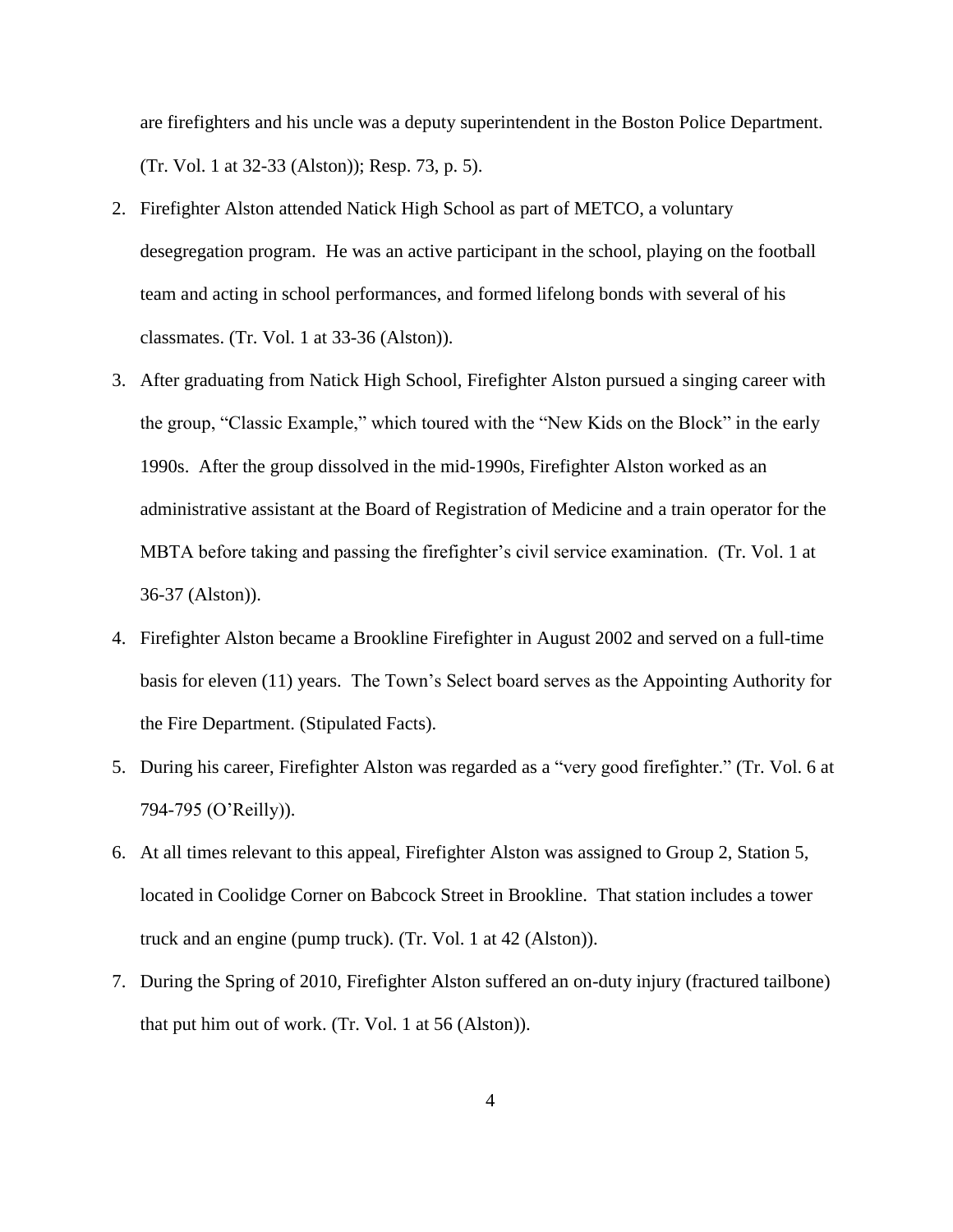# *Paul Pender*

- 8. Paul Pender joined the Brookline Fire Department in 1984. As of May 30, 2010, he was a fire lieutenant in Group 2, Station 5, serving as Firefighter Alston's supervisor. (Tr. Vol. 5 at 662 (Pender)). As will be referenced in findings that follow, Mr. Pender would subsequently be promoted to Temporary Fire Captain, Permanent Fire Captain and Acting Deputy Fire Chief.
- 9. Mr. Pender " … saw things in a fire that not all officers would as far as having that presence of mind of where he was, what was going on. He was a … very good fire officer and firefighter." (Tr. Vol. 6 at 802 (O'Brien)).
- 10. Mr. Pender and others were commended by the Town for their acts of heroism that occurred at a fire on Harrison Street in Brookline in 2008. As recounted by Mr. Pender during his testimony before the Commission:

"It was a call for a man trapped on the second floor with a wheelchair so we had a lot of guys up there looking for him and the house was going pretty good and it got going to the point there was a back draft and the deputy called to evacuate the entire building and the entire building was evacuated. You do a personnel count and we were missing a guy; it turned out to be the deputy's brother. And I was standing right next to him and he said, 'Paul, my brother is missing' and I just ran up to the stairs, ran in, dove in with another guy and we were lucky enough he was only 10 or 15 – we couldn't see him because the fire was from the ceiling right to the floor but we were lucky enough to just kind of bump into him. He was facing us and lying like this on the floor and we saw the bright things, the fluorescent stuff, and we were able to get him out of there but we got burned up pretty bad." (Tr. Vol. 5 at 755- 756 (Pender)).

11. During that fire, Mr. Pender received burns all over his face, head, ears, eyes, nostrils and throat. Four firefighters, including the rescued firefighter, went through the burn unit at Massachusetts General Hospital and were treated for Post Traumatic Stress Syndrome (PTSD). (Tr. Vol. 5. at 757 (Pender)).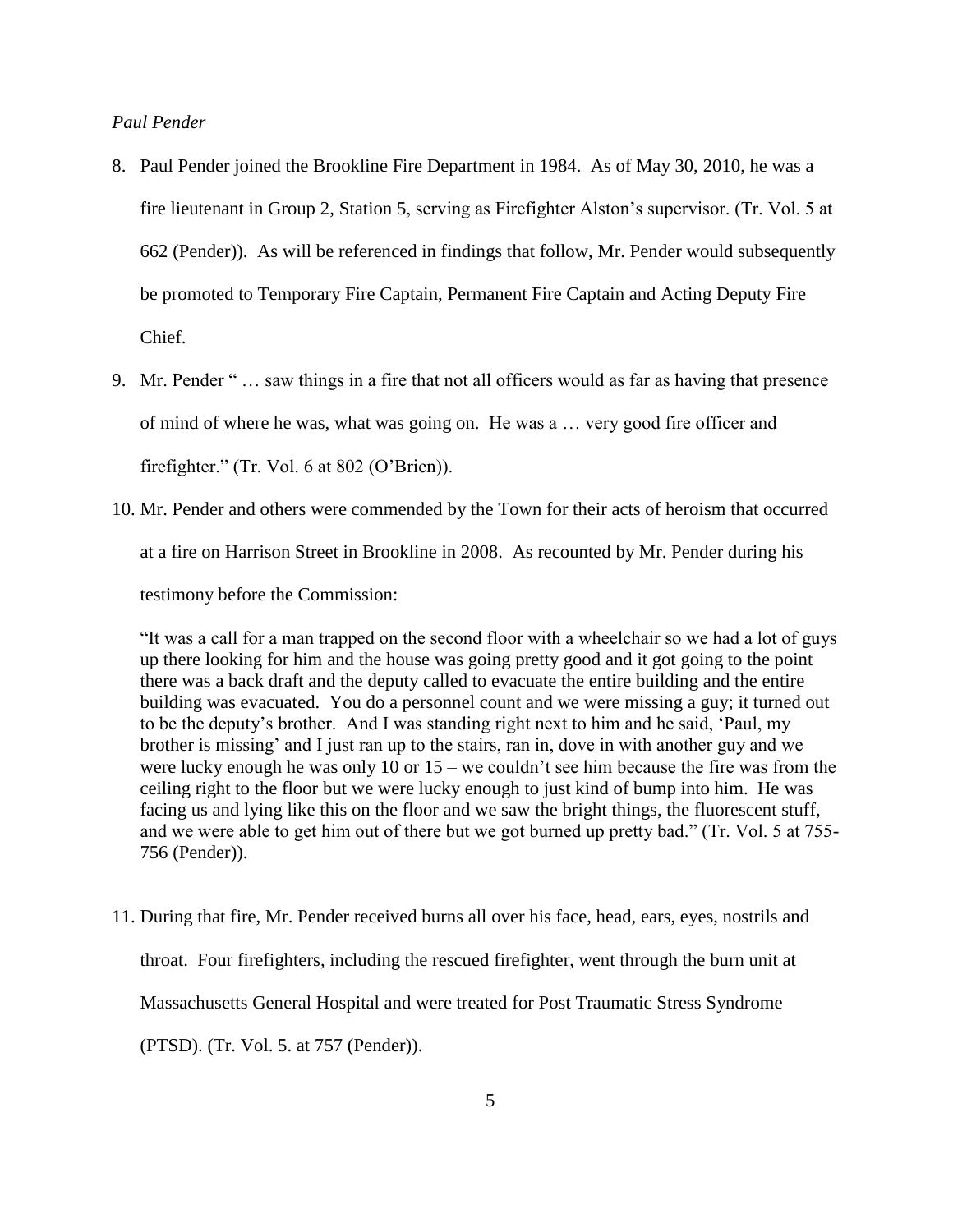12. Prior to May 30, 2010, Mr. Pender and Firefighter Alston had a good working relationship.

Firefighter Alston described it as follows:

" … Paul Pender was someone I attached to when I got on the job because he knew, as far as I could tell, everything about the station, everything about firefighting, everything about the ladder, everything about the engine … I would ask certain questions and Paul always had the answer. He would go as far as, we had a white board in the back of the station and he would talk me through certain occasions, if a fire happened here or this happened … he was a teacher .. we had a real nice relationship." (Tr. Vol. 1 at 45-45 (Alston)).

*May 30, 2010 Voicemail Message<sup>2</sup>*

- 13. On May 30, 2010, Mr. Pender and his son had just completed repairing their lobster traps in South Boston and were driving down Columbia Road in Dorchester. Mr. Pender was the passenger and his son was the driver. (Tr. Vol. 5 at 670-671 (Pender)).
- 14. While his son was driving, Mr. Pender placed a call to Firefighter Alston's cell phone and the call went to Firefighter Alston's voicemail. (Tr. Vol. 5 at  $672$ )<sup>3</sup>
- 15. Mr. Pender thought he had terminated the phone call with Firefighter Alston. He had not.

(Tr. Vol. 5 at 673)

 $\overline{a}$ 

16. Meanwhile, Mr. Pender's son had been trying unsuccessfully to get out of a left hand turnonly lane in order to go straight up Columbia Road. Sensing a break in traffic, Mr. Pender told his son to switch lanes. The driver of the vehicle in the other lane, who Mr. Pender describes as "black or Hispanic"<sup>4</sup>, did not yield. Mr. Pender then said "that fuck"; his son

 $2<sup>2</sup>$  I have not overlooked Firefighter Alston's testimony that other firefighters had made racially charged comments to or in front of him in the past. For many reasons, including that Firefighter Alston was unable to recall a timeframe (i.e. – year) when these comments were made, I did not make a finding in this regard.  $3$  In his deposition testimony in the federal civil rights case, Mr. Pender alleged that the voicemail

introduced into evidence had been "doctored" as it did not include a message that Mr. Pender left for Firefighter Alston checking in on his well-being. I credit Mr. Pender's testimony that the purpose of the call was to check on Firefighter Allston's well-being.

<sup>&</sup>lt;sup>4</sup> In his October 25, 2017 deposition related to the federal civil rights case, Mr. Pender stated that the driver of the other vehicle was a "young black kid." (App Ex. 4 at p. 43) In his August 2, 2010 investigatory interview with Town officials, Mr. Pender stated that he couldn't remember the ethnicity of the driver.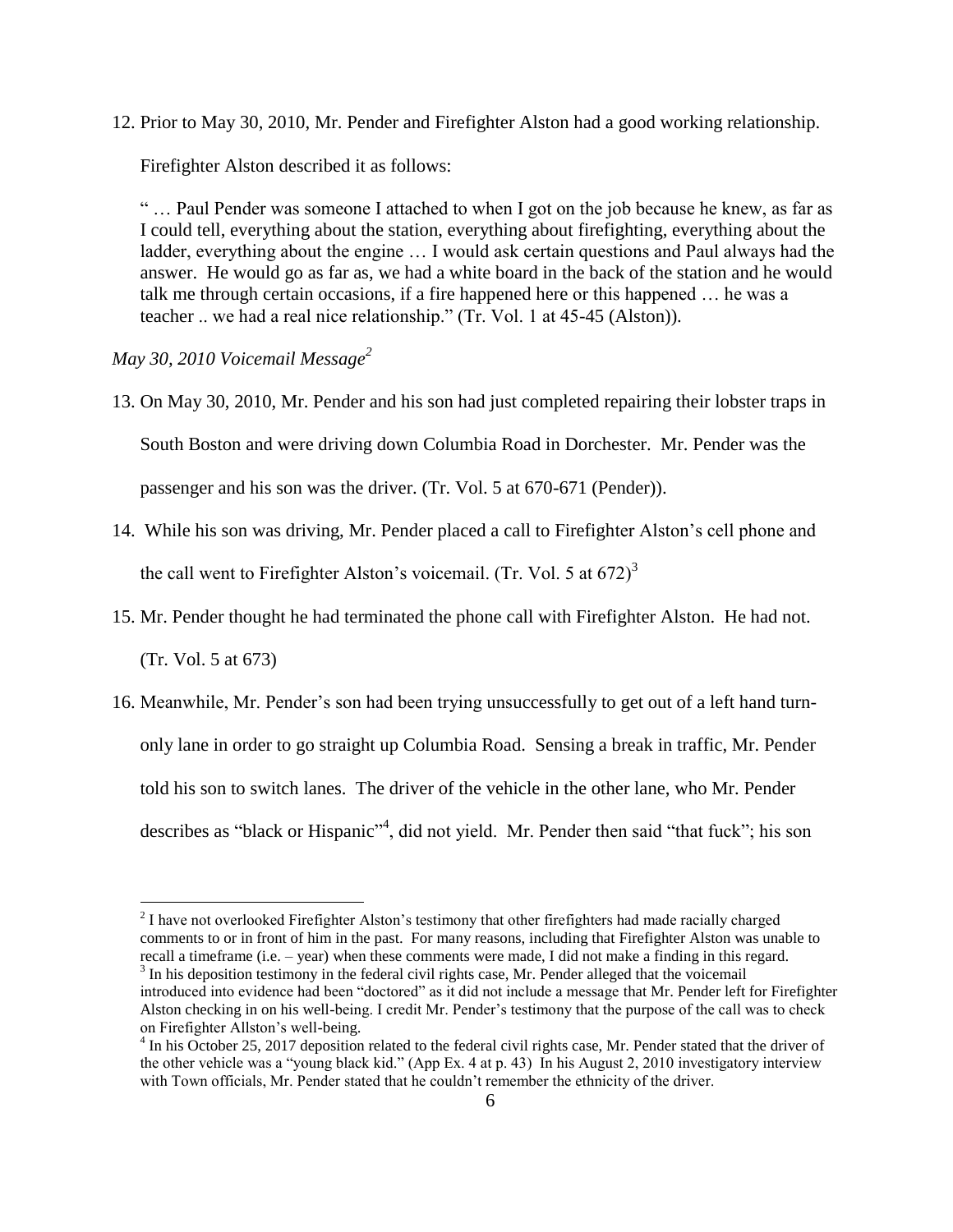asks, "What?" at which point Mr. Pender said: "fucking [n-word]." (Tr. Vol. 5 at 674 (Pender); App.  $1$ ).<sup>5</sup>

- 17. Mr. Pender then realized that his racist comment may have been inadvertently left on Firefighter Alston's voicemail, as he had not properly terminated the call on his cell phone. (Tr. Vol. 5 at 675-676 (Pender)).
- 18. Firefighter Alston's wife was the first to hear the racist comment on the voicemail message that day. (Tr. Vol. 1 at 56-57)
- 19. When she heard the racist comment made by Mr. Pender, "her face changed, her whole expression changed" and she told Firefighter Alston "you want to hear this." (Tr. Vol. 1 at 56-57 (Alston)).
- 20. Firefighter Alston was shocked and hurt by the racist comment. (Tr. Vol 1 at 58-60 (Alston)). *May 30, 2010 – July 27, 2010*
- 21. Not knowing whether Firefighter Alston had heard his racist comment, or had simply deleted the message without hearing it, Mr. Pender made multiple calls (including that day) to Firefighter Alston saying words to the effect, "we need to talk." Firefighter Alston did not return his calls. (Tr. Vol. 5 at 676 (Pender)).
- 22. Mr. Pender shared what had happened with other firefighters and "sort of expressed relief [to them] that, you know Gerald was my buddy and I'm sure nothing was going to happen." (Tr. Vol. 5 at 679 (Pender)).

 $\overline{a}$ 

<sup>&</sup>lt;sup>5</sup> Firefighter Alston, in his post-hearing brief, argues that Mr. Pender's testimony regarding the traffic incident is not credible. Rather, Firefighter Alston argues that Mr. Pender was referring to him (Firefighter Alston) when he said "fucking [n-word]." To the extent that it is relevant, I have, after listening (and re-listening) to Mr. Pender's testimony, found Mr. Pender's testimony in this regard to be credible.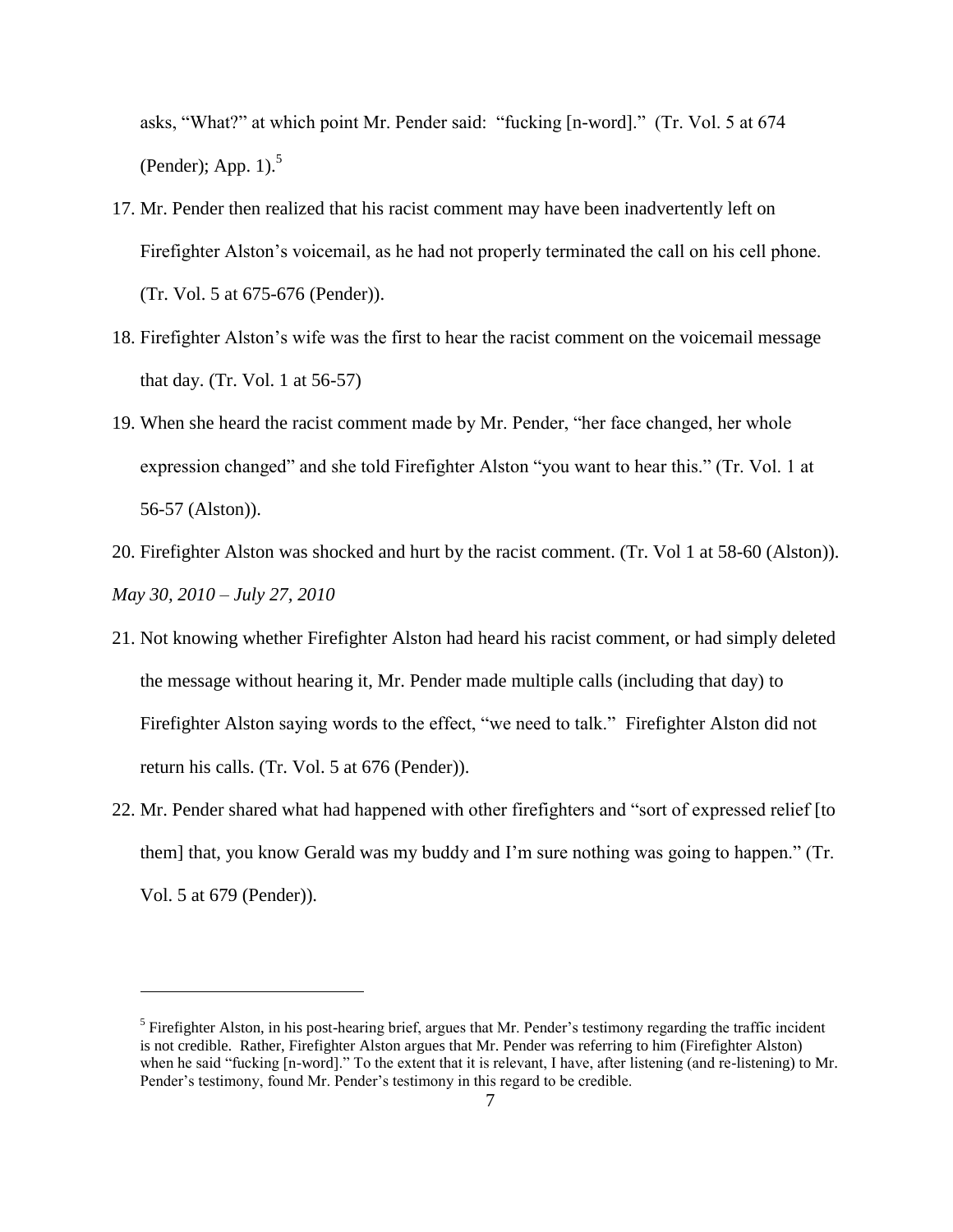- 23. After seeking the counsel of senior firefighters about what to do, Firefighter Alston, shortly after May 30, 2010, played the voicemail for Chief of Operations Michael O'Reilly (COO O'Reilly). COO O'Reilly did not report the incident to the Fire Chief or other Town officials. Rather, he and Firefighter Alston agreed that he (Alston) would reach out to Mr. Pender directly. (Tr. Vol. 6 at 796-798 (O'Reilly)).
- 24. On July 8, 2010, Mr. Pender, after learning through another firefighter that Firefighter Alston had reported the voicemail to COO O'Reilly, called Firefighter Alston. Mr. Pender told Firefighter Alston that the racist comment had not been intended for him, but for "some young gangbanger<sup>6</sup><sup>2</sup> who cut him off in traffic. Firefighter Alston was offended by Mr. Pender's explanation and terminated the call. (Resp. 3; Tr. Vol. 1 at 62 (Alston)).
- 25. On July 10, 2010, Mr. Pender called Firefighter Alston again. After seeking to again explain the context in which he made the racist comment, Mr. Pender told Firefighter Alston words to the effect that his (Alston's) decision to report this matter to COO O'Reilly was the stupidest thing he (Alston) could have done and then asked Firefighter Alston "Do you want me to lose my job?" (App. 4 at 56-57)

*Filing of Formal Complaint by Firefighter Alston & Discipline Against Mr. Pender*

 $\overline{a}$ 

26. On July 28, 2010, then-Fire Chief Peter Skerry received a formal complaint letter with the Town's Fire Department about the voicemail and his subsequent interactions with Lt. Pender. Chief Skerry immediately notified the Town's Director of Human Resources at the time, Sandra DeBow (Ms. DeBow) (Tr. Vol. 6 at 833-834 (Skerry)).

 $6$  Mr. Pender: "I recall saying a kid cut me off. Probably said something like a wise guy or something and he might have looked like a gang banger or something like that." (Tr. Vol. 5 at 683-684 (Pender)).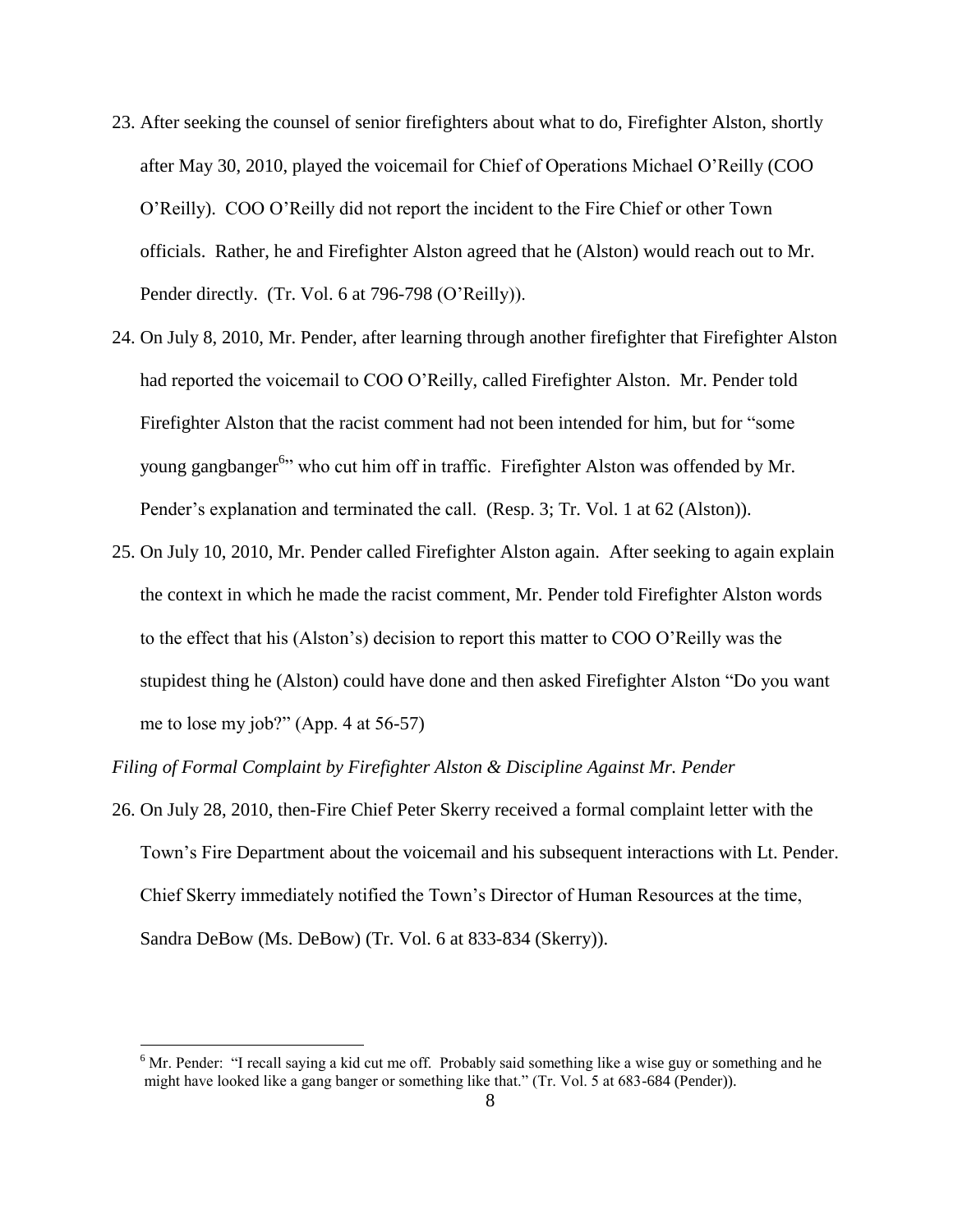- 27. On July 30, 2010, a meeting was held which was attended by: Firefighter Alston, his wife, Chief Skerry, COO O'Reilly and then-Town counsel Jennifer Depazo to address the letter. (Tr. Vol. 6 at 837 (Skerry)). Ms. DeBow did not attend the meeting as she was out of town at the time. (Resp. 3 at p.3).
- 28. At the meeting, Firefighter Alston played the voicemail after questions were raised about precisely what Mr. Pender had said. After hearing the voicemail, Chief Skerry determined that Mr. Pender's racist comment constituted a firing offense and told Firefighter Alston that he would fight for Mr. Pender's termination. (Tr. Vol. 1 at 75-76 (Alston); Tr. Vol. 6 at 840 (Skerry)).
- 29. Firefighter Alston stated that he did not want Mr. Pender terminated. (App. 17, p. 8; Tr. Vol. 1 at 75-76 (Alston); Tr. Vol. 6 at 840 (Skerry)).
- 30. Although Chief Skerry testified he did not recall discussing Mr. Pender's eligibility for promotion to Captain during the meeting, I credit Firefighter Alston's testimony that Chief Skerry said that Mr. Pender would be ineligible for promotion. Chief Skerry's notes specifically reference (with a "?" next to it) Pender's ineligibility for promotion to Captain as a contemplated disciplinary consequence in his notes, and I find that Chief Skerry made this promise to reassure Firefighter Alston that the department took his complaint seriously. (Tr. Vol. 1 at 76, 80 (Alston); App. 17, p. 17)
- 31. That day (July 30, 2010), Chief Skerry transferred Mr. Pender to another station. (App. 17 at 2, 19 and 20; Tr. Vol 6 at 832, 836) (Skerry)).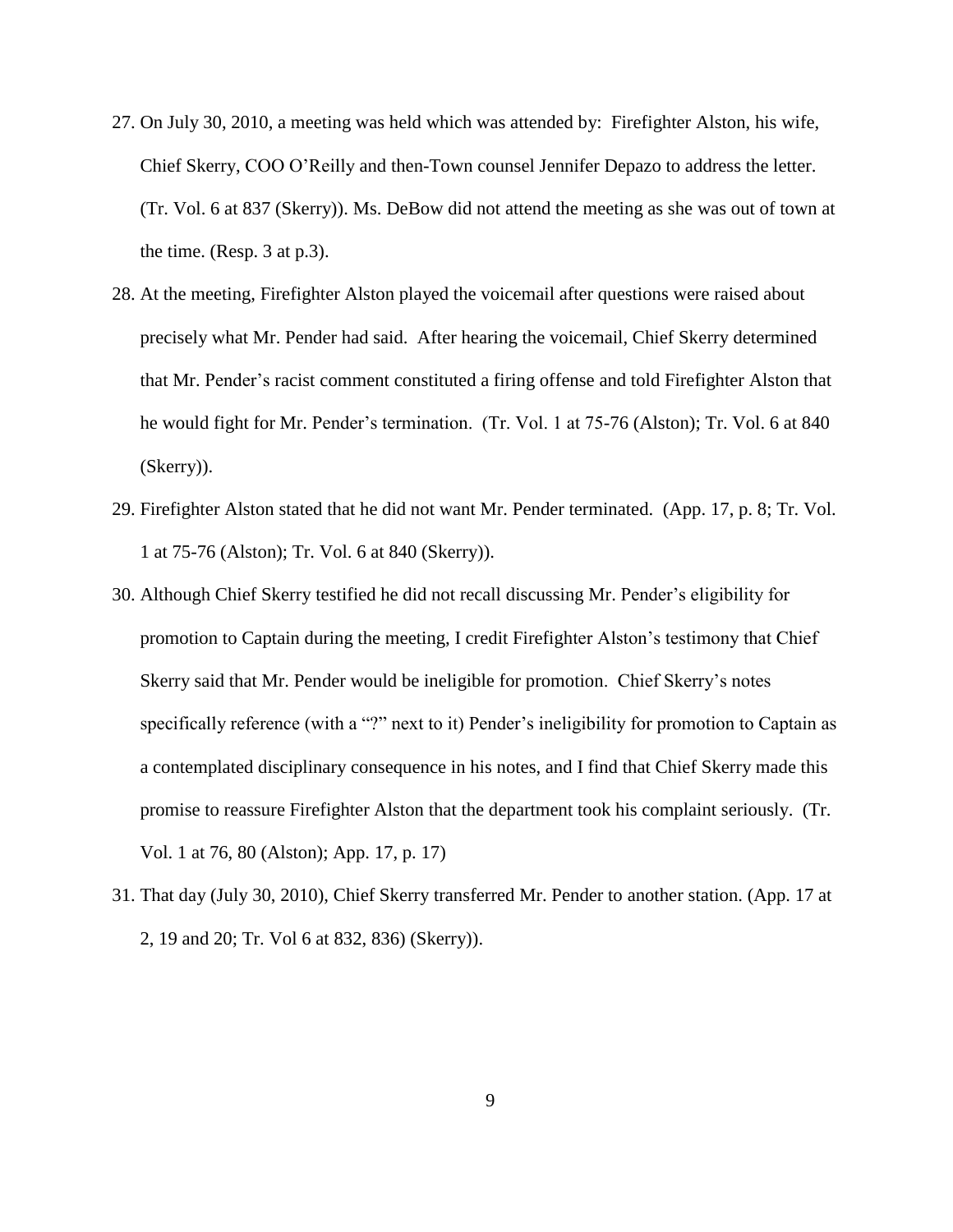- 32. Sometime after the July  $30<sup>th</sup>$  meeting<sup>7</sup>, a three-way phone call took place between Firefighter Alston, then-local union President Shaun Fay and the Town's Director of Human Resources, Sandra DeBow. During that conversation, Firefighter Alston expressed concern that the Town's Human Resources Director was conducting the investigation into his complaint, rather than an outside counsel. Ms. DeBow disagreed. Ms. DeBow and Firefighter Alston engaged in a heated verbal exchange during which both of them used profane language. (Tr. Vol. 10 at 1840-1841 (Fay)).
- 33. On August 2, 2010, Mr. Pender admitted during an investigatory interview with Town officials that he said the word "[n-word]" heard on the voicemail, but that it was not intended for Firefighter Alston. (Resp. 3 at 6).
- 34. On August 16, 2010, HR Director DeBow released her investigation report which stated in part:

"The facts here establish that Lt. Pender made a work-related call to a subordinate and left an inflammatory race-based message on FF Alston's cell phone. Using profanity and a wellrecognized, racially-inflammatory term rises to the level of conduct unbecoming to a firefighter as it would tend to lower the service in the estimation of the Public, and further that such conduct is also prejudicial to good order." (Resp. 3)

35. The report concluded that while Mr. Pender had directed the racial comment at another driver on the road, he was still responsible for conduct unbecoming a firefighter. (Resp. 3 at 9-10; Tr. Vol 6 at 894-95 (DeBow)) The report recommended progressive discipline and Mr. Pender's permanent transfer, mediation between Firefighter Alston and Mr. Pender, development of an anti-discrimination policy, and anti-discrimination training including

 $\overline{a}$ 

<sup>&</sup>lt;sup>7</sup> Firefighter Alston testified that this phone call took place before the July 30<sup>th</sup> meeting. To me, it appears that the phone conversation took place sometime after the July 30<sup>th</sup> meeting. However, given the passage of time (over 8 years), there is uncertainty about this date (and others) for which there is no written record.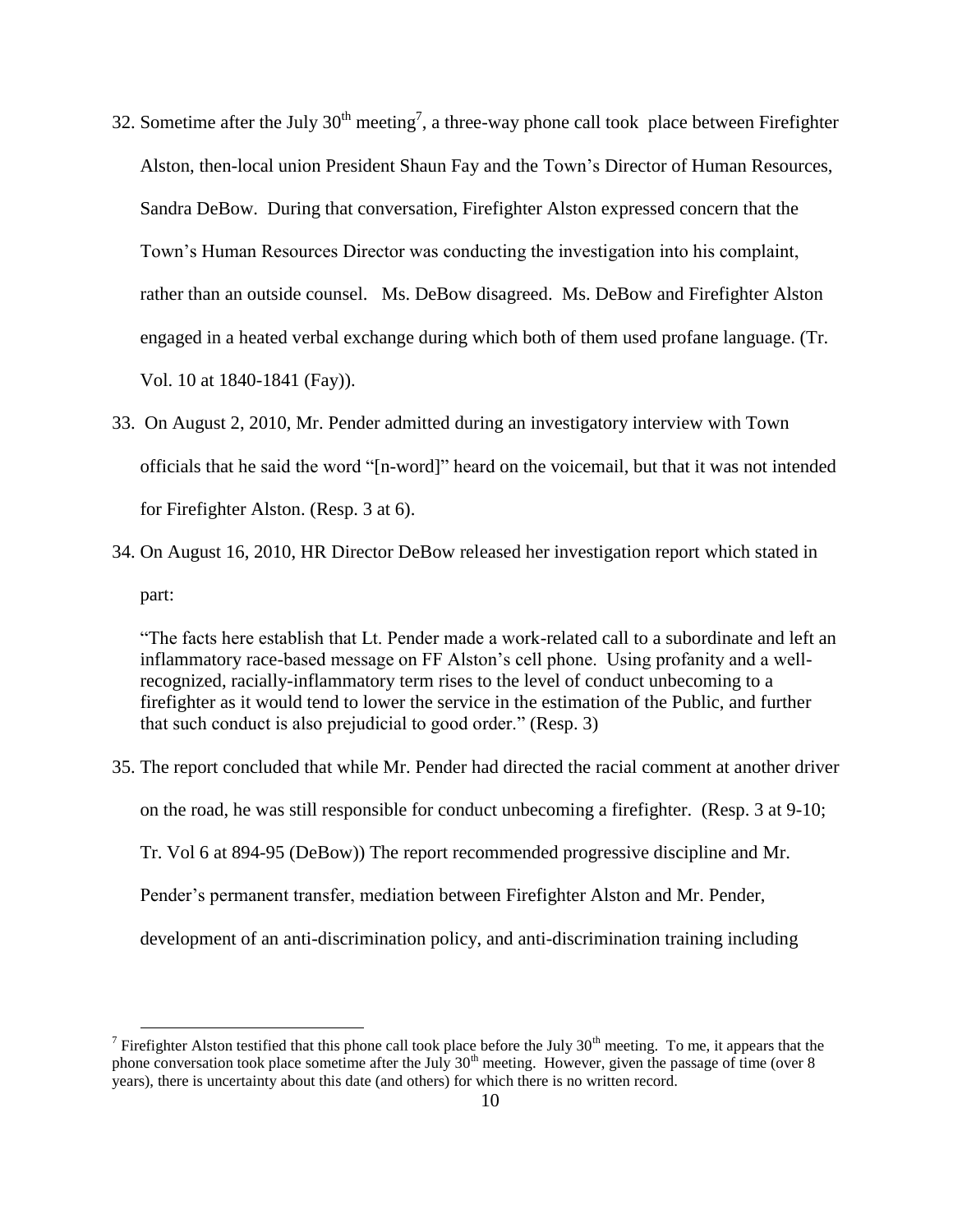regarding supervisors' duty to report. (Resp. 3 at 10-12; Tr. Vol. 6 at 891, 895-96, 1056 (DeBow))

- 36. On August 17, 2010, the Select Board conducted a closed-door disciplinary hearing for Mr. Pender. Firefighter Alston was not called as a witness. After hearing from Mr. Pender and his counsel, the Board authorized the Town to enter into a disciplinary agreement with Mr. Pender that included serving a two (2)-tour suspension (42 hours of lost pay) with two tours held in abeyance, pending no further misconduct, along with a permanent transfer out of Station 5. The agreement also required mediation with Firefighter Alston, anger management and diversity training. The Board rejected the Fire Chief's proposal that Mr. Pender serve all four tours of the suspension. (App. 21).
- 37. On August 26, 2010, Mr. Pender and Firefighter Alston engaged in mediation. Firefighter

Alston recalled the mediation as follows:

" … Paul Pender, his demeanor was not too good; it seemed like he wasn't really happy. At one point the mediator asked Paul why he was so angry with me and I remember Paul saying I think this guy is trying to take my job."

(Tr. Vol. 1 at 79 (Alston)).

 $\overline{a}$ 

38. On August 27, 2010, Chief Skerry issued a special order regarding Mr. Pender's discipline stating that that Mr. Pender had committed "conduct prejudicial to good order." Mr. Pender was suspended for two tours between August 30, 2010 and September 6, 2010 resulting in a loss of 42 hours of pay<sup>8</sup>. (App. 22).

<sup>8</sup> The Town, via a settlement agreement dated March 21, 2013, agreed to "place 42 hours in Lt. Pender's vacation bank." Mr. Pender testified that this was unrelated to his loss of 42 hours of pay in August 2010, but, rather, related to longstanding issues related to vacation accrual. I left the record open for the Town to provide additional documents that may support this contention, but received none. Based on the limited information available, I was unable to reach a conclusion regarding whether the two events were related or not.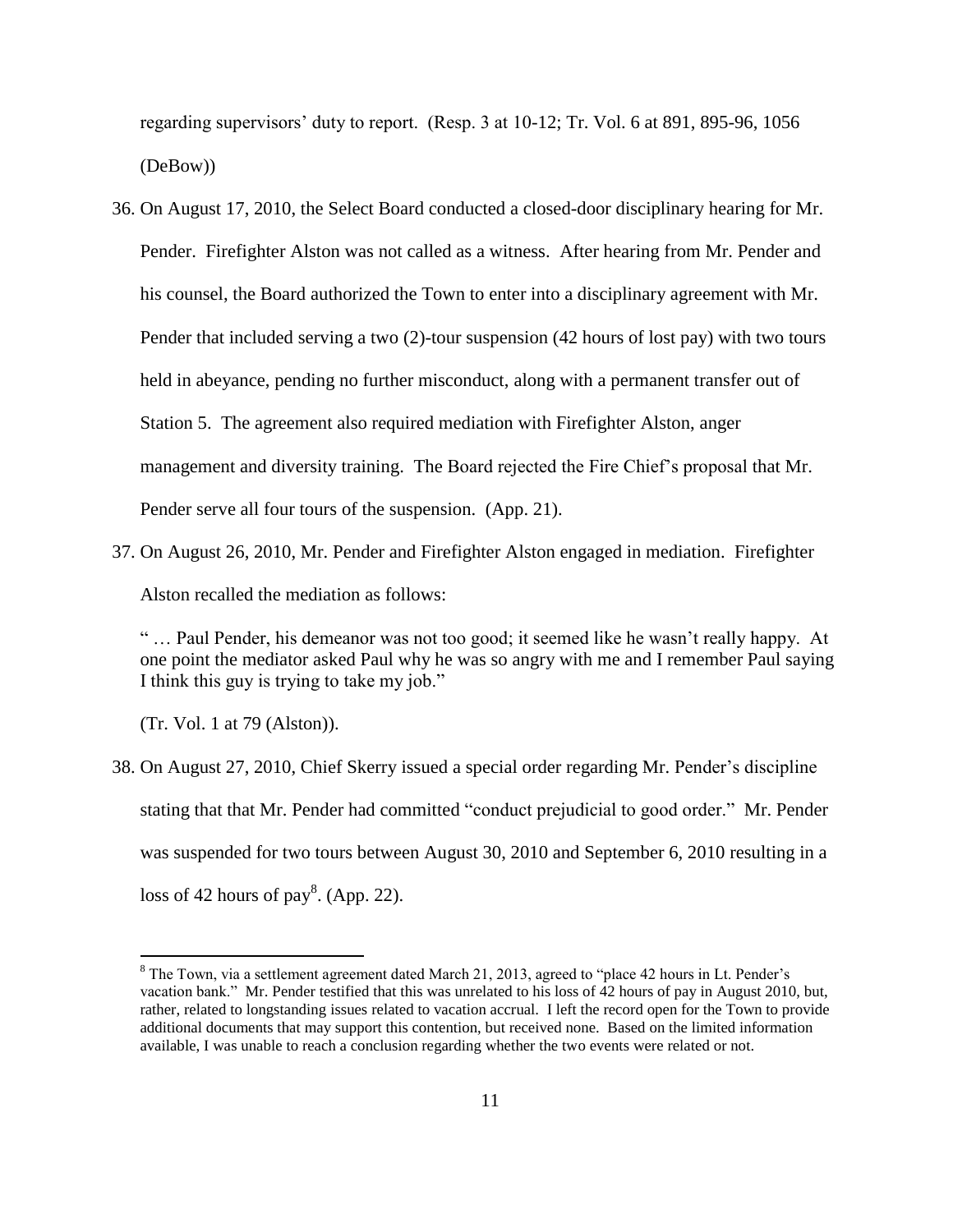#### *Pender Promotion to Temporary Captain*

- 39. On September 10, 2010, the Town made a series of promotions due to the absence of then-Deputy Chief Robert Ward. As part of these promotions, Mr. Pender was promoted to Temporary Fire Captain. (App. 30 at 2)
- 40. On September 15, 2010, Firefighter Alston found the general order announcing Mr. Pender's promotion to temporary Captain on the station bulletin board. (App. 30 at 2) Firefighter Alston was "not happy" when he saw the general order, particularly in light of the statement made at the July 30, 2010 meeting that Mr. Pender would not be receiving any promotions. He immediately called Ms. DeBow and voiced his objection. (Tr. Vol. 1 at 82-85 (Alston)). *Firefighter Alston's Return to Work*
- 41. On September 17, 2010, in anticipation of Firefighter Alston's return to work the following week, Chief Skerry met with officers. (App. 23; Tr. Vol. 6 at 847-48 (Skerry)) At the time, Chief Skerry's impression was that there had been rumors about and some backlash against Firefighter Alston after Mr. Pender's transfer from the station, and he wanted to make certain that it stopped. (Tr. Vol. 6 at 847-48, 863 (Skerry)) Chief Skerry reminded the officers that the Town has zero tolerance for discrimination and *retaliation*, that a firefighter had exercised his right to file a complaint, and that he was coming back to work and was to be treated cordially. (App. 23; Resp. 20 at 4; Resp. 160; Tr. Vol. 6 at 820-21 (O'Reilly))
- 42. Soon after discovering that Mr. Pender had been promoted, Firefighter Alston learned that Mr. Pender would be receiving a medal of valor at the White House on September 22, 2010 for his heroism in the previously-referenced 2008 fire. Firefighter Alston believed that Mr. Pender deserved the medal but that it was not appropriate for the Town to "parade" him so soon after his discipline for the racial slur. Firefighter Alston believed that Mr. Pender was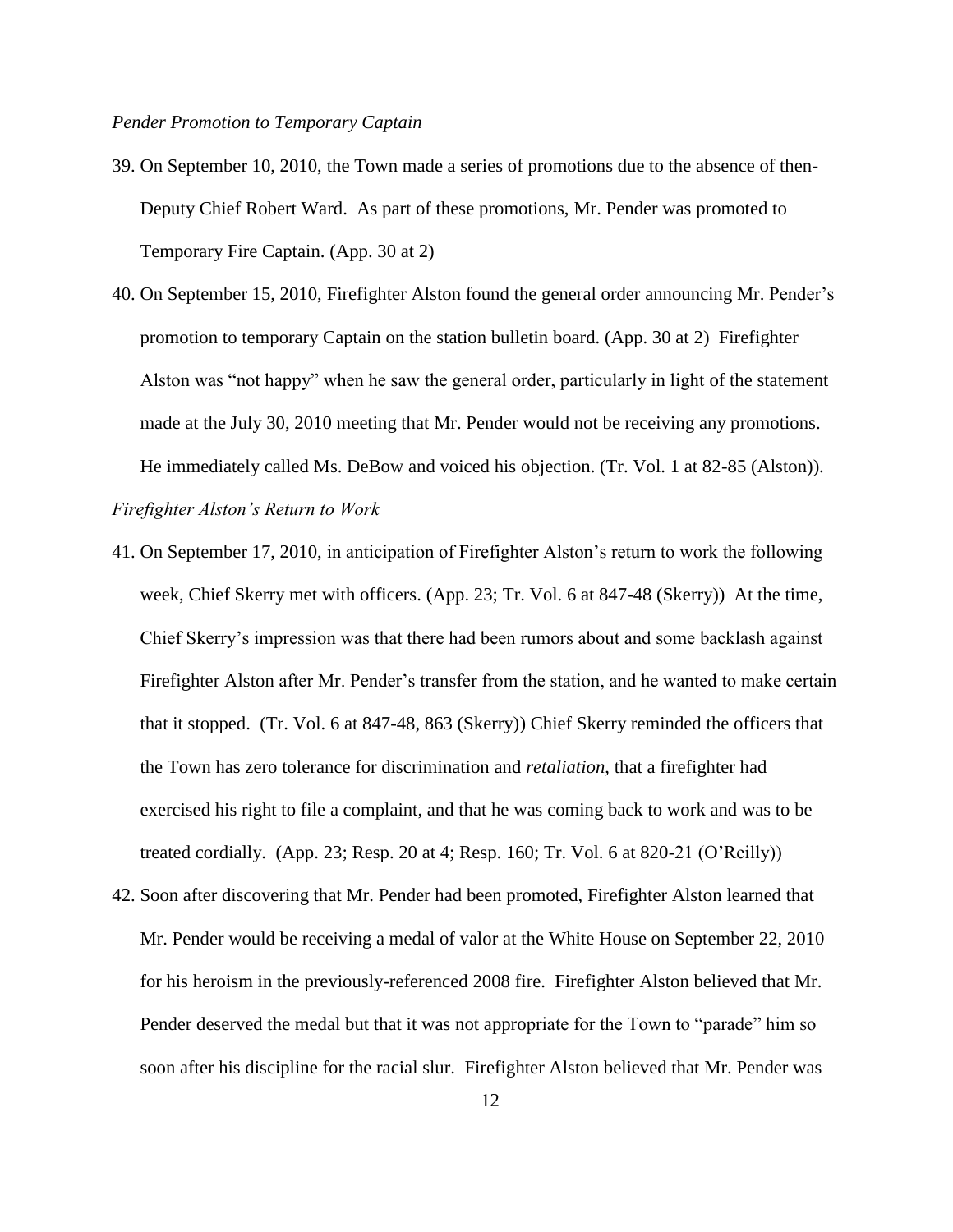being built up in a way that detracted from the seriousness of his offense. (Tr. Vol. 1 at 81-82 (Alston)).

- 43. On September 21, 2010, Firefighter Alston returned to work. (Resp. 20)
- 44. On September 23, 2010, two (2) days after Firefighter Alston's return, Firefighter Joseph

Canney, posted a derogatory message on the Union's blog which I find was referring to

Firefighter Alston. The post stated:

# "FACELESS COWARD

#### by Joe Canney

To the faceless coward who for no good reason, except of course his own self interest leaked to the media about one of our BROTHER"S (sic) alleged acts of misconduct on what should have been the proudest day of their professional lives is Thonestly can't even find an appropriate word for it. I have been around this job a long time and seen and heard a lot, but this even exceeds my wildest expectations of someones (sic) having a personal agenda to destroy another. This union went through this type of personal, meritless attacks before and it almost destroyed us, don't let this ever happen again, for all our sakes!" (Firefighter Alston 9, Attachment 2).

45. On September 27, 2010, Firefighter Alston reported the message to Chief Skerry. The Town did not conduct an investigation regarding whether this message constituted retaliation against Firefighter Alston. Rather, Chief Skerry indicated that he would call the Union

President and ask him to have the posting removed. (Tr. Vol. 6 at 832 (Skerry)).

- 46. On October 5, 2010, Chief Skerry informed his deputy chiefs that Mr. Pender was not to be assigned to supervise Firefighter Alston under any circumstances. (App. 24).
- 47. On October 12, 2010, Chief Skerry called Firefighter Alston to "check-in" on his wellbeing. According to Chief Skerry's hand-written notes, Firefighter Alston " … was extremely agitated that Town let him down with 'slap on the wrist' suspension and Pender Temp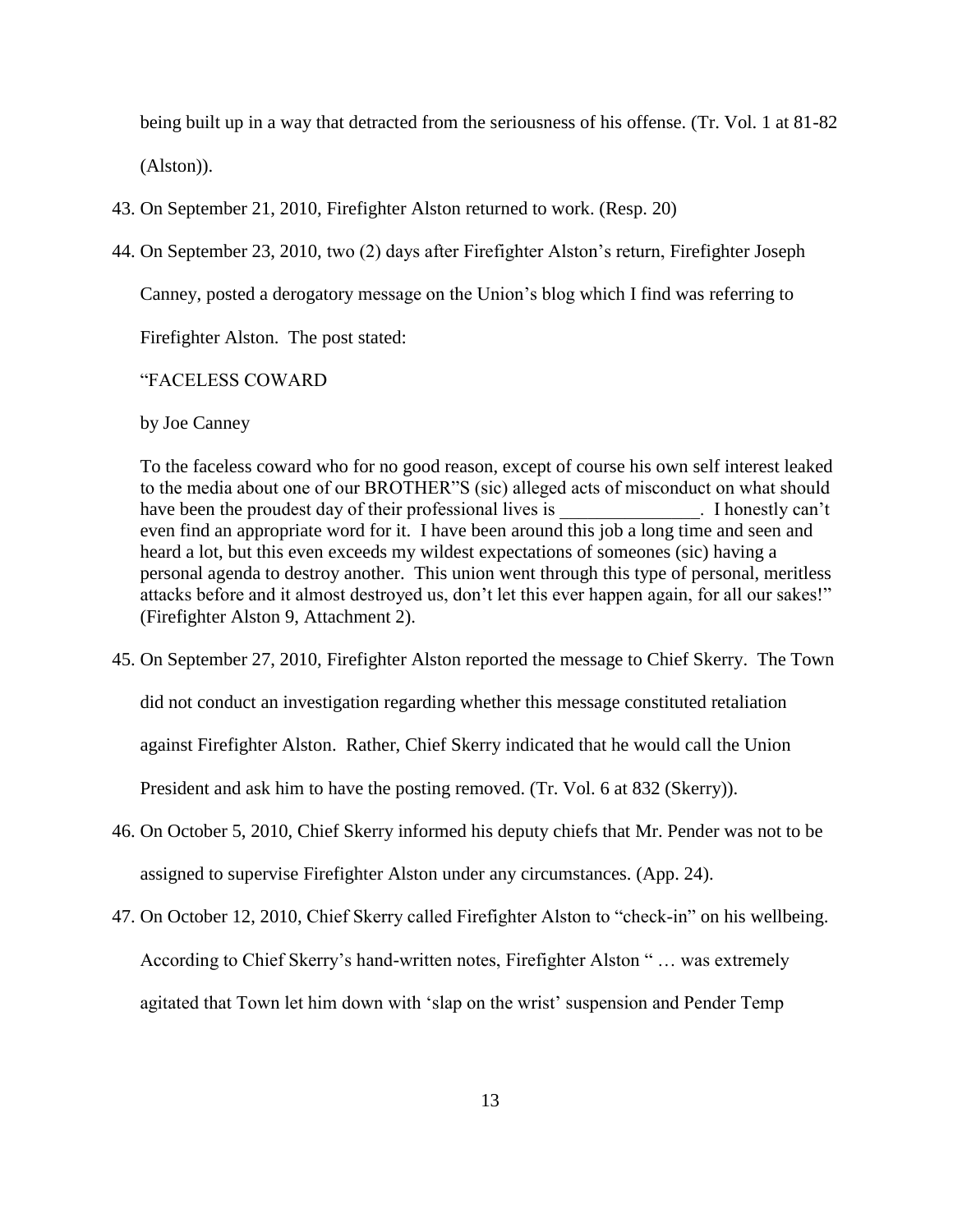Promotion. Last 30 seconds was screaming that Pender called him 'a f…. n…..' then hung

up the phone." (App. 17 at 3)

48. That same day, Chief Skerry penned a letter to Firefighter Alston stating in part:

"After our phone conversation earlier today I felt compelled to write and offer my thoughts on several issues. We spoke of the difficulties you've faced over the past several months while you've been both recovering from your injury and attempting to reconcile the offensive act that you experienced in late May. After today's conversation it is my belief that you would benefit from speaking with a counselor either through the Town's EAP or one that your physician can recommend." (App. 31)

## *Visits / Evaluations at Beth Israel Deaconess Medical Center (BIDMC)*

49. On October 14, 2010, Firefighter Alston visited Beth Israel Deaconess Medical Center

(BIDMC) in Boston. A physician's note from BIDMC states:

"Pt. seen and discussed with Dr. Meyer. Pt. comes into to transfer / establish care and to get note for work as he is very angry / upset and worries about hurting someone at work or otherwise losing control." (Resp. 35 at 123)

50. The physician at BIDMC had Firefighter Alston see a social worker by the name of Elizabeth

Simpson that same day. (Resp. 35 at 132)

51. Ms. Simpson penned a series of notes regarding her observations of Firefighter Alston on

October 14, 2010, including the following:

" … Pt is a local firefighter and reports that he is experiencing racism at work. He states a particular incident occurred in May where he was the target of racist comments by a coworker. He relays how this has been responded to by his supervisors and colleagues, and he feels their response has only exacerbated his anger over the situation. He states that lately, he has become increasingly upset by this, and he has decided to consult with an attorney about it on Monday as he is considering pursuing legal action …. [H]e states that recently, he has felt so upset that he has had passing thoughts of hurting his co-workers. He firmly denies homicidal plan and intent. He states repeatedly that he does not want to hurt anyone and that he has been trying to control his anger and impulses in various ways … Pt states he has no history of psychiatric treatment or counseling, though OMR indicates one initial SW eval by [LS], LICSW in 2004." (Resp. 35 at 128)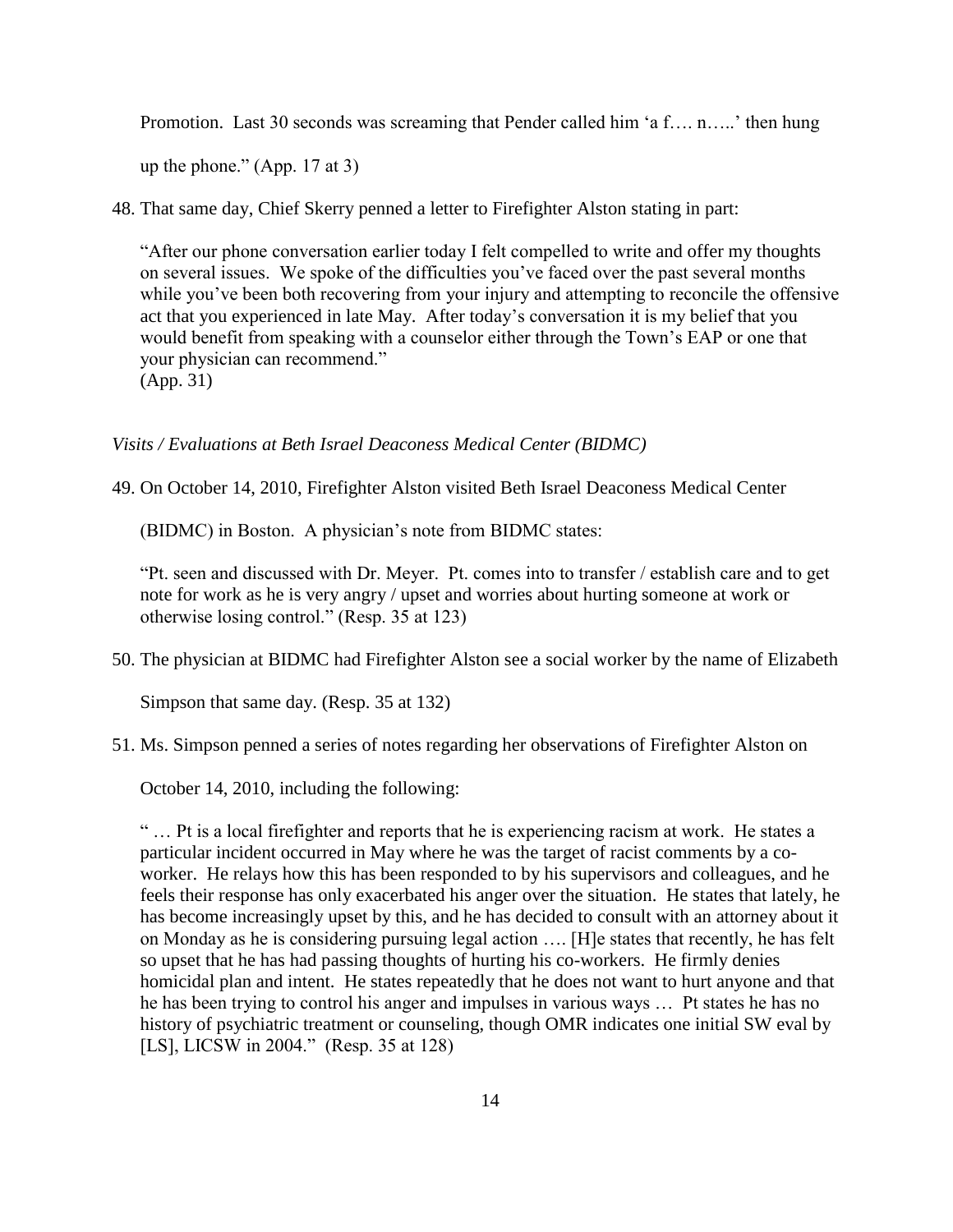- 52. A physician at BIDMC issued a note excusing Firefighter Alston from work until October 19, 2010. (Resp. 35 at 124)
- 53. On October 18, 2010, Firefighter Alston had a follow-up visit with Social Worker Simpson at BIDMC. At that time, Ms. Simpson diagnosed Firefighter Alston with "Adjustment Disorder, unspecified." During this visit, Firefighter Alston requested " … additional time off work (one week) to continue to stabilize mood and manage sometimes overwhelming affect." (Resp. 35 at 132-133)
- 54. On October 21, 2010, a physician at BIDMC excused Firefighter Alston from work through October 27, 2010 due to "Psychosocial stressors." (App. 32)
- 55. On October 25, 2010, Firefighter Alston had another follow-up visit with Social Worker Simpson at BIDMC. Her notes state in part:

" … He [Firefighter Alston] states he is planning to return to work on Wednesday and he is trying to 'stay positive' about this. He speaks of how it has continued to feel supportive to spend time with family, and uncle in particular, this past week … He speaks of the 'unresolved' quality of the situation as being especially hard, and unusual for him." (Resp. 35 at 133)

56. On November 24, 2010, Firefighter Alston, while at work, became upset by driving assignments made by Lt. Justin Robinson pertaining to Firefighter Alston, FF Mike Bresinski, and a probationary firefighter who is the nephew of Mr. Pender. Lt. Robinson made the assignments based on a desire to spread senior firefighters among the two apparatuses and to develop Firefighter Alston's driving experience.<sup>9</sup> (Resp. 13 at 3-4; Tr. Vol. 1 at 94-98, 207-09 (Alston); Tr. Vol. 7 at 1066-69, 1074-77, 1103-5, 1155-57 (Robinson))

 $\overline{a}$ 

<sup>&</sup>lt;sup>9</sup> I considered Firefighter Alston's suggestion that the assignment here was motivated by other factors. After reviewing all relevant exhibits and testimony, I don't believe it was. Rather, the decision, although ill-timed, was a routine scheduling decision.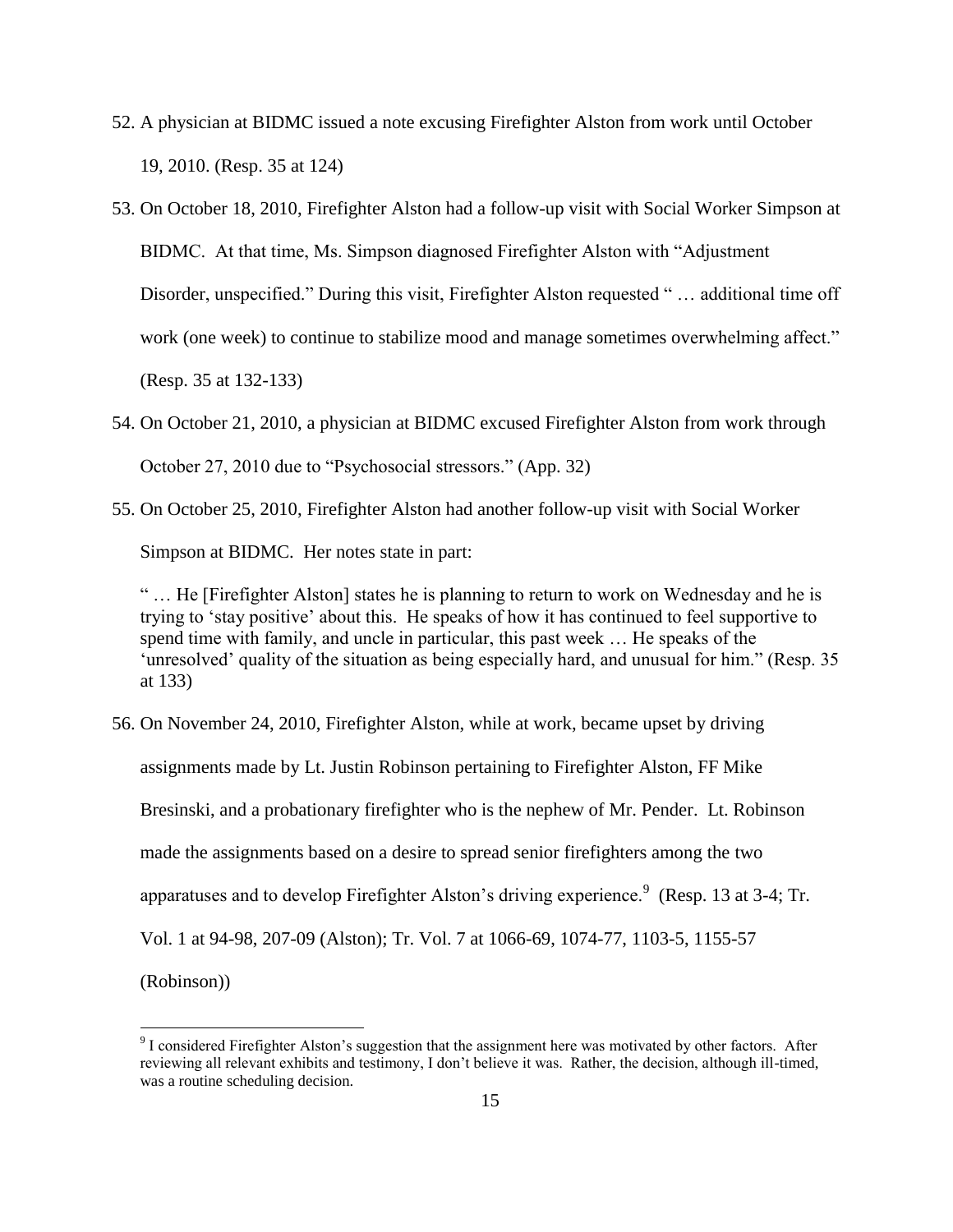- 57. FF Bresinski assured Firefighter Alston that the assignments had nothing to do with Mr. Pender, but the mention of Mr. Pender's name increased Firefighter Alston's agitation. (Tr. Vol. 1 at 99 (Alston); Tr. Vol. 7 at 1076, 1112 (Robinson); Resp. 13 at 4-5, 9-10) Given his level of agitation, Firefighter Alston agreed to be transported by ambulance to BIDMC (Tr. Vol. 1 at 98 (Alston) Tr. Vol. 7 at 1077, 1120 (Robinson); Resp. 8; Resp. 13 at 5).
- 58. Then-incoming Union President Shaun Fay visited Firefighter Alston at the hospital on November 24, 2010. At that time, Firefighter Alston's wife told Captain Fay that Firefighter Alston had recently lost forty (40) pounds which she attributed to stress at work. (Resp. 13 at 15)
- 59. At the BIDMC, Firefighter Alston tested positive (urine test) for cocaine. According to the physician's notes, " … [H]e [Firefighter Alston] … said he used cocaine yesterday with friends in his neighborhood. He says this is the first time in 20 years and he does not want to use cocaine again." (Resp. 35 at 8, 20, 21, 22, 25, 24-25)
- 60. Also, while at the BIDMC on November 24, 2010, Firefighter Alston stated that: " … he began smoking marijuana in July to deal with [his] anger and anxiety …" (Resp. 35 at 24)
- 61. Notes from a psychological evaluation completed at BIDMC that day state in part:

"Patient was able to discuss essentially feeling singled out at his job for bringing up issues around being openly discriminated against. This situation has impacted patient's appetite to the point that he has lost 40 pounds over past several months. His weight loss has probably also been brought up by his tendency to work on walking away when he feels stressed or angry. He frequently takes long walks to control his anger. He has also had some trouble sleeping. Unfortunately, he has also turned to marijuana to make him feel calmer since this seemed like the only option. More recently, he tried cocaine because a friend thought it might help his anxiety (not really clear that it did)." (Resp. 35 at 27)

62. As part of his evaluation that day, Dr. Eva Matthews, MD, at BIDMC, diagnosed Firefighter

Alston with "Adjustment Disorder with depressed mood." Dr. Tina Lusignolo, MD, wrote,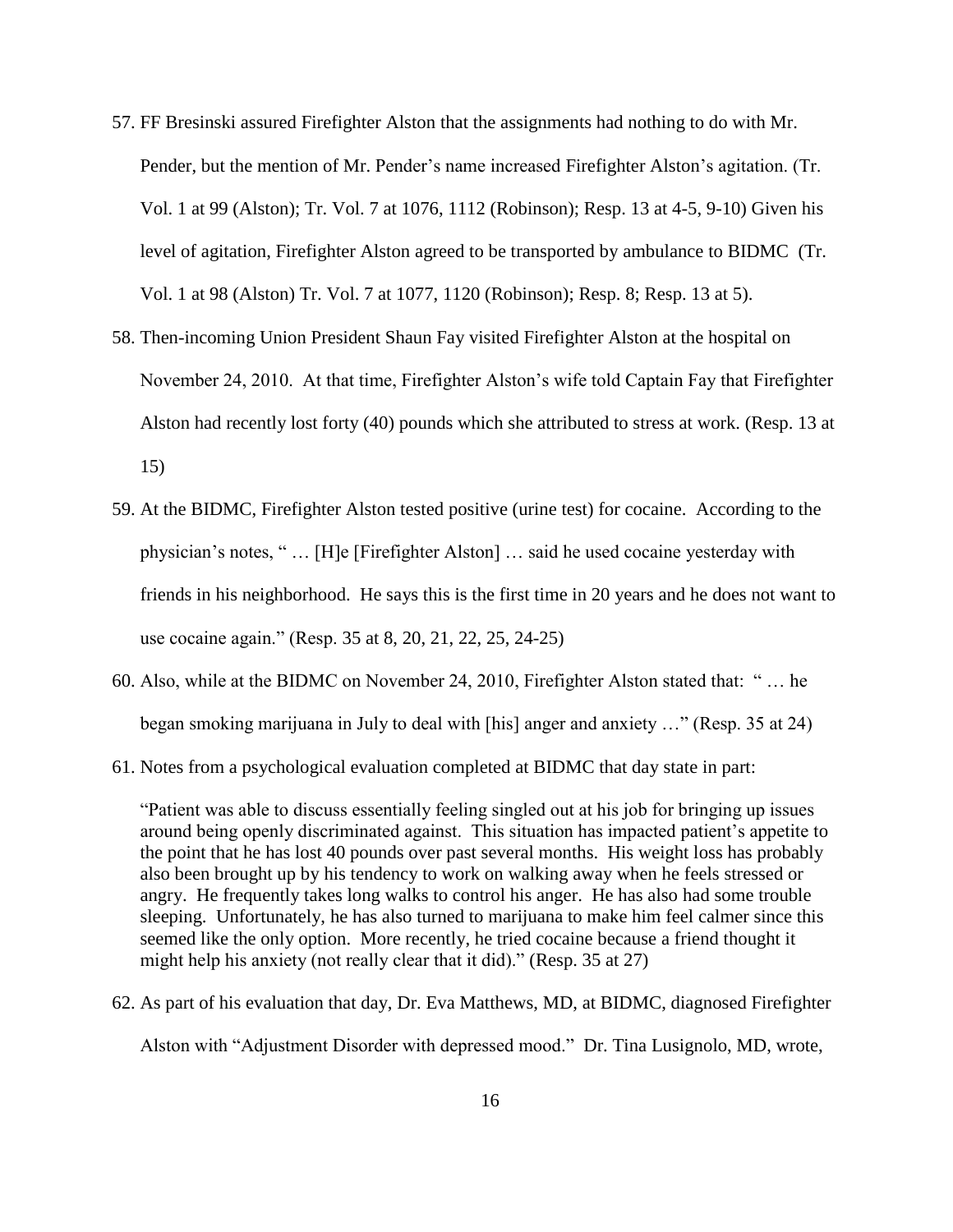"Mr. Alston may be suffering from some s/o adjustment d/o related to his current stressors, but, in my opinion, he does not have a major mental illness that would require more secure containment." (Resp. 35 at 28)

63. Between December 14, 2010 and January 15, 2011, Firefighter Alston was excused from work duties for evaluation and treatment for "psychosocial stressors." (Resp. 35, pp. 144-

149)

64. On December 16, 2010, Firefighter Alston attended an individual psychotherapy session with

Social Worker Simpson at BIDMC. Ms. Simpson's notes from that session state in part:

"Gerald presents with overwhelmed mood and tearful affect. Towards beginning of session, he speaks of how he is 'done' with his work situation and considers resigning from his position. He verbalizes feelings of anger, frustration and a wish to disengage from his struggle with this over the past several months. He speaks of how saddened he is to observe the emotional toll it seems to be taking on his family and on himself and identifies feeling especially protective of his family. He denies SI/HI. He continues to endorse occasional violent thoughts, but he denies any plan or intent to act on them and contracts for the safety of himself and others. Explored the range of Gerald's thoughts and feelings about this situation and the meaning it might have for him. Supported him in identifying how he might like to proceed with either pursuing FMLA, resigning or continuing to work while trying to cope (he states he does not have a short-term disability policy to use). By the end of today's session, he states he is still unsure what he wants to do and will continue to give it thought and talk it over with his family who remain a strong support for him. Reiterated my support re the FMLA option if this is what he chooses."

Under the "diagnosis" section, Ms. Simpson wrote: "Adjustment Disorder with mixed disturbance of emotion and conduct." (Resp. 35 at 145)

## *Training / Adoption of Anti-Discrimination Policy*

65. Beginning in October 2010, through the Spring of 2011, MCAD trainers conducted

discrimination prevention training for Town employees. (Resp. 7)

66. In January 2011, the Town's Select Board approved an anti-discrimination policy which was

distributed to all Town employees. (Resp. 14)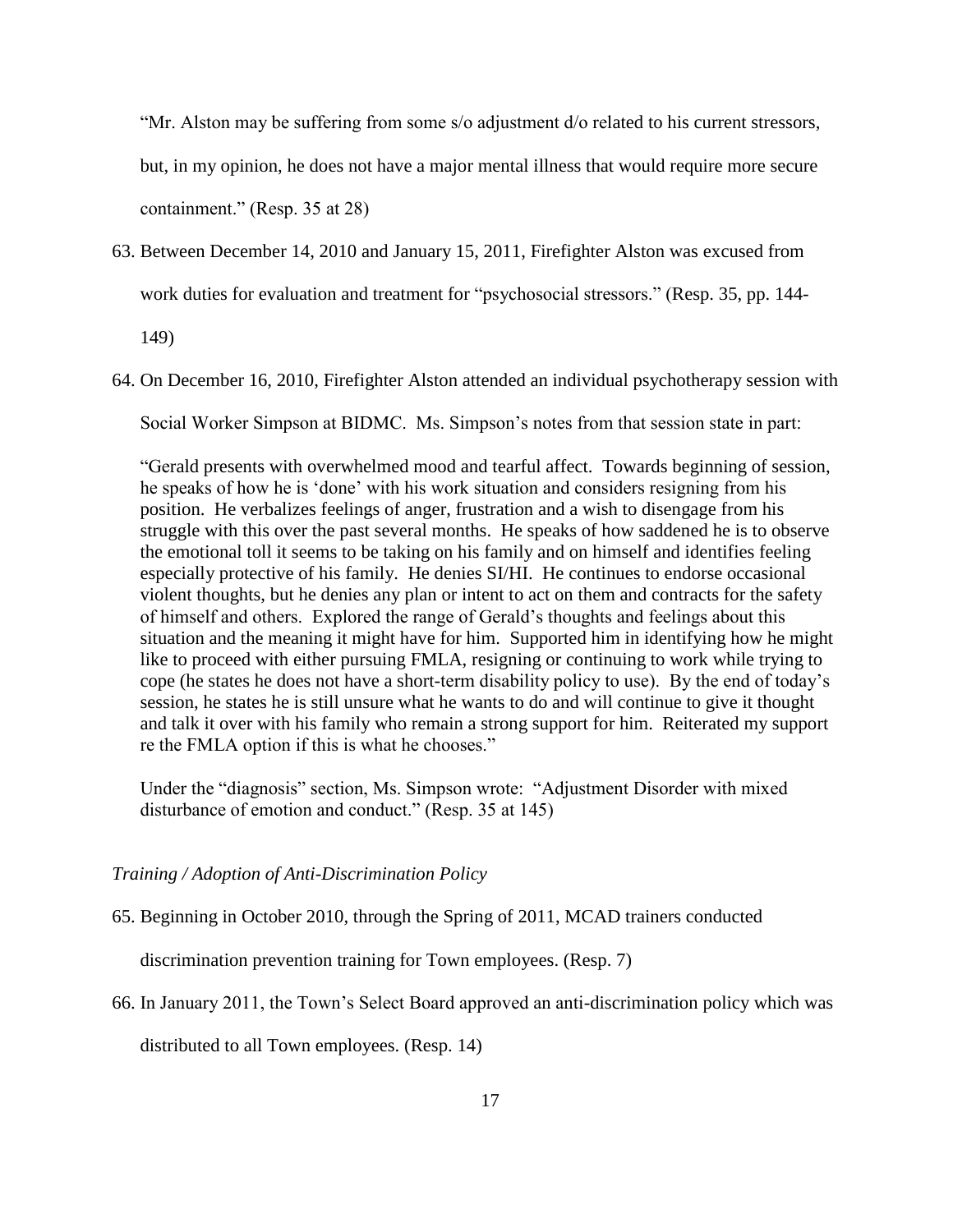*February 2011 Conversation between Firefighter Alston and Paul Pender*

- 67. On February 8, 2011, while off-duty, Mr. Pender was driving a plow in Brookline with another off-duty firefighter when Firefighter Alston flagged him down to have a conversation. (App. 4, Attachment 1)
- 68. After the conversation, Mr. Pender penned a transcript-like summary of his version of the conversation. (App. 4, Attachment 1) Approximately two years later, as referenced in findings below, Mr. Pender would submit this document to HR Director Sandra DeBow stating in part words to the effect: "Here is the kind of people you are dealing with." (App. 4 at 63 (Pender Deposition)).
- 69. The document prepared *by Mr. Pender* states:

| "Alston: | Hey man, I just want to tell you we're good.                                                                                       |
|----------|------------------------------------------------------------------------------------------------------------------------------------|
| Pender:  | What do you mean, "We're good?"                                                                                                    |
| Alston:  | You know, all this shit that's going on I just want you to know that me and you<br>we're good.                                     |
| Pender:  | Well, I don't really understand what you mean Gerald, I just want to move on<br>from this.                                         |
| Alston:  | Well just so you know, between me and you is good.                                                                                 |
| Pender:  | I don't know how we can be good Gerald, you destroyed my life and ruined my<br>career. But I'm glad you're good.                   |
| Alston:  | Good, I'm not good, I'm getting a divorce.                                                                                         |
| Pender:  | Well Gerald, I tried to tell you when we talked on the phone that if you went<br>to the Chief this would create a huge shit storm. |
| Alston:  | Yah man, I know.                                                                                                                   |
| Pender:  | I begged you and I apologized to you up and down, not to do what you did. You<br>could see that this was gonna happen.             |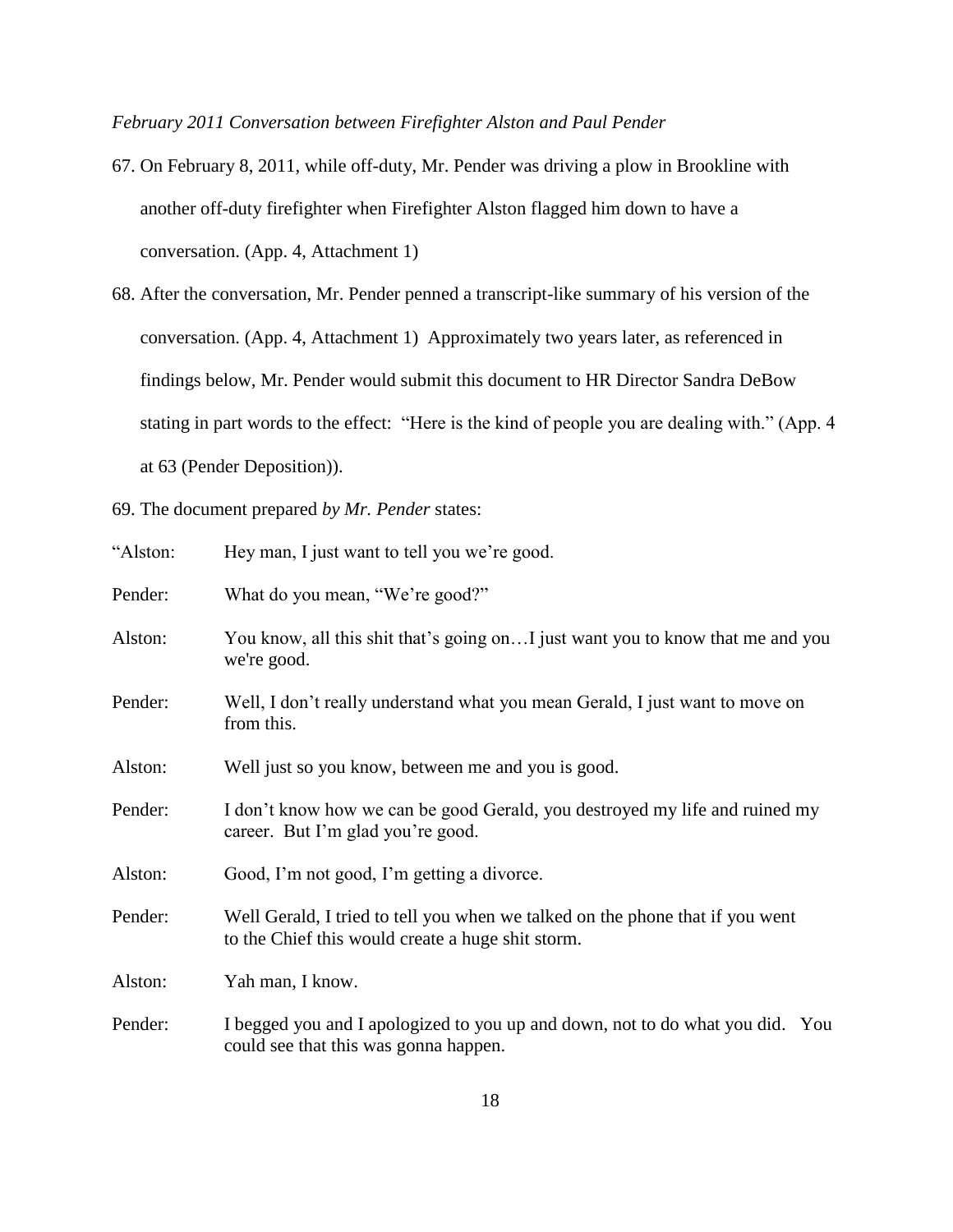| Alston: | Well, there's a bunch of shit gonna happen, and I just want you to know, when it<br>does, you and me are good. |
|---------|----------------------------------------------------------------------------------------------------------------|
| Pender: | What do you mean, "there's a bunch of shit gonna happen?" What's that mean?                                    |
| Alston: | I got fucking lawsuits against the Town and everybody.                                                         |
| Pender: | Gerald, what are you talking about.                                                                            |
| Alston: | They all been fucking me over man.                                                                             |
| Pender: | What are you talking about?                                                                                    |
| Alston: | The fucking town, that cunt Sandra DeBow and that fucking asshole Skerry.                                      |
| Pender: | Oh, that's great Gerald, you're going to bring this all up again. Where do you<br>think that's gonna leave me? |
| Alston: | You're going to be fine. This got nothing to do with you.                                                      |
| Pender: | Gerald, you can't be that naïve. Look, I gotta go.                                                             |
| Alston: | All right man, I'll see you."                                                                                  |
|         |                                                                                                                |

<sup>(</sup>App. 4, Attachment 1)

70. In 2011, Firefighter Alston participated in multiple counseling sessions with Dr. Michael

Kahn, a doctor at BIDMC who specializes in psychiatry. (Resp. 127)

71. During the initial visit on January 3, 2011, Dr. Kahn wrote in part:

"[Firefighter Alston] does appear to be very stressed and overstimulated by the ongoing psychosocial stressors related to his job, experiencing symptoms of automatic hyperarousal and difficulty sleeping. Pt would benefit from an agent that would improve his sleep (such as trazadone), as well as something to control autonomic hyperarousal (such as clonidine or indural)." (Resp. 127 at 37)

72. During this initial visit, Dr. Kahn diagnosed Firefighter Alston with "Adjustment disorder

NOS". (Resp. 127 at 38)

*<sup>2011</sup> Counseling Sessions with Dr. Kahn*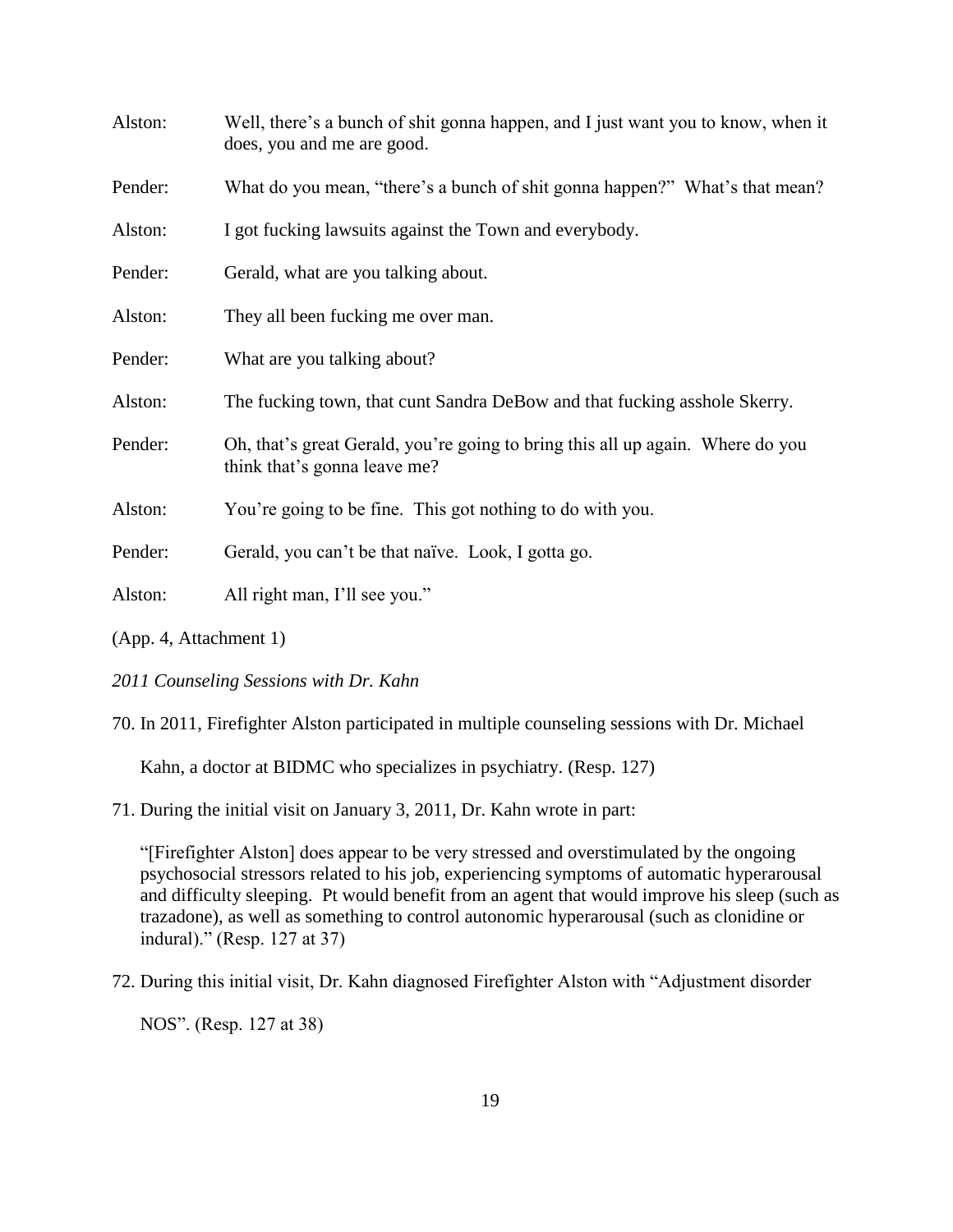73. On January 20, 2011, Firefighter Alston contacted Dr. Kahn via telephone and indicated that

he "is interested in trying clonidine to help with explosiveness." (Resp. 127 at 34)

74. Dr. Kahn's notes from a January 25, 2011 counseling session with Firefighter Alston state:

"Mr. Alston is back at work, but continues to be quite upset about his perception of the way he was treated. Several days ago, we began clonidine [] to help with anger management and he has found this helpful. I discussed with him strategies to put in perspective his difficulties and to keep first and foremost the fact that he wants to be a good husband and provider for this family." (Resp. 127 at 33)

75. On February 14, 2011, six (6) days after the previously-referenced encounter with Mr.

Pender, Firefighter Alston contacted Dr. Kahn "to say he was very depressed, anxious,

sleeping badly, crying, not focusing … will try citalopram …" (Resp. 127 at 32)

76. Dr. Kahn's notes from a February 22, 2011 counseling session state in part:

"He [Alston] is obviously having a very hard time dealing with the events of the past several months at work as well as with the new breakdown in his marriage. He will continue in supportive counseling and will also continue with Celexa, and I will see him in one month." (Resp. 127 at 31)

77. Dr. Kahn's notes from a March 22, 2011 counseling session state in part:

"Gerald seemed much less angry than in our last few meetings. He has been using the clonidine and citalopram with good benefit, and has been seeing his therapist weekly … He showed his sense of humor again for the first time in several weeks." (Resp. 127 at 30)

78. Dr. Kahn's notes from a May 17, 2011 counseling session state in part:

"Gerald is back at work … and is much less angry. He discontinued all of his psychiatric medication, and really does not want to continue it or therapy. I was struck by his being much less rageful during our meeting today, and he seems at least for the time being to have made peace with the recent events at the fire department, and plans to make the best of a difficult situation …" (Resp. 127 at 29)

*2012: New Fire Chief / Filing of MCAD Complaints / Continued Counseling*

79. On May 29, 2011, Chief Skerry retired; the Select Board appointed Paul Ford as his

successor on November 7, 2011. (Resp. 16 at 4) Chief Ford previously worked for the City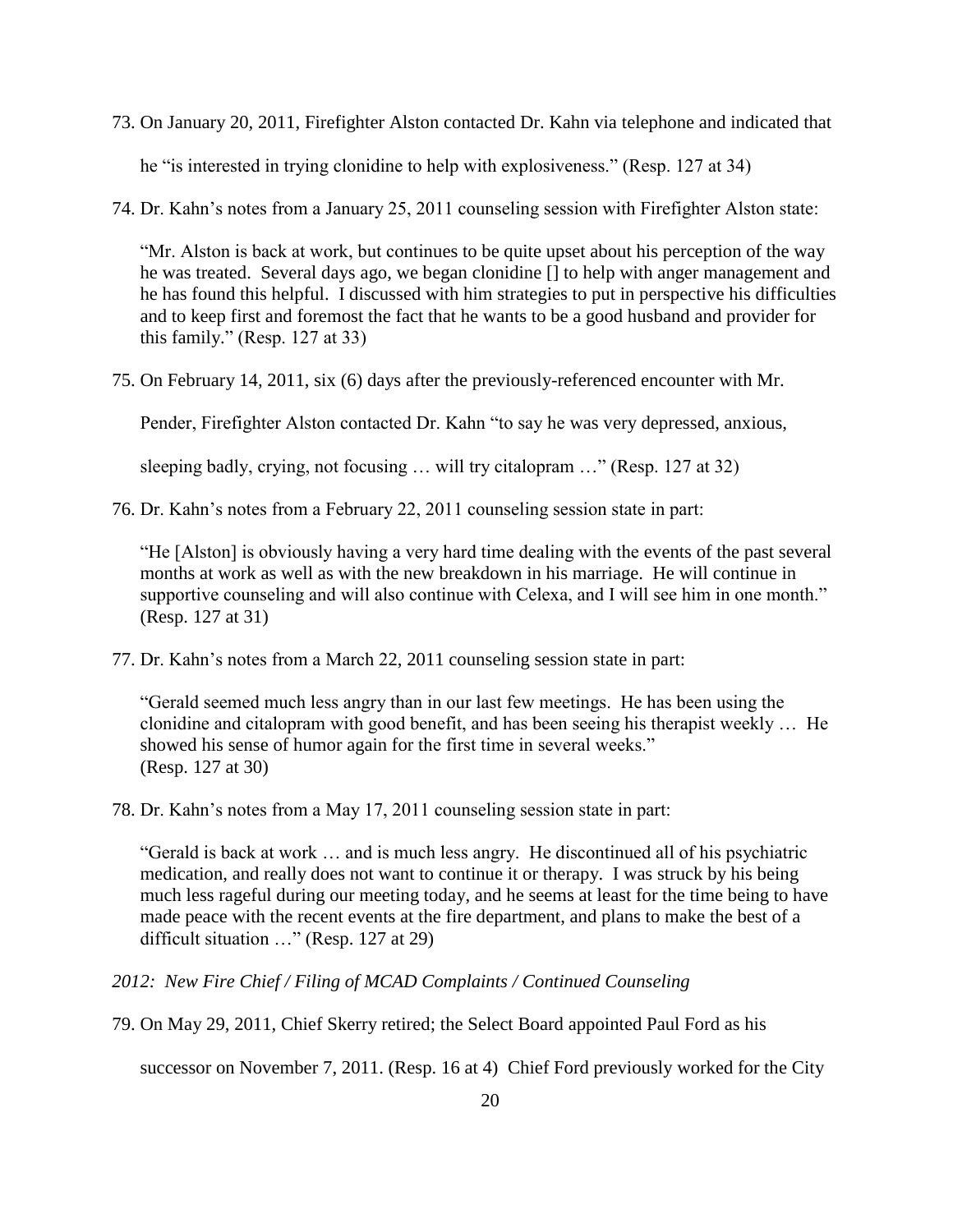of Fall River's Fire Department, starting in 1983. He worked his way up the ranks in Fall River, eventually serving as the City's Fire Chief up until the time he accepted the Fire Chief's position in Brookline. (Tr. Vol. 8 at 1352 (Ford)).

- 80. On May 17, 2012, Chief Ford, together with then-Chief of Operations (COO) Robert Ward met with Firefighter Alston (App. 37; Resp. 15). "Chief Ford asked [Firefighter Alston] how things were going regarding Lt. Pender. [Firefighter Alston] said fine, he had no problems; he moved on from that situation. [Firefighter Alston] explained he went through a lot and just wanted to move on. Chief Ford said he was glad to hear that. [Firefighter Alston] said he did not know if Pender had moved on; he said he once stuck his hand out to Pender to shake and that Pender did not shake his hand. [Firefighter Alston] repeated he has moved on …" (App 37 (Ward hand-written notes regarding meeting)).
- 81. On May 24, 2012, Firefighter Alston filed a pro se complaint with MCAD alleging that the Town had discriminated against him by promoting Mr. Pender after Mr. Pender made the racist comment on his voicemail. The MCAD complaint also references the May  $17<sup>th</sup>$ meeting with Chief Ford, stating:

"On May 17, 2012, I was called into meet with Chief Paul Ford and he asked me 'If I still was going to have problems with the (sic) Paul Pender if I we were ever to be assigned to work together?' I feel as though the Town of Brookline has not handled the situation in the way they would have had it been an employee of a different race. I feel as though as a result of this situation supervisors and coworkers are treating me. (sic)"

(Resp. 15)

82. On August 22, 2012, Firefighter Alston had what appears to be the first counseling session

with Dr. Kahn since the Spring of 2011. Dr. Kahn's notes from this session state in part:

"Gerald came in today to blow out steam … he continues to obsess about the way he was treated in the department and his perception of the department has been insufficiently attentive to making changes. We discussed this at some length, and it appears that many of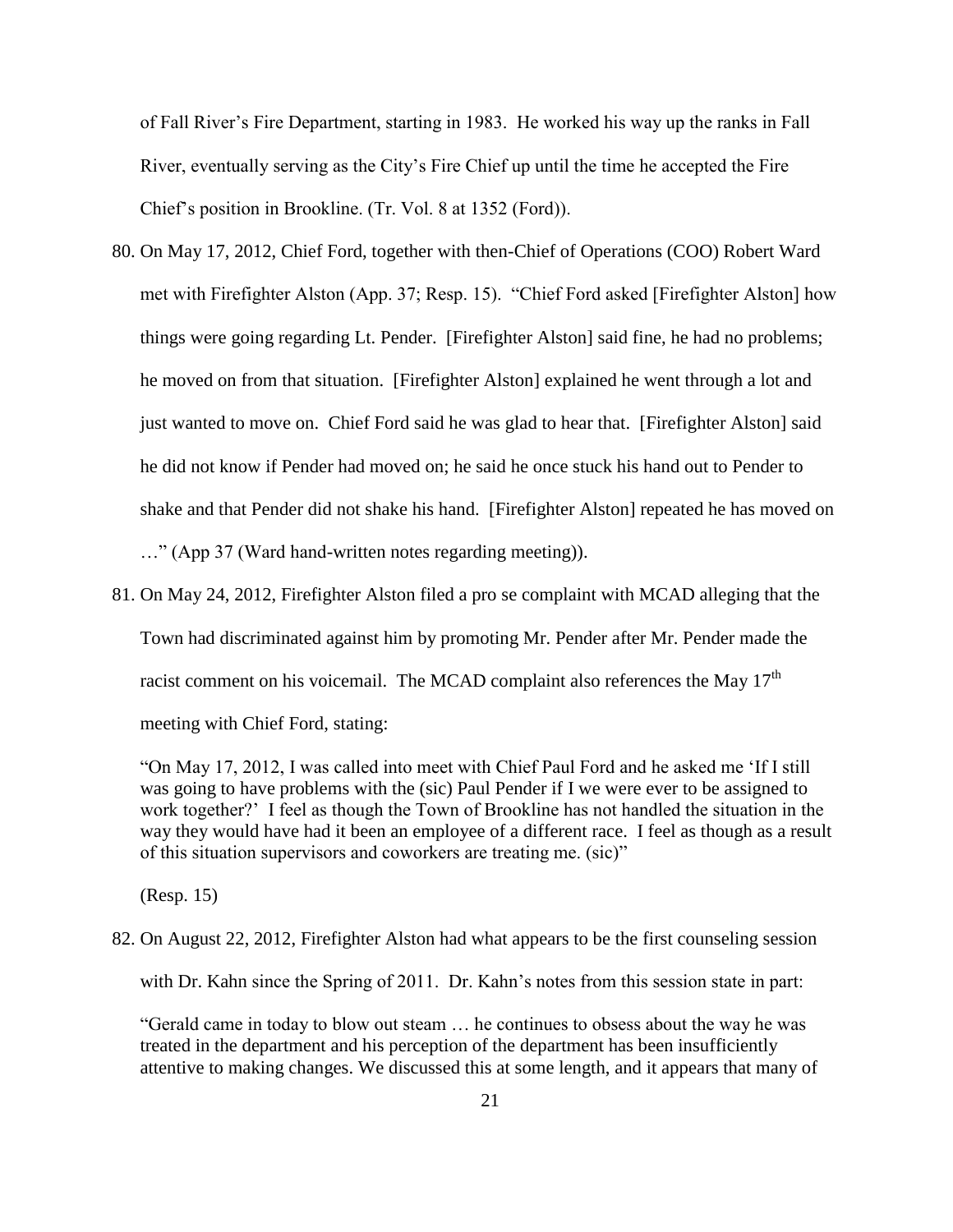those close to him tell him to just 'move on' but he has been unable to do so. He and his wife are in the process of a divorce, which is obviously quite stressful, and when he works at his home fire house, he has no problems. However, when he is assigned to another fire house temporarily, he believes he is getting the 'cold shoulder' from other firefighters, which is intensely distressing to him. He is not interested in medication, nor do I necessarily think it is indicated. He does find it helpful to vent once in a while as he has no other opportunity to do so." (Resp. 127 at 26)

83. On August 24, 2012, the Town filed its Position Statement in response to Firefighter Alston's

May 24, 2012 MCAD Charge, arguing in part that Firefighter Alston had not been subjected

to an adverse employment action and that most of the allegations fell outside the 300-day

statute of limitations for filing an MCAD complaint. (Resp. 16; Tr. Vol. 6 at 918 (DeBow))

84. On September 5, 2012, Firefighter Alston had another counseling session with Dr. Kahn. Dr.

Kahn's notes state in part:

"Continues to deal with his sense of being wronged, and I continue to urge him to try to put matters in perspective and focus on moving on with his life. We will keep open the possibility for p.r.n., clonidine or trazadone." (Resp. 127 at 25)

85. On September 11, 2012, Firefighter Alston called Dr. Kahn to "say he was losing his temper

too easily and wants to try some medication for it … " (Resp. 127 at 24)

86. On October 5, 2012, Firefighter Alston called Dr. Kahn. According to Dr. Kahn's notes:

"He was in tears, and apparently had discovered that he was not granted a sick leave. It was difficult to understand what he was saying, but he was obviously upset. I encouraged him to come in to our meeting at 10:40 but he chose to remain at home. He is obviously feeling overwhelmed, and feeling he is being treated poorly by the department … He felt that the clonidine was not helpful in managing his impulses, and I phoned him some Risperdal … and we will check back with him later in the day." (Resp. 127 at 22)

87. On October 11, 2012, Firefighter Alston called Dr. Kahn to tell him that the Risperdal had

"worked wonders." (Resp. 127 at 21)

88. On November 19, 2012, Firefighter Alston, now represented by counsel (not the same

attorney who is representing him before the Civil Service Commission), filed an Amended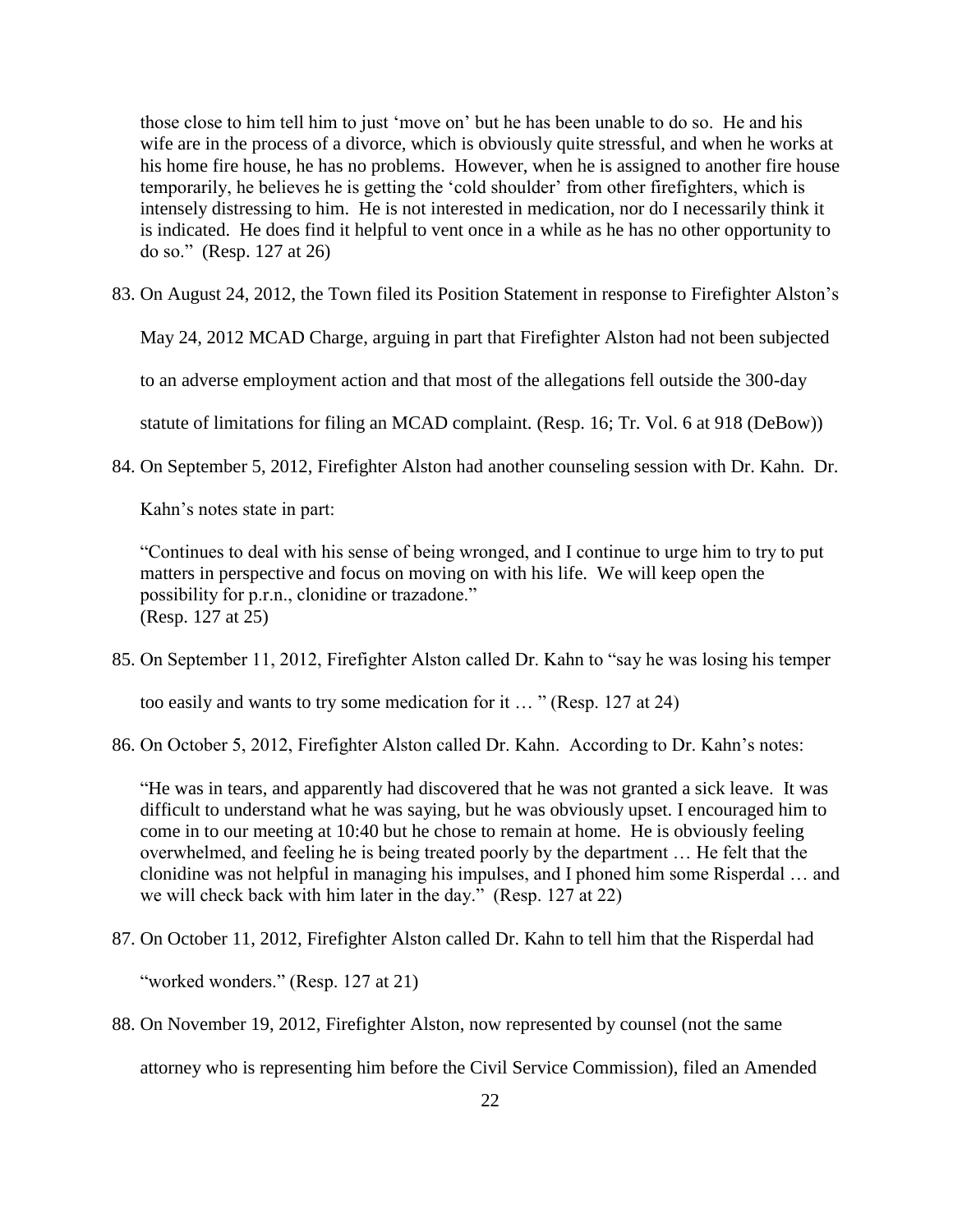Charge of Discrimination with MCAD. The Amended Charge alleged in part that, since reporting the racist comments left by Mr. Pender on his voice mail, that Firefighter Alston: a) " … has been shunned, isolated and mocked by his fellow firefighters at the direction and instruction of his superiors for three years with significantly worsening conditions"; and b) had "made repeated complaints to his chiefs and human resources on a monthly, if not weekly basis through the entire year of 2011 and up until May 2012; and c) there was no intervention by management. (Resp. 17)

- 89. By letter dated December 5, 2012, the Town's HR Director notified Firefighter Alston that the Town, based on the allegations in the amended MCAD complaint, had initiated an investigation. In this letter, Ms. DeBow asked Firefighter Alston to participate in an interview, at which time he could provide more detailed description of the alleged offensive conduct. (Resp. 18)
- 90. On December 7, 2012, Ms. DeBow sent an email to Fire Captain Shaun Fay, the Union President, stating:

"forgot to give you a buzz. I sent Alston a letter indicating I will be moving forward with an investigation based on his amended complaint at the MCAD alleging retaliation by his coworkers who are ignoring him, etc. and the failure of his supervisors and the Town to respond to his complaints.

The letter went out yesterday. I expect to hear from his attorney next week. I will give you a heads up as to the process going forward, after I confirm the process with the Chief." (App. 39)

91. Dr. Kahn's notes from a December 11, 2012 counseling session with Firefighter Alston state:

"Overall, Gerald has continued to struggle with his sense of grievance with the town of Brookline, and I am trying to help him put it into perspective. His anger gets overwhelming at times, and although responded well to Risperdal, this medication is too expensive for him instead we will use some p.r.n. Vistaril." (Resp. 127 at 20)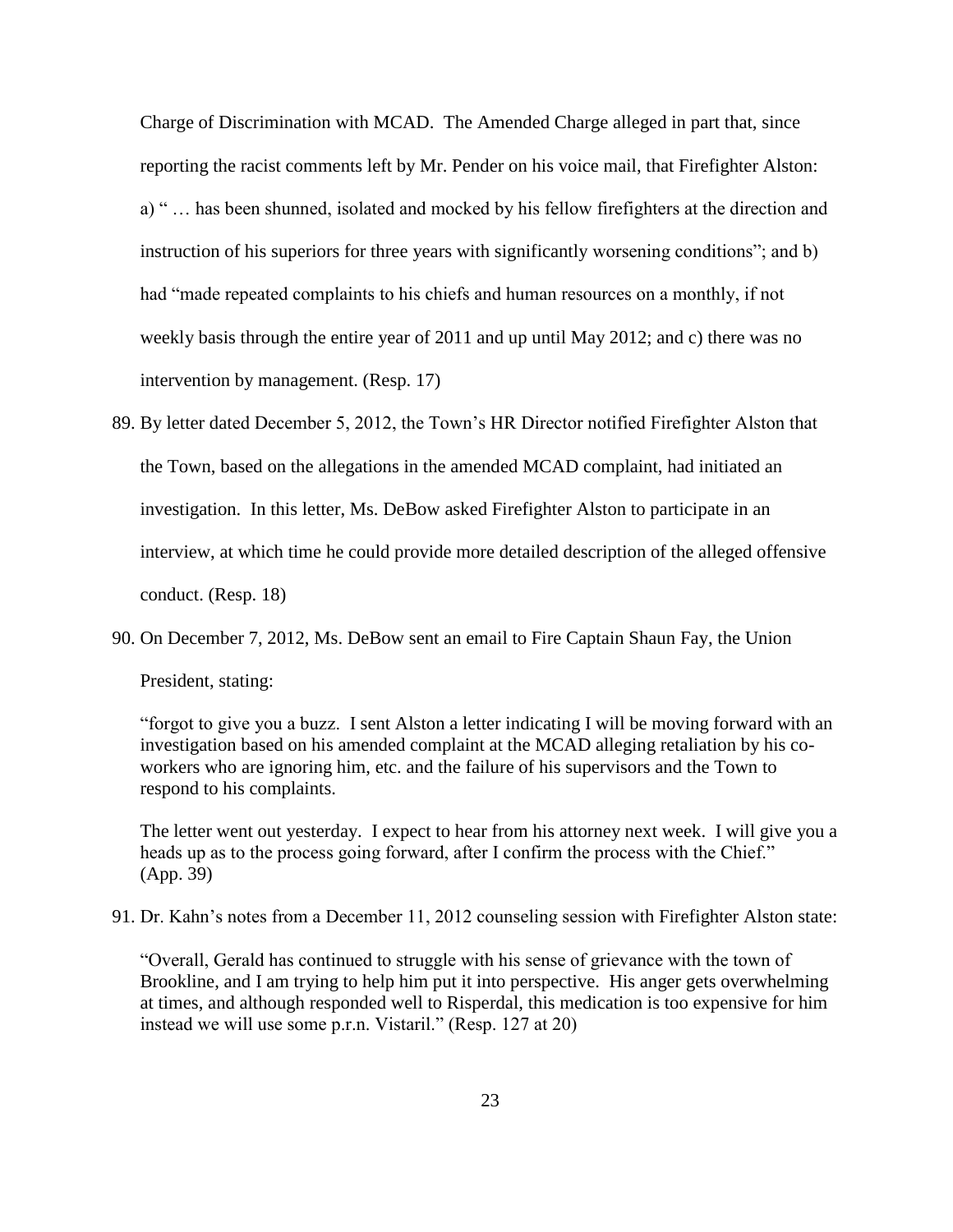- 92. On December 17, 2012, counsel for the Town sent an email to Firefighter Alston's thencounsel to determine if his client (Alston) would participate in an interview, as requested via letter on December  $5<sup>th</sup>$ . (Resp. 19)
- 93. On December 20, 2012, Firefighter Alston's then-counsel replied, stating: "The case is being investigated by the MCAD and the Town has no authority to force him to consent to an interview regarding pending litigation." (Resp. 19)
- 94. Also on December 20, 2012, the Town filed an "Amended Position Statement" with MCAD , asking, in part, for pre-determination discovery in light of Firefighter Alston's decision not to participate in an interview. (Resp. 20)
- 95. On December 27, 2012, Firefighter Alston's then-counsel withdrew the MCAD complaint in order "to file a private right of action in civil court." (Resp. 21)
- 96. Dr. Kahn's notes from a December 28, 2012 counseling session state in part:

"Gerald continues to be quite upset about his treatment in the department … he gets along well with his co-workers in his local fire house, but feels that when he goes elsewhere, people look at him with ill feelings. He apparently revised his complaint with MCAD and it was accepted, and this has ..., opened something of a 'can of worms." (Resp. 127 at 19)

*2013*

97. On January 4, 2013, Lt. Ron Cronin (a firefighter through mid-2013 (Resp. 163)) wrote to COO Ward asking permission to assign Firefighter Alston to work under his direct supervision at street level, since Firefighter Alston claimed he did not feel safe. (App. 5 (Ford Dep. Ex. 1) Chief Ford rejected the proposal in a January 7, 2013 response, as he was concerned that a change in assignment following an MCAD complaint would be viewed as retaliatory, Firefighter Alston's current assignment worked well operationally and Firefighter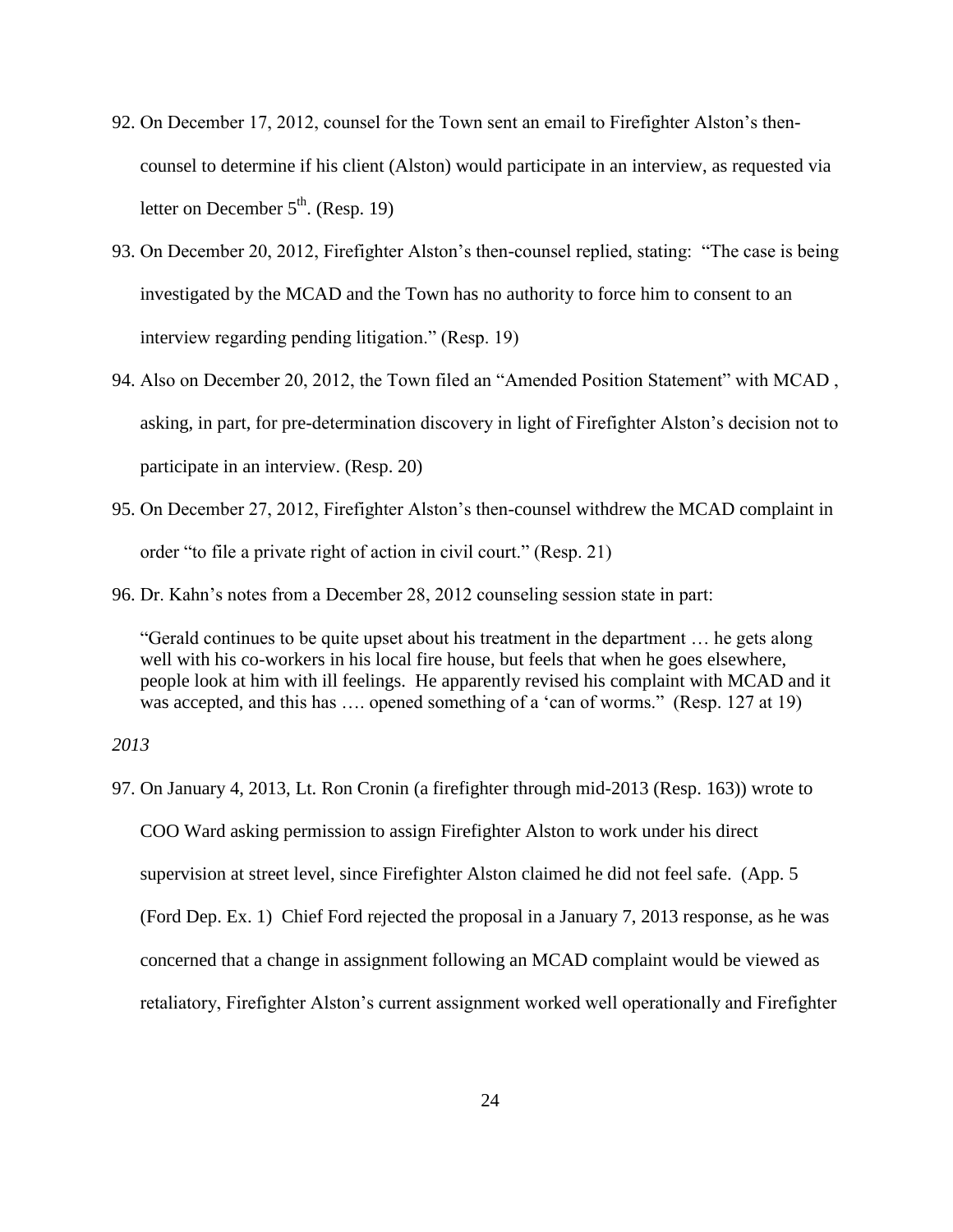Alston had not come to him directly with concerns, and his claims were ambiguous. (App. 5 at 193-205 and Ex. 2 thereto)

- 98. In connection with the investigation, Lt. Robinson told HR Director DeBow that he was not aware of shunning or any other safety concern but he wanted to change Firefighter Alston's assignment during the pendency of the investigation. Lt. Robinson explained in his testimony that he felt that Fire Firefighter Alston's expression of safety concerns reflected poorly on him as a supervisor. (Tr. Vol. 6 at 1054-55 (DeBow); Tr. Vol. 7 at 1084-86, 1122, 1124, 1140, 1143-44, 1168-69, 1176-77 (Robinson)). HR Director DeBow warned Lt. Robinson that a change in assignment could be viewed as retaliatory. (Tr. Vol. 7 at 1122 (Robinson)
- 99. On January 18, 2013, HR Director Debow issued her investigatory report concerning the Amended MCAD Charge. (Resp. 22) The report stated that the shunning allegations could not be corroborated based on the information available without Firefighter Alston's participation. (Resp. 22 at 8-11)
- 100. On May 1, 2013, Chief Ford wrote to the Select Board through the Town Administrator recommending Paul Pender for a permanent promotion to Captain. (Resp. 119) In regard to whether he considered that Mr. Pender had left a racist comment on Firefighter Alston's voicemail, Chief Ford stated in part: " I mean, we all know that he said something he should [not] have. Whether we can all agree or not that he didn't say it directly to Gerald – I looked at that he was disciplined, so, sort of paid his price." (App. 5 (Ford Dep. at 189)).
- 101. On May 7, 2013, the Select Board permanently promoted Mr. Pender to permanent Captain. (Resp. 118 at 8, 18-19; Resp. 120; Tr. Vol. 10 at 1911-15 (Goldstein); Tr. Vol. 10 at 1965-66, 1991 (Wishinsky))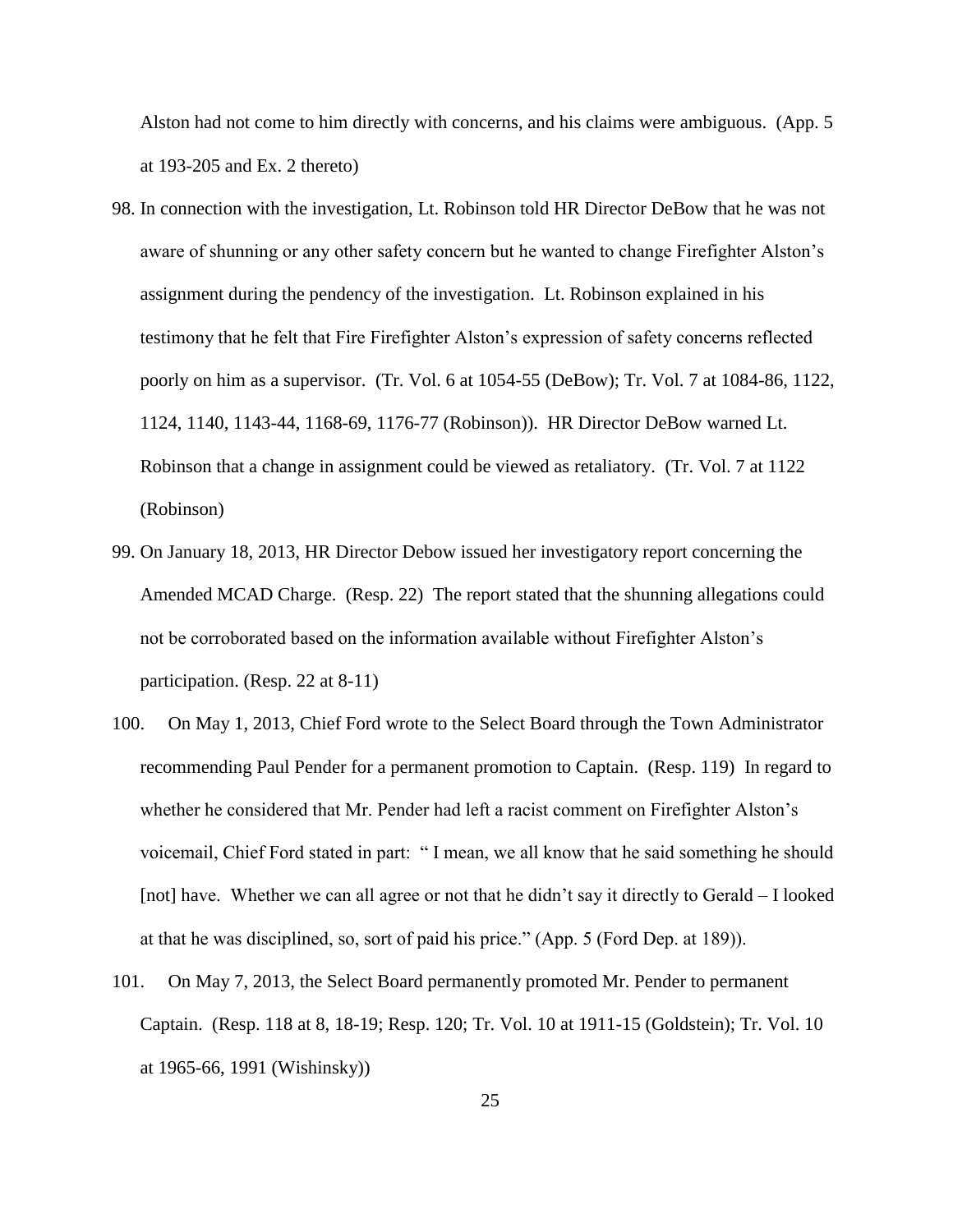- 102. Mr. Pender served as Captain of Training. According to Mr. Pender, as the Captain of Training, "you run a lot of training sessions, you keep everyone up to date on all of the current changes in firefighting. And during the recruit classes, you are like the second in command under the deputy, up there, in charge of training new guys." (App. 4 (Pender Dep. at 94)
- 103. While training new recruits, Mr. Pender would tell the recruits: a) "my side of the story" regarding the matter involving Firefighter Alston; and b) what they read in the local paper about this matter "is a bunch of lies." (App, 4 (Pender Dep. at 95)).
- 104. Mr. Pender recalled discussing the matter involving Firefighter Alston with five new recruits that were former Fall River firefighters, stating: " … we had five guys from Fall River, who were all minorities, and I told them as a group, because they were – we had them, just the five of them, for like a week or two or something. And they were pretty shocked that it had turned into what it had turned into, you know … That something they thought was so benign is going on seven-and-a-half years later. At the time, it was only three or four years later, but …" (App. 4 (Pender Dep. at 97-98)).
- 105. On May 14, 2013, Firefighter Alston attended a counseling session with Dr. Kahn whose notes state in part:

"Gerald called me to say that he had taken a few days off of work because of stress and needed a letter clearing him for return to work. Apparently, someone had come to work in the fire station, who, he felt, was spreading malicious rumors about him. Gerald said up until this point, he has been doing well, but this aggravated him, and he wanted to take time off before he erupted verbally …" (Resp. 127 at 16)

106. On June 17, 2013, Firefighter Alston's then-counsel filed a discrimination complaint against the Town in Norfolk Superior Court based on the same claims asserted in his MCAD action. (Resp. 23).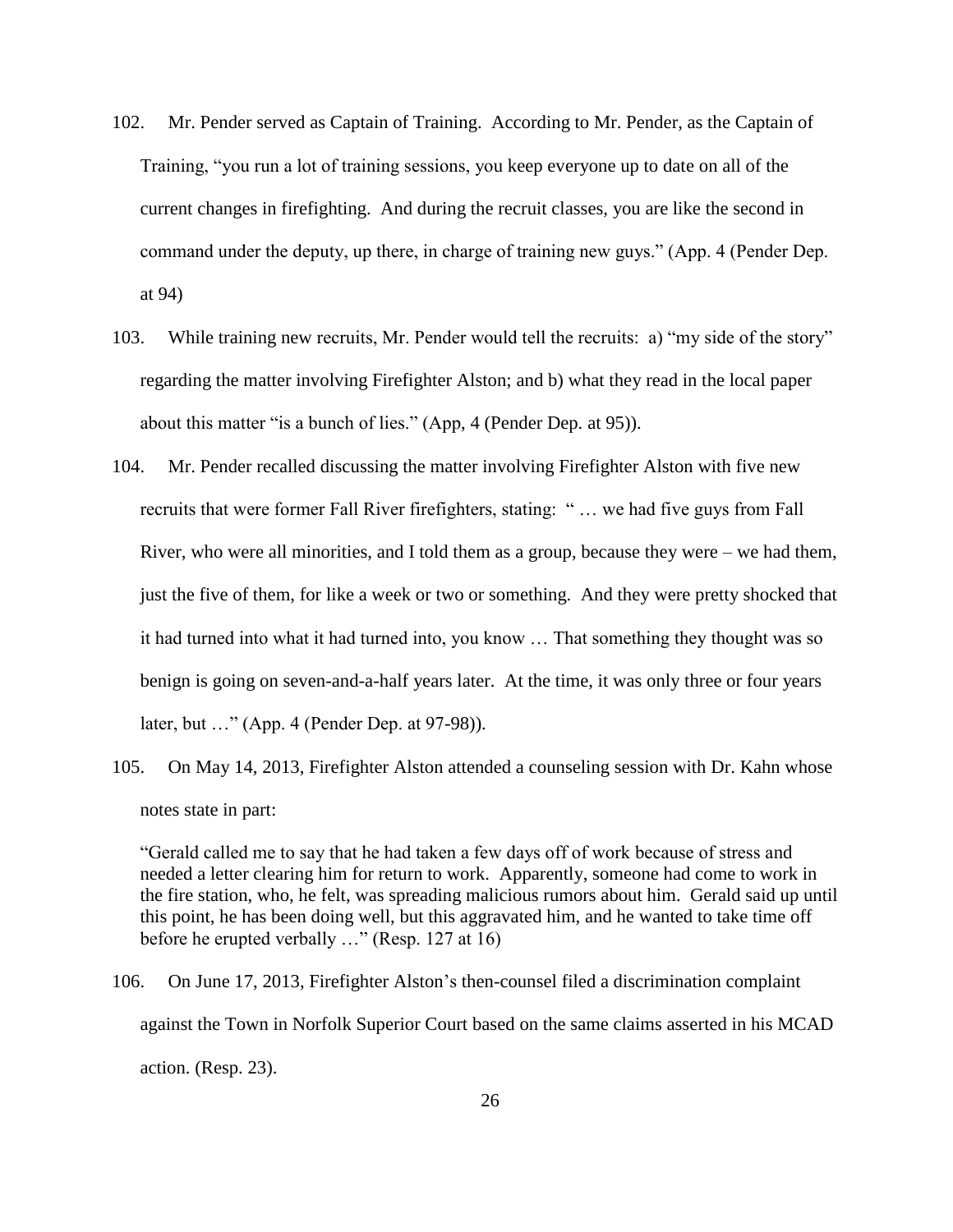- 107. On June 19, 2013, Leslea Noble, Assistant HR Director, wrote to Firefighter Alston asking to interview him about certain complaints he had made to coworkers. (Resp. 24; App. 44). He did not respond. (Tr. Vol. 2 at 347-48, 366 (Firefighter Alston))
- 108. On June 24, 2013, Ms. Noble met with COO Ward and Lt. Robinson to discuss Firefighter Alston's complaint. As part of that meeting, it was stated that Firefighter Alston had no problem working with anyone in his station, but that when he worked at other stations he had concerns about "what he was walking into." (App. 46).
- 109. In late August 2013, the Brookline TAB published a story detailing the allegations of Firefighter Alston's discrimination complaint against the Town. (App. 90)
- 110. On September 12, 2013, Firefighter Alston's attorney in the discrimination action responded to the Town's request for an investigatory interview of Firefighter Alston in connection with his state court complaint. He proposed that the meeting be videotaped or transcribed and that Firefighter Alston be permitted to have an attorney present and to refuse to answer certain questions on the grounds of the pending litigation. He asked the Town to forward a counter-proposal if those terms were not acceptable. (App. 52).
- 111. On October 31, 2013, Firefighter Alston was attending a training session being held by Mr. Pender at which time Firefighter Alston asked to speak with Mr. Pender. Mr. Pender prepared a detailed, transcript-like summary of their conversation. Mr. Pender's notes state in part:

<sup>&</sup>quot;I asked him [Alston] what he needed to talk to me about and he stated 'all this stuff that's going on, it's not personal.' I asked how it could not be personal since it was my name and my families' names that were being dragged through the mud. And that my wife, mother and mother-in-law had cried a river over the weekend that it came out in the papers. He told me that I didn't understand what was going on and that it had nothing to do with me. He said that it was about respect and that he had a lot of respect for me and that the lawsuit was against the town. At this point I told him that I had read the lawsuit and that as far as I could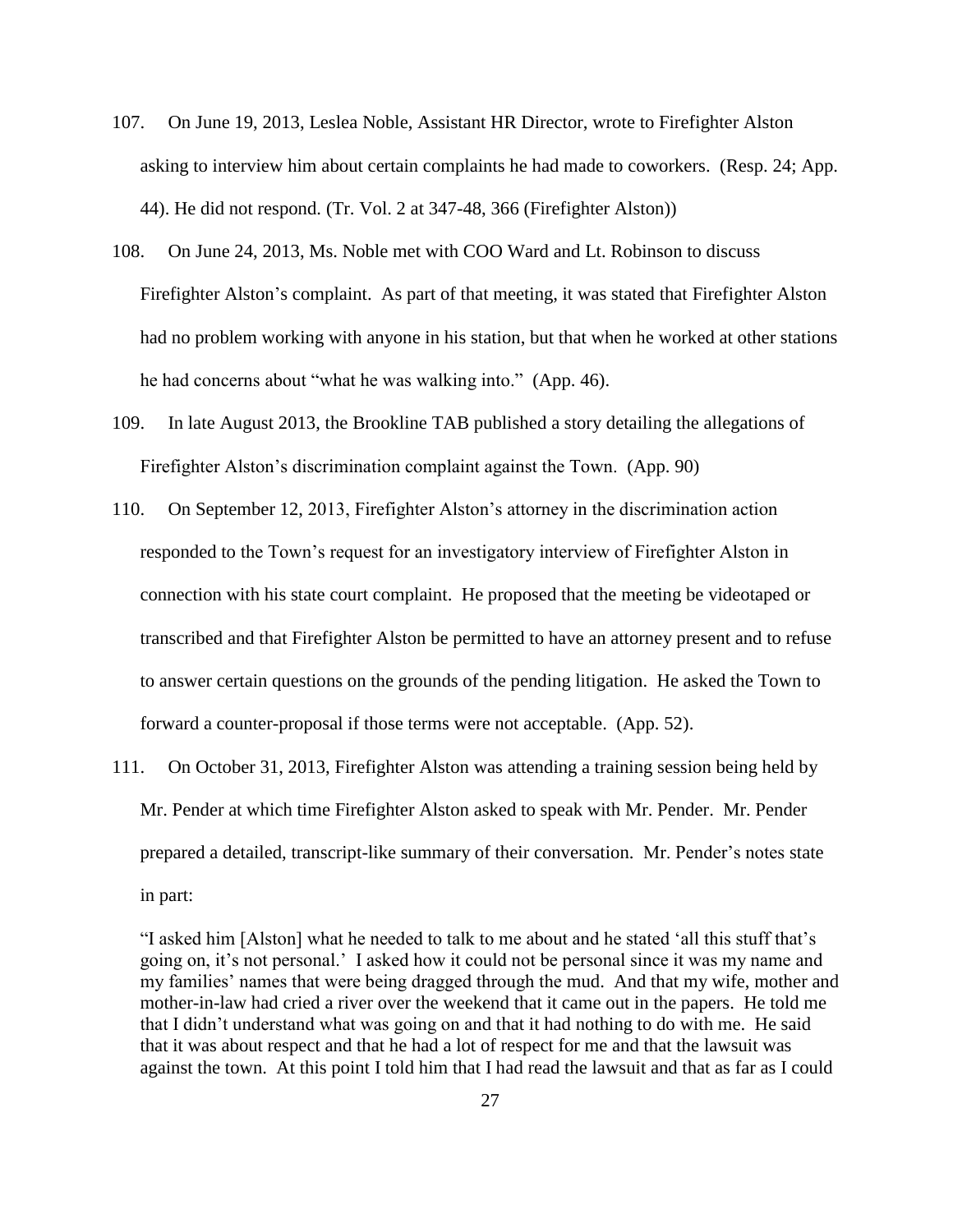see it was a bunch of lies. He then stated 'you are not reading it right' I told him I read exactly what it said and that there was very little truth in it. I stated that 'you know I didn't make those comments to you and that it was a mistake that I had apologized profusely for.' He acknowledged that I had apologized many times but said ' this is against the town and had nothing to do with me.' He said 'how do you think I liked hearing [n-word] on my phone?" Again I told him I was sorry and that it wasn't directed at him, it was road rage from a traffic incident, which can be a side effect of PTSD which I had been treated for after a bad fire the previous year. He stated that the town had screwed us both over and that he was doing this for both our benefits. I told him I understand his benefit because the lawsuit had a dollar figure attached to it, to which he stated 'fuck the money." He then said it was the MCAD's fault which I did not understand.

Mr. Alston was getting agitated and raising his voice, I told him he would have to calm down or I would have to end the conversation. He did calm down and continued to tell me that I didn't get what was going on. I asked him about the quote in the lawsuit that stated in January 2011 he started telling people that I should not be promoted to Captain. He told me that I had misread the lawsuit and that was not what it said. Again he began raising his voice."

(App. 4, (Pender Dep. Attachment 2)

112. That same day (October 31, 2013), Firefighter Alston spoke with Dr. Kahn via phone. Firefighter Alston reported to Dr. Kahn that he felt like "beating someone up". According to Dr. Kahn's notes, Firefighter Alston remained: "very focused on his wanting to get retribution and satisfaction for his having been called a racial slur allegedly two to three

years ago." (Resp. 127 at 14)

- 113. On November 7, 2013 Ms. Debow, via email, asked Chief Ford whether the Alston matter "was about to explode or quiet?" and Chief Ford responded: "So, so ... never know but I do think it's a powder keg." (App. 53)
- 114. On November 19, 2013, Mr. Pender submitted his summaries of the February 2011 and October 2013 conversations with Firefighter Alston to Ms. DeBow. (App. 4 (Pender Dep. at 63-65)).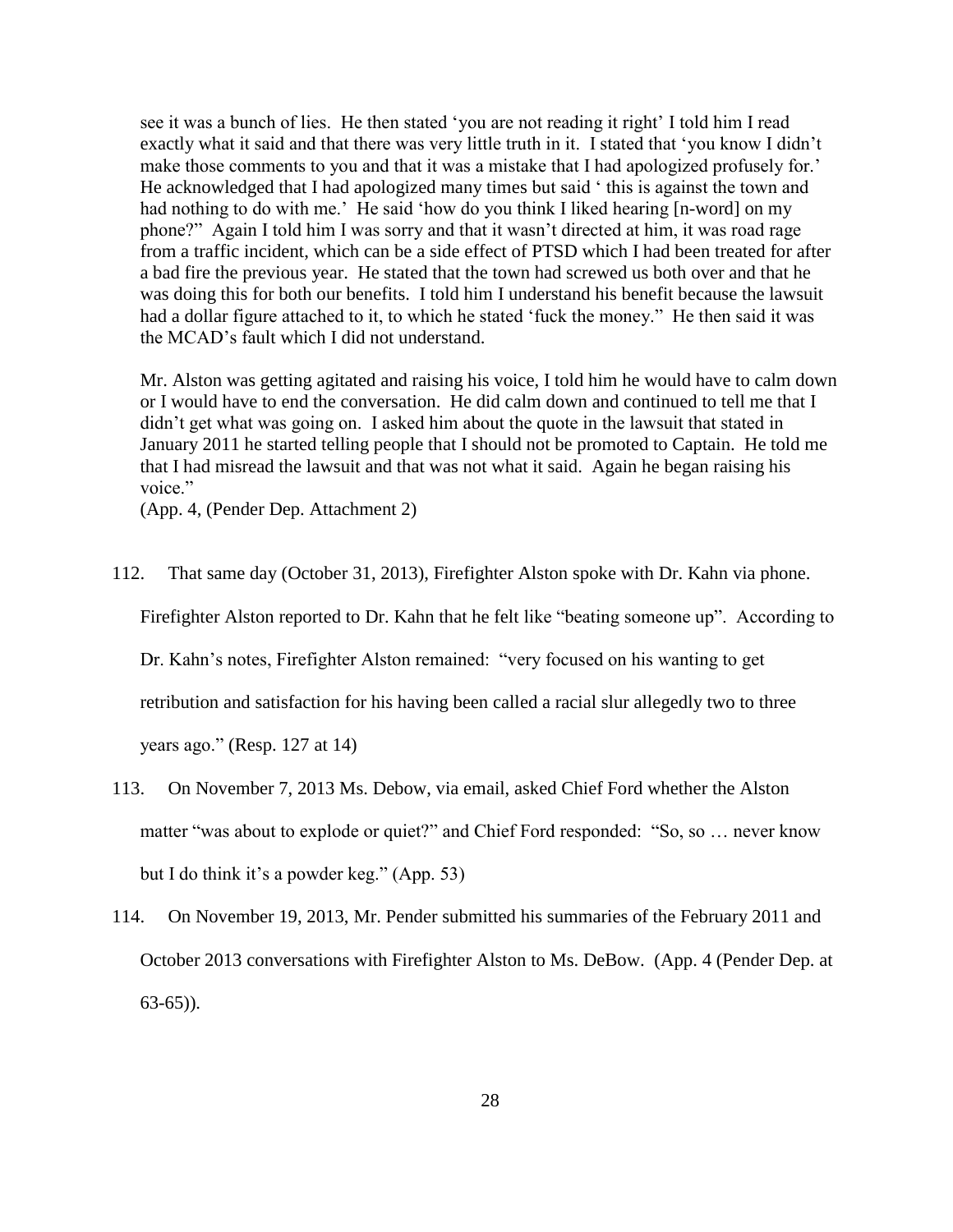115. On or about December 6, 2013, John Martin, Esq., Firefighter Alston's counsel in the

Norfolk Superior Court case, supplied answers to the Town's First Set of Interrogatories.

Firefighter Alston's Answers stated in part:

"I was sent to Station 4 in December of 2011 or January of 2012. When I arrived I entered the kitchen and said 'good morning guys.' One of several firefighters replied. I approached one firefighter to shake his hand at which point he stood up and walked away. I worked twenty-four hours. Prior to finishing my shift I went to the dining area to find out when dinner would be held. I found all of the firefighters on duty eating together as is the norm. I asked why I hadn't been told that dinner was happening and they replied 'what are you talking about."

The next morning I woke up and went to breakfast where several firefighters were sitting with Lt. Pender. Again, I stated 'good morning guys' and once again no one responded. When I began to prepare my breakfast they left the room. This was the standard response each and every time I worked in a station other than my usual Station Five for several years, until recently when this case was publicized in a local newspaper article.

….

Prior to the incident with Lt. Pender I attended many family social events for my fellow firefighters including weddings, parties, cookouts, Baptisms, graduations etc., etc. After the Lt. Pender incident I was never invited to those events. Before the Lt. Pender incident I was proud and privileged to serve as the singer of the national anthem at graduations and retirement services. After the Lt. Pender incident, to this day, I have never been invited to participate in those ceremonies in any way."(Resp. 27, Answer to Interrogatory No. 5).

## *December 2013 LEAVE Incident*

- 116. On December 18, 2013, after Lt. Robinson spoke to Firefighter Alston about his late arrival for work that day, Firefighter Alston told Lt. O'Leary that he planned to put in for a transfer to another station. (Tr. Vol. 7 at 1165-66 (Robinson); Resp. 39 at 15-16)
- 117. On December 19, 2013, as he was going to get his gear at the end of his shift, Firefighter Alston found the word "Leave" written on the door to his seat on the fire engine under his jacket. Firefighter Alston photographed the message and informed the officer at the watch desk, Lt. Patrick Canney, about the writing. Firefighter Alston asked Firefighter Ryan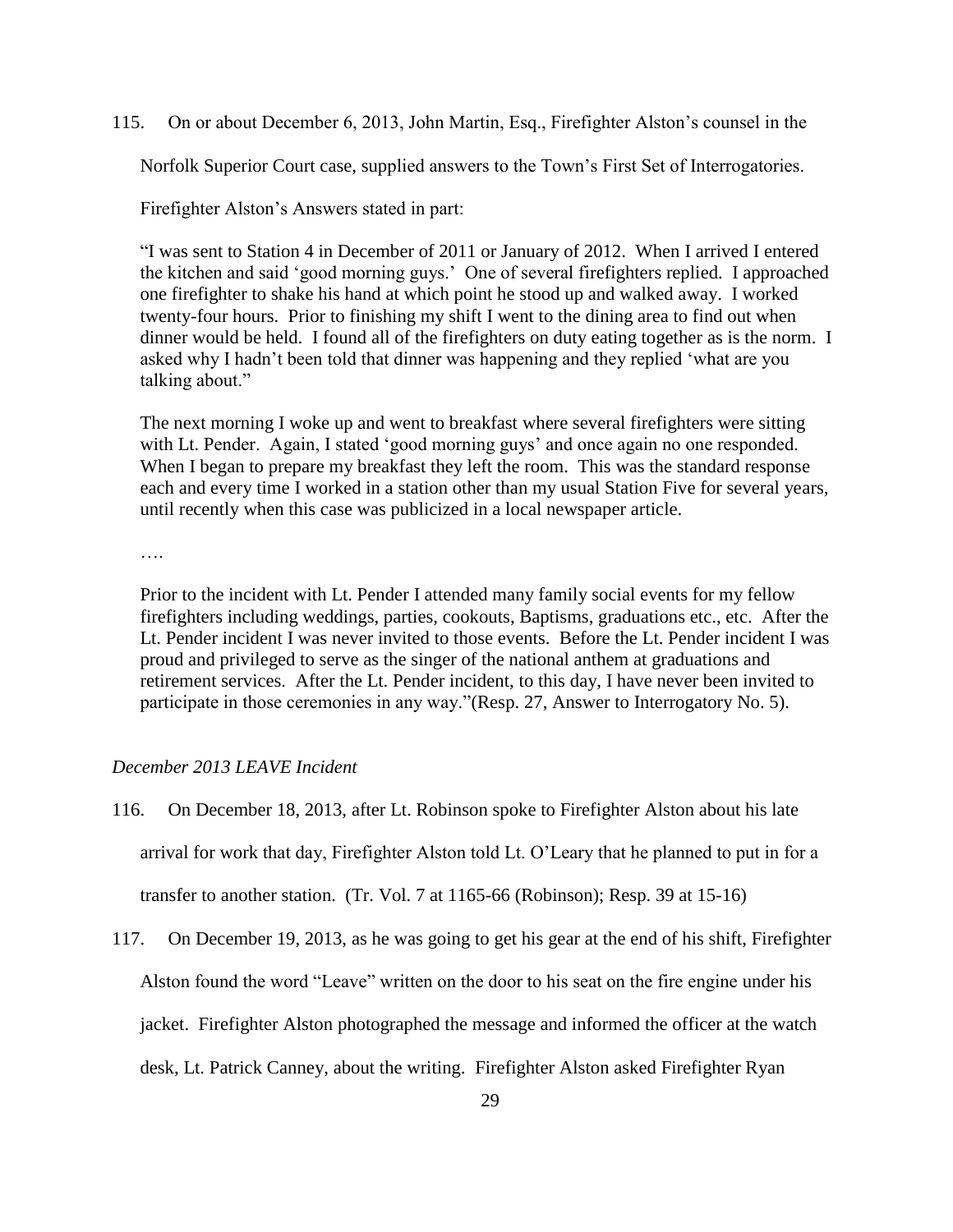Monahan and another firefighter on the floor, Probationary Firefighter Cormac Dowling, to come over and see the writing. Both Monahan and Dowling saw the word "Leave" written on the door to Alston's seat. (Tr. Vol. 1 at 124-126, 134, 139 (Alston)).

- 118. While speaking with two (2) firefighters, Firefighter Alston made statements to the effect that he was not going to put up with this anymore, he had kept quiet for a long time, and he said something to the effect of shooting up the place. (Tr. Vol. 7 at 1191-93, 1197, 1202, 1207-08 (Dowling); Resp. 39 at 24, 32)<sup>10</sup>
- 119. On Sunday, December 22, 2013, Firefighter Alston returned for his next shift and addressed the group about the past, beginning with the Pender 2010 voice mail through the "leave" writing. (Tr. Vol. 1 at 127-29 (Alston)) He became very agitated and said, to the effect, "people go postal over matters like this". (Tr. Vol. 7 at 1092-93, 1160-61 (Robinson)) Lt. Robinson conferred with Lt. O'Leary. The two decided that Firefighter Alston was probably just blowing off steam, but reported the statement and their conclusion to the Deputy Chief. (Tr. Vol. 7 at 1092-93, 1160-61)
- 120. Chief Ford called Lt. Robinson on the morning of December 22, 2013 to request that he obtain reports about December 19 from all group members. (Tr. Vol. 8 at 1367-70 (Ford); Resp. 158 at 1) Lt. Robinson reported to him Firefighter Alston's "going postal" comment to the group that morning, and that immediately afterward, FF Dowling reported that Firefighter Alston had made "shooting" statements on December 19. (App. 5 at 135-38; Tr. Vol. 7 at 1094, 1162-64, 1180 (Robinson); Resp. 158 at 1) After the Deputy Chief obtained confirmation from FF Monahan of Firefighter Alston's December 19 "shooting" statements,

<sup>&</sup>lt;sup>10</sup> While Firefighter Alston maintains that he never referred to shootings and had only made a remark about "going postal", he acknowledged on cross-examination to explicit "shooting" statements. (Tr. Vol. 1 at 139 (Firefighter Alston); Tr. Vol. 2 at 218, 220, 222 (Firefighter Alston))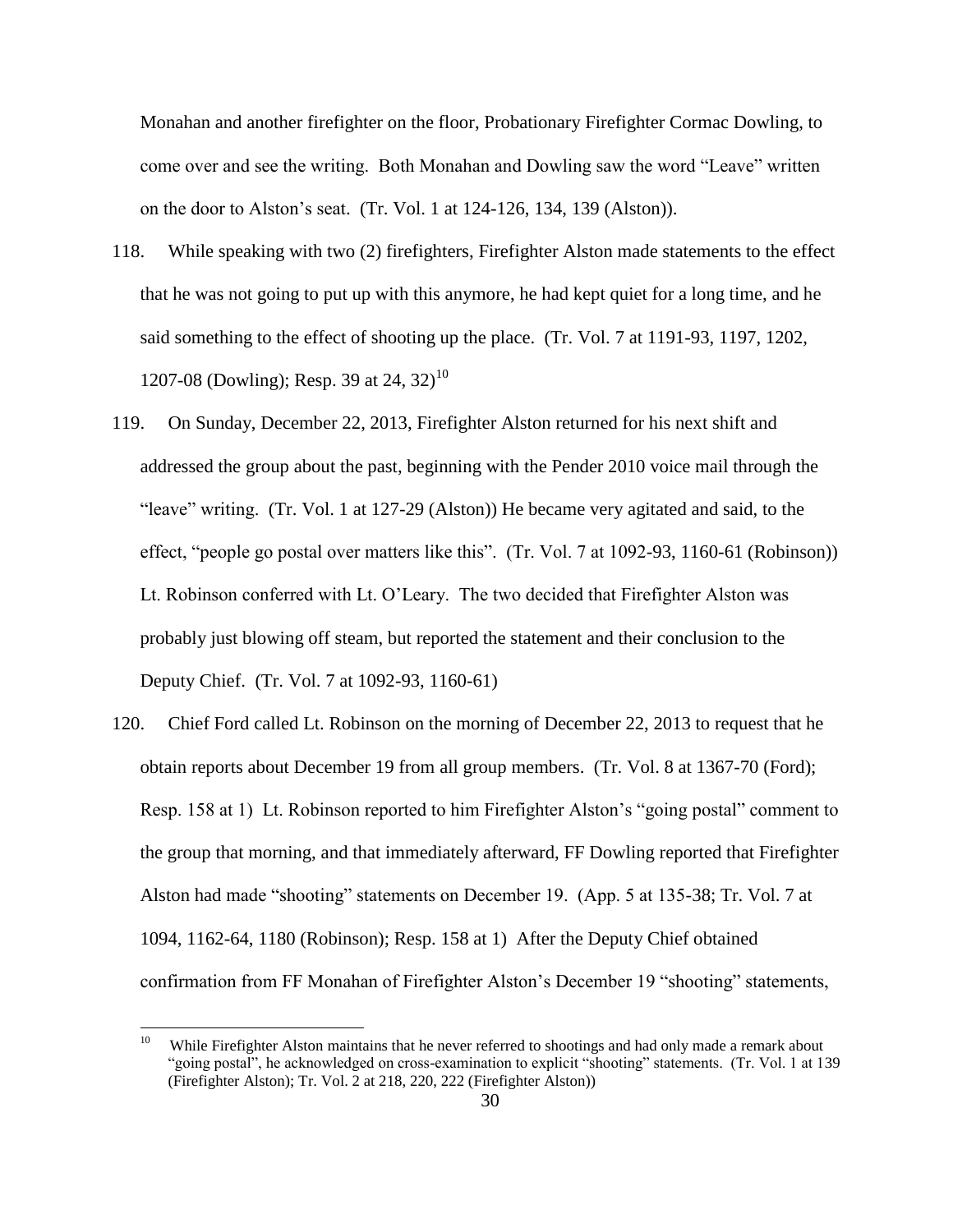Chief Ford updated the Town Administrator and the Police Chief and drove to the station. (App. 5 at 128-29, 135-36; (Tr. Vol. 8 at 1345-46 (Monahan); Tr. Vol. 8 at 1368-69, 1375 (Ford); Resp. 158 at 1)

- 121. Upon his arrival at the station that night (December 22), Chief Ford reviewed the reports and met with Firefighter Alston, Lt. Robinson, Lt. O'Leary, and Deputy Nelson. (App. 5 at 135-36; Tr. Vol. 7 at 1094-95 (Robinson); Tr. Vol. 8 at 1370 (Ford); Resp. 29) During the meeting, Firefighter Alston discussed the original 2010 incident and was, at times, very agitated. (App. 5 at 122; Tr. Vol. 8 at 1371 (Ford)) Firefighter Alston admitted making a "going postal" statement that morning. (Tr. Vol. 8 at 1371 (Ford)) He pointed to Chief Ford and the Deputy and said to Chief Ford, while extremely agitated, "Look, he's my friend, and you're my friend, and even you could get caught in a cross-fire." (App. 5 at 126-28; Tr. Vol. 2 at 221-22 (Firefighter Alston); Vol. 8 at 1372 (Ford)) Chief Ford felt that Firefighter Alston was very angry and aggrieved and could pose a danger to himself or coworkers, and told him to go home (with pay) and to come see him the next day (on December 23, 2013). (App. 5 at 122-23, 127-28, 134; Tr. Vol. 8 at 1369-70, 1372, 1396 (Ford); Resp. 158 at 1-2)
- 122. Chief Ford met with Firefighter Alston on the afternoon of December 23, 2013. (Tr. Vol. 8 at 1377-78 (Ford)) Chief Ford reviewed with Firefighter Alston that he had made inappropriate "going postal" and shooting comments. (Resp. 158 at 2 (12/23/2013); Tr. Vol. 8 at 1369-70 (Ford)) Firefighter Alston agreed that he was not in good mental shape and was receptive to evaluation by the Town's psychiatrist, Dr. Andrew Brown. (Tr. Vol. 1 at 131-33 (Firefighter Alston); Tr. Vol. 8 at 1380, 1382 (Ford)) Firefighter Alston was continued on paid leave. (Tr. Vol. 1 at 140 (Firefighter Alston); Resp. 29)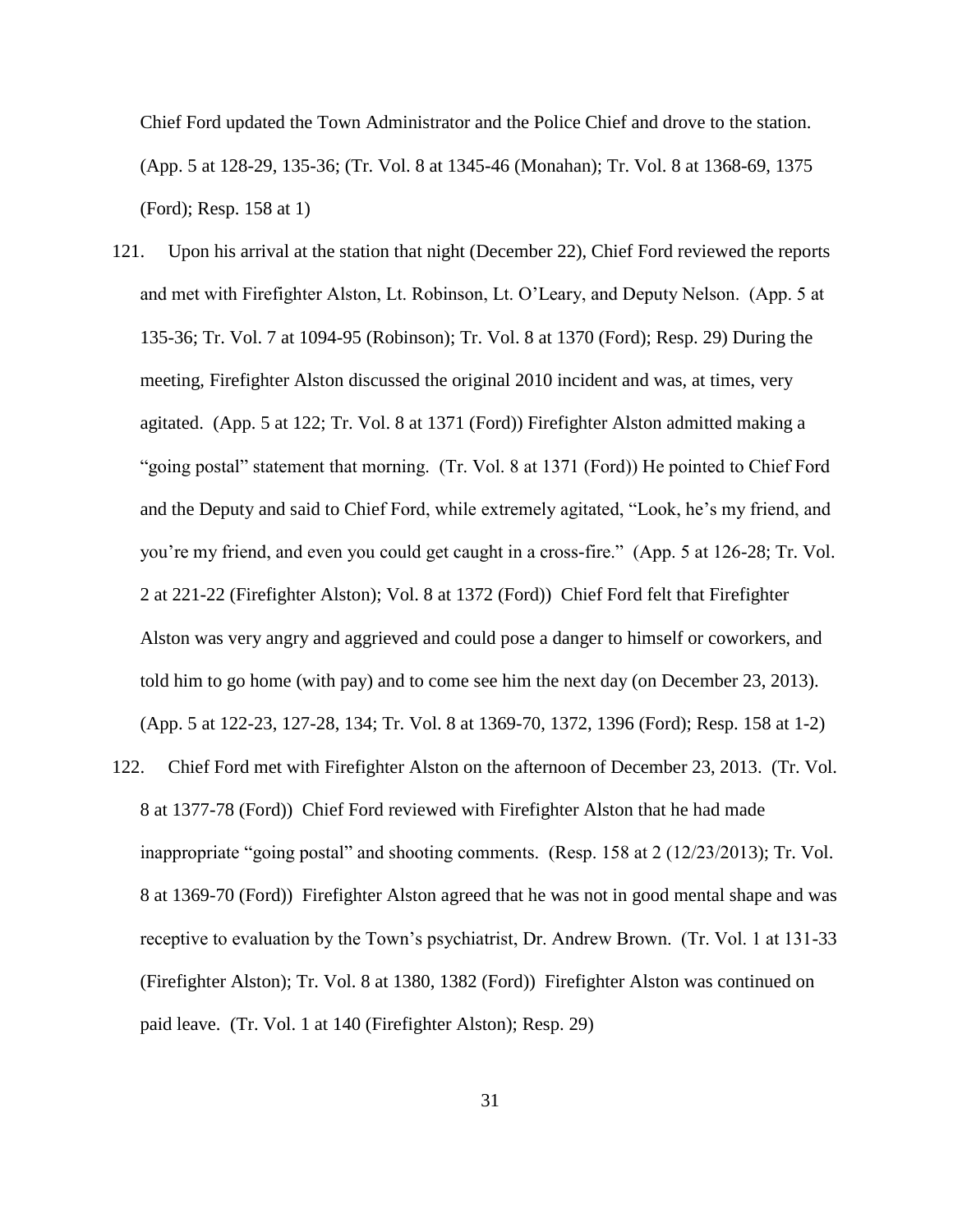- 123. On December 27, 2013, Chief Ford telephoned Firefighter Alston and informed him that he was not to be on Town property pending Dr. Brown's evaluation. (Tr. Vol. 1 at 134 (Firefighter Alston); Tr. Vol. 8 at 1385-86, 1388-89 (Ford)); App. 5 at 142-43, 156-57, 251)
- 124. After Chief Ford issued the order, the Police Department internally circulated a flyer to all sworn Brookline police officers. The flyer included two (2) color photographs of Firefighter Alston and a color photograph of the type of vehicle he drives. Underneath the photographs, the flyer includes Firefighter Alston's name, address, date of birth and height.

The flyer then states in part:

"**Overview**: Brookline Firefighter Gerald ALSTON (DOB: [redacted]) has made statements referring to 'going postal', obtaining a firearm and returning to a firehouse to cause harm. He is assigned to Station 5 on Babcock St. ALSTON has been advised to stay away from all Town of Brookline property until certain steps have been completed. BFD supervisors have been made aware of the situation and have been advised to call police should ALSTON appear on Fire Dept. property."

The flyer went on to state that although Firefighter Alston "does not have a LTC/FID", he "does have an expired (2000) FID Card." (App. 86)

*2014*

125. On January 6, 2014, Firefighter Alston was evaluated by the Town's psychiatrist, Dr.

Andrew Brown, at the Town's public safety building to determine whether he was a risk for workplace violence. Dr. Brown told Chief Ford and Ms. DeBow that Firefighter Alston did not pose any threat to himself or others. Soon after, Chief Ford informed Firefighter Alston that the stay away order against him had been withdrawn. (App. 5 (Ford Dep. Ex. 15); Tr.

Vol. 1 at 138, 140 (Alston)).

126. Via letter dated January 13, 2014, Ms. Debow informed Firefighter Alston that: a) the Town was conducting an investigation to determine who wrote the word "leave" on the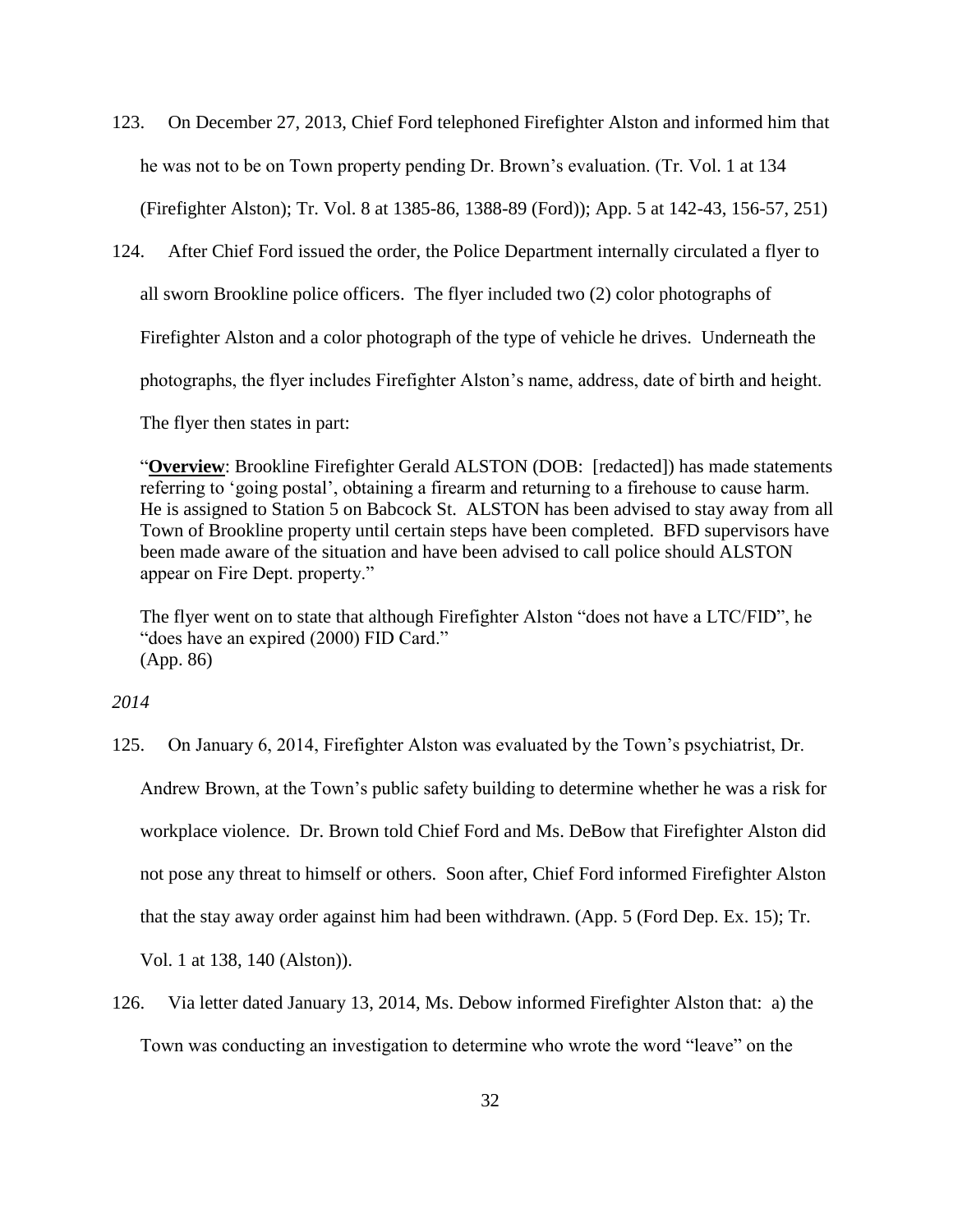Engine; and b) the Town was conducting an investigation regarding the "shooting"

comments allegedly made by Firefighter Alston. (Resp. 32)

127. On January 21, 2014, Dr. Brown issued a report to the Town regarding his Fitness for

Duty (FFD) Evaluation of Firefighter Alston. Dr. Brown's 19-page report states in part:

"Impairment in the domain of emotional regulation is present to an extent that it would compromise FF Alston's capacity to consistently perform the duties of a Firefighter for the Town of Brookline Fire Department.

FF Alston is in need of psychiatric treatment to address the impairment that presently precludes his capacity to work as a Firefighter for the Town of Brookline." (Resp. 33 at 15- 16)

128. On January 28, 2014, Firefighter Alston attended a counseling session with Dr. Kahn.

Dr. Kahn's notes state in part that Firefighter Alston spoke about the leave incident, the

allegations against him regarding whether he made threatening statements and that:

"Gerald was quite upset about this, would like to return to work, and was emphatic with me that he has absolutely no intention of harming anyone else …"

….

Overall, Gerald is obviously quite upset by the recent turn of events, and is quite focused on achieving what he calls 'zero tolerance' for racial discrimination within the department …" (Resp. 127 at 9-10)

129. On January 31, 2014, Dr. Brown issued a report to the Town summarizing his communications with Firefighter Alston's treating psychiatrist, Dr. Michael Kahn. (Resp. 34; Tr. Vol. 6 at 935-37 (DeBow); Tr. Vol. 8 at 1398-99 (Ford)) The report stated that the two doctors agreed that Firefighter Alston's work capacity was contingent on his adherence to an appropriate medication regimen and that a reevaluation should be scheduled after at least 2 weeks on medication. (Resp. 34)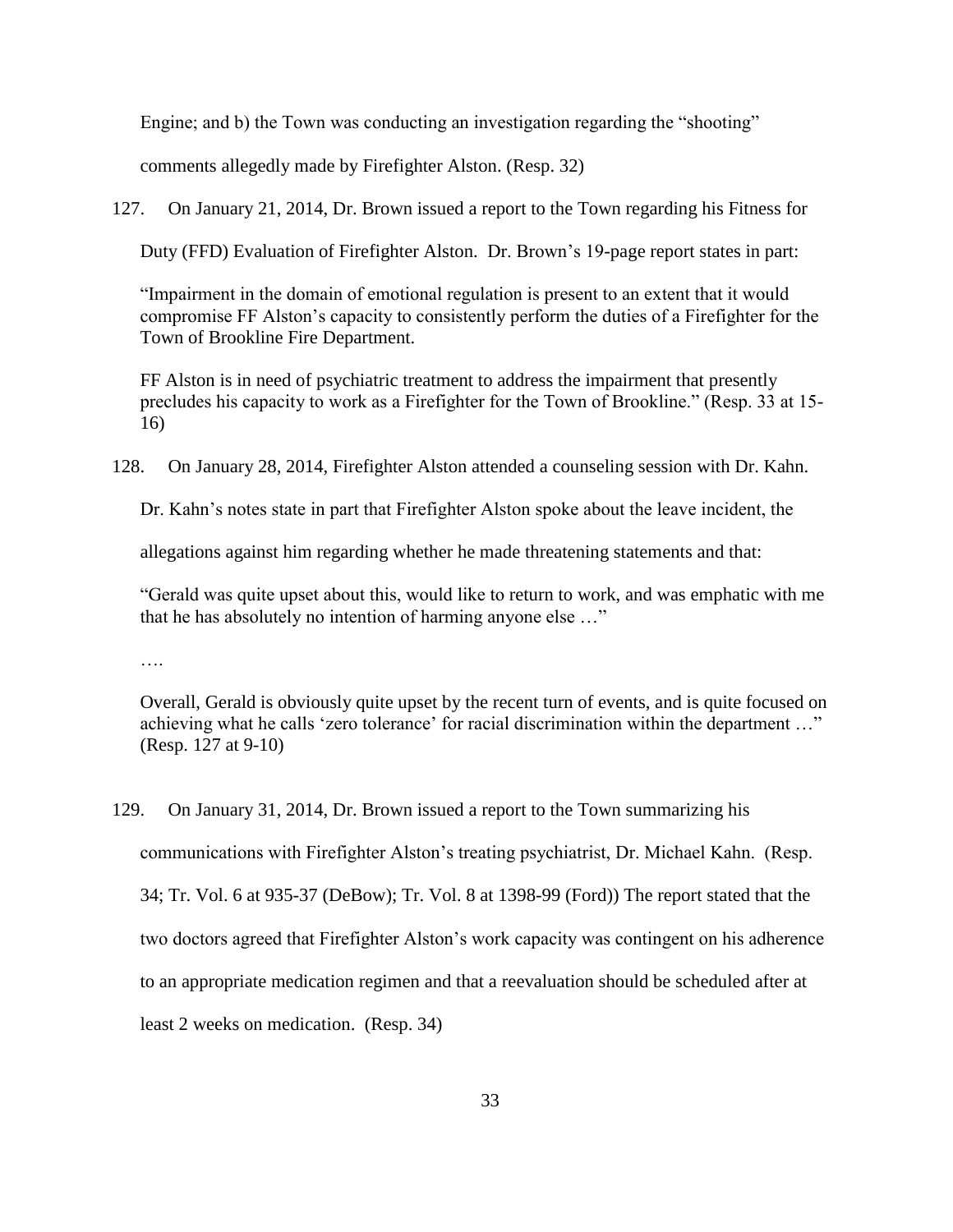130. On February 11, 2014, Chief Ford called Firefighter Alston. Chief Ford's written notes

of that conversation state:

"I called Gerald today and told him that the 2 doctors had conversed and come up with a plan to return him to duty asap. He was to call Dr. Kahn and make an appointment. He stated they had already called and made on (sic) for the end of the month.

Gerald told me he wasn't happy with Chief Ward. During their last call Gerald mentioned that guys had been calling him, asking what was going on and how he was. The chief mentioned they shouldn't be harassing him. This got Gerald upset as he didn't view it as harassing. (Chief ward said the reason Gerald called was because he felt he was being harassed.)

… …

Like always, he went right back to the original incident and the subsequent promotion." (Resp. 158 at 6)

131. On February 13, 2014, Dr. Brown sent an email to Dr. Kahn which stated in part:

"I met with the Fire Department leadership and HR at Brookline yesterday. From what I hear from them I have the idea that high levels of paranoia persist. I have the idea that consistent adherence to treatment probably is not occurring. I am concerned that if there is no improvement I will not be able to clear him to return to full duty as early as we would both like." (Resp. 127 at 8)

132. On March 17, 2014, Dr. Kahn and Firefighter Alston had the following email exchange:

Dr. Kahn: Gerald-How are things going?

Alston: Could be better, I do need to see you. I've been feeling very depressed lately, I'm not sure what it is, but it's not good.

Dr. Kahn: Would Tuesday or Wednesday next week be soon enough? Call [] asap to make an apt if it is. (Resp. 127 at 6)

133. On March 19, 2014, Firefighter Alston submitted a written request for a transfer to a

smaller station, asking for Station 4 if possible. (Resp. 37).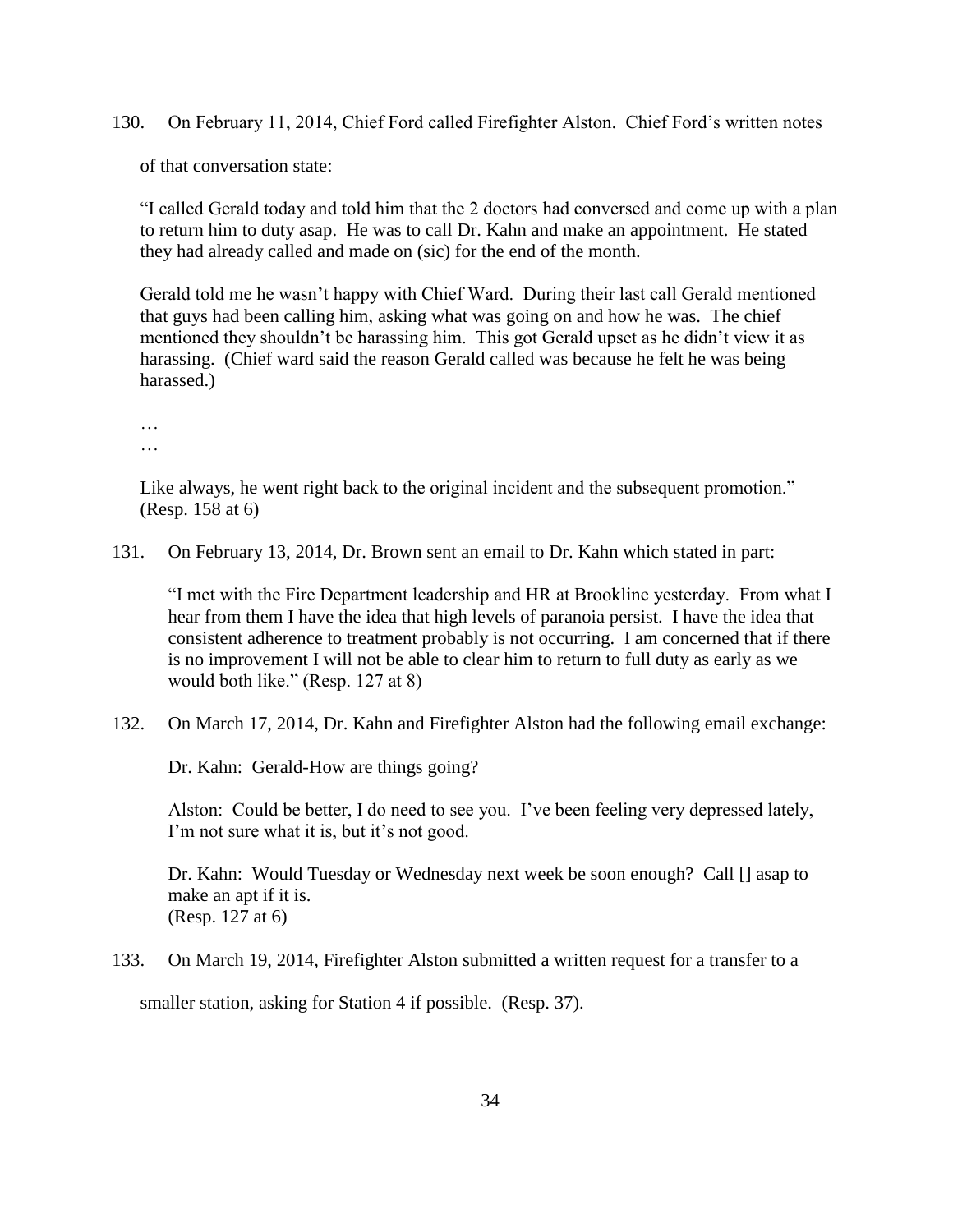- 134. In approximately mid-March 2014, in connection with discovery in Plaintiff's Norfolk Superior Court Chapter 151B case, the Town obtained Firefighter Alston's medical records from the BIDMC revealing his admitted cocaine and marijuana use. (Resp. 35; Tr. Vol. 6 at 1051-52 (DeBow))
- 135. The Town provided Firefighter Alston's BIDMC records to Dr. Brown on or about March 21, 2014. (Resp. 38 at 9; Tr. Vol. 6 at 1051-52 (DeBow))
- 136. On or about April 5, 2014, Dr. Brown submitted to the Town a report concerning his reevaluation of Firefighter Alston on or about March 19, 2014, his review of the records received since the last reevaluation, and his finding that Firefighter Alston was not fit for duty. (Resp. 38 at 15-17, 20; Tr. Vol. 6 at 938 (DeBow); Tr. Vol. 8 at 1404-05, 1409 (Ford))
- 137. On or about May 14, 2014, HR Director DeBow issued investigatory reports under the Town's workplace safety policy into Firefighter Alston's "shooting" statements and under the anti-discrimination policy into the "leave" writing. (Resp. 39; Resp. 40; Tr. Vol. 6 at 944 (DeBow))
- 138. The May 14, 2014 report under the anti-discrimination policy concluded that it could not be determined who wrote "leave" or why.<sup>11</sup> (Resp. 40; Tr. Vol. 6 at 945, 947-48 (DeBow); *see also* Tr. Vol. 7 at 1166-67 (Robinson); Tr. Vol. 7 at 1237 (Trahon); Tr. Vol. 8 at 1346 (Monahan); App. 5 at 178)
- 139. The May 14, 2014 report under the workplace safety policy concluded that Firefighter Alston had violated the policy by his inappropriate "shooting" and "going postal" statements,

 $\overline{a}$ 

<sup>&</sup>lt;sup>11</sup> Ms. DeBow's report states in part: "Finally, the possibility cannot be discounted that the word 'Leave' was written by a member of the MIT fraternity to which the truck had made a run the previous evening or some other neighbor or member of the public passing by who saw a ready canvas of salt and sand and took the opportunity to write the word 'leave'. Again, there is no evidence to establish that this scenario occurred nor is there any evidence that it did not occur."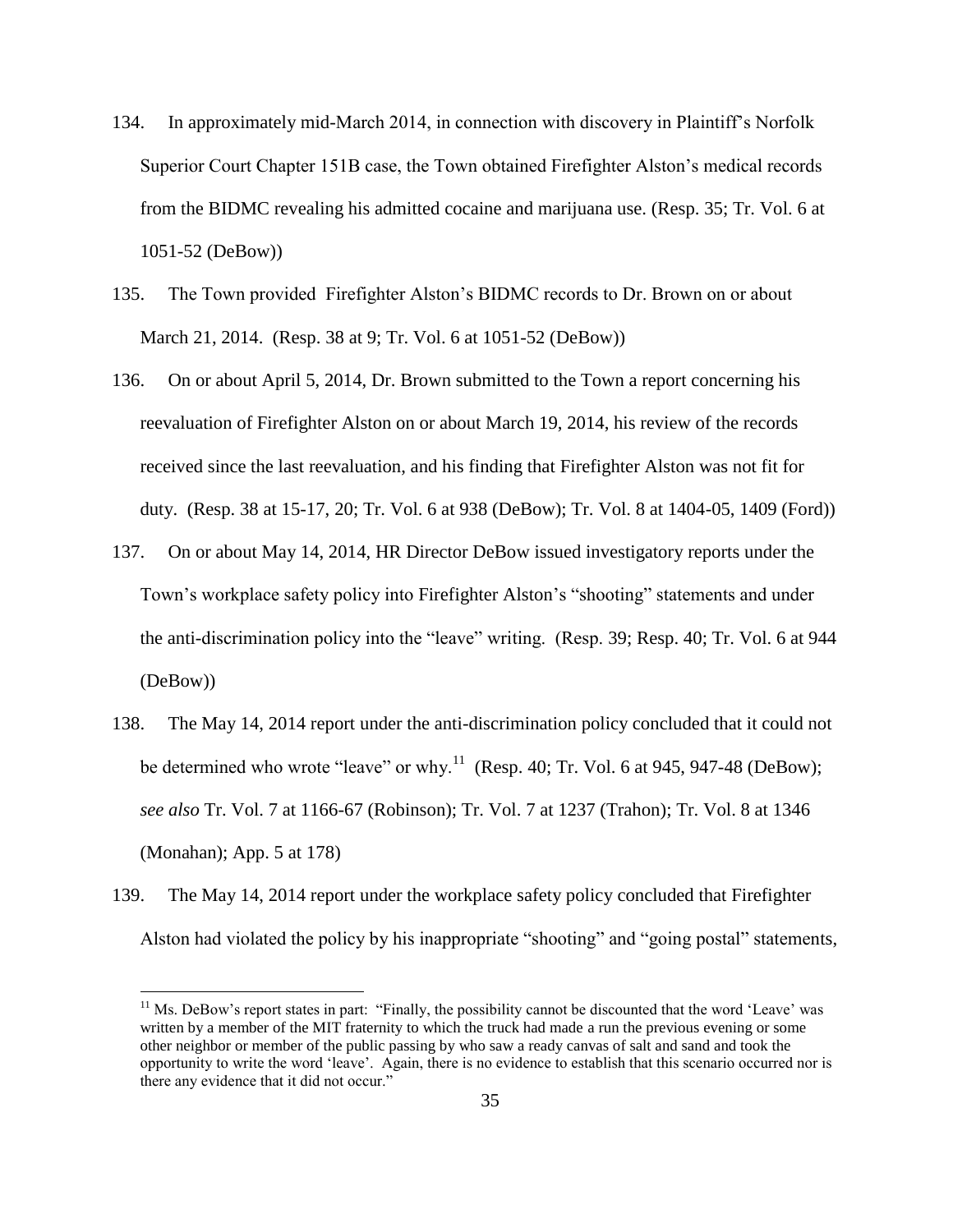which were repeated and not inadvertent and which "caused his co-workers to be reasonably afraid of violent acts in the workplace." (Resp. 39 at 11-12)

- 140. That day (May 14, 2014), HR Director DeBow, Chief Ford, and Town Counsel Joslin Murphy met with Firefighter Alston, an attorney from Attorney Martin's office, and a union representative to discuss the results of the investigations, the discipline to be imposed under the workplace safety policy (a 2-tour suspension), and a return-to-work plan for Firefighter Alston. (Tr. Vol. 4 at 628 (Stipulation); Tr. Vol. 6 at 949-51 (DeBow); Tr. Vol. 7 at 1269 (Trahon); Tr. Vol. 8 at 1422-24 (Ford); Tr. Vol. 9 at 1707 (Murphy))
- 141. On May 14, 2014, Chief Ford wrote to Firefighter Alston summarizing the investigation results and Dr. Brown's report. In regard to Dr. Brown's report, Chief Ford's letter to

Firefighter Alston states:

"Findings – Fitness for Duty Evaluation: In consultation with your treating psychiatrist Dr. Michael Kahn, the Town's Psychiatrist Dr. Andrew Brown has found that you are not presently fit for duty as a Brookline Firefighter because of the 'high level of risk that functional impairment in the domains of behavioral control, emotional regulations and judgement would compromise your capacity to consistently and reliably perform the duties of a firefighter' in the event you were return to work. Moreover, it is his opinion that the presence of any ongoing use of cocaine or marijuana will further compromise your capacity to sustain job performance in the line of duty.[].

Required Actions to Return to Duty: Based on the foregoing, in order to return to duty as a Brookline Firefighter, you must do the following:

- 1. Seek regular and ongoing psychiatric treatment to address the functional impairment described by Dr. Brown under a treatment plan that is recommended by Dr. Kahn or other Massachusetts licensed mental health provider.
- 2. Execute a release authorizing the Town of Brookline's Occupational Health Nurse to discuss your treatment and progress with your provider for the purpose of monitoring your compliance with the recommended treatment plan.
- 3. Successfully complete an Anger Management course, approved by the Town's Human Resources Department.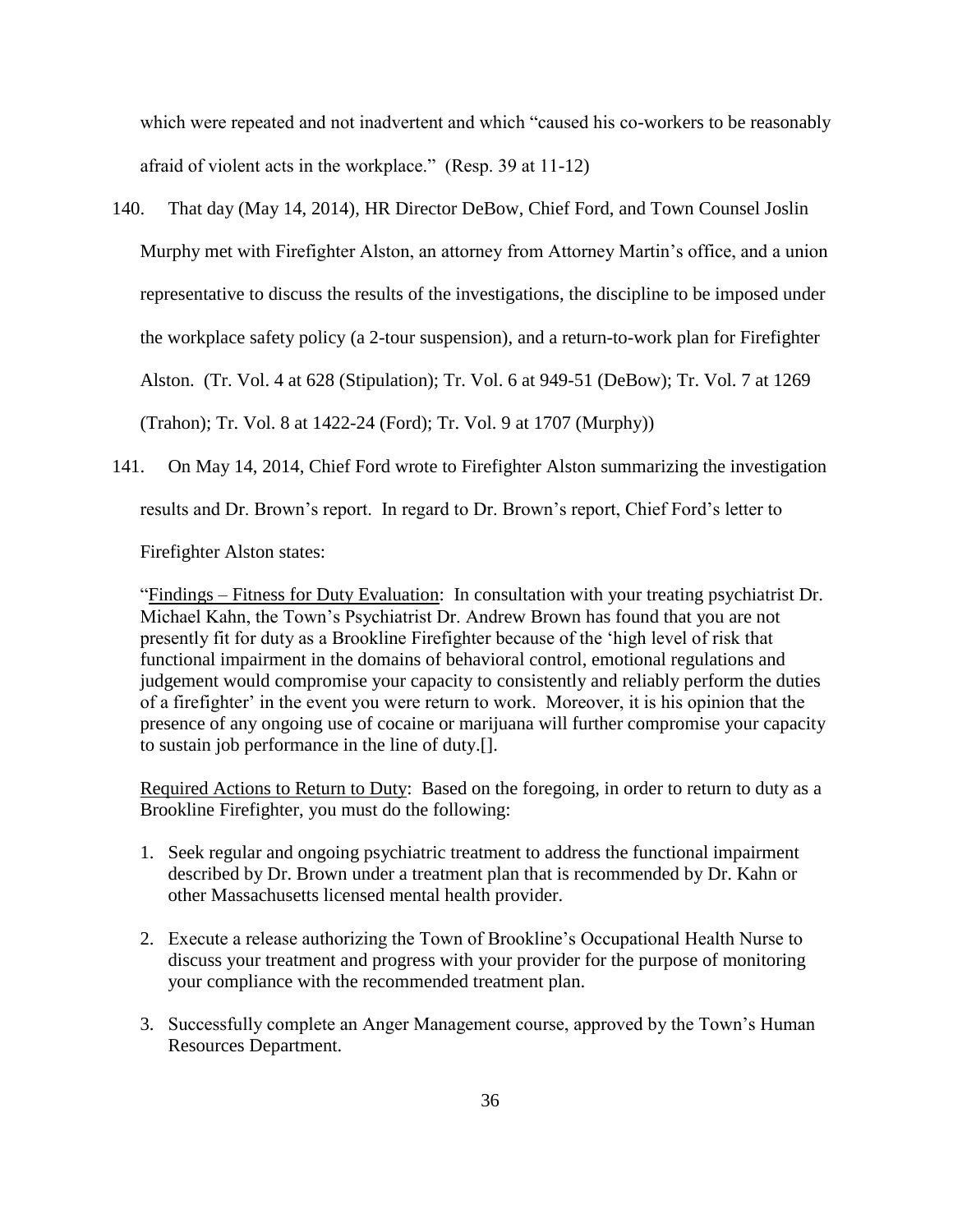- 4. Satisfactory re-evaluation of your fitness to return to duty by the Town's psychiatrist.
- 5. Upon your return to work, undergo random urine drug testing for a period of 24 months or longer as recommended by your treatment providers." (Resp. 41 at 2)
- 142. Chief Ford's May 14, 2014 letter also stated that Firefighter Alston's request for a transfer to another fire station "will be addressed upon your return to duty." (Resp. 41 at 3)
- 143. During the Summer of 2014, Firefighter Alston successfully completed an Anger Management course. (Tr. Vol. 1 at 147 (Alston)).
- 144. Firefighter Alston also executed a medical release. (Inference from Resp. 45)
- 145. Subsequent to Chief Ford's May 14, 2014 letter, Firefighter Alston had counseling sessions with Dr. Kahn on: August 7, 2014; September 2, 2014; and October 7, 2014. (Resp. 46-48)
- 146. On July 8, 2014, on procedural grounds and without addressing the merits, the Norfolk Superior Court entered Final Judgment Against Firefighter Alston. (Resp. 44)
- 147. In regard to Firefighter Alston's October 7, 2014 visit with Dr. Kahn, the Town's

Occupational Health Nurse penned the following email on October  $9<sup>th</sup>$ :

"Sandra / Chief:

Dr. Kahn returned my call today regarding his last evaluation of GA on 10-7-14. Dr. Kahn expressed concern that GA is 'not in good shape.' 'has had a decline since last visit one month ago.' Dr. Kahn stated GA is angry at everyone. Did not refill medication. Dr. Kahn states GA tells him he is in desperate financial straits and that he is living out of his car. Dr. Kahn does NOT feel that he would harm anyone however GA feels he is badly treated by everyone. Angry that lawsuit was dismissed. Feels that his attorney is lying to him as is Dr. Brown. Dr. Kahn is meeting with GA again in one week. At EARLIEST he feels RTW would be November  $1<sup>st</sup>$  but this is only a fluid date. He will update me after next evaluation date." (Resp. 48)

148. On October 23, 2014, the Town sent correspondence to Firefighter Alston stating in part: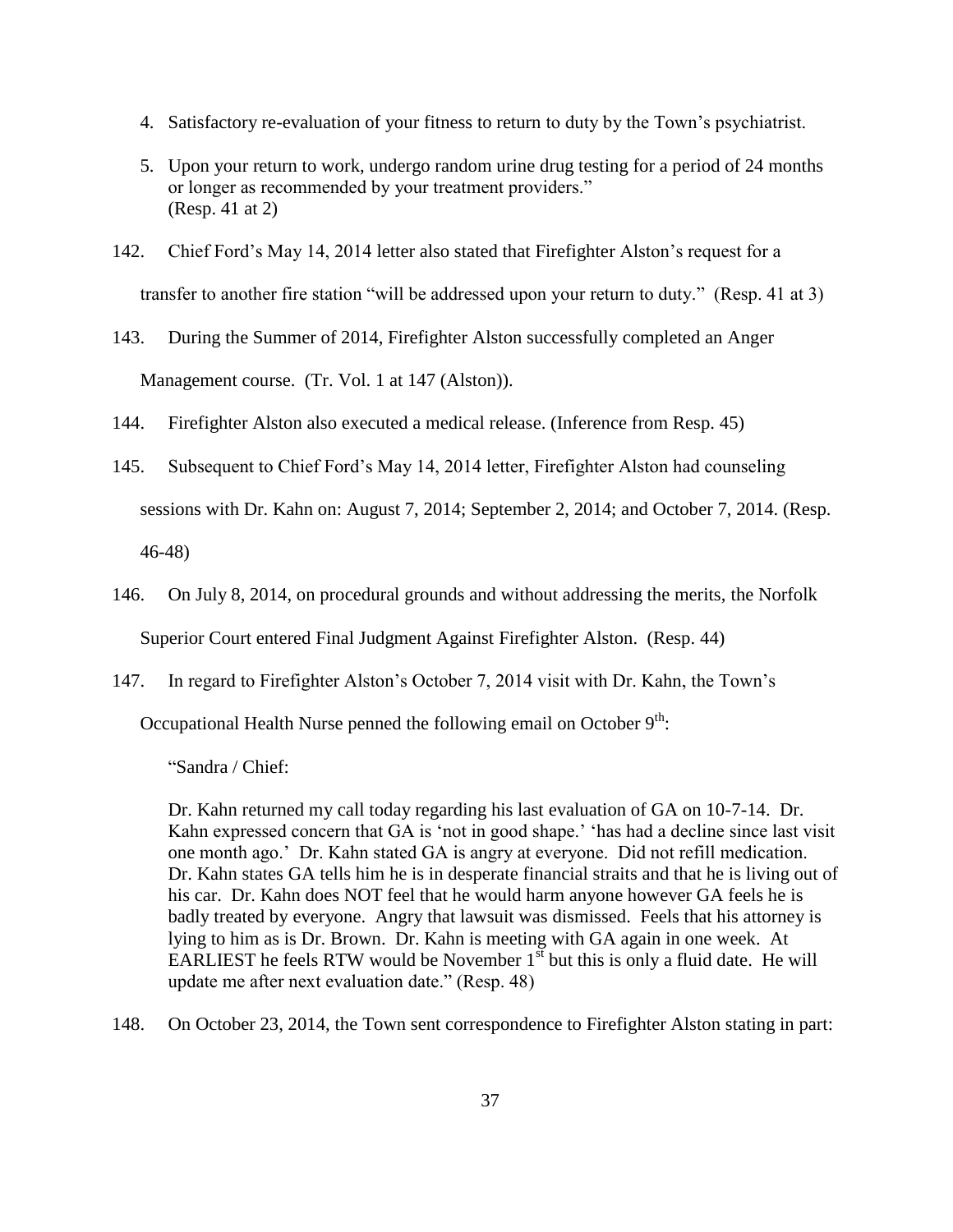"I have been informed by your department that you have exhausted all available leave and are currently not receiving a pay check. You can continue to make contributions to your health insurance at the 17% contribution rate, so that you can maintain your health and basic life-insurance coverages. Below are the details of the payments that will be required to ensure uninterrupted coverage." (Resp. 49)

# 149. On November 3, 2014, Ms. DeBow wrote the following to Firefighter Alston:

"Dear Gerald:

You have been on authorized medical leave. However we want to make you aware that your Family Medical Leave expired on or about August 10, 2014. We have not heard recently as to when you believe you will be returning to work. Therefore, we would like to meet with you to discuss your ongoing leave status.

The Town of Brookline, in accordance with Federal and State law, makes reasonable accommodations for employees who are on medical leave due to a serious condition. Although not definitive, it appears that you may have a physical or mental impairment which substantially limit you in one or more major life activities and therefore had this protection. We will continue to work with your physician to determine the nature, severity and duration of such impairment(s) and what, if any, reasonable accommodations would enable you to perform the essential functions of your job for the Town. And, while a short-term leave or modified work assignment may be one option for a reasonable accommodation, a leave of an indefinite duration may not be a reasonable accommodation.

We have scheduled a meeting for Monday, November 10, 2014  $\omega$  10:00 P.M. (sic) in Room 214 located at Town Hall to discuss whether there are any reasonable accommodations your physician may suggest that would allow you to perform the essential functions of your job in the near future." (emphasis added) (Resp. 50)

150. On November 10, 2014, Chief Ford wrote the following letter to Firefighter Alston:

## Dear Gerald:

You were informed by the Human Resources Office by letter dated November 3, 2014 that the Human Resources Director and I sought to meet with you regarding your ongoing leave status. You did not appear at that meeting nor did you contact us indicating you would not attend. I understand your attorney told you not to attend the meeting, but please note, for future reference, that when the Town or Fire Department requests that an employee is required to attend and a failure to attend or at least contact your supervisor or department could result in discipline.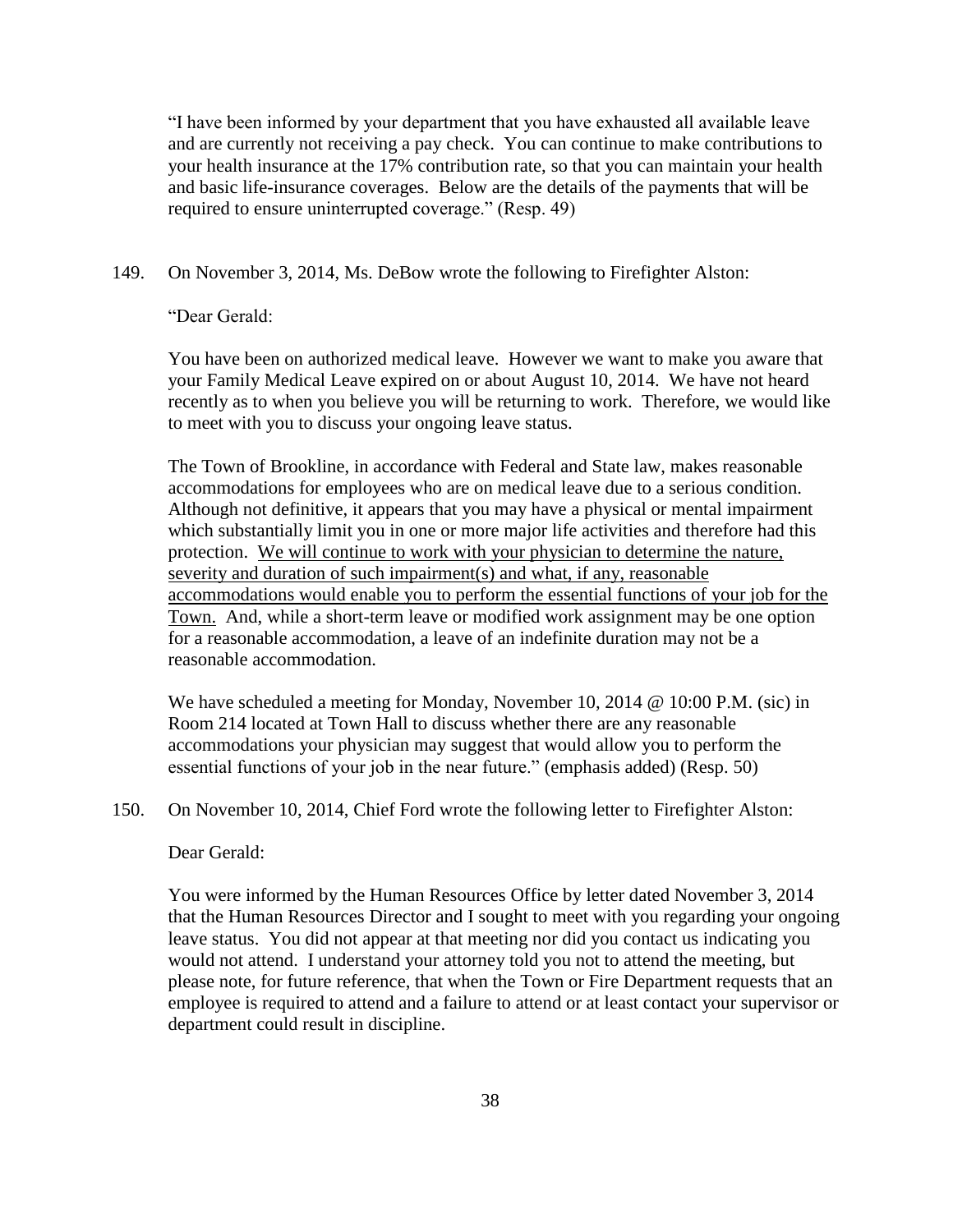I was happy to hear that you will be evaluated by Dr. Kahn on November 18, 2014. I am hopeful that will have some news about a target date for you to return to duty. I have scheduled a meeting with you and Sandra DeBow, Director of Human Resources for Monday, November  $24<sup>th</sup>$  at 10:00 in the Fire Department conference room on the third floor.

At that meeting we will discuss your ongoing status, a target date of return and whether there are any reasonable accommodations your physician may suggest that would allow you to perform the essential functions of your job in the near future even if on a modified duty basis.

We look forward to speaking with you on Monday, November  $24^{\text{th}}$ ." (Resp. 51)

- 151. On or about November 10, 2014, Attorney Ames (counsel in the instant appeal before the Commission) sent a letter to Select Board Chair Ken Goldstein stating: "This letter will confirm that I am representing Gerald Alston in all matters relating to his employment with the Town of Brookline. I look forward to meeting with you on Wednesday. (Resp. 52)
- 152. On November 12, 2014, First Assistant City Solicitor Patricia Correa wrote to Attorney

Ames suggesting that the meeting with Chair Goldstein be rescheduled for a date after

Attorney Ames has obtained an opinion from the State Ethics Commission about his

representation of Firefighter Alston against the Town, given his prior involvement with

Firefighter Alston's issues on behalf of the Town (as a Town committee member).<sup>12</sup> (Resp.

53 at 2, 3, 9 (re: racial climate review))

 $\overline{a}$ 

153. After Firefighter Alston's November 18, 2014 visit with Dr. Kahn, Nurse Payton communicated to HR Director DeBow and Chief Ford the following:

"I spoke with Dr. Kahn today who met with GA yesterday (11-19-14). Synopsis of this conversation:

- 1. GA 'drew the line in the sand' about NOT taking any medications.
- 2. GA maintains that he has been treated badly by the Town of Brookline.

 $12$  Attorney Ames served on the Town's Human Relations/Youth Resources Commission from April 17, 2012 through June 11, 2014, at which time he resigned. At that time, he was serving as the Commission's Chair.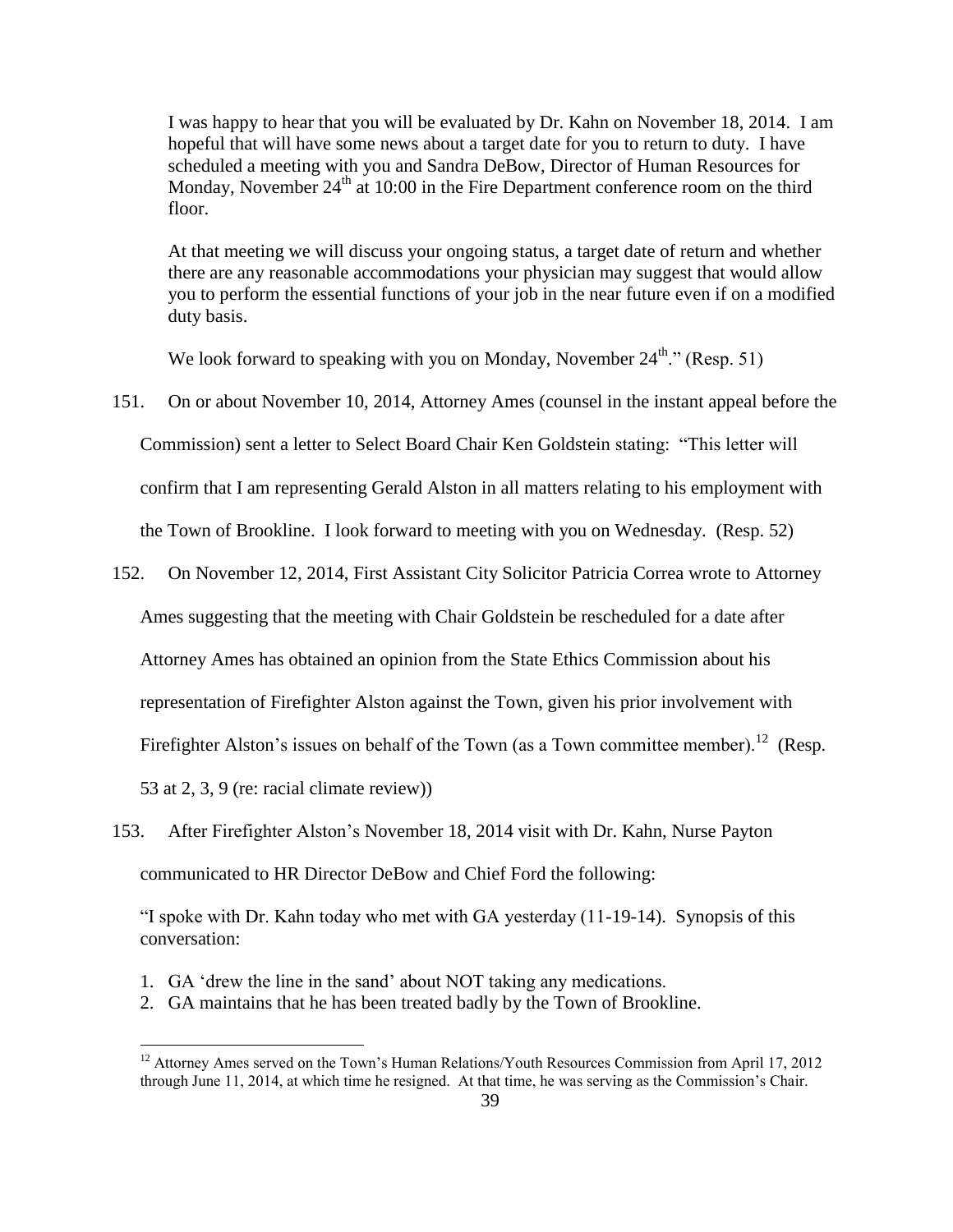- 3. GA focuses on his 'crusade' that he has been wronged.
- 4. GA states he wants to do his job and be left alone.
- 5. GA maintains that 'there is nothing wrong with me.'

Dr. Kahn states Dr. Brown has emailed the criteria that must be met for GA to return to work as a firefighter and Dr. Kahn will respond to Dr. Brown.

Dr. Kahn's opinion is:

- 1. GA is not suicidal or homicidal.
- 2. GA is not too depressed or angry to work at this time but he cannot predict the future. GA could return and 'keep his head down' or maybe not.
- 3. Dr. Kahn cannot say if GA could return to work as a firefighter successfully.
- 4. Dr. Kahn does not feel the GA will 'change' therefore he cannot predict the outcome of his return to work

Will evaluated (sic) him again in one month." (Resp. 54)

- 154. On November 24, 2014, Firefighter Alston and Attorney Ames appeared for the meeting with Chief Ford and HR Director DeBow accompanied by supporters. (Tr. Vol. 8 at 1432-33 (Ford)) Because Firefighter Alston and Attorney Ames insisted that the third parties also attend, the meeting did not take place. (Tr. Vol. 2 at 273-74 (Firefighter Alston); Tr. Vol. 6 at 955-56 (DeBow); Tr. Vol. 8 at 1433 (Ford)) Attorney Ames handed the Town officials a November 24, 2014 letter from Firefighter Alston to Select Board Chair Ken Goldstein stating that he (Firefighter Alston) was appealing certain matters under the Town's antidiscrimination policy, requesting an outside attorney to conduct a review, and requesting a racial climate review of the Fire Department. Firefighter Alston's letter also asked for paid leave. (Resp. 55; Resp. 158 at 7 (11/24/2014); Tr. Vol. 2 at 233-35, 268-69 (Firefighter Alston); Tr. Vol. 6 at 956 (DeBow); Tr. Vol. 8 at 1369-70, 1433-34 (Ford))
- 155. On November 25, 2014, Ms. DeBow sent a letter to Firefighter Alston that: a) faulted Firefighter Alston for not attending meetings "to discuss your return to work with or without reasonable accommodations; b) established a deadline of *December 4, 2014* for Firefighter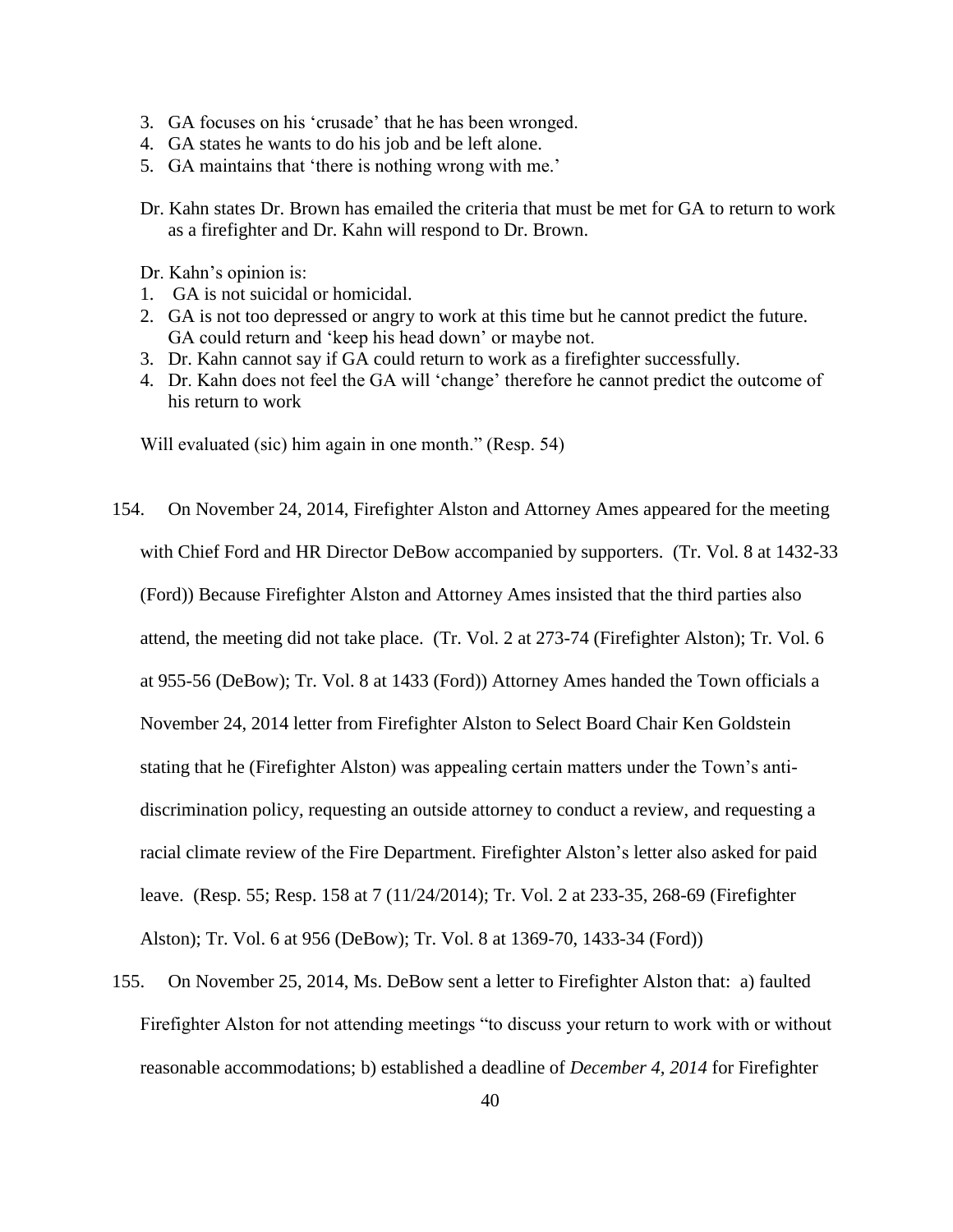Alston to identify reasonable accommodations; and c) notified Firefighter Alston that he was required to attend a follow-up fitness for duty evaluation with Dr. Brown on *December 5, 2014*. (Resp. 56)

- 156. After Firefighter Alston informed the Town that he no longer trusted Dr. Brown<sup>13</sup>, the Town scheduled a re-evaluation of his fitness for duty with Dr. Marilyn Price for February 12, 2015. (Tr. Vol 1 at 156-157)
- 157. On December 19, 2014, Select Board Chair Ken Goldstein wrote to Firefighter Alston stating that the Town would retain an outside attorney in connection with certain of the items cited in Firefighter Alston's November 24, 2014 as the basis for a claimed appeal, and request the outside attorney to review the Town's processes with respect to the remainder of the items cited by Firefighter Alston that were not appealable under the policy. Mr. Goldstein agreed to a racial climate review of Town Departments. (Resp. 59)
- 158. In Mr. Goldstein's December 19, 2014 letter to Firefighter Alston, he writes in part:

"The Board of Selectmen acknowledged more than four years ago, and this Board acknowledges today, that unspeakable words were left on your voicemail that should never have been said. We acknowledge the deep hurt that those words caused you, and we acknowledge the wrongdoing of your supervisor. We are also informed that the supervisor who uttered those words to you and was formally disciplined for the incident offered his apology to you, and has since repeatedly expressed remorse and regret for his conduct." (Resp. 59)

159. On February 12, 2015, Firefighter Alston participated in the psychiatric reevaluation with Dr. Price. (Resp. 73 at 1; Tr. Vol. 4 at 635 (Stipulation))

 $\overline{a}$ 

<sup>&</sup>lt;sup>13</sup> According to Firefighter Alston, his concern was based in part that Dr. Brown did not disclose that he had once been a student of Dr. Kahn's.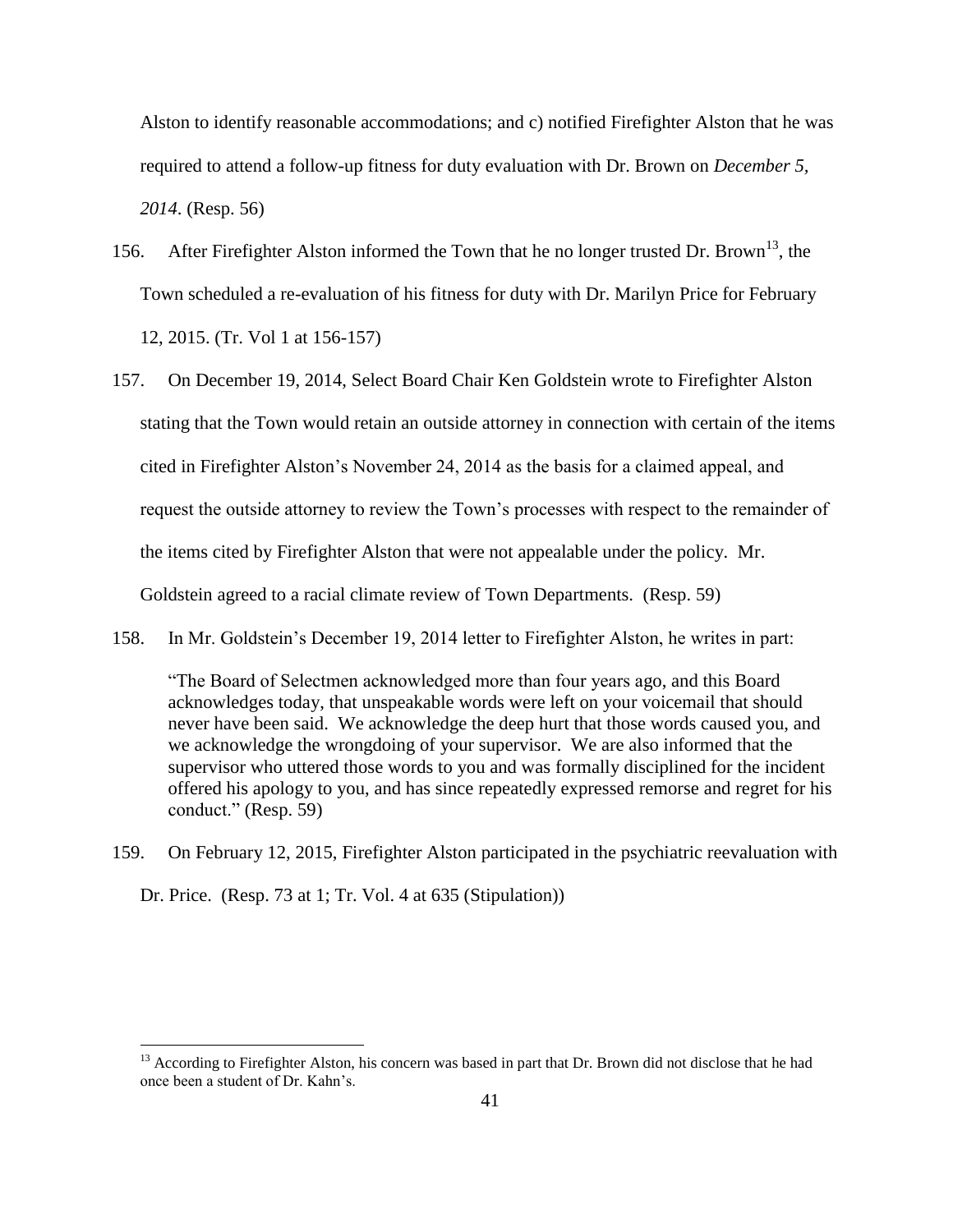160. On February 13, 2015, the Town restored Firefighter Alston to paid leave. (Resp. 71;

Resp. 138 at 19; Tr. Vol. 1 at 155 (Firefighter Alston); Tr. Vol. 2 at 280-81, 292 (Firefighter

Alston))

161. On March 24, 2015, Ms. DeBow sent Select Board member Nancy Daly an email stating:

"Nancy – I just want you to be aware, if you were not, that the Union voted to remove Gerald from the union when he did not pay the union dues. He is aware of this and expressed his discontent with Trahon. He is not happy with the union, which is very different from his fellow firefighters, and view his removal from the union and it's protection as another reason that he cannot trust the Union. (And unfortunately for the union, I believe they did this after he came back on the payroll and was, in fact, a dues paying member.)

I think the firefighters have a lot of mixed feelings about this matter and the majority of them want to just move forward and put it behind them. You should take what the union says with a grain of salt, as they have put themselves in a very difficult situation when they removed Gerald from the union. And I know the president's remarks are not always representative of the unions, or the memberships.

That said, we have a lot of work to do in preparing the workplace for his return, if it occurs." (App. 77)

## *Dr. Price's Evaluation and Report*

- 162. Dr. Marilyn Price is board certified in psychiatry as well as forensic psychiatry. She is an assistant professor at Harvard Medical School where she is the associate director of the forensic training programs. Dr. Price has written published articles on various topics in forensic psychiatry. She was the corroborator to the American Academy of Psychiatry and Law Guidelines on disability and was the co-author of the section addressing fitness for duty of the police officers. Dr. Price has written numerous chapters on fitness for duty in various publications. (Tr. Vol. 9. at 1530-1532 (Price)).
- 163. Dr. Price has specific experience working with public safety employees (approximately 50) that have been diagnosed with adjustment disorder. (Tr. Vol. 9 at 1534 (Price)).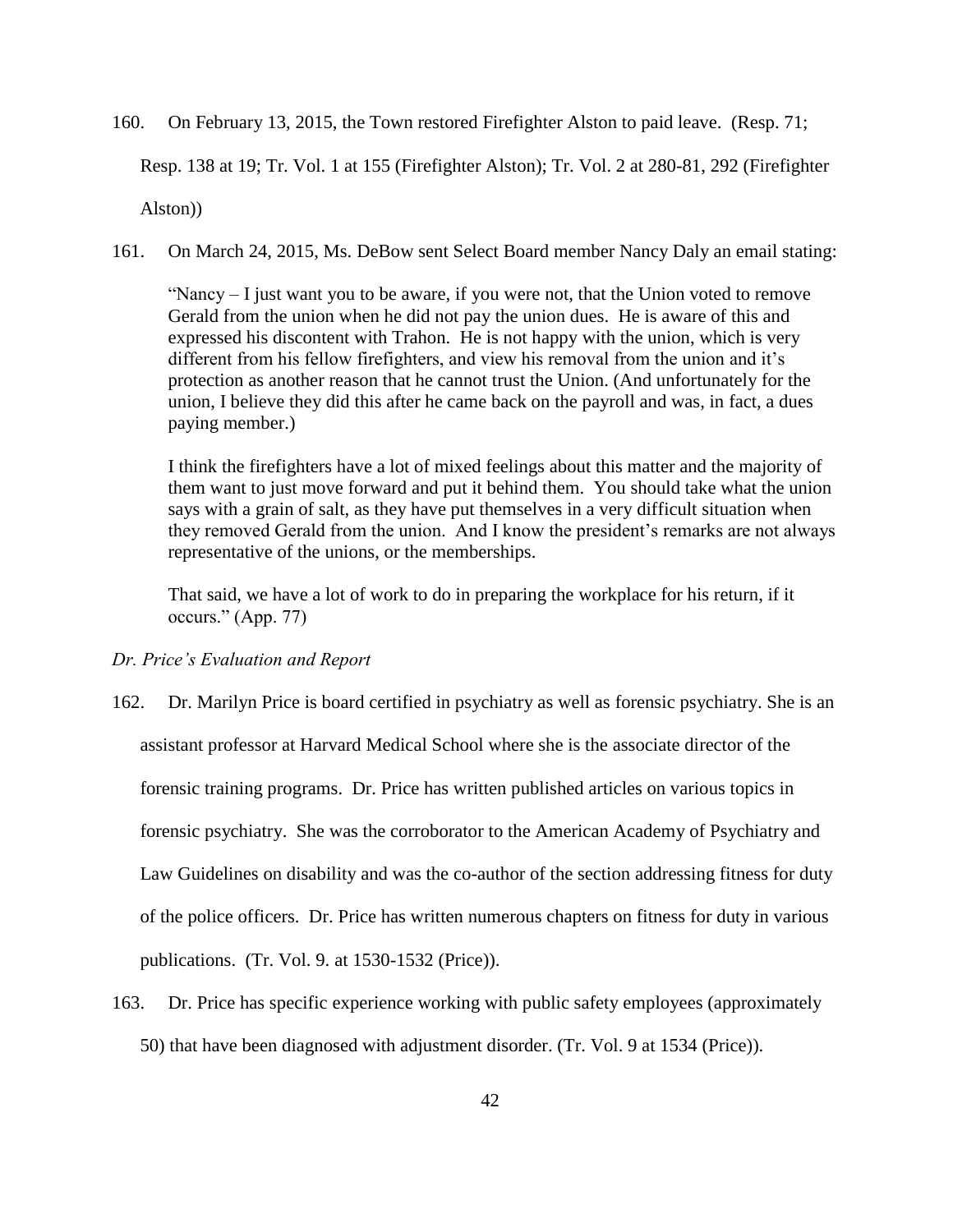164. Dr. Price described "adjustment disorder" as follows:

"Adjustment disorder is a DSM-5 diagnosis in which a person has a psychological response to specific stressors, however the response is more severe or lasts longer than one would normally expect. And there can be symptoms such as anxiety, depression, you can have mood disorder, but, again, in contrast to depression this is seen as being a response to specific stressor.

In terms of bereavement, for example, it's generally a six month period that one has serious stress. The issue is if there continue to be – there is the initial stressor and then there are continued to be again more and more stressors, the symptoms can persist and still be called an adjustment disorder because they're in response to the --- another new or some other continued stressor that's occurred. (Tr. Vol. 9 at 1534-1535 (Price)).

- 165. Dr. Price has done "one or two" fitness for duty evaluations *per month* over the past approximately twenty (20) years. She had never worked for the Town of Brookline before being retained to conduct an evaluation of Firefighter Alston, for which she was compensated at a rate of \$450 per hour. (Tr. Vol. 9 at 1536-1537 (Price)).
- 166. Dr. Price, at the request of the Town, provided an opinion regarding three (3) questions: 1) whether Firefighter Alston was able to perform the essential functions of his job with or without a reasonable accommodation; 2) whether Firefighter Alston was now "able to control his behavioral outbursts at work"?; and 3) whether Firefighter Alston had "sufficient insight, the ability to regulate his emotions and the ability to exercise sound judgment on the job so that he will be able to function under the stress of responding to fire calls and medical emergencies, working side by side with other firefighters." (Resp. 73 at 1-2; 40 and Tr. Vol 9 at 160 (Price)).
- 167. Dr. Price met with Firefighter Alston for approximately three (3) hours, reviewed all medical notes and other information, including those from BIDMC and prior evaluations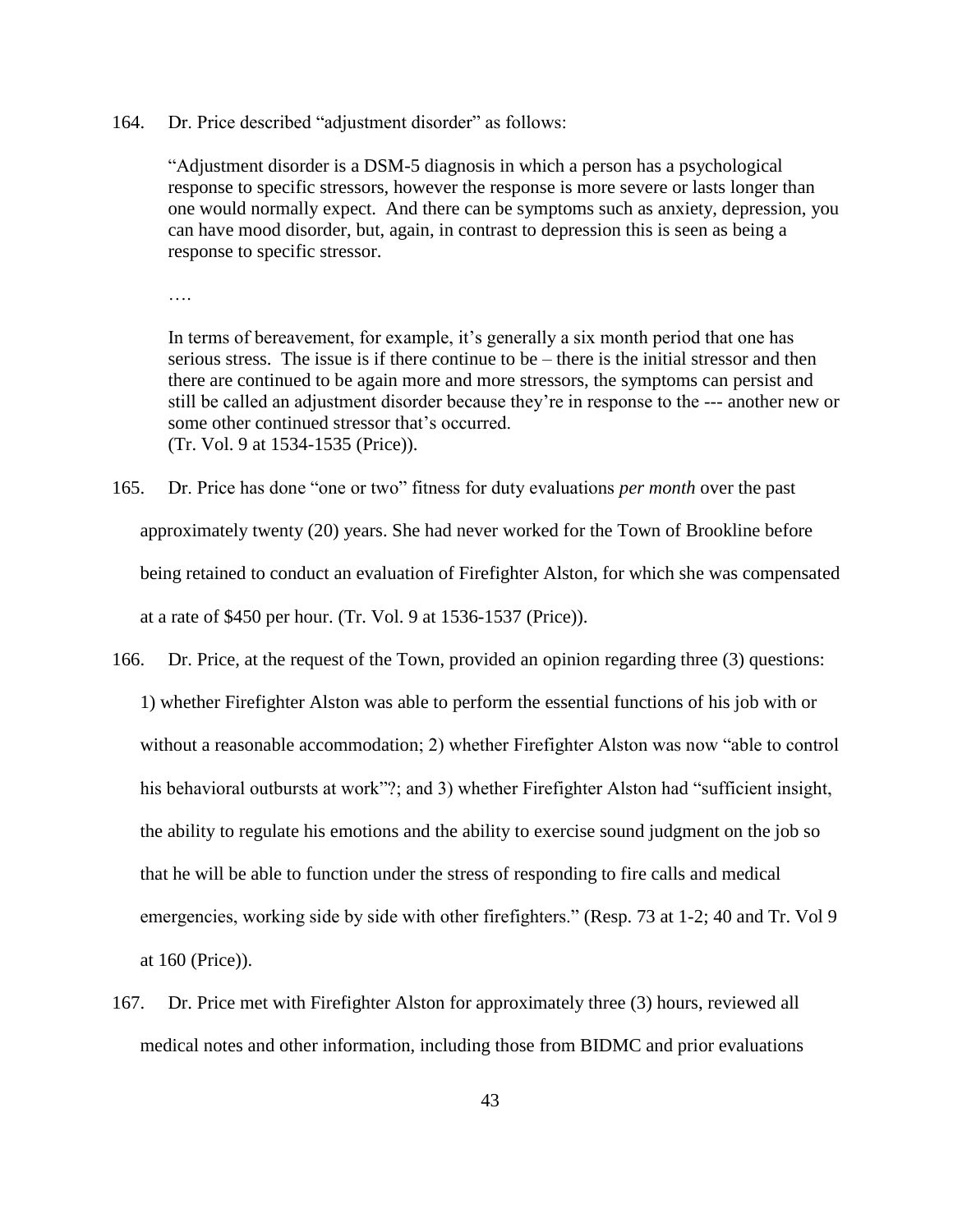completed by Dr. Brown; spoke directly with Dr. Kahn and reviewed the duties and responsibilities of a Brookline firefighter. (Tr. Vol 9 at 1541-1543 (Price)).

- 168. Dr. Price was not provided with Mr. Pender's summary of the 2011 conversation between him and Firefighter Alston. (Tr. Vol. 9 at 1615 (Price))
- 169. Dr. Price was not provided with Mr. Pender's summary of the 2013 conversation between him and Firefighter Alston. (Tr. Vol. 9 at 1615 (Price))
- 170. I infer that Dr. Price was not provided with information regarding Mr. Pender's role as Training Captain during which he (Pender) gave "his version of events" to new recruits. (Inference, Tr. Vol. 9 (Price))
- 171. Dr. Price viewed her role as: "to say can he [Alston] go back and work and under what circumstances can he go back to work …" (Tr. Vol. 9 at 1612 (Price)).
- 172. On March 19, 2015, Dr. Price sent HR Director DeBow her report. (Resp. 73; App. 99)
- 173. Dr. Price's report states in part that:

"Firefighter Alston did not have any history of psychiatric treatment prior to the 2010 incident other than some marital counseling years earlier. Hearing a racial slur from a Lieutenant he trusted, was especially troubling to Firefighter Alston because it called into question how he was really perceived by his fellow firefighters and raised concern about whether others would have his back in dangerous situations.

There is evidence that Firefighter Alston developed psychological symptoms in response to hearing the racial slur from his Lieutenant …"

(Resp. 73 at 41-42)

- 174. Dr. Price identified the following four (4) stressors experienced by Firefighter Alston:
	- 1) The May 2010 voice mail message from Mr. Pender;
	- 2) Upon returning to work in September 2010, discovering that Mr. Pender had been promoted to Temporary Captain;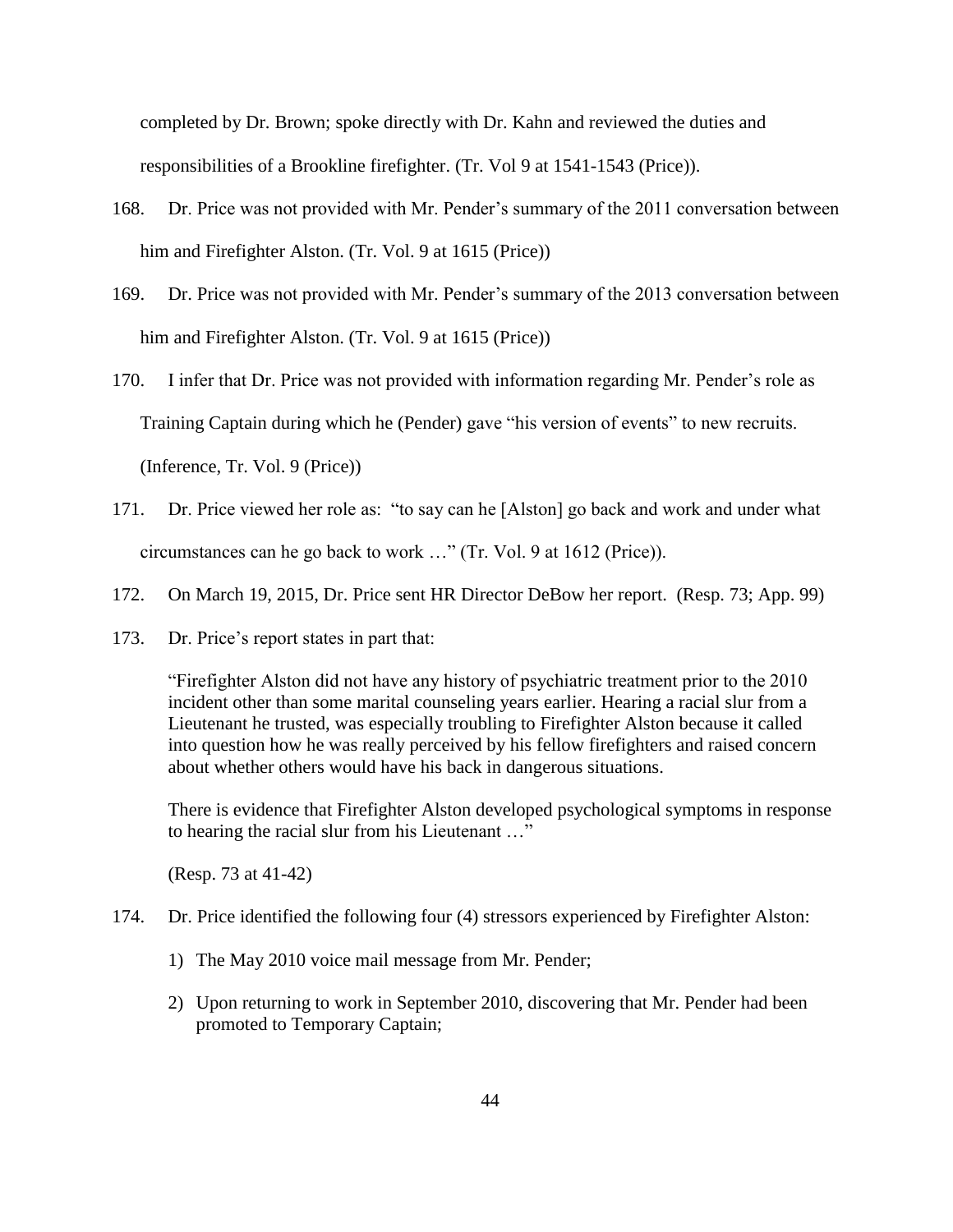3) The reference to the Pender incident by a superior officer in November 2010 regarding a change in assignments;

4) Discovering the word "leave" under his jacket on the engine in December 2013. (Tr. Vol. 9 at 1598-1599 (Price)).

175. Dr. Price diagnosed Firefighter Alston with Adjustment Disorder. During her testimony,

Dr. Price confirmed that she was making a diagnosis of adjustment disorder *as of February* 

*2015* stating:

- $\ldots$  the reason was that over that time there was a lot of there were a lot of issues that he [Alston] was having, should he go back, who should see him. He was having evaluations – Dr. Brown's, I think the last one was in 2014. There was interaction about his going back with the town and as a result you have this incident in the end of 2013, but it's perpetuated because there are legal issues, there are negotiations during the whole period that keep the stressor alive, essentially." (Tr. Vol. 9 at 1597-1598 (Price)).
- 176. It weighed heavily on Dr. Price that Firefighter Alston, during the three (3) hour

interview, stated that he wanted to come back to work stating:

"That played very heavily in terms of my recommendation. If he said he couldn't come back then I would have looked at whether or not he was permanently unfit to come back and what would the – what would be the factors in that whether or not he could come back after it. That's not what he said to me." (Tr. Vol. 9 at 1622-1623 (Price)).

177. Dr. Price states in her report that:

"In my opinion Firefighter Alston would be able to return to work full time if a plan can be arranged with sufficient accommodations to reduce his stress and if Firefighter Alston commits to appropriate treatment." (Resp. 73. At 47)

178. Dr. Price identified three (3) conditions for Firefighter Alston's return to work. (Resp. 73

at 47-59)

179. The first condition was that Firefighter Alston be in treatment with a psychiatrist (monthly) and therapist (weekly) starting at least one month prior to his return in order to have support in place, with compliance monitoring for at least one year and execution of a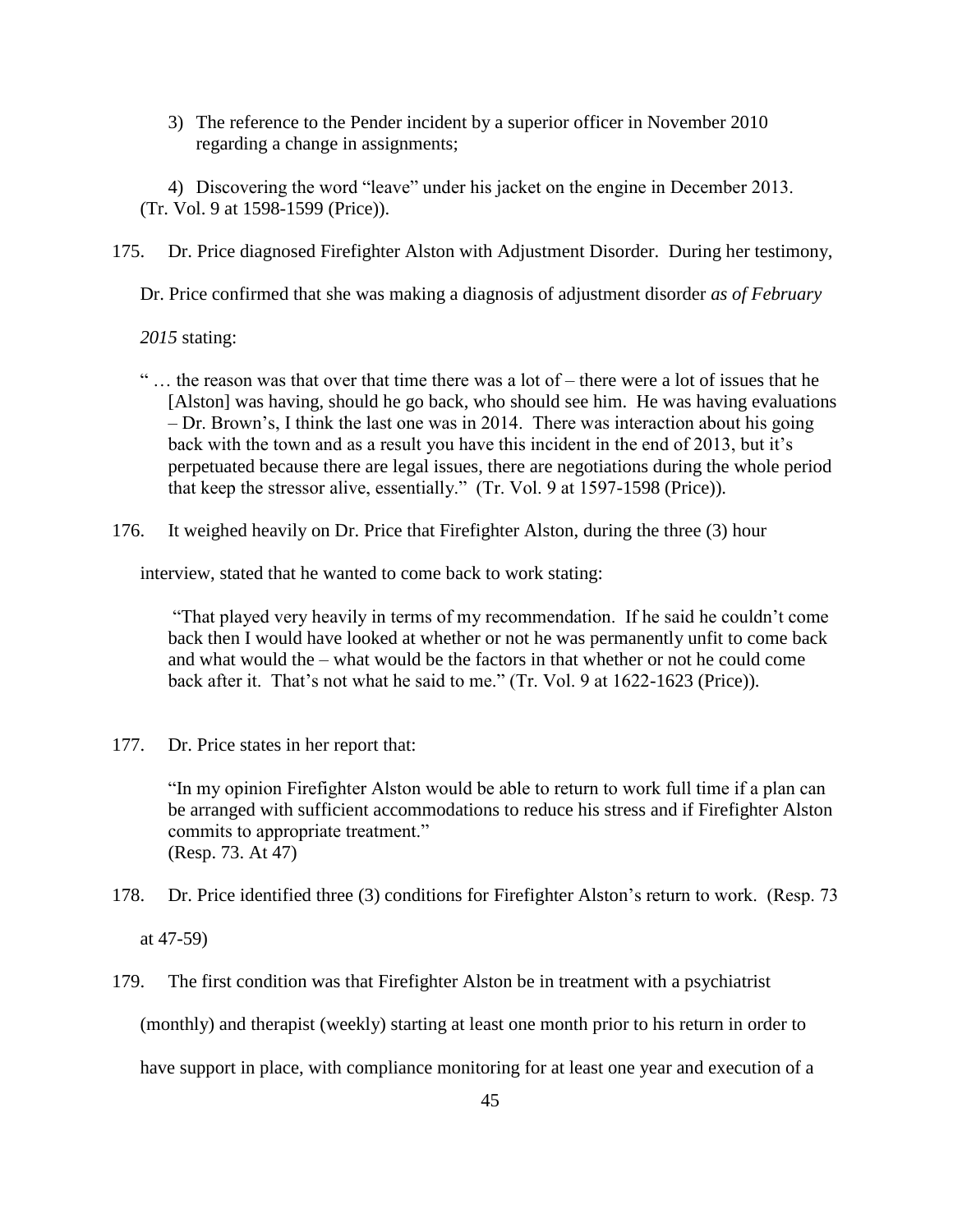release by him to permit monitoring. (Resp. 73 at 47-48; Tr. Vol. 6 at 965 (DeBow); Tr. Vol.

8 at 1476 (Ford); Tr. Vol. 9 at 1563, 1577, 1580, 1666-69 (Price)).

180. The second condition recommended by Dr. Price states, in its entirety:

### "**Recommendations for workplace accommodations**:

During the interview, Firefighter Alston mentioned that there had been problems, especially when assigned to other fire stations. He was given the opportunity to recommend specific accommodations that would decrease the level of stress, such as avoiding contact with certain firefighters in addition to Captain Pender, or minimizing work at other stations or being assigned to work with a specific person whom he trusts. It would be helpful for Firefighter Alston to have a designated workplace monitor to whom he can bring concerns so that issues can be addressed.

Firefighter Alston has not cooperated with investigations regarding his allegations of continued discrimination. As a result he has not named those persons whom he believes have engaged in discriminatory conduct. If he had done so this would help in assigning him to a Station where he would be most likely to succeed.

It would be very difficult for Firefighter Alston, or any firefighter to work effectively and feel secure that he would be backed up in dangerous situations if he/she does not trust member of the team. Firefighter Alston would like the Town to take further steps to prevent any racial discrimination for all its employees and thus make the working environment safe. However, there would need to be a plan specifically tailored for Firefighter Alston so that he is not assigned to work with persons whom he perceives as acting previously in a discriminatory manner. Unless there can be accommodations so that Firefighter Alston feels safe in returning, then there would be a continued risk of Firefighter Alston displaying the types of behavior that led to this evaluation.

Unless the work environment can be modified so that Firefighter Alston's level of stress is decreased, it is very unlikely that he would be able to work effectively and have the level of trust of his fellow firefighters that is required. Irritability and anger would interfere with his ability to respond effectively in dangerous situations.

If a less stressful work environment cannot be arranged with Firefighter Alston's input, then it is likely that symptoms of the Adjustment Disorder would intensify and Firefighter Alston would be at greater risk of behavioral outbursts." (Resp. 73 at 48-49)

181. The third condition was that Firefighter Alston undergo random drug screens for two (2)

years calculated from his pre-return to work drug screen. (Resp. 73 at 49)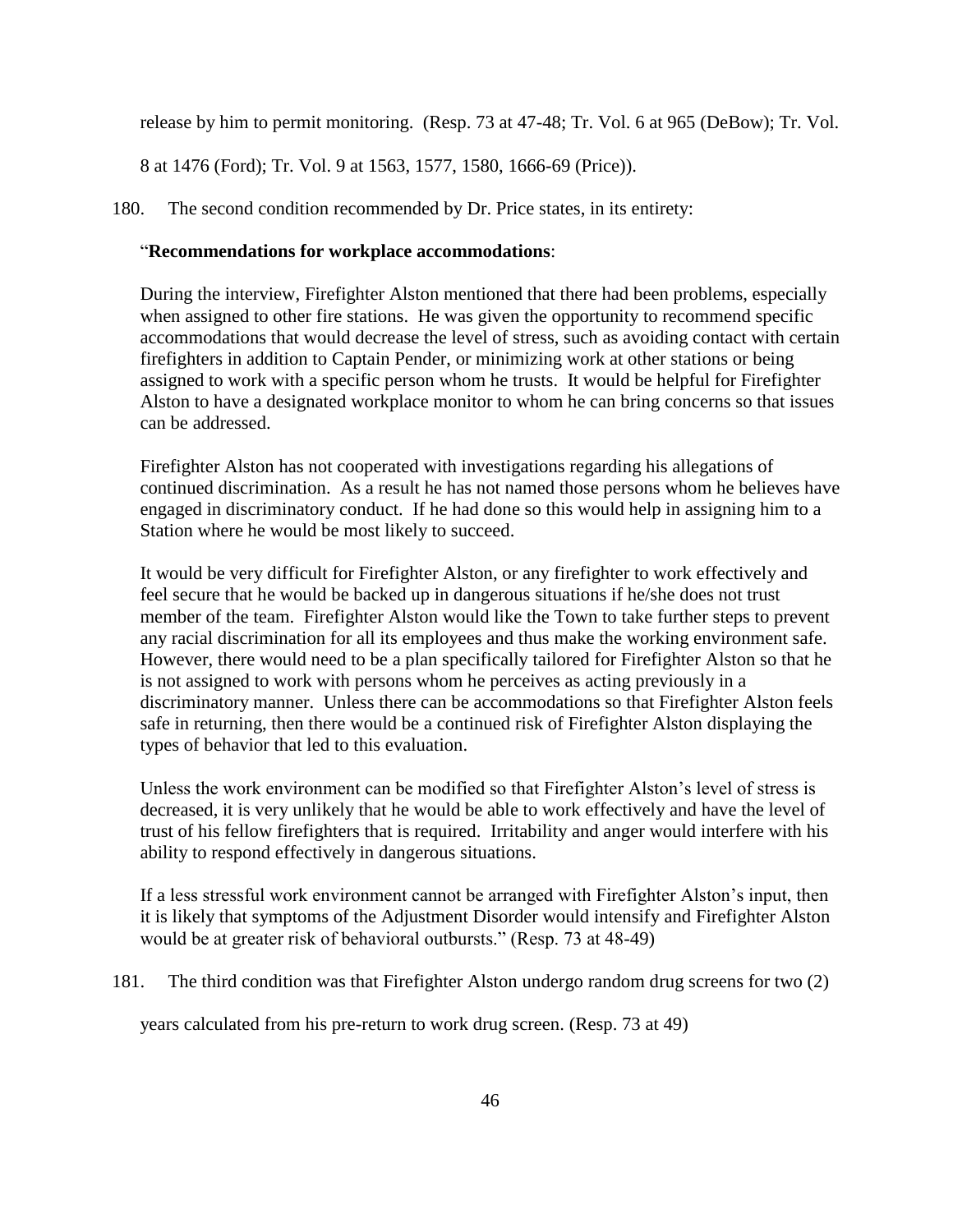182. On March 25, 2015, Fire Chief Ford wrote to Firefighter Alston enclosing Dr. Price's report and notifying him of an April 2, 2015 meeting to discuss it. (Resp. 74; Tr. Vol. 2 at 290, 295, 347 (Firefighter Alston); Tr. Vol. 4 at 636 (Stipulation))

183. On April 2, 2015, Firefighter Alston and Attorney Ames appeared for the meeting with

Chief Ford with two other individuals. Chief Ford's notes of that meeting state the

following:

"At approximately 1:30PM Firefighter Gerald Alston arrived for our pre-arranged meeting. He had with him his attorney Brooks Ames [and two others]. I greeted them in the lobby area of my office. I asked Gerald if we could speak alone first. Mr. Ames was very cordial, but notified me that they were not really there to meet with me but rather to deliver a message. He acknowledged and appreciated my willingness to meet and discuss the findings of Dr. Price. However, he suggested that I had no authority to negotiate any of the stipulations in the report and therefore we would just be 'spinning our wheels".

We spoke candidly about the findings in the report, which he described as basically more of the same (my words). He told me he had requested a meeting with all the people who had the authority to discuss this report and negotiate a resolution. He reiterated several times that while he wished I had the power to settle this, I don't, and therefore a meeting with me would not prove fruitful.

I asked him directly 'can I then assume that you've read the report, read the recommendations, and do not agree with or plan on fulfilling those stipulations?" He confirmed that was the case.

As they prepared to leave Gerald asked me if we could speak alone. We went into my office. Gerald told me in no uncertain terms he was not going to agree to drug testing and was not going to agree to therapy (though he said he was already seeing a therapist). He said to do either would be a lie, and he wasn't a liar. He related it to pleading guilty to a lesser charge, a crime you didn't commit, in order to get a reduced sentence. It would be a lie and he wasn't raised like that.

Gerald is very angry and doesn't understand why the Town wants him to go to anger management. He things the Town has done nothing in the way of resolving any part of this whole issue. He told me he never threatened anyone and the Town never investigated it. I explained the 'other side' to him. I explained that if he did do the testing he would prove to everyone that he wasn't on drugs. Nope! I told him there isn't a person who doesn't think he was subjected to an event that has triggered all of this. He said he was fine when he got on the job and he's fine now. I explained that everyone would agree he had an event that was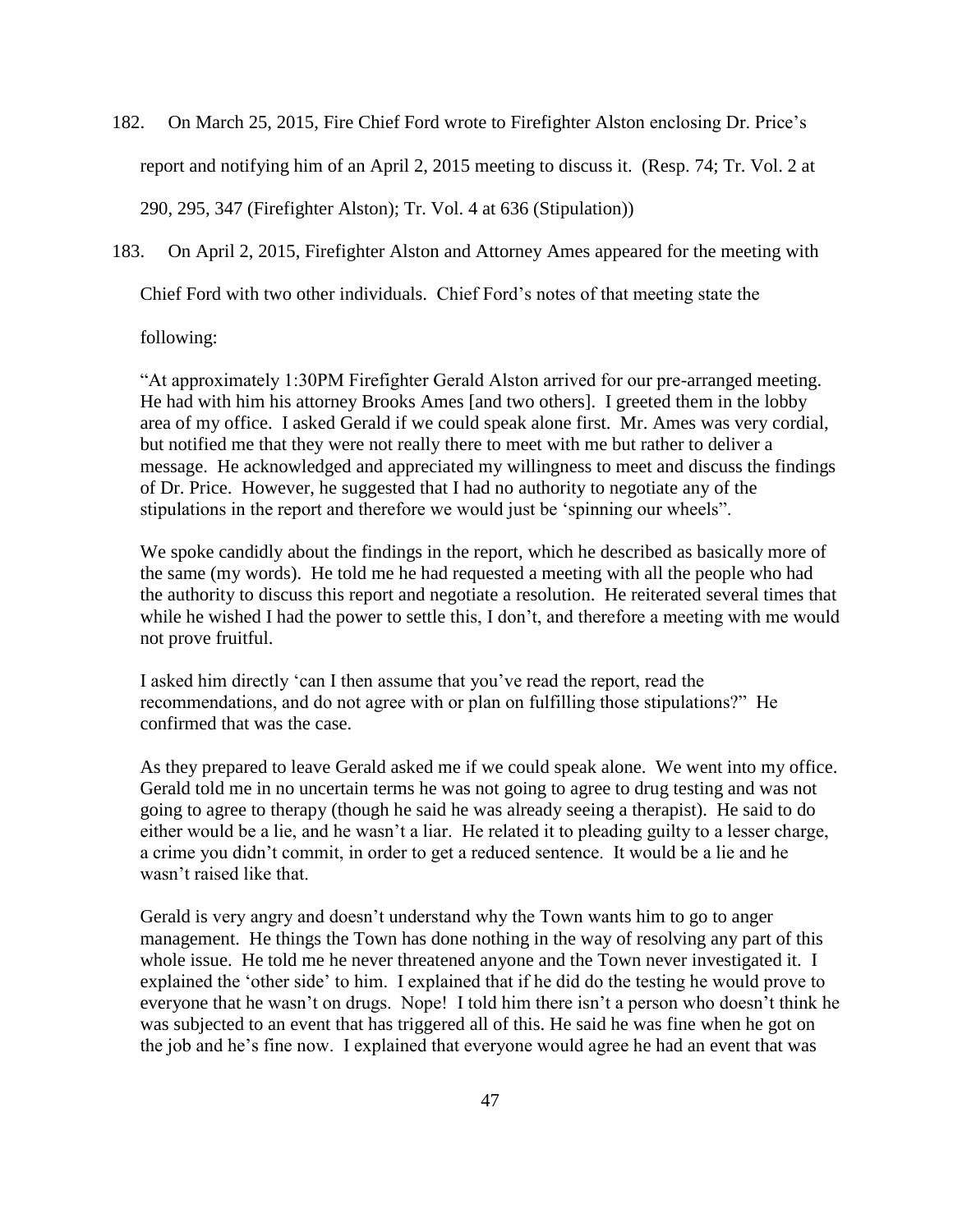basically job related, it changed him and now he needs help dealing with it. Nope! Not being an expert, I would say the anger is blinding. He truly believes what he says.

I told them I would report back to the Town their desire to sit down with all those who had the decision making authority." (Resp. 158 at 9-10)

184. No union representative attended this or any similar meeting regarding Firefighter Alston's potential return to work. According to Chief Ford, there was a "strained relationship" between the union and Firefighter Alston. Chief Ford compared the lack of union involvement here with another firefighter who was in jeopardy of losing his job, stating: " … I had the union in my office saying what the heck can we do to save this guy's job, they were willing participants in whatever it's going to take, let's not let him lose his job. I had zero interaction with the union as far as they being Gerald's representative." (Tr. Vol 8 at 1483-1484 (Ford)).

- 185. On April 10, 2015, Town Counsel Murphy wrote to Attorney Ames summarizing her understanding of the position asserted by Firefighter Alston and Attorney Ames at the April 2, 2015 meeting. (Resp. 76)
- 186. In May and June 2015, Town Counsel Murphy enlisted the assistance of Juan Cofield of the New England NAACP and Kim Gaddy of MAMLEO to serve as intermediaries between the Town and Attorney Ames and Firefighter Alston. (Tr. Vol. 8 at 1278-1330 (Cofield); Tr. Vol. 9 at 1736-37 (Murphy)) Mr. Cofield and Ms. Gaddy " … both felt that Mr. Alston had been wronged by the Town in the first initial [incident], and we talked about the town's efforts to address the issue of Mr. Alston's concern and we felt that the town had not taken sufficient steps to address Mr. Alston's concerns." (Tr. Vol. 8 at 1288 (Cofield)). I asked Mr. Cofield whether, as of 2015, he felt that the Town's response to the initial voice mail message had been sufficient. He replied: "Well, they couldn't undo the promotion of the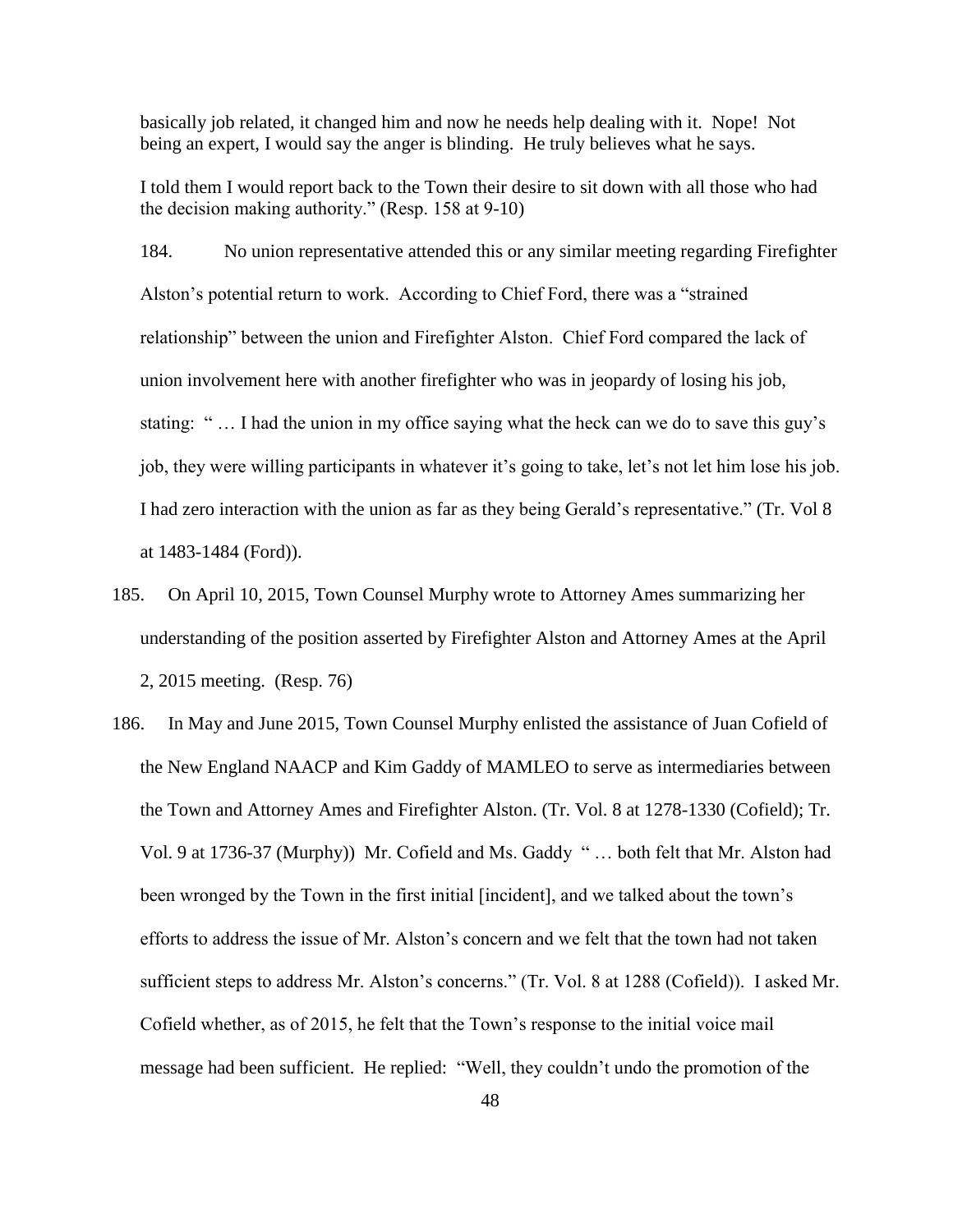firefighter who was promoted who made the comment, they couldn't undo that, that had already happened. I thought that they were making concessions to address the other issues that Mr. Alston had stressed concern about. When I say they couldn't undo, in reality they couldn't demote him, for all practical purposes." (Tr. Vol. 8 at 1329-1330 (Cofield)).

- 187. Firefighter Alston told Mr. Cofield that he did not intend on complying with Dr. Price's conditions. (Vol. 8 at 1295-97 (Cofield)). Mr. Cofield felt impasse was reached when Firefighter Alston and Attorney Ames unreasonably insisted on negotiating directly with the Select Board. (Tr. Vol. 8 at 1298-1302, 1305-07, 1318-20 (Cofield))
- 188. On June 11, 2015, Attorney Ames filed a motion in Firefighter Alston's Norfolk Superior Court Chapter 151B case seeking relief from the Court's July 8, 2014 Final Judgment.

(Resp. 79)

189. On June 24, 2015, Firefighter Alston wrote to Select Board Chair Neil Wishinsky. That letter stated in part:

"I am writing to request a one-on-one meeting with you in an effort to resolve the stalemate that has occurred between me and the Town. Right now the Town is asking me to comply with a number of conditions in order to return to work, but the Town is not agreeing to make changes that will make the fire house safe for me and for all Brookline firefighters.

This is not about my not wanting to comply with reasonable conditions. I have always been willing to play by the rules, and I will comply with the rules if I am allowed to return to work. But it is absolutely necessary for me to know that the rules apply to everyone and protect everyone. You cannot promote my supervisor, Paul Pender, after he leaves a voice mail for me saying 'fucking [n-word]' and then tell me the Town has a 'zero tolerance' policy for racism. You cannot expect me to believe that Paul Pender or anyone else has learned a lesson about zero tolerance. Paul Pender approached me years after the incident and told me that I had a vendetta against him and that I should have sued 'Jay  $Z$ ' for using the n-word. He refused to shake my hand.

This is about my life. I have to know that my fellow firefighters will have my back in a fire. The last time I was in the fire house one of my fellow firefighters left a message on my door that said 'Leave'. He did not have the courage to say it to my face. I do not know who that firefighter is but I am being asked to put my life in his hands. Do you think that is fair?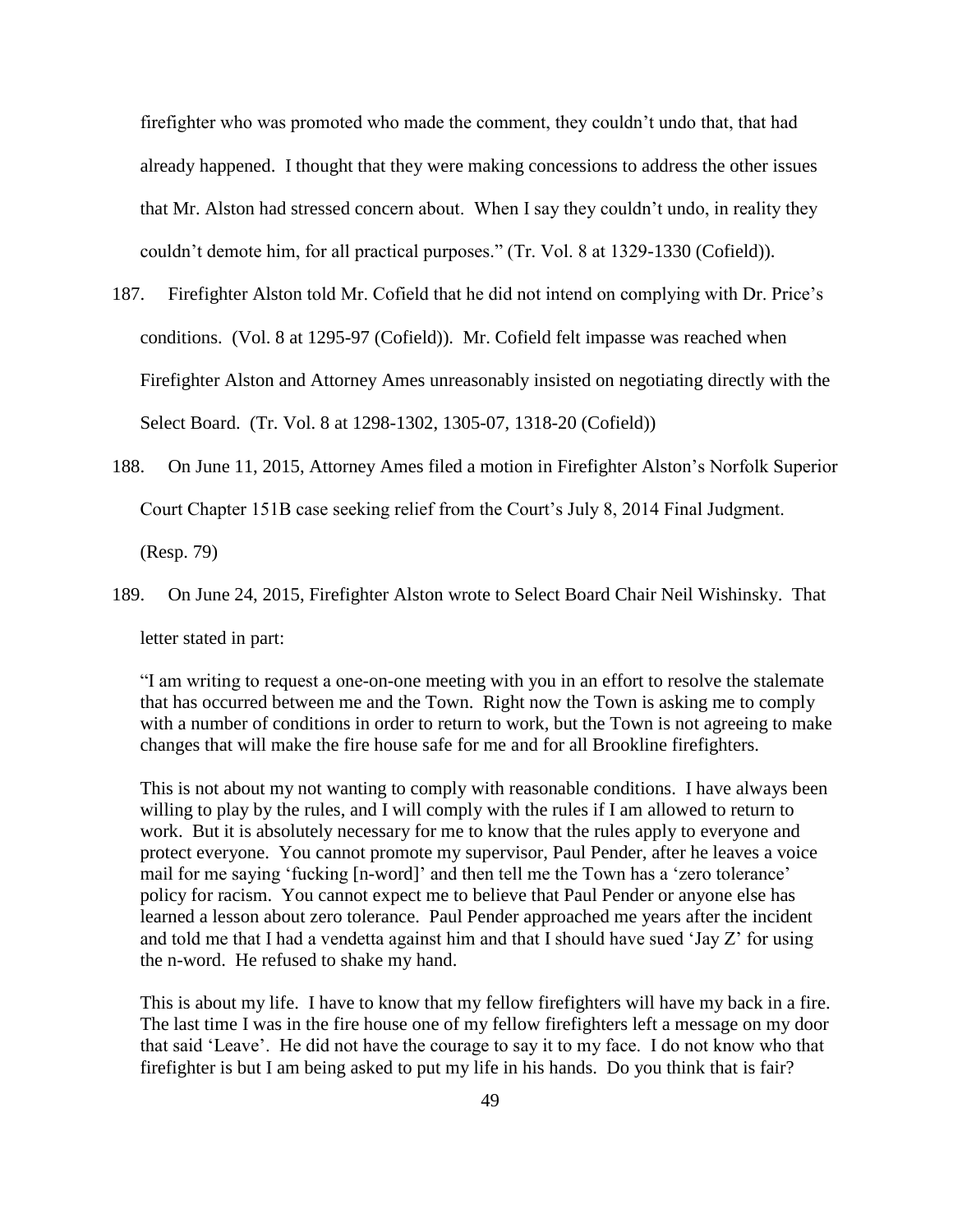My lack of trust in the work environment will not be changed by therapy, treatment or monitoring. It is not being caused by something in my head but by real incidents like having 'Leave' written on my door. The way that incident was handled give me no confidence that I will be fairly treated by the human resources department and the office of town counsel if another incident comes up.

…

...

The report written by human resources claims that the message 'Leave' on my door could have been written by someone from the MIT fraternity across the street. Please think about whether that sounds reasonable to you and think about why human resources would write something so ridiculous.

I love being a firefighter and I want to return to work. I only ask that I be treated fairly and you give me an opportunity to be heard."

(Resp. 80)

190. On July 10, 2015, the Norfolk Superior Court denied Firefighter Alston's relief from

judgment in his Chapter 151B case. (Resp. 84)

191. Sometime in July 2015, Firefighter Alston stopped by and spoke one-on-one with Chief

Ford. A few weeks later, on August 7, 2015, Chief Ford memorialized that conversation in

an email to Firefighter Alston as follows:

"Gerald,

Thank you for stopping by a few weeks ago, it's always good when we get the chance to talk. I wanted to reiterate some our conversation and please let me know if I understood you correctly.

We discussed the requirements placed upon you, by the Town, in order for you to return to work. We discussed each of the items, and as I remember, we came to a mutual understanding on each item.

 While you thought the length of time you would be required to undergo drug testing was excessive, you agreed to do it. You mentioned that you had nothing to hide and when we discussed the length of time as compared to other situations you seemed to be understanding and willing to do it.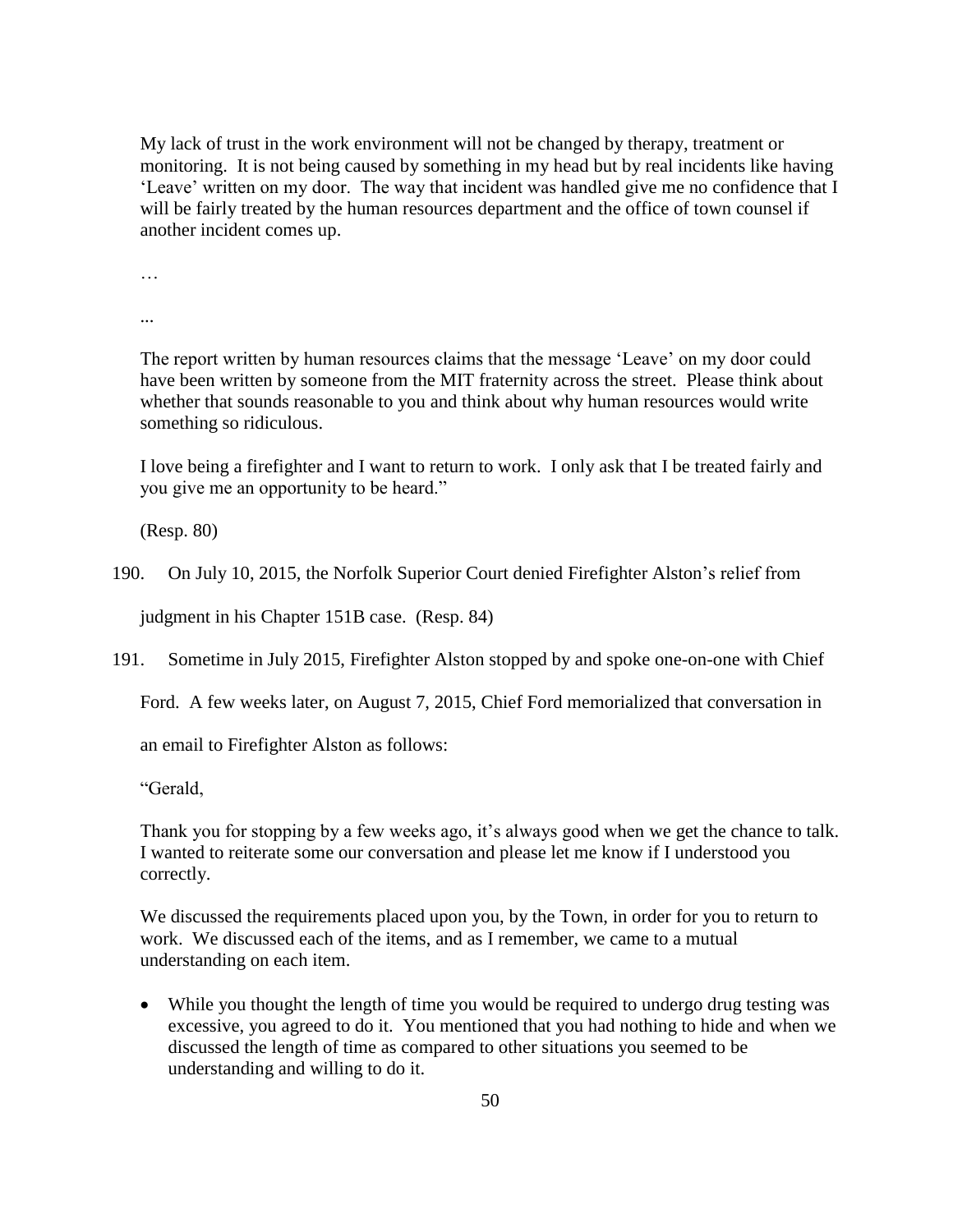The other two items that the Town has imposed (all of which are on the advice of Dr. Price and others) is that you see a psychologist weekly and a psychiatrist monthly. You told me you felt this was unnecessary as you were already seeing someone. I asked you if you would be willing to agree to the terms if the person you are now seeing was Board certified and acceptable to the Town and you could stay with him. You stated that you hadn't seen him in 30 days and I mentioned that you would, in all likelihood, be required to see him more often, especially in the beginning, and later less frequently if that is what he determines. Of course the Town would need to be privy to the information from him, not so much of exactly what was going on but rather that you were complying with his recommendations. You seemed more than willing to do this. Could you also provide me with the name of the gentleman you are seeing?

- On the Towns side, the racial climate review must be, and is being started. I know the Town has engaged an independent organization to get this going. Whatever recommendations come out of the review will be implemented.
- On my end, I tried to get Ron Marlow involved in some department-wide training that would focus on both standard refresher training of appropriate behavior in the workplace and also spend time on your re-entry into the stations and what behavior is acceptable and what behavior will not be tolerated. While Ron was not able to do it himself, he did provide me with some recommendations and I am in discussions with several of them at this time. The training will be accomplished.

Please let me know if you agree with this, and if so, I will present this to the Town in order to get you returned to work ASAP, where I know you want to be.

I look forward to speaking with you again. Stop by my office the next time you're at headquarters.

Paul D. Ford Fire Chief Brookline, MA" (Resp. 85)

192. On September 4, 2015, Chief Ford again emailed Firefighter Alston asking him about his

treatment provider. (Resp. 86; Tr. Vol. 4 at 641-42 (Stipulation))Firefighter Alston

responded by emailing Chief Ford with a blank email that attached the CV of Dr. Cynthia

Carter. (Resp. 87; Tr. Vol. 4 at 447 (Carter); Tr. Vol. 4 at 641-42 (Stipulation); Tr. Vol 8 at

1456-57 (Ford))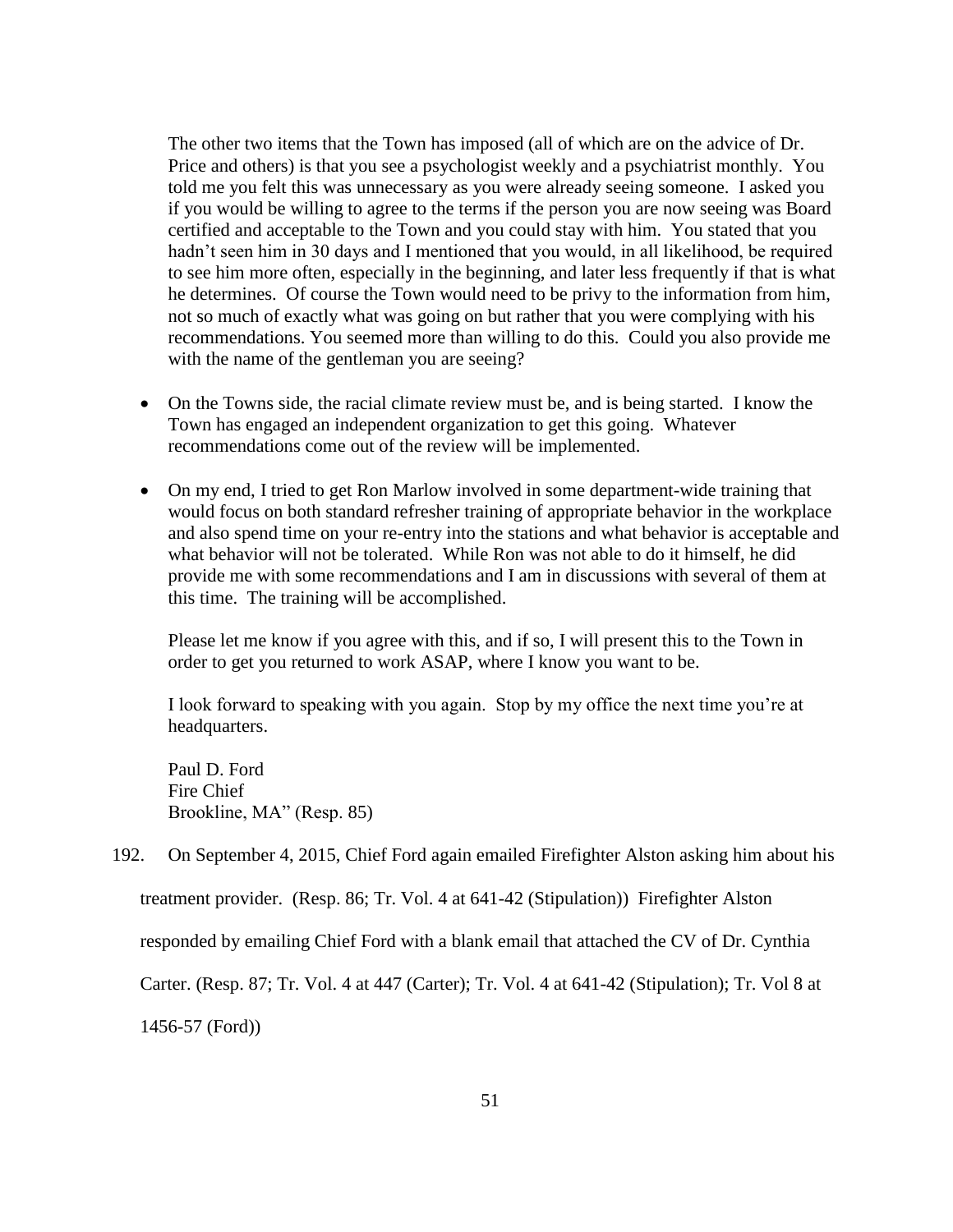- 193. On September 30, 2015, COO Ward emailed the link to the Town's racial climate review to all Fire Department personnel. Firefighter Alston forwarded the email to Attorney Ames on October 2, 2015 but did not participate in the survey. (Resp. 129; Tr. Vol. 2 at 307-09, 315 (Firefighter Alston))
- 194. In mid-November, the Town's racial climate review consultant provided a summary of the results, which Attorney Ames obtained. (Resp. 88; Tr. Vol. 2 at 234, 306 (Firefighter Alston); Tr. Vol. 8 at 1458-59 (Ford))
- 195. On December 1, 2015, Firefighter Alston filed a complaint in the United States District Court alleging discrimination and retaliation by the Town. (Resp. 89; Tr. Vol. 9 at 1745 (Murphy))
- 196. Also on December, 1, 2015, Firefighter Joseph Canney wrote an email to Ms. Debow stating in part:

"As for the matter of Mr. Alston when will this matter be resolved. Despite the fact that Mr. Alston threatened to shoot his co-workers he continued to be payed (sic) for longer than most can even remember." (App. 80)

- 197. In December 2015, an outside trainer conducted refresher anti-discrimination training for the Fire Department that was developed on a custom basis at Chief Ford's request to specifically address Firefighter Alston's concerns and requests. (Tr. Vol. 8 at 1455, 1461-62 (Ford); App. 5 at 164, 168-70, 172; Resp. 96)
- 198. On January 8, 2016, Town Counsel Murphy wrote to Attorney Ames asking him to provide her with the psychiatric opinion finding Firefighter Alston fit for duty that he referenced in Firefighter Alston's federal court complaint. (Resp. 90) Attorney Ames did not respond. (Tr. Vol. 9 at 1745-46 (Murphy))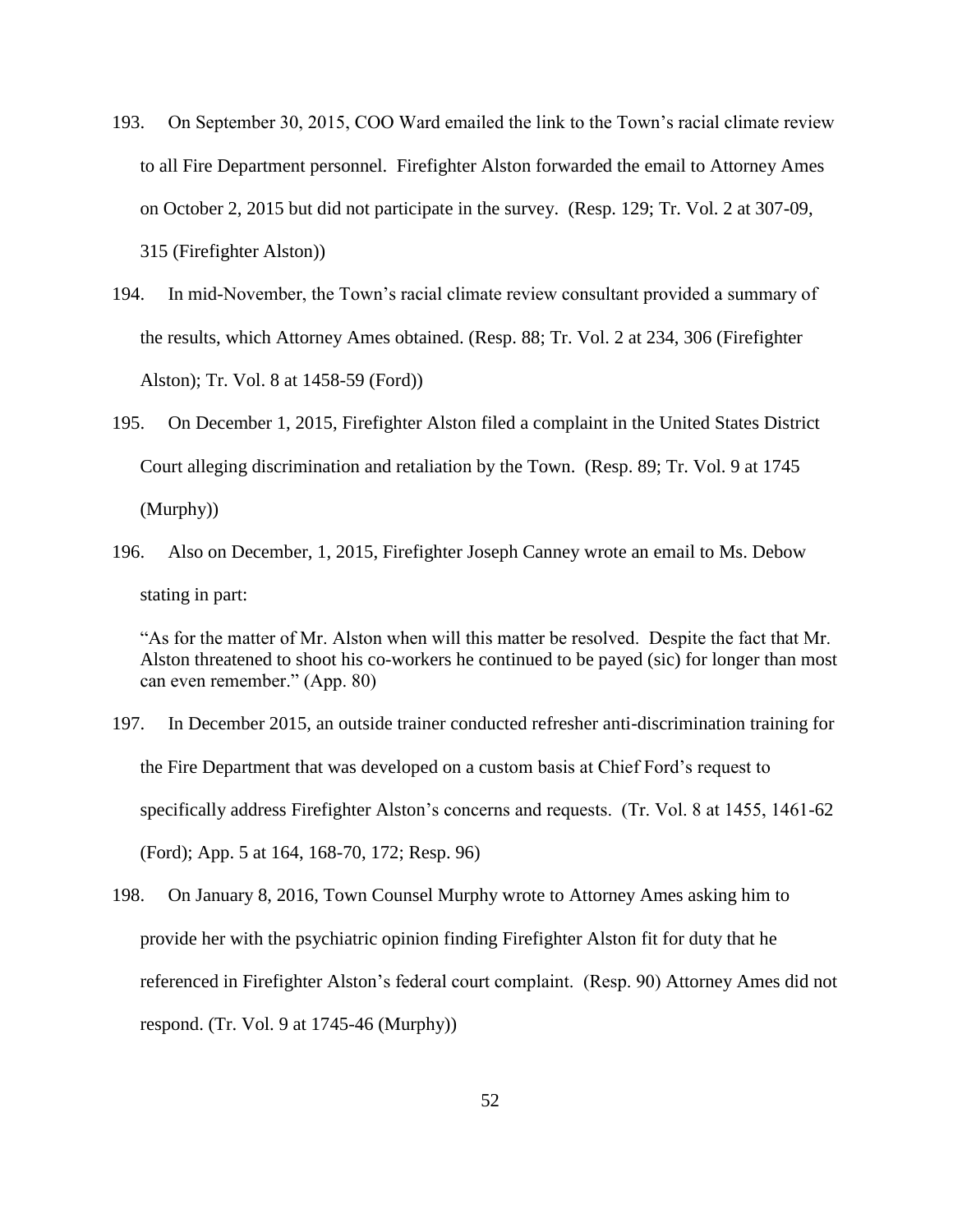199. On February 5, 2016, Town Counsel Murphy wrote to Attorney Ames. The letter makes no reference to the communication between Chief Ford and Firefighter Alston in July /

August 2015. Rather, the letter states in part:

"In her March 2015 report … Dr. Price established certain conditions for Mr. Alston's return to work, which the Fire Chief sent to him on March 25, 2015. Thereafter, I wrote to you on April 10, June 29 and July 3, 2015, seeking to move forward with Mr. Alston's return to work in light of these conditions. In view of this, and in particular the amount of time Mr. Alston has been on paid administrative leave without any reported progress or further communications from you, the Town is now anticipating his return to work as a Brookline Firefighter on March 7, 2016".

(Resp. 91)

- 200. In the letter, Town Counsel Murphy states that Firefighter Alston and/or his counsel must take the following steps:
	- 1. Identify and execute a release from Firefighter Alston's treating psychiatrist by February 10, 2016;
	- 2. By February 10, 2016, provide Town Counsel with an acceptable date for Firefighter Alston to meet with Chief Ford "to discuss reasonable accommodations";
	- 3. Attend a "pre-return toxic drug screen" at New England Baptist Hospital at 8:00 A.M. on February 10<sup>th</sup>.

(Resp. 91)

- 201. Firefighter Alston did not appear for the February 10, 2016 drug test. (Tr. Vol. 4 at 647 (Stipulation)
- 202. On February 16, 2016, the Town's Board of Selectmen met in Executive Session. The minutes from this meeting state:

"Attorney Murphy requested authorization to terminate Gerald Alston's leave pay. He has been placed on administrative leave for over a year, and some conditional requirements were to be met for a return to work status. Some of the conditions were prompted by Dr. Price's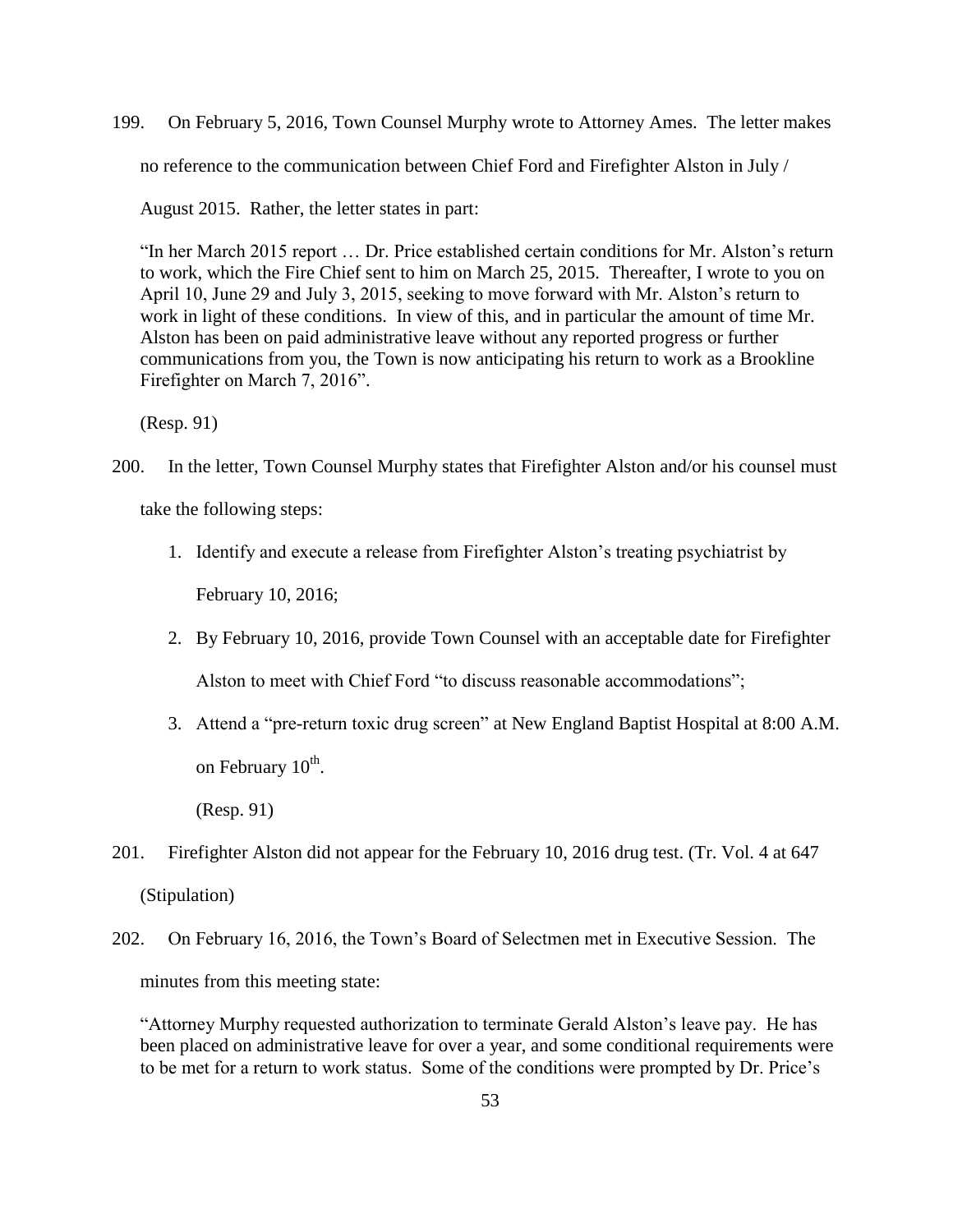report that he was unfit for duty. The Town gave him a timeline to complete the obligations and to date he has not done any of them.

Attorney Murphy gave a brief update of the case and provided a memo in support of partial motion to dismiss amended complaint.

The board discussed how long Mr. Alston has been on paid leave. Chief Ford gave a brief status of his leave and sick time.

On motion it was,

Vote 4-0 termination of Administrative Leave for Gerald Alston effective February 17, 2016 (8:00 A.M.)

Roll Call: Aye: Wishinsky Fanco Heller Greene Absent: Daly"

(App. 5, Attachment 19)

- 203. On February 17, 2016, Town Counsel Murphy wrote to Attorney Ames notifying him that Firefighter Alston's paid leave was terminated due to Firefighter Alston's noncompliance with the return-to-work process. The Town subsequently allowed Firefighter Alston's request to be placed on sick leave. (Resp. 92; Resp. 94; Resp. 138 at 39)
- 204. On February 23, 2016, Attorney Ames and Firefighter Alston addressed the Select Board during the public comment portion of the hearing. Firefighter Alston told the Board that his health was deteriorating, he could not afford his medication for diabetes and thyroid cancer and, referring to the racial slur by Mr. Pender, said: "I just need him to know what he did was wrong, and now it appears that anyone can say what they want and get promoted ..." (Resp. 93)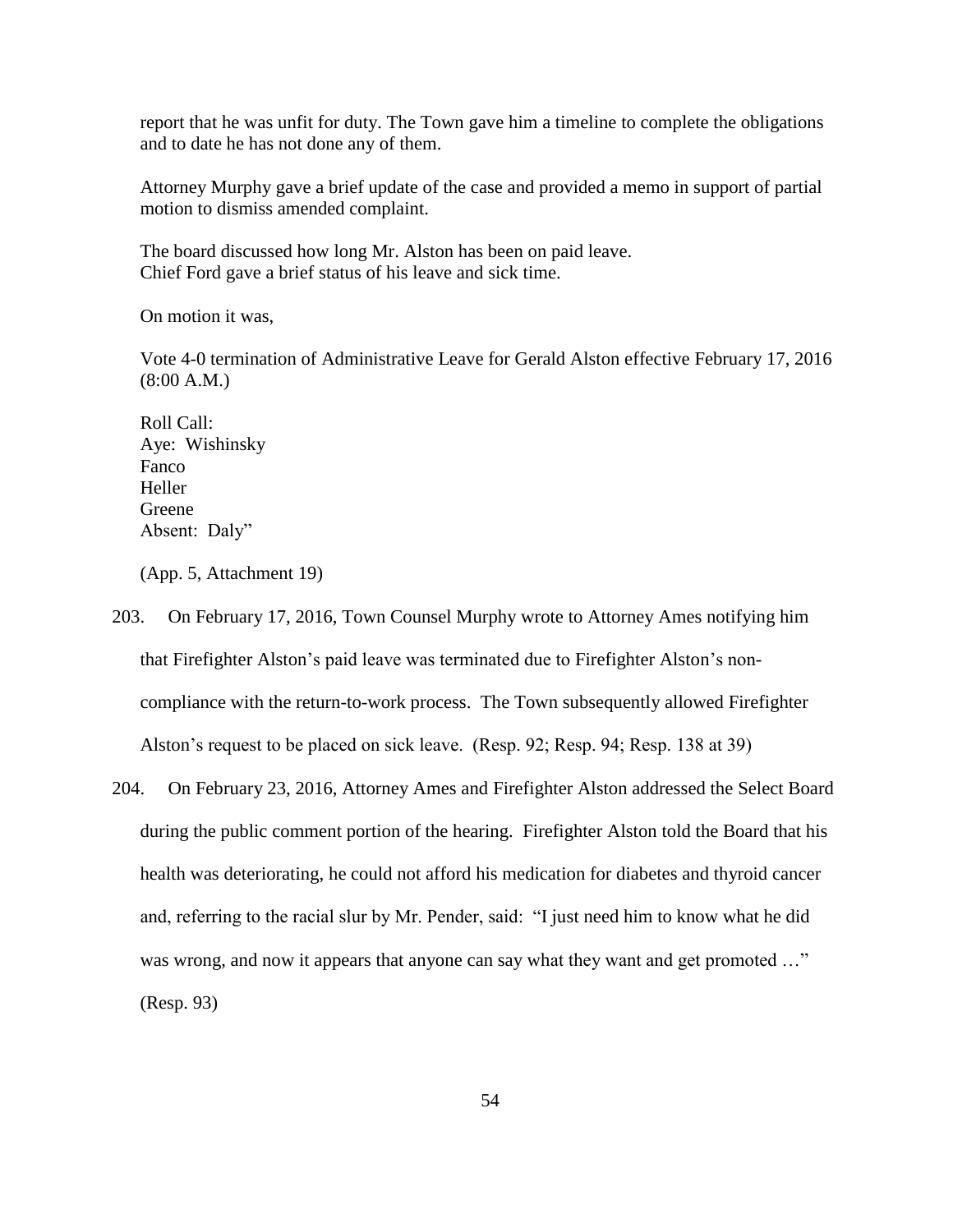- 205. On or about March 15, 2016, HR Director DeBow wrote to Select Board Chair Wishinsky and Town Administrator Melvin Kleckner enclosing proposed amendments to the Town's anti-discrimination policy as recommended by Juan Concepcion in his March 2015 report. (Resp. 95)
- 206. On March 15, 2016, Chief Ford wrote to Firefighter Alston notifying him that the racial climate review was completed in December 2015 and that an outside trainer provided MCAD refresher training to the Fire Department. (Resp. 96; Tr. Vol. 2 at 318-19 (Firefighter Alston))
- 207. On March 22, 2016, Firefighter Alston telephoned Chief Ford distraught, stating that the Town had done nothing to return him to a safe working environment and that he wanted to meet with the Select Board. (Resp. 158 at 11 (3/22/2016); Tr. Vol. 2 at 319 (Firefighter Alston); Tr. Vol. 8 at 1369-70, 1460-61 (Ford))
- 208. On March 24, 2016, April 15, 2016, and April 26, 2016, First Assistant Town Counsel Correa wrote to Attorney Ames informing him that the Town had retained Charles Walker, former MCAD Chair, to hear Firefighter Alston's appeal issues raised in his November 24, 2014 and January 6, 2015 letters, and that the Select Board would personally hear these matters after receiving Mr. Walker's reports. (Resp. 97; Resp. 98; Resp. 100) Attorney Ames wrote to the Select Board on April 25, 2016 and April 29, 2016 calling Mr. Walker's participation a "kangaroo court" and stating that Firefighter Alston would not participate. (Resp. 99; Resp. 100; Resp. 101; Tr. Vol. 2 at 320-21 (Firefighter Alston); Tr. Vol. 4 at 649- 50 (Stipulation); Tr. Vol. 10 at 1955 (Wishinsky))
- 209. On May 5, 2016, Town Counsel Murphy emailed Attorney Ames stating that, under Fire Department rules, the Town could not accommodate Firefighter Alston's request to work in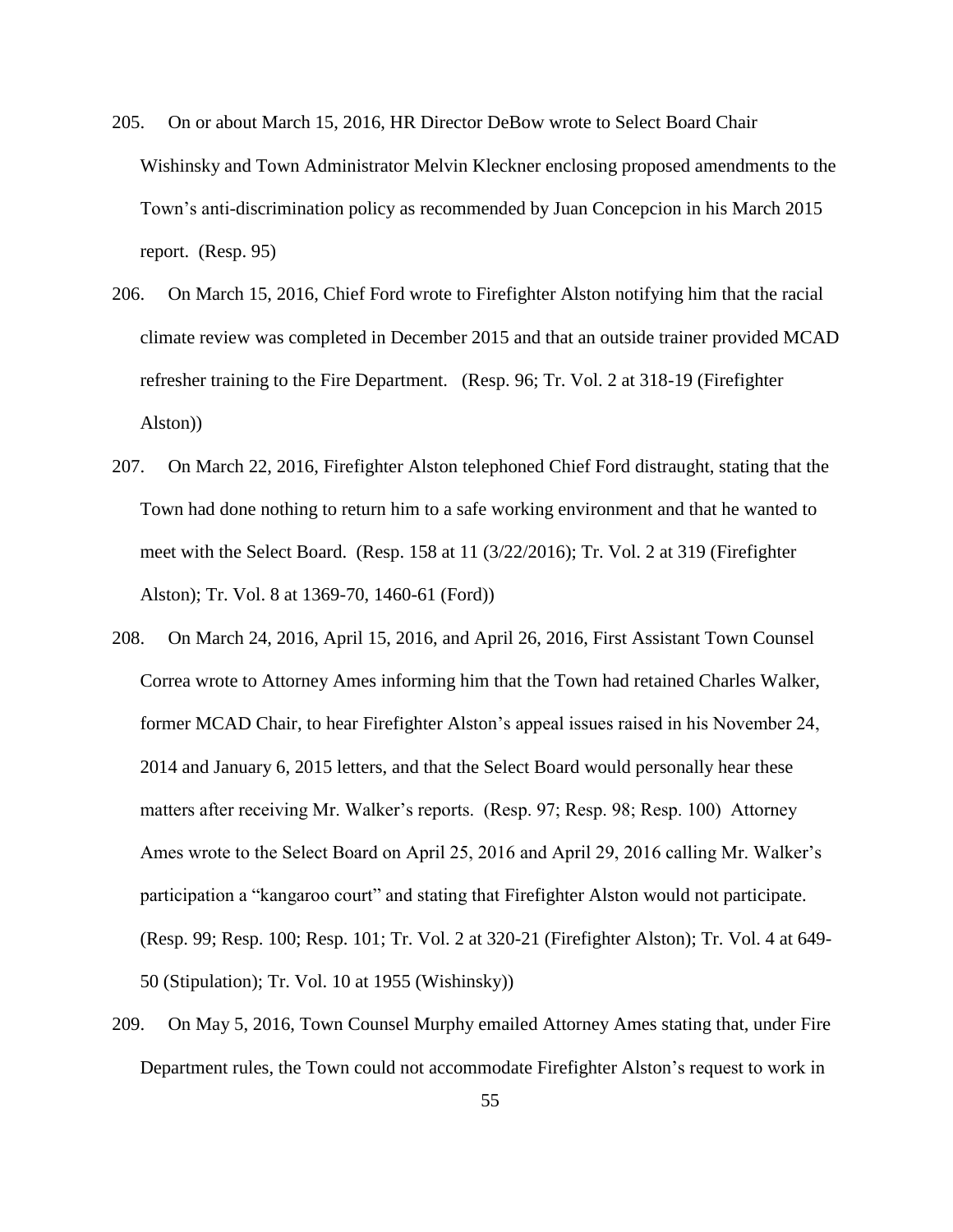an outside job while he was on sick leave, but offered that Chief Ford was available to discuss reasonable accommodations and asked for Firefighter Alston's availability between May 9 and May 13. (Resp. 102; Resp. 139 at 6 (Ch. 5, S. 3); Tr. Vol. 1 at 163-64 (Firefighter Alston); Tr. Vol. 6 at 996-97 (DeBow)) Attorney Ames did not respond. (Tr. Vol. 9 at 1750 (Murphy))

- 210. On May 11, 2016, Fire Chief Ford wrote to Firefighter Alston asking him to meet on May 18, 2016 at 10 a.m. (Resp. 103) Firefighter Alston did not appear. (Resp. 158 at 12 (5/18/2016); Tr. Vol. 2 at 323 (Firefighter Alston); Tr. Vol. 8 at 1369-70 (Ford))
- 211. On May 19, 2016, Fire Chief Ford telephoned Firefighter Alston and left a voice mail message asking Firefighter Alston to call him back. Firefighter Alston did not respond. (Resp. 158 at 12 (5/18/2016); Tr. Vol. 8 at 1369-70 (Ford))
- 212. Fire Chief Ford retired effective May 20, 2016. (Tr. Vol. 8 at 1465 (Ford))
- 213. On May 25, 2016, Acting Fire Chief Robert Ward wrote to Firefighter Alston notifying him of a meeting on June 1, 2016 at 10 a.m. (Resp. 104; Tr. Vol. 4 at 650 (Stipulation)) Firefighter Alston did not appear. (Tr. Vol. 4 at 651 (Stipulation))
- 214. Also on May 25, 2016, the Town notified Firefighter Alston that he had exhausted his accrued leave and that he was no longer being paid by the Town. (Resp. 105)
- 215. Firefighter Alston met with Acting Chief Ward on June 9, 2016. Chief Ward's notes from that meeting state:

"Gerald arrived on time, he was pleasant with his greetings, we spoke for a little over 20 minutes.

He mentioned that his attorney had just called him and said his Dr. report came back and that his attorney would call him again after he read it. I believe he said psychologist.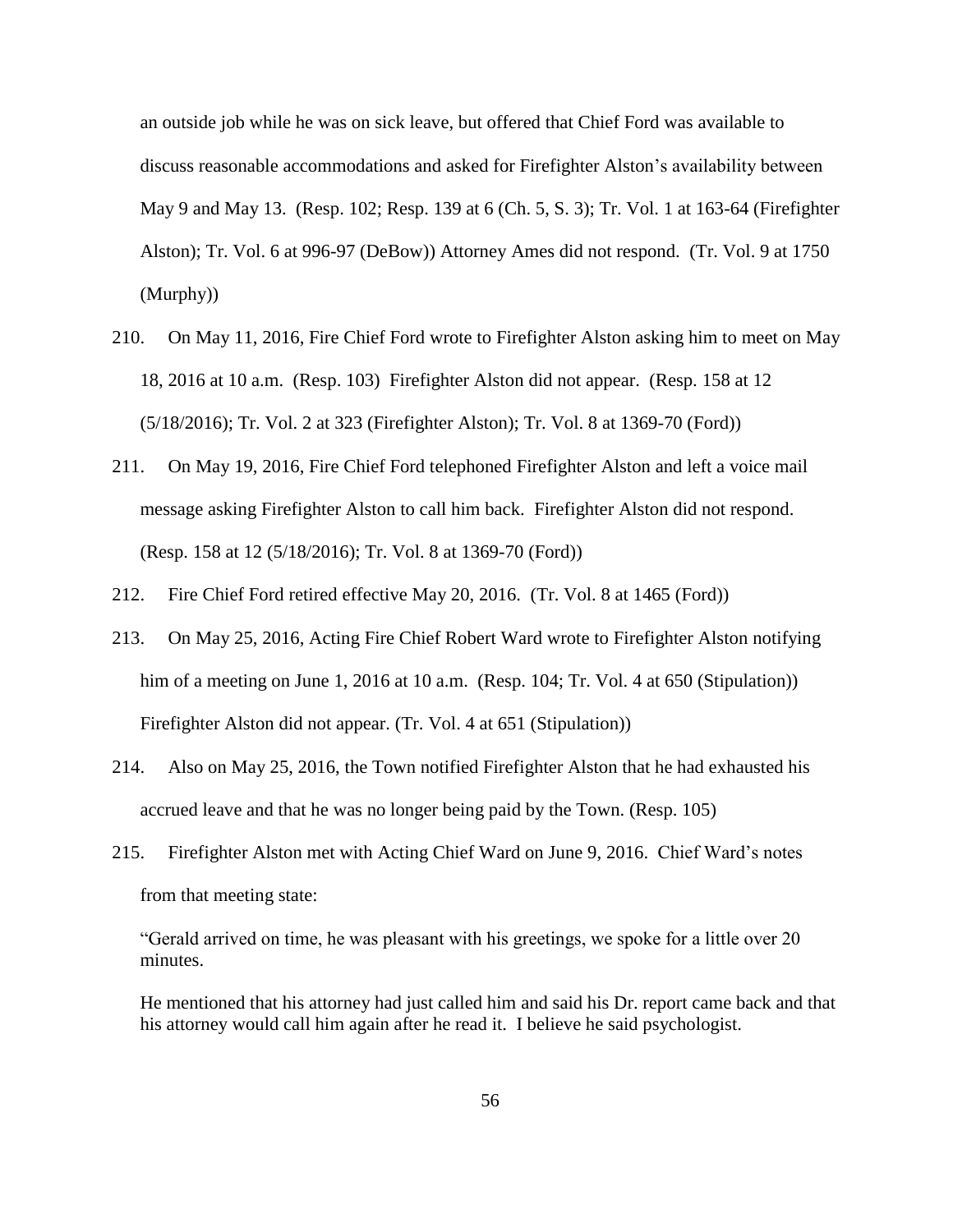I told him that I could not give him permission to work on the side and he asked 'because the town considers me sick' and I said yes.

I asked Gerald if he wanted to return to work in a modified duty position, he said yes and asked what he had to do – I told him I would have to speak to town counsel about what exactly was needed but that that at the least he would have to cleared (sic) by a medical professional like everyone else that comes back on modified duty.

He told me he had to see his surgeon that took the 'cancer out' to fix the scar that was left, I asked him if he ever checked into a cancer disability. He said he started to but wanted to come back to work as a firefighter., he said he would speak to his attorney and get back to me real soon about modified duty.

He then said he likes being a firefighter but that he recently talked to Church (retired f.f.) and that Church told him to look into all the injuries and stress he has had on the job and think about disability.

I told Gerald that he could file for stress, he then told me he had high blood pressure also.

I told him to check with his doctor and see if between the stress and blood pressure if his Dr. thought he would qualify for a job related disability.

He said he would, I told him I could help him with that but if he felt more comfortable he could call Chief Riley – Gerald said he trusts me and that he has known Chet since he was a teenager and thinks Chet is a good guy.

We shook hands and Gerald again said he would get back to me as soon as he could." (App. 81)

- 216. On June 14, 2016, Town Counsel Murphy emailed Attorney Ames asking Attorney Ames to provide to the Town's occupational health nurse the psychiatric evaluation report Firefighter Alston had mentioned to Acting Chief Ward and a signed copy of a release she attached to her email. (Resp. 106) Attorney Ames did not respond. (Tr. Vol. 9 at 1751-52 (Murphy))
- 217. On June 16, 2016, Acting Captain Ward wrote to the Select Board and Town Administrator informing them that he was recommending the promotion of Mr. Pender to Temporary Deputy Fire Chief. He wrote in part that: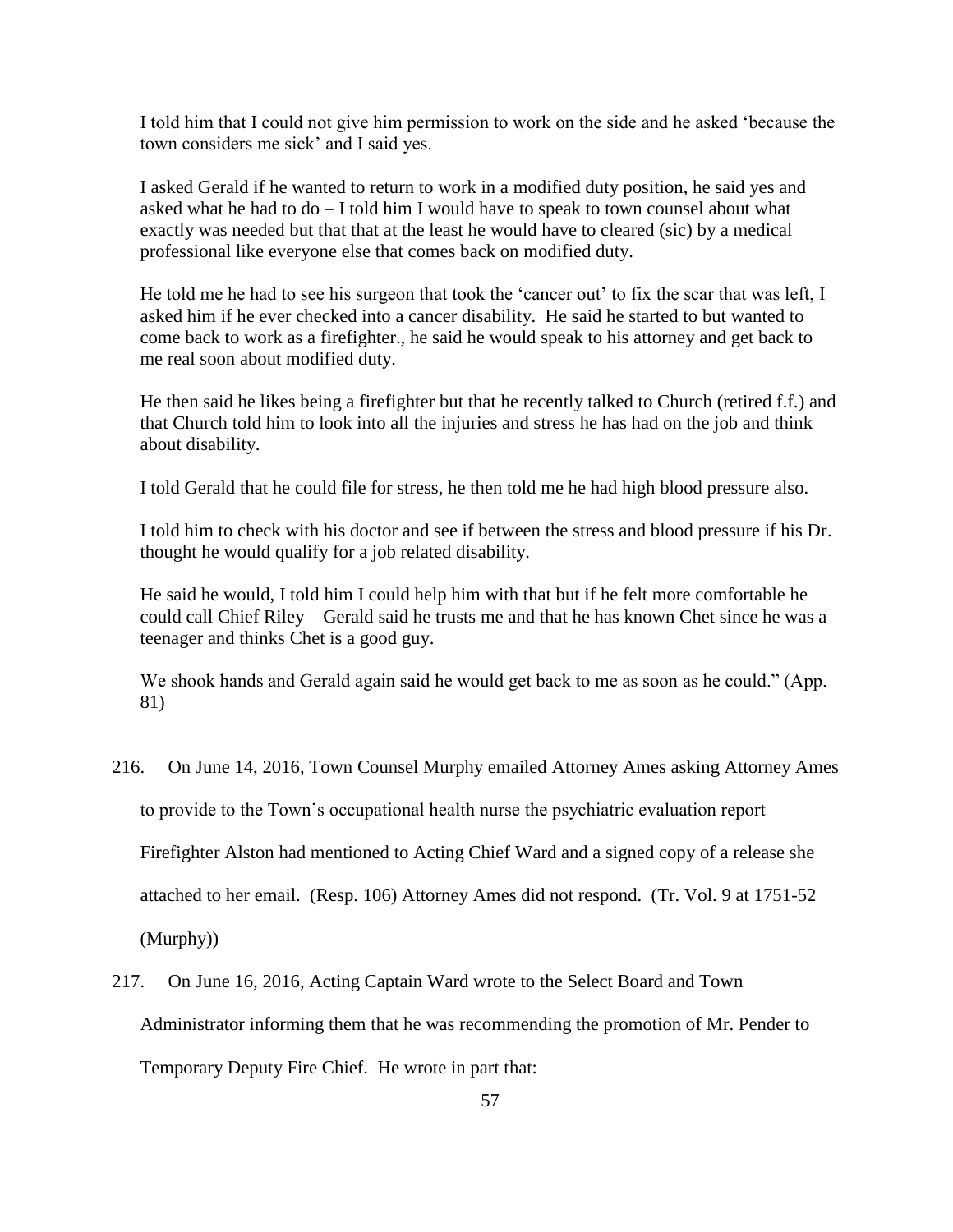"In making this recommendation, I note that Captain Pender was disciplined for an off duty incident that occurred in 2010 … This incident has been the subject of significant public debate and is in litigation. Following this incident, then Lieutenant Pender willingly fulfilled all of the obligations outlined in the agreement. In addition to willingly participating in diversity training and mediation with Firefighter Alston he openly apologized to him and has expressed and continue to express remorsefulness for what has occurred. For those reasons and his good work record following the incident, he was promoted to Captain in 2013 by the Board of Selectmen with the then Fire Chief and Human Resources Director's recommendation." (Resp. 123)

218. On June 21, 2016, the Town's Board of Selectmen met in Executive Session with Mr.

Pender to discuss his potential promotion. Captain Pender read a written statement to the

Board which began by apologizing to the Board "for any repercussions, you as a board, have

faced because of me." Mr. Pender told the Board that he had "apologized countless times for

my action that day" and reviewed his compliance with the agreement at the time which

included a suspension, diversity training and mediation." Mr. Pender then told the Board

that:

" … it seemed like we resolved the incident and it was behind us. I don't know what happened back then between Mr. Alston and the Town, but apparently he felt slighted somehow. His course of action, which gets the most attention, is to drag me into it all over again. He and his attorney, Mr. Ames, are using the same tactic to this day. I can't believe it's six years later. I am deeply sorry that something I said in frustration and quite likely in the aftermath of a PTSD diagnosis after a serious fire in 2008, gave someone that type of ammunition to sully the Towns, my own and my families' reputations." (App. 10, Attachment 17 at p. 4)

219. Mr. Pender's statement goes on to talk about what he believes had been unfair, intrusive

media coverage of him and his family. He then stated:

"I have addressed this issue with many of the firefighters over the last 6 years. I addressed the issue with all new recruits I was training. Surprisingly, the conversations weren't as uncomfortable as you may think. The overwhelming sentiment is that this should have been settled with an apology and handshake." (App. 10, Attachment 17 at p. 5)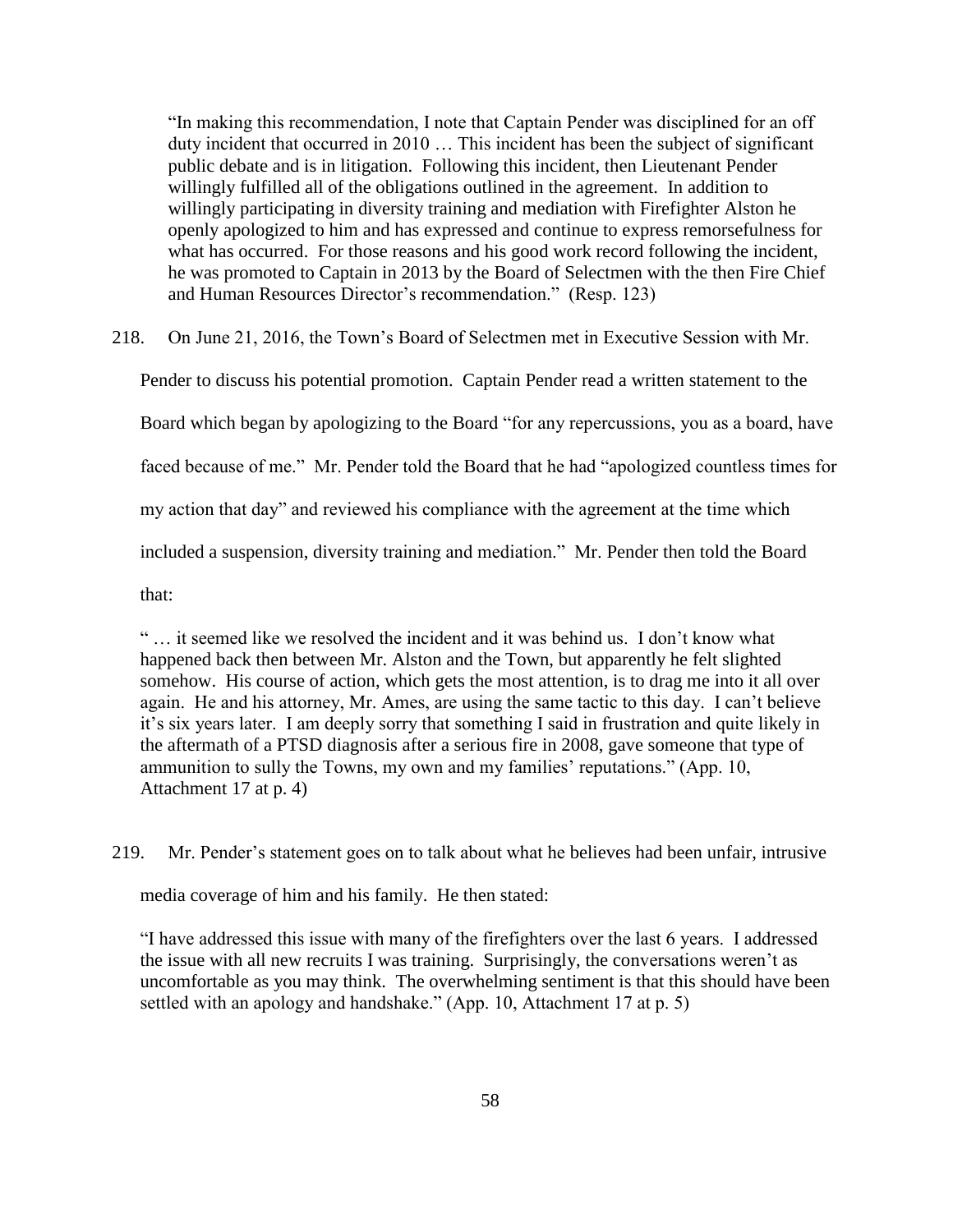220. Mr. Pender went on to detail what happened on May 30, 2010 when he left the racist comment on Firefighter Alston's voicemail, stating "I have told the truth since Day 1. My story has not changed or evolved, as has theirs." He then stated that over 100 fellow firefighters in Brookline had signed a petition supporting his promotion. In closing, he told the Board:

"I would like to say that I feel I deserve this job, that I've earned it. I have certainly been punished enough. I have been a loyal soldier for this town for almost 32 years. I have maintained silence for the past 6 years through some very difficult personal attacks, as the town requested of me. If you vote against this, you will be voting for Brooks Ames and his untruthful agenda. You will in fact validate the lies he has told about me and the Town. I ask you, beg you, to do the right thing. Thank you." (App. 10, Attachment 17 at p. 6)

221. The minutes of the June 21, 2016 Executive Session minutes state in part:

"Selectman Greene asked Captain Pender to review what he has learned from this incident and how he would react should it happen again within the Fire Department in the future.

Captain Pender explained how the department has evolved and there is no place for discrimination at all, and there have been no incidents. Should an incident occur, he would follow policy and if required charges brought up for conduct unbecoming.

Selectman Greene asked about his experience in this position in responding to racist, sexist comments.

Captain Pender responded that the department is a big happy family going in the same direction, he does not witness comments like that.

Selectman Greene asked why he believes he deserves this promotion.

Captain Pender replied that he will let his colleagues address that [at] public comment session in open session.

Selectman Greene noted that the replies are vague and non-specific, and asked for specific details on what Captain Pender has done in the past 5 years to address his actions.

Captain Pender responded since he was promoted to Captain, he has had the opportunity to train this young group of guys from all ethnic backgrounds, and has become a more open person, because in training you deal closely with everyone. He has also attended diversity and mediation sessions.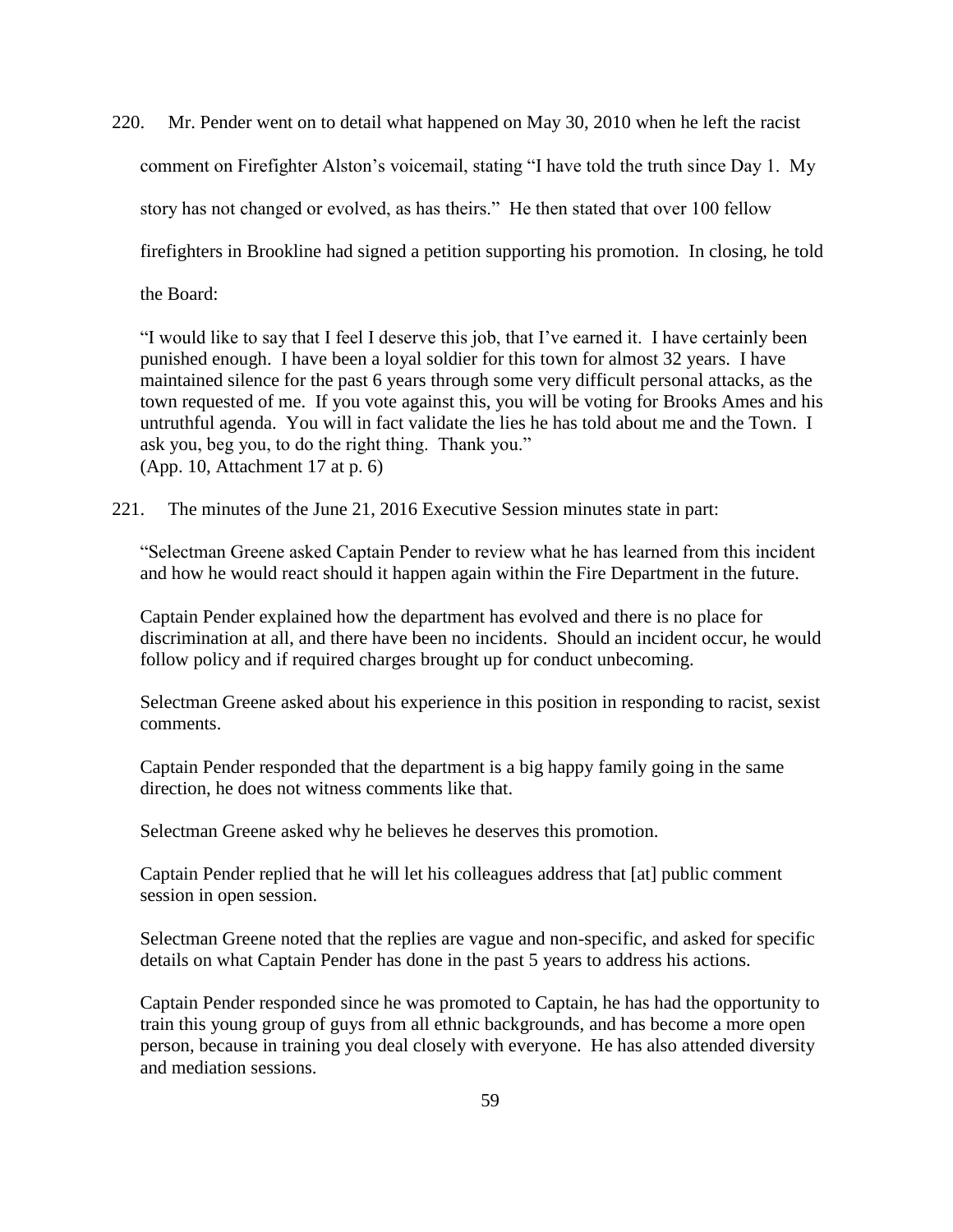Selectman Heller added that this journey needs to continue to evolve, noting that Captain Pender took the punishment and has taken important steps forward." (App. 10, Attachment 17 at 1-2).

222. On June 23, 2016, Select Board Chair Wishinsky forwarded an email to other members

of the Board with a link to an article in the local paper titled: "Brookline Firefighters Stand

Up for Paul Pender." Select Board member Greene sent a reply email to Chair Wishinsky

stating:

"Neil:

The article says 'the Selectmen chose to hold a vote?" When was that?

My position remains that no vote is necessary. Chief Ward has the authority to promote Pender temporarily. He informed us of his decision to do so and provided a reasonable explanation of why he believes it is in the department's best interest to promote Pender. We appropriately did our due diligence and, in my opinion, did not uncover anything that would justify our countermanding Ward's recommendation. There is nothing left to do but let Chief Ward do his job. For the Selectmen to vote (whether yes or no) is an intrusion into his area of responsibility and politicizing an administrative decision.

Some staff seem to think that the Selectmen should draw the political heat from Ward and take a public vote to support his recommendation, thereby putting the bulls-eye on our backs. Chief Ward will not draw political heat, so what's the point?

The Selectmen will take the heat from whatever we do so there is no point deviating from the normal procedure. We should respect Chief Ward's authority in this matter. If it's on the agenda, I will abstain and present my objection.

Bernard." (App. 10, Attachment 18 at 1-2)

# 223. Chair Wishinsky forwarded Mr. Greene's email to the Town Administrator with the

following message:

"fyi. I spoke with him and emphasized that we need to have a public discussion and he agreed. His point is that Chief Ward's recommendation (sic) we are reacting to and if Chief Ward thinks he is going to escape the fallout, he is mistaken. This is Chief Ward's decision and he needs to take ownership.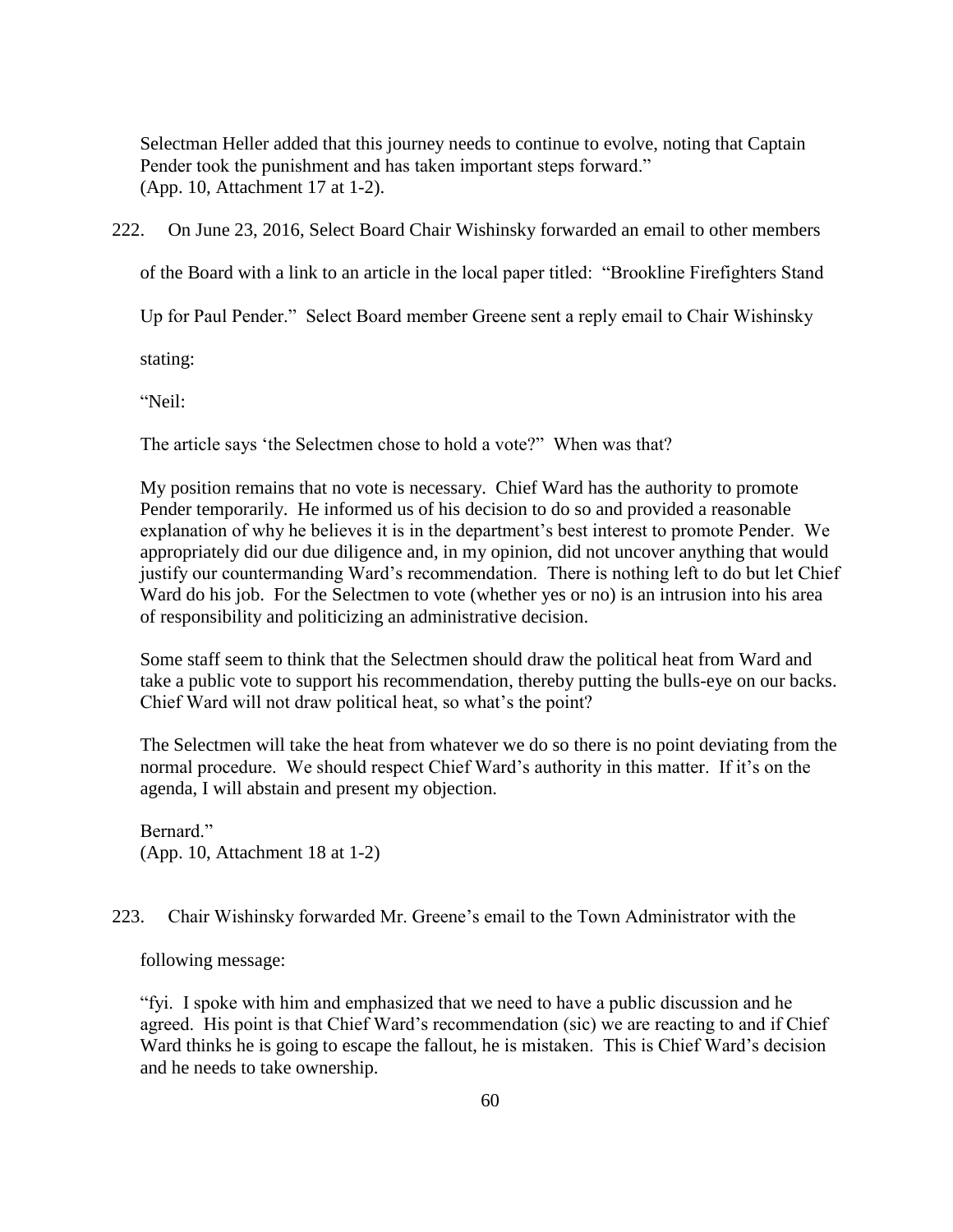We may need to thread the needle with a vote as I suspect at least 1 Selectman will want to be on record against it. The vote may need to be something like voting not to overturn Chief Ward's recommendation or something like that. Obviously, more to come.

Would be helpful to get that summary of actions Mr. Pender has taken and been subjected to as a result of the incident."

(App. 10, Attachment 18 at 1)

- 224. During the public comment portion of the Select Board's June 21, 2016 meeting, several current and former Town firefighters spoke in favor of Mr. Pender's promotion to Temporary Deputy Fire Chief. Each spoke passionately about Mr. Pender's character, work ethic and heroism, including the firefighter whose life Mr. Pender helped save in 2008. The speakers also spoke about the "narrative fabricated" against Mr. Pender and the Town and the "agenda" against the Town and Mr. Pender. Deputy Chief Corbett stated that "we should have all moved on" and lamented the "smear campaign" being orchestrated by "a few people with a separate agenda." A retired firefighter recounted his activism in the civil rights movement, but said that Broolkine was "not the place" for these battles. At the end of the public comment period Chair Wishinsky stated that no vote would be taken on Mr. Pender's promotion that night. (Resp. 108)
- 225. On July 12, 2016, the Select Board met in public session. During the public comment period, a few citizens spoke against the promotion of Paul Pender to Temporary Deputy Fire Chief. One of those citizens read a "letter to the editor" of a local newspaper sent by Firefighter Alston opposing Mr. Pender's promotion. The letter stated in part:

….

<sup>&</sup>quot; … My life has been ruined and my family has split because of Brookline's refusal to deal honestly with racism and reprisals against me for reporting it. My health is deteriorating.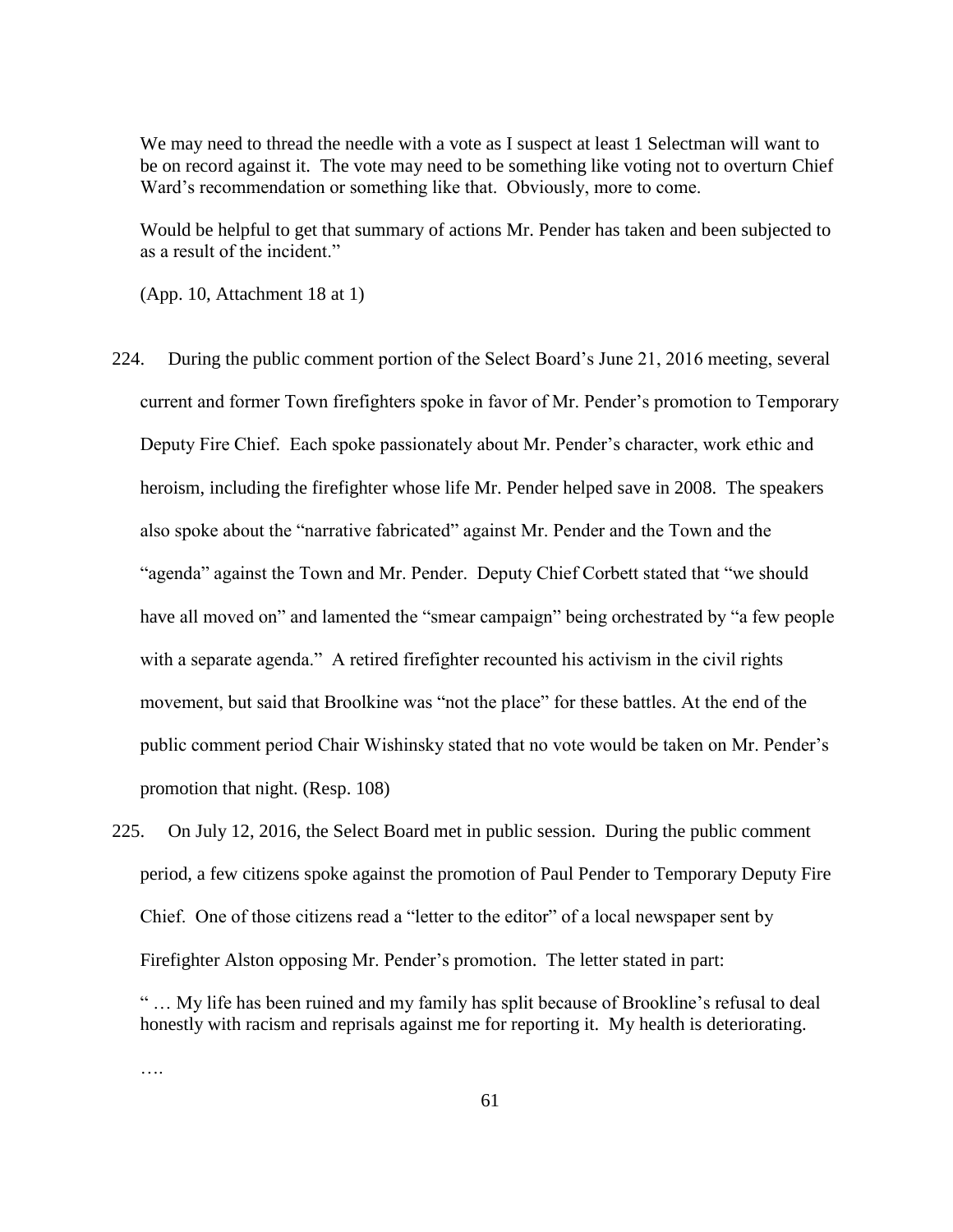I needed Paul Pender to understand what he did was wrong. And I needed the punishment to be severe enough the next person would think twice before they did something racist.

(App. 95)

 $\overline{a}$ 

226. Later at the July 12, 2016 public meeting, under the agenda item "Temporary Fire

Promotion Process", Chief Ward stated in part:

"The collective bargaining agreement between the Town and the Brookline Fire union mandates that vacancies be filled once the Department is aware that a vacancy will last for more than 30 days. It is the Department's longstanding practice to make temporary promotions by offering the top candidate on the civil service list. It is my intent to follow this process when making these temporary promotions. Please be assured that any future permanent promotions will follow a formal civil service process and be approved by the Board of Selectmen.

The following individuals will be appointed temporarily.

To Deputy Chief – Captain Paul Pender To Captain – Lieutenant Todd Cantor To Lieutenant – Firefighter Joseph Canney

Unless I am advised differently by the Board, I intend to make these temporary promotions effective July 18, 2016. " (App. 95)

227. In response, Chair Wishinsky stated in part that he was "willing to let the process

continue" and that: " … my concern is when someone has done everything that was asked of

them to do, how long do we continue to punish them, especially given leadership quality and

public statements of his colleagues."  $(App. 95)^{14}$ 

228. Select Board member Daly stated in part: " … We have heard from almost every minority of the department with the exception of Gerald Alston either through a petition or spoken before us, and they all indicated that they have not found Captain Pender to be a

 $14$  All of the quotes from this public meeting come from the official minutes of the meeting.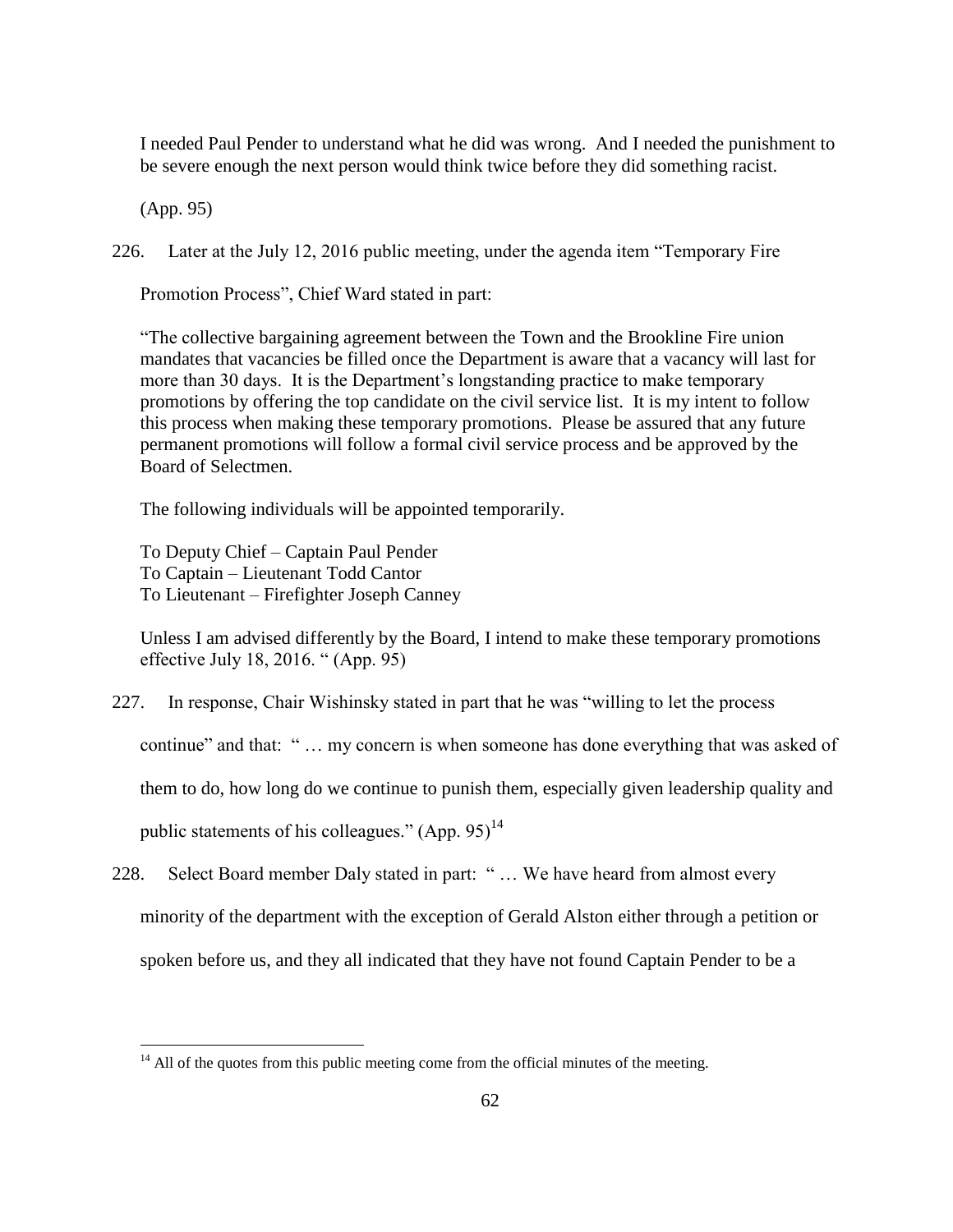racist, and in fact has gone out of his way to help many minorities in training, and he reached out and apologized for the statements he has made." (App. 95)

- 229. Select Board member Franco appeared to suggest that while the punishment against Mr. Pender in 2010 was not severe enough, "... Brookline needs to move on and cease debating past rights and wrongs. A better future is not possible if we remain trapped in conversations about perceived past misdeeds or mistakes …" (App. 95)
- 230. Selectman Greene stated in part that: " … The unforgiving view prevalent in this Town that we should have 'zero tolerance' for any use of the N word, or any of the other words that have vile and hurtful histories and usages, would not be good policy where that use is a onetime and isolated act. Such an act warrants discipline, but the use of racist slur six years ago, without more, cannot be justification to permanently preclude someone form the benefits of employment he would otherwise be entitled to receive." Selectman Greene also noted that Mr. Pender: " … after having made this grievous mistake, did come around and begin to repair the damage he caused and sought to become a better human being." (App. 95)
- 231. The Board took no vote and the promotions became effective July 18, 2016. (App. 95; Tr. Vol. 5 at 724, 762 (Pender); Vol. 10 at 1991-92 (Wishinsky))
- 232. On July 21, 2016, Ms. DeBow penned a letter to Firefighter Alston "regarding your ability to perform outside work" stating in part: " … given your representation that you have some work capacity, we have a scheduled a return to work evaluation at New England Baptist Occupational Health …" The letter went on to state: "This evaluation will include a physical examination and a toxic screen. I am also working with Dr. Marilyn Price's office to schedule a return to duty examination. Once the medical evaluation, drug screen and psychological evaluation are complete we can work with you to determine which modified

63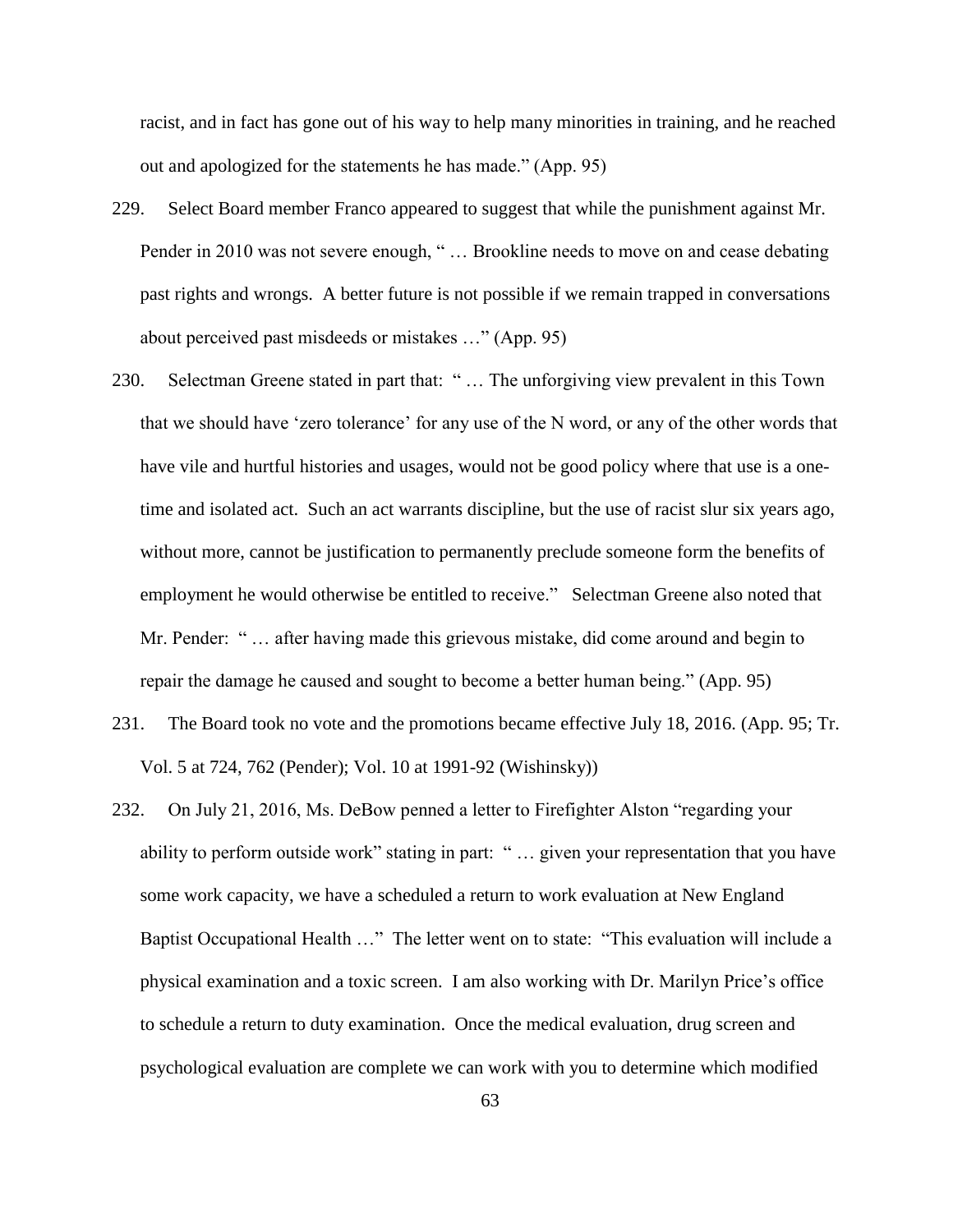duty, if any, may be appropriate for you … Please report to New England Baptist … on Tuesday August 2, 2016 at 11:00 A.M. for your medical evaluation and toxic screen." (Resp. 109)

- 233. Firefighter Alston did not appear at the New England Baptist Hospital on August 2, 2016 for the evaluation and drug test. (Tr. Vol. 2 at 261, 326 (Firefighter Alston); Tr. Vol. 4 at 653 (Stipulation))
- 234. On August 17, 2016, Town Administrator Melvin Kleckner wrote to Firefighter Alston notifying him of contemplated discharge and the reasons therefor and of a hearing before an outside hearing officer scheduled for August 30, 2016. The letter stated in part:

"Our last medical / psychological evaluation of March 2015 indicated that you are unable to perform the essential functions of your job as a Brookline firefighter, unless certain conditions were met. Unfortunately, to date you have not provided any medical documentation that indicates you have complied with these conditions or may have some work capacity. (Resp. 111)

- 235. On August 30, 2016, an outside Hearing Officer conducted a pre-termination hearing. Firefighter Alston submitted a written statement that Attorney Ames read into the record. (Resp. 112 at 5, 11-12, 136 (tr. at 92-93); Tr. Vol. 2 at328-29 (Stipulation)
- 236. Town Administrator Kleckner wrote to Firefighter Alston on September 30, 2016, enclosing the hearing officer's report and attachments and notifying him that the Board of Selectmen would take up the question of his termination on October 5, 2016. The enclosed report from the hearing officer found just cause for termination based on Dr. Price's opinion regarding Firefighter Alston's non-fitness for duty unless certain conditions were met, which, according to the Town and the hearing officer, Firefighter Alston did not meet.

(Resp. 112)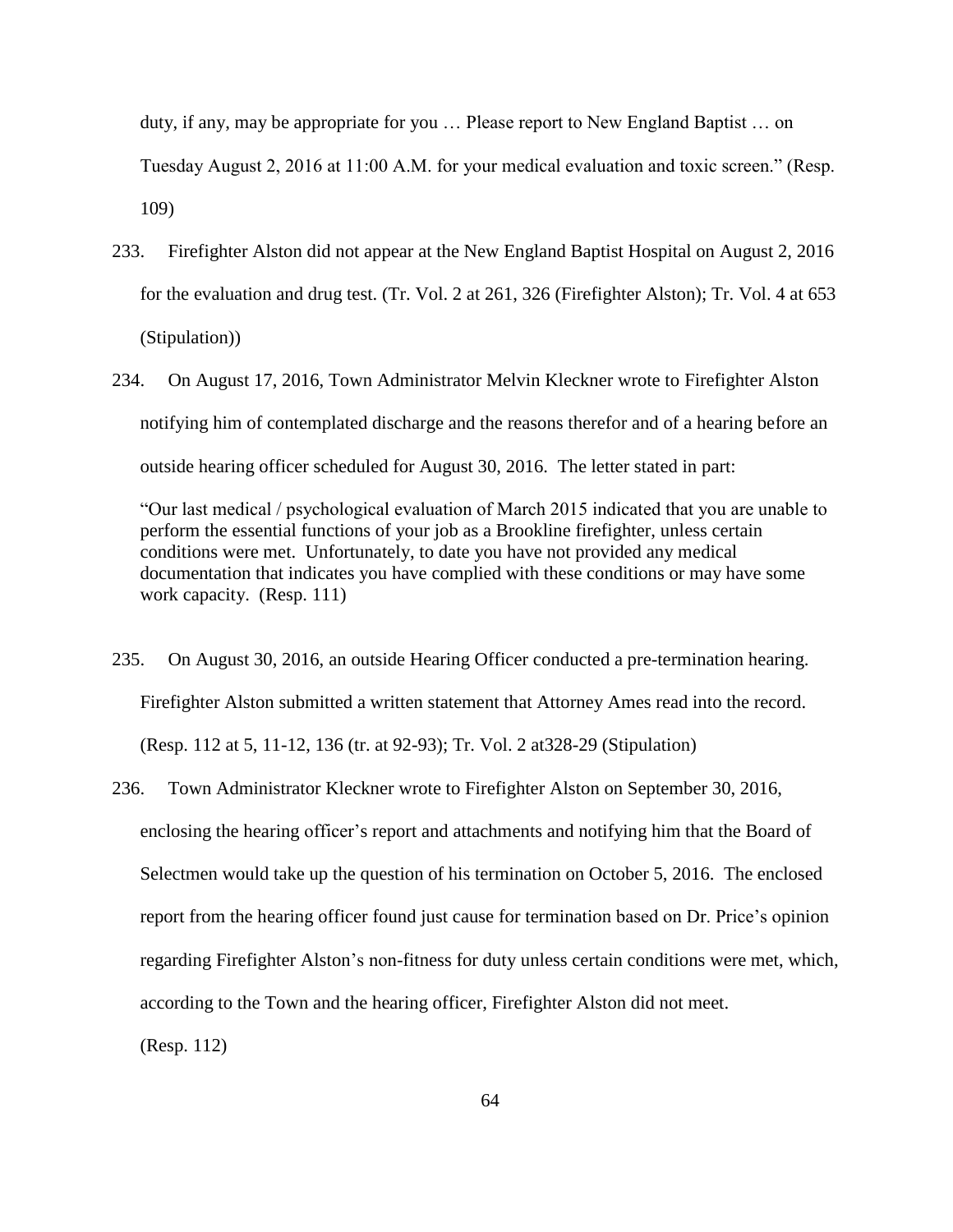237. On October 5, 2016, the Select Board held a hearing concerning the question of Firefighter Alston's termination. The Board voted to terminate Firefighter Alston based on the hearing officer's report and recommendations. (Resp. 114)

238. That same day, the Town issued a press release outlining their position on why

Firefighter Alston was terminated. In response to an online newspaper article published that

day, the Town's in-house legal counsel penned the following email to the reporter:

"I have read your article concerning Firefighter Gerald Alston and see that it includes none of the important facts that we outlined in the press release you were given. In particular, the article make no reference to Mr. Alston's threatening behavior at work or his cocaine use, both of which are incompatible with employment as a public safety employee. Nor does the article report any of the facts of what the town has done and tried to do over the last almost three years to work with Mr. Alston to return to work. The decision to omit this information is unfair to the town and does not paint an accurate picture. Will you be including these points when you update the story? If not, I need to speak to you or your editor as soon as possible. Regards, Joslin Murphy."

The reporter responded three (3) hours later with the following:

"We have expanded the story this afternoon and emphasizes the town's position he was fired for just cause and the reasons behind that position. I have also passed along your note to my editor [] so she is aware of your concerns."

(App. 6, Attachment 14)

# *Town's Argument*

The Town argues that there was just cause for terminating the employment of Firefighter

Alston after Firefighter Alston failed to demonstrate his fitness for duty by failing to comply

with return-to-work conditions established by Dr. Price that would permit his safe return to work.

The Town argues that Firefighter Alston "steadfastly refused" to comply with the conditions,

including the required drug testing, notwithstanding his admitted use of cocaine.

 The Town argues that the Commission lacks jurisdiction to rule on whether the work environment was discriminatory or retaliatory, but, rather, can only rule on whether there was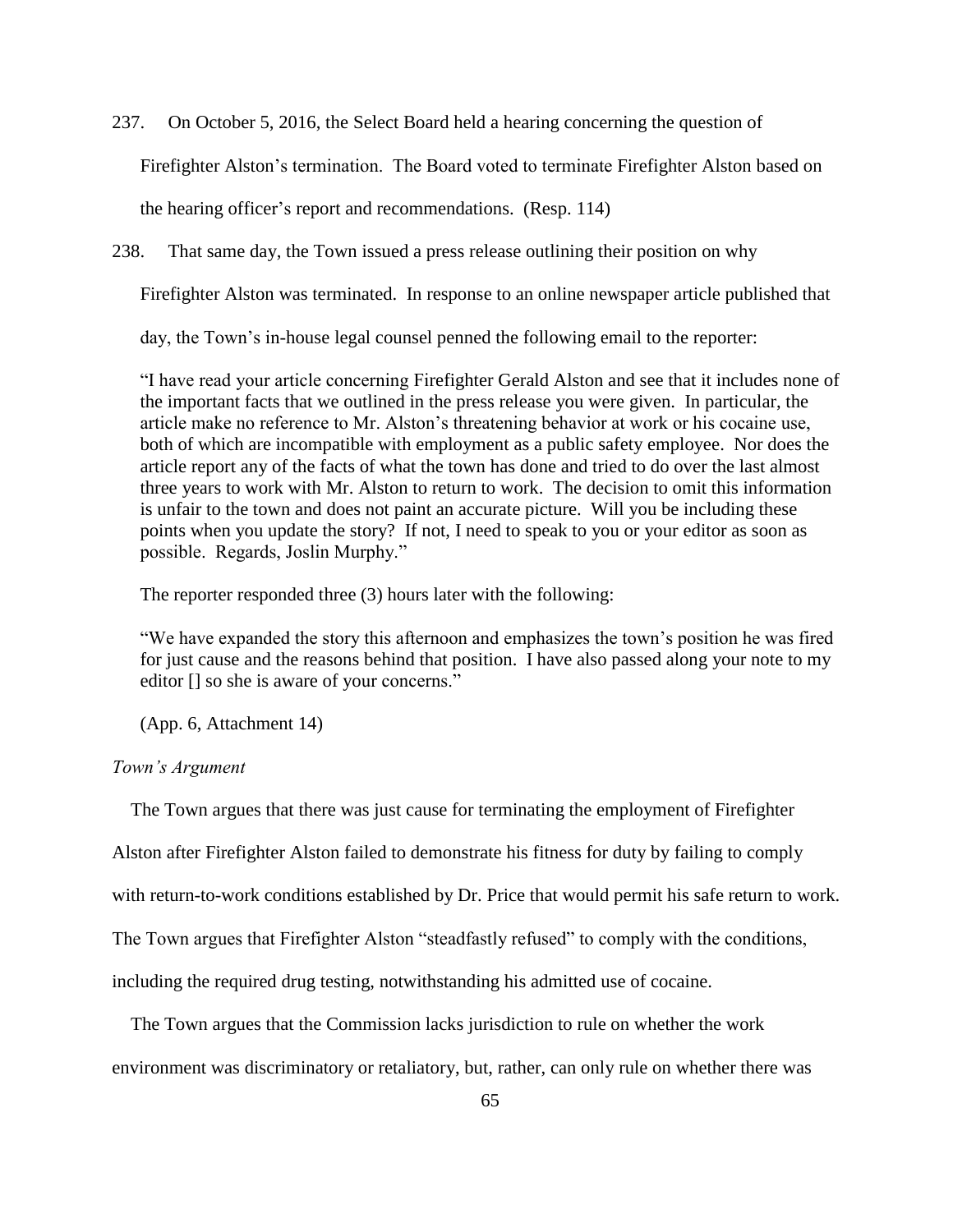just cause for the termination. In addition, the Town argues that any claims of discrimination or retaliation pre-dating July 8, 2014 are precluded by the Norfolk Superior Court judgment on Firefighter Alston's discrimination and retaliation claims and that and that his discrimination and retaliation claims more generally, are barred by the Chapter 151B doctrines of the exclusivity of remedies, statutes of limitations, and administrative exhaustion.

 Finally, the Town argues that, even if the Commission had such jurisdiction, all of its steps were focused on returning Mr. Alston to work by ensuring that he complied with sound returnto-work conditions established by psychiatrists, and that there is no evidence that the Town's implementation of such conditions were discriminatory or retaliatory.

# *Firefighter Alston's Argument*

 Firefighter Alston makes multiple arguments regarding why the Town did not have just cause for terminating his position. He argues that the Town terminated him for declining to prove his ability to return to and endure an unlawful, racially hostile environment. Therefore, according to Firefighter Alston, the Town acted in bad faith, without just cause and in violation of basic merit principles in terminating him.

 Firefighter Alston argues that the Town failed to meet their obligation to ensure a safe working environment for his return and actually made it worse. Firefighter Alston cites several examples of the Town's action and inaction in this regard including, but not limited to, failing to act on his complaint in a timely manner, failing to sufficiently discipline Mr. Pender and promoting him multiple times.

 Firefighter Alston then argues that he has not been found unfit for duty, but that no treatment or accommodation would have permitted him to return safely to work because the stress of racial hostility had left him unable to trust his fellow firefighters in life-threatening situations.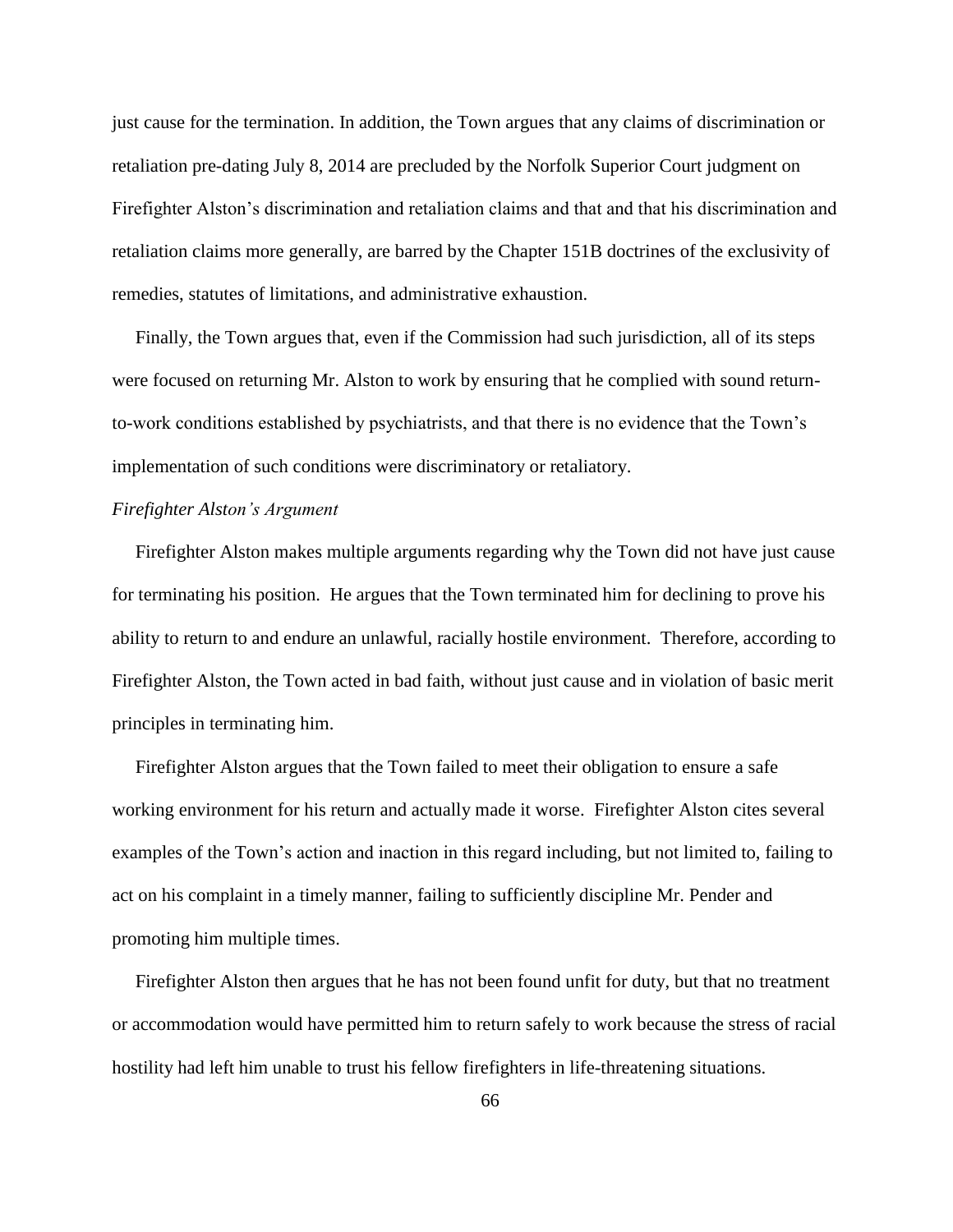Alternatively, Firefighter Alston argues that the return to work conditions were either too vague or unreasonable for him to be found in non-compliance of the conditions. He argues that the Town was not justified in requiring random drug testing and that the Town itself failed to comply with the return-to-work conditions.

 Firefighter Alston asks the Commission to conclude that no treatment or accommodation would have permitted him to return safely to work because the stress of racial hostility had left him unable to trust his fellow firefighters.

 Finally, Firefighter Alston asks the Commission to order his reinstatement to his civil service position without loss of pay or benefits, retroactive to his termination date of October 5, 2016 and for him to be placed on paid administrative leave "until further notice from the Commission. *Civil Service Law / Just Cause Standard*

 The Civil Service Commission is charged with ensuring that employment decisions are made consistent with basic merit principles. Basic merit principles requires, among other things:

" … retaining of employees on the basis of adequacy of their performance, correcting inadequate performance, and separating employees whose inadequate performance cannot be corrected"; and … assuring fair treatment of all applicants and employees in all aspects of personnel administration without regard to political affiliation, race, color, age, national origin, sex, marital status, handicap, or religion and with proper regard for privacy, basic rights outlined in this chapter and constitutional rights as citizens" and; "assuring that all employees are protected … from arbitrary and capricious actions." G.L. c. 31, § 1. (emphasis added)

G.L. c. 31, § 41 states in part:

"Except for just cause and except in accordance with the provisions of this paragraph, a tenured employee shall not be discharged, removed, suspended for a period of more than five days …"

G.L. c. 31, § 43 states in part:

"If a person aggrieved by a decision of an appointing authority made pursuant to section forty-one shall, within ten days after receiving written notice of such decision, appeal in writing to the commission, he shall be given a hearing before a member of the commission …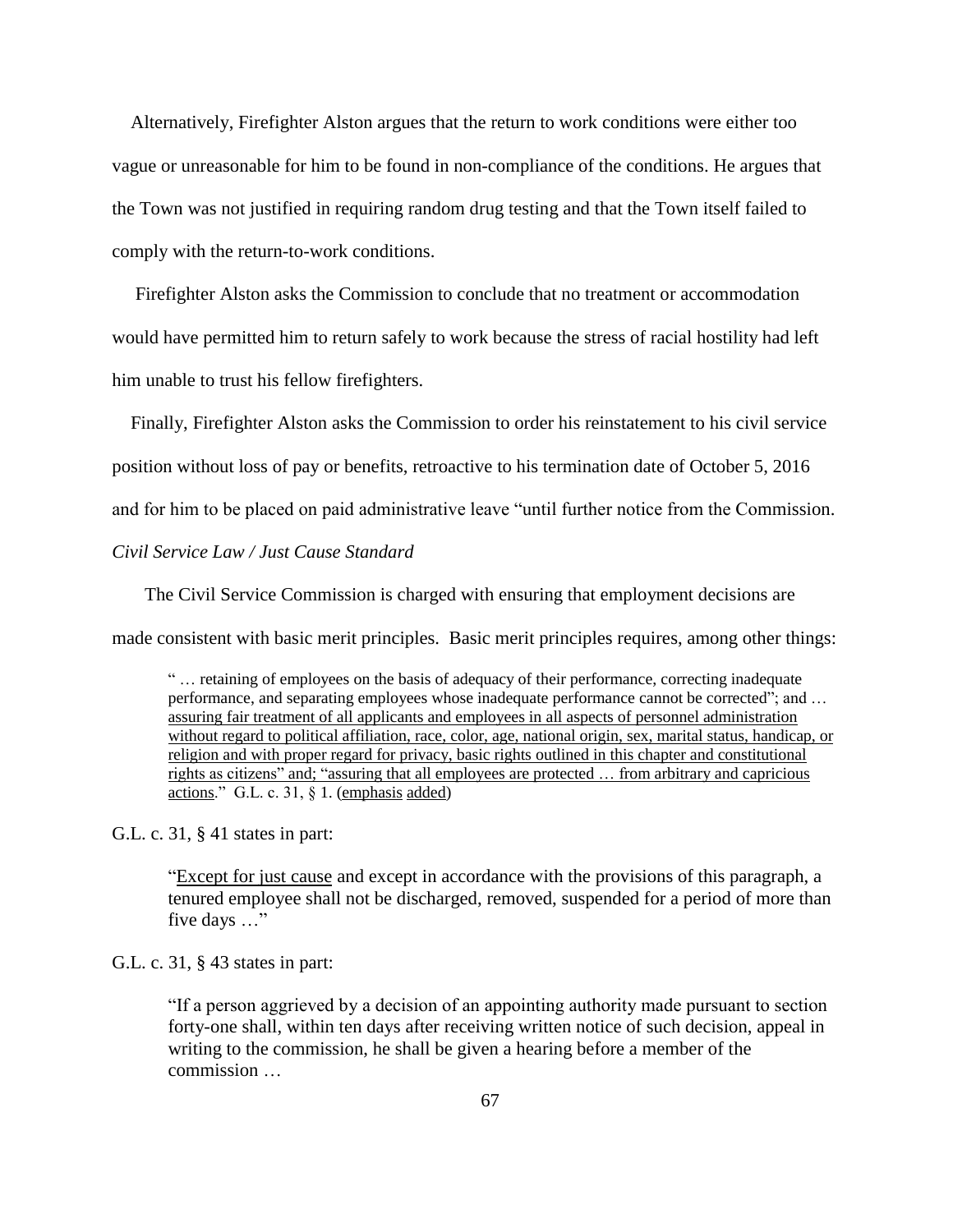If the commission by a preponderance of the evidence determines that there was just cause for an action taken against such person it shall affirm the action of the appointing authority, otherwise it shall reverse such action and the person concerned shall be returned to his position without loss of compensation or other rights; provided, however, if the employee, by a preponderance of evidence, establishes that said action was based upon harmful error in the application of the appointing authority's procedure, an error of law, or upon any factor or conduct on the part of the employee not reasonably related to the fitness of the employee to perform in his position, said action shall not be sustained and the person shall be returned to his position without loss of compensation or other rights. The commission may also modify any penalty imposed by the appointing authority." (emphasis added)

To determine whether "just cause" existed to terminate Firefighter Alston, the Commission:

" … must focus on the fundamental purpose of the civil service system – to guard against political considerations, favoritism, and bias in governmental employment decisions … and to protect efficient public employees from political control. When there are, in connection with personnel decisions, overtones of political control or objectives unrelated to merit standards or neutrally applied public policy, then the occasion is appropriate for intervention by the Commission …" Boston Police Dept. v. Collins & another, 48 Mass.App.Ct. 408 (2000), citing Cambridge v. Civ. Serv. Comm., 43 Mass.App.Ct. 300, 304 (1997) (citations omitted). (emphasis added)

### *Jurisdiction*

 As a preliminary matter, the state's anti-discrimination law does not preclude the Civil Service Commission from determining whether there was just cause to terminate Firefighter Alston from his permanent, tenured civil service position as a Brookline Firefighter. As stated above, the Legislature explicitly charged the Commission with ensuring adherence to basic merit principles, which includes assuring fair treatment of public employees in all aspects of personnel administration without regard to various factors, including race. The Court has also stated unequivocally that intervention by the Commission is warranted when objectives unrelated to merit standards (i.e. – race) result in an employee's termination.

 It is not necessary to conclude whether the Town violated the state's anti-discrimination law to decide this appeal and I have not attempted to do so here. The Commission is not mandated to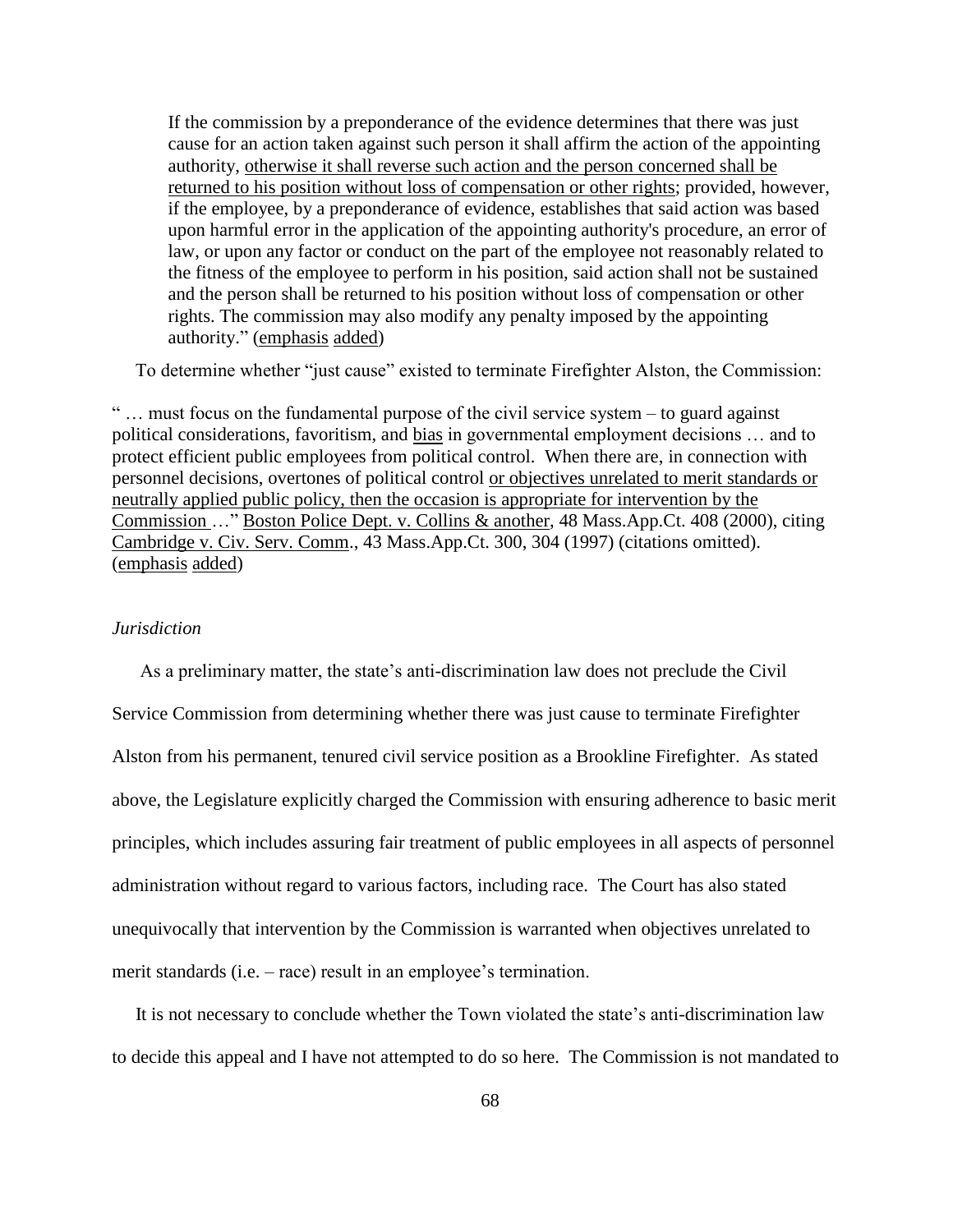function as an alternative to MCAD or the Court as an adjudicator of the rights of those who have experienced discrimination or retaliation in violation of their civil rights or other laws. However, when a civil service appointing authority commits acts which are fundamentally unfair and fall within the penumbra of the prohibited conduct of those laws, it is appropriate for the Commission to take notice of that misconduct in order to fulfil the statutory mandate to assure "fair treatment" of civil service employees, free from "arbitrary and capricious" acts, "without regard" for an employee's "race" or other protected status, and "with proper regard" for civil service law and an employee's "constitutional rights, as citizens." G.L. c. 31, § 1. It is with this framework in mind that I turn to the merits of Mr. Alston's appeal.

## *Just Cause Analysis*

 This case began with the ugly racial epithet, "fucking [n-word]" being spoken by a white fire lieutenant in the Brookline Fire Department, which ended up on the on the voice mail of his employee, Gerald Alston. Town officials have repeatedly noted that the vile comment was not meant for Firefighter Alston. To the extent that it matters, Mr. Pender acknowledges that the comment *was* made in reference to a motorist who Mr. Pender believes was black or Hispanic. As referenced by Dr. Price, the fact that Mr. Pender would make this racist comment made Firefighter Alston question how he was really perceived by his supervisor, who Firefighter Alston considered a mentor. Also, to the extent that it is relevant, no evidence was presented to support Mr. Pender's repeated assertions that making the racist comment could be attributed to PTSD.

 Prior Civil Service Commission decisions have stated unequivocally that racist behavior by a public employee is grounds for termination, stating in Duquette v. Department of Correction, 19 MCSR 337, 341 (2006): "One would have hoped that this century's workplace had been purged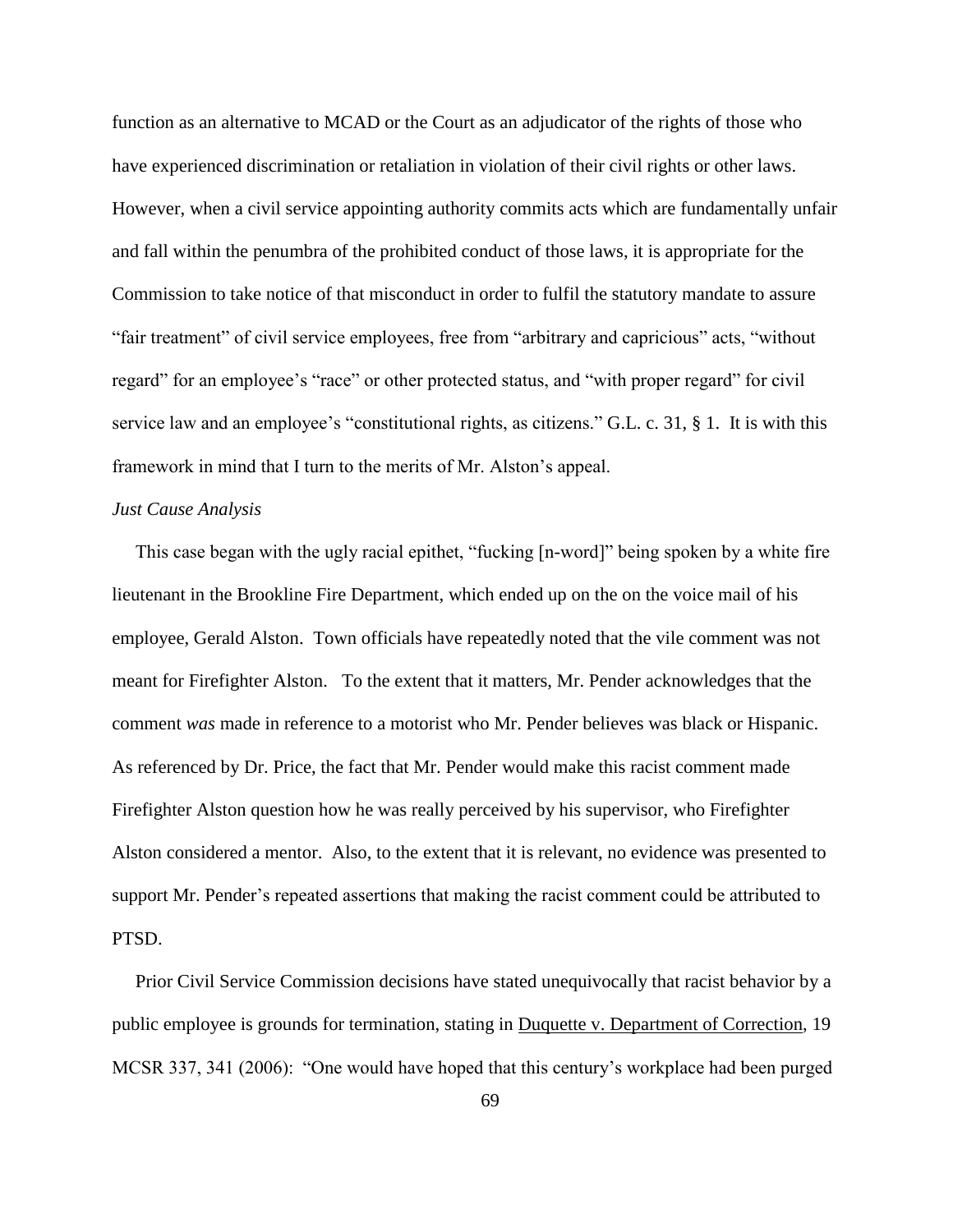of such offenses … There is no place for such behavior in the workplace and there is no place for [Mr. Duquette] – or others that would engage in such behavior at the Department of Correction." When the Appellant in that appeal argued that employees who engaged in similar behavior were not terminated in the past, the Commission stated that it would not " … use those cases as a guide (or moral compass) to lower the bar on what is considered appropriate discipline against individuals who use racist statements …" Duquette at 340.

 In Green v. Harvard Vanguard Medical Associates, Inc., 79 Mass.App.Ct. 1 (2011), the Appeals Court, describing the word "[n-word]" as a " … racial epithet that is widely regarded as the most hateful and offensive in our culture", concluded that " … as a matter of law, a supervisor's use of an offensive and racial epithet in a single, brief conversation was sufficiently severe or pervasive to give rise to a claim of a racially hostile work environment ..." See also, Augis Corp. v. MCAD, 75 Mass.App.Ct. 398, rev. den., 455 Mass. 1105 (2009);and Thomas O'Connor Constructors, Inc. v. MCAD, 72 Mass.App.Ct. 459 (2008).

 After reviewing all of the evidence, including the testimony of Firefighter Alston, I have concluded that Mr. Pender's use of the racial epithet "fucking [n-word]", coupled with subsequent actions and inactions by Town officials at all levels, which compounded the racist comment into an avalanche of unfair, arbitrary, capricious and retaliatory behavior that infringed on Firefighter Alston's civil service rights, made it impossible for him to perform his job as a Brookline firefighter.

 I credit those portions of Dr. Price's report in which she concluded that " … hearing a racial slur from a Lieutenant he trusted was especially troubling to Firefighter Alston because it called into question how he was really perceived by his fellow firefighters and raised concern about whether others would have his back in dangerous situations. There is evidence that Firefighter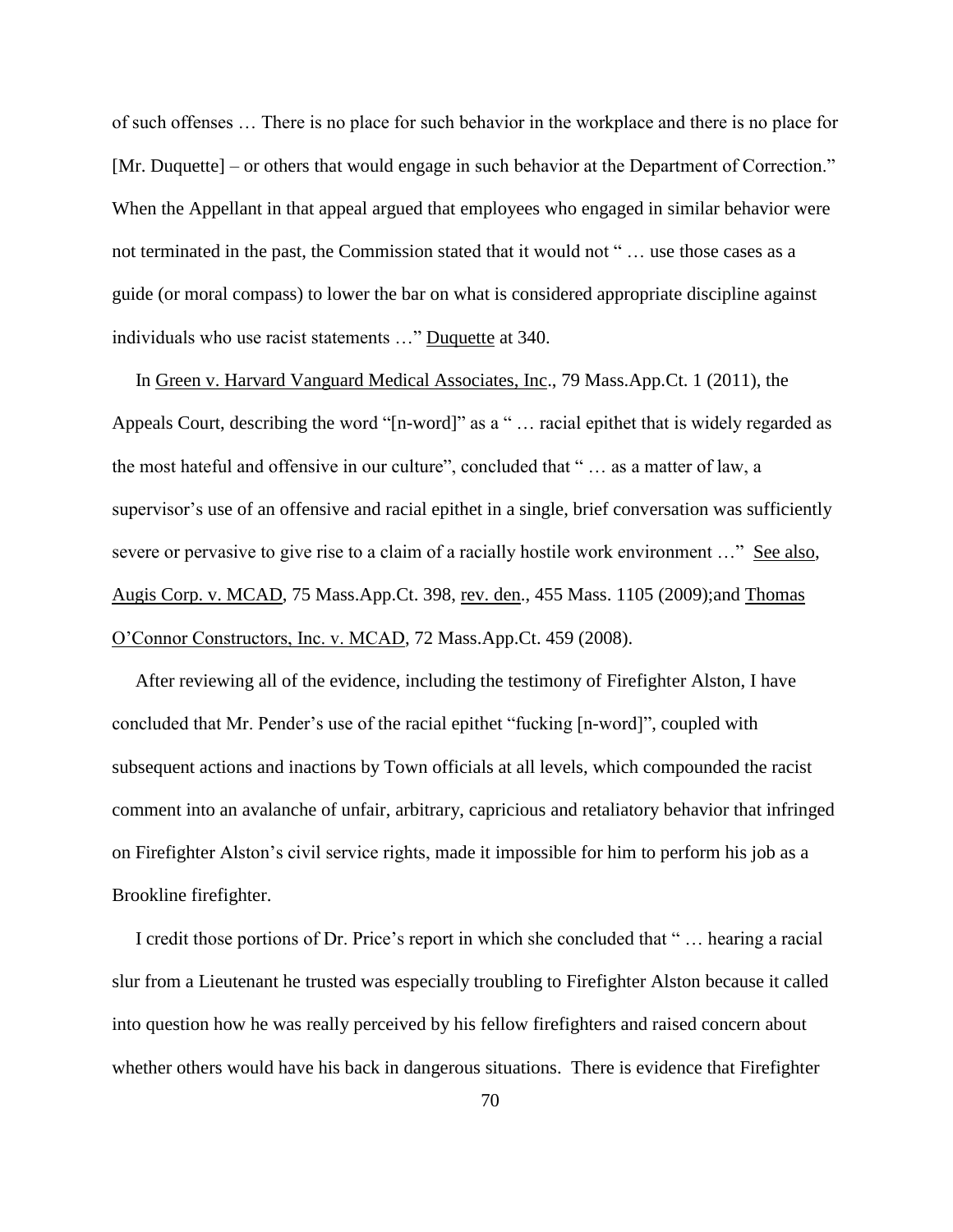Alston developed psychological symptoms in response to hearing the racial slur from his Lieutenant ..."

 I also credit those portions of Dr. Price's report in which she diagnosed Firefighter Alston as of 2015 with "Adjustment Disorder", the same diagnosis issued by Firefighter's Alston's own psychiatrist (Dr. Kahn) and social worker (Ms. Simpson) shortly after the racist comment was left on his voice mail.

 When an Appointing Authority relies on scientific evidence provided through expert witnesses, the Commission is mindful of the responsibility to ensure: (a) the scientific principles and methodology on which an expert's opinion was grounded on an adequate foundation, either by establishing "general acceptance in the scientific community" or by showing that the evidence is "reliable or valid" through an alternative means, e.g., Canavan"s Case, 432 Mass. 304, 311, 733 N.E.2d 1042, 1048 (2000) citing Commonwealth v. Lanigan, 419 Mass. 15, 641 N.E.2d 1342 (1994); (b) the witness is qualified by "education, training, experience and familiarity" with special knowledge bearing on the subject matter of the testimony, e.g., Letch v. Daniels, 401 Mass. 65, 69-69, 514 N.E.2d 675, 677 (1987); and (c) the witness has sufficient knowledge of the particular facts from personal observation or other evidence, e.g., Sacco v. Roupenian, 409 Mass. 25, 28-29, 564 N.E.23d 386, 388 (1990).

 Dr. Price was well qualified to make her diagnosis. She has extensive education and experience regarding fitness for duty evaluations of public safety employees; she reviewed the duties and responsibilities of a Brookline firefighter; she reviewed relevant medical and other documents related to Firefighter Alston and she met with Firefighter Alston for three (3) hours. Finally, during her testimony before the Commission, she was able to answer questions in a coherent manner that showed a command of the subject matter.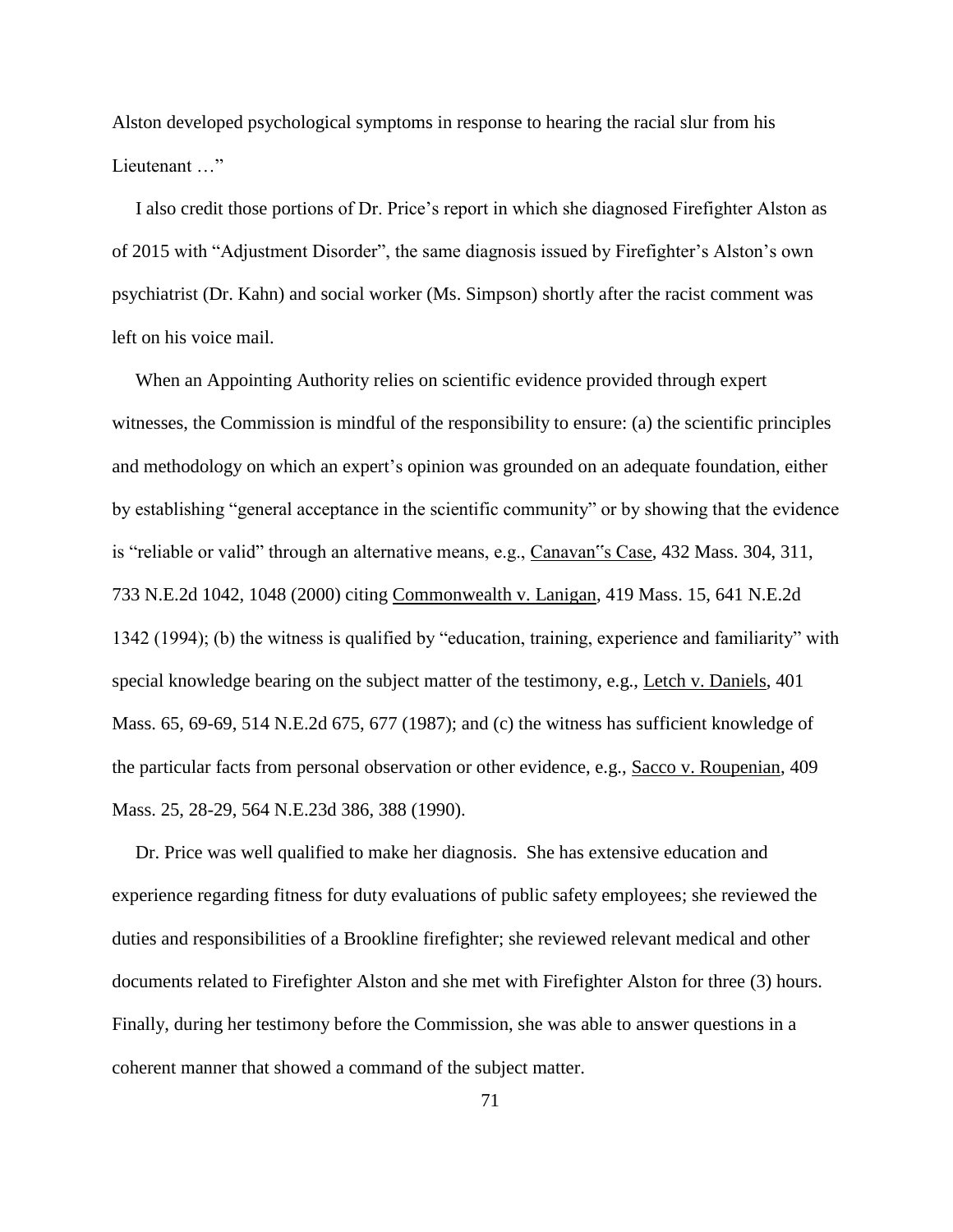I did not rely on the testimony of Dr. Carter, a psychiatrist hired by Firefighter Alston. She does not have education or experience regarding fitness for duty evaluations; she did not review the duties and responsibilities of a Brookline firefighter; and, during her testimony before the Commission, she effectively acknowledged that her goal here was to provide a conclusion that was helpful to Firefighter Alston, as opposed to an independent review of Firefighter Alston's fitness for duty as a Brookline firefighter.

 While I have accepted and credited the conclusions of Dr. Price referenced above, I did not find that the evidence supported her conclusion that Firefighter Alston would be able to return to work upon meeting the conditions outlined in her report. I am not required to accept all parts of Dr. Price's testimony, even if Firefighter Alston failed to offer expert testimony to the contrary. (See Police Department of Boston v. Jill Kavaleski, 463 Mass. 680 (2012) citing Daniels v. Board of Registration in Medicine, 418 Mass. 380, 392 (1994), quoting Commonwealth V. DeMinico, 408 Mass. 230, 235 (1990) ("[t]he law should not, and does not, give the opinions of experts on either side of . . . [a]n issue the benefit of conclusiveness, even if there are no contrary opinions introduced at the trial"). See also Boston Gas Co. v. Assessors of Boston, [334 Mass.](http://sll.gvpi.net/document.php?field=jd&value=sjcapp:334_mass._549)  [549,](http://sll.gvpi.net/document.php?field=jd&value=sjcapp:334_mass._549) 579 (1956) ("That a person qualifies as an expert does not endow his testimony with magic qualities").

 Dr. Price's evaluation was thorough and based on sound medical evidence, but she simply did not have the benefit of the entire record that was presented to the Commission through two hundred eighty (280) exhibits and fourteen (14) witnesses over ten (10) days of hearing. While Dr. Price was able to specifically identify four (4) "stressors" that contributed to Firefighter's Alston ongoing diagnosis of Adjustment Disorder, the entirety of the record shows multiple other actions and inactions of Town officials and employees that served as "stressors" which Dr. Price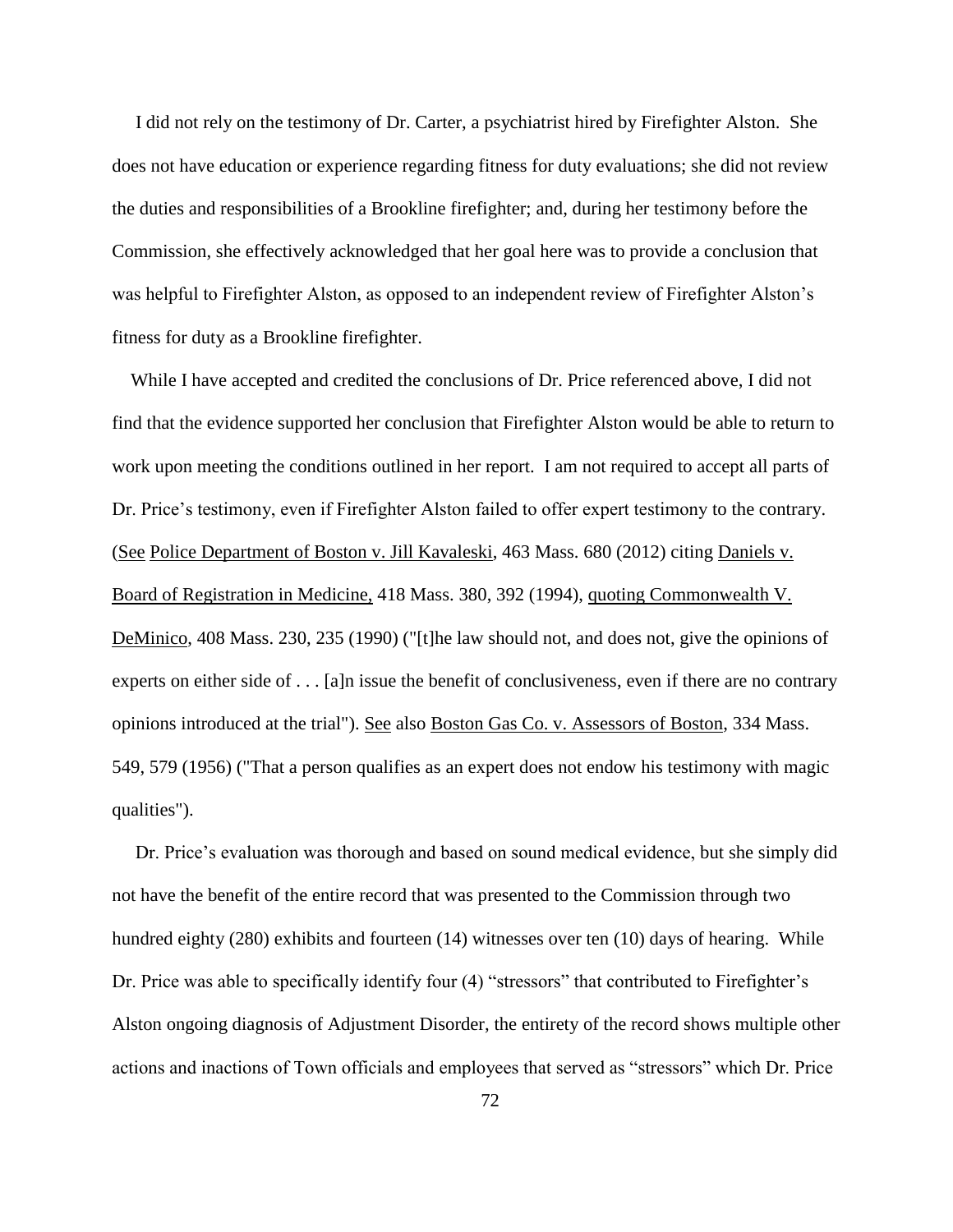was not aware of and which resulted in Firefighter Alston being permanently unable to serve as a Brookline firefighter. Those actions and inactions included the following additional intolerable behavior:

- A. Failing to comprehend the seriousness of Mr. Pender's use of the racial epithet and failing to take the necessary steps to repair the damage Mr. Pender had done that would have enabled Firefighter Alston to return to the workplace.
- B. Enabling retaliatory behavior against Firefighter Alston by Mr. Pender and others and enabling Mr. Pender to paint himself as the victim.
- C. Attacking Firefighter Alston's credibility and taking other actions that appeared to lack bona fides and proper regard for fundamental fairness and good faith.
- *A. Failing to comprehend the seriousness of Mr. Pender's use of the racial epithet and failing to take the necessary steps to repair the damage Mr. Pender had done that would have enabled Firefighter Alston to return to the workplace.*

The Town's failure to respond to the report of the racial epithet in a timely manner; their

failure to impose a proper level of discipline; and their decision to repeatedly promote Mr.

Pender showed that the Town failed to comprehend the seriousness of Mr. Pender's use of the

racial epithet and the damaging impact it had on Firefighter Alston.

The Town failed to act on Firefighter Alston's report of the racist comment for four (4) to five

(5) weeks. As noted in the findings, Firefighter Alston played the voice mail message for the

Fire Department's Chief of Operations shortly after May 30, 2010. It was not until July 8, 2010,

after Firefighter Alston filed a written complaint, that the Town finally took action against Mr.

Pender. This caused Firefighter Alston legitimate concern that the Town did not take this matter

seriously.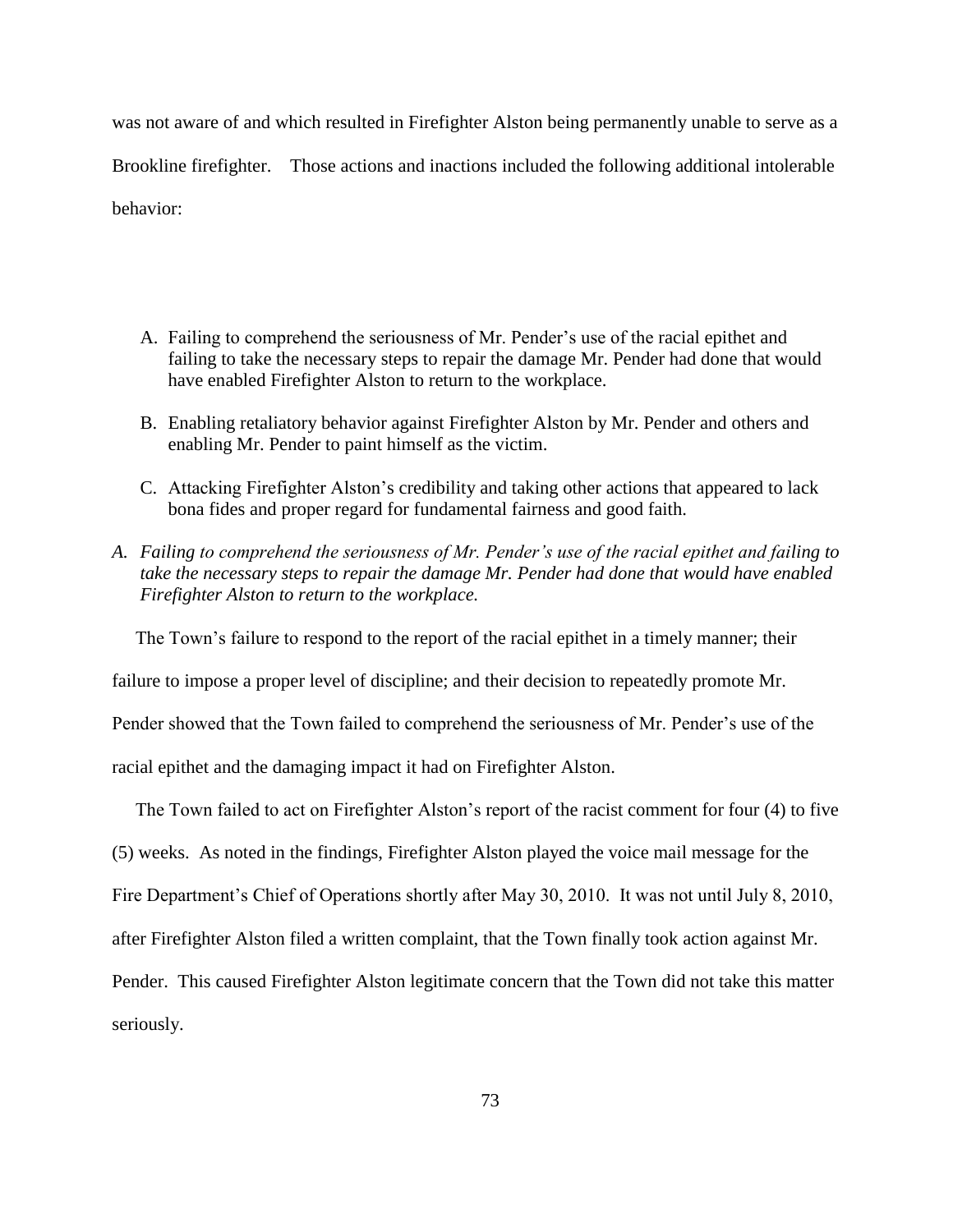Even more troubling, Town officials, at the time and on later occasions, would suggest that their actions were taken in accord with Firefighter Alston's wishes. This is simply not true. Firefighter Alston's only input on the level of discipline was to tell Town officials that he didn't want Mr. Pender to be terminated. Town officials may have received more clarity on this point had they actually conducted a bona fide local disciplinary hearing regarding Mr. Pender's misconduct, which would have included hearing from witnesses including, but not limited to, Firefighter Alston. That didn't happen. Rather, Town officials, during an Executive Session, engaged in what turned into an informal discussion with Mr. Pender and his attorney, focusing on turning this event into a "learning moment". In the end, even Chief Skerry's recommendation for a relatively short-term suspension of four (4) tours of duty was rejected by the Board. The Board should have taken more serious steps to discipline Mr. Pender for his racist comment and to prevent any retaliation by Mr. Pender against Firefighter Alston (i.e. – a demotion; ineligibility for promotion for 5 years; and a last chance agreement stating that any retaliation against Mr. Alston would result in immediate termination.) Throughout these proceedings, the Town sought to equate other actions taken (i.e.- mediation and diversity training) as a form of discipline. They are mistaken. The Town's failure to issue discipline commensurate with the seriousness of the offense caused Firefighter Alston to question if they understood the impact the racist comments had on him and his family.

 Further, in one of the more perplexing actions taken in the aftermath of this incident, the Town *promoted* Mr. Pender to Temporary Fire Captain *less than two weeks after the effective date of his two-tour suspension* for making the racist comment. Firefighter Alston was in shock. So am I. The promotion gave Firefighter Alston further grounds upon which to reasonably conclude that the Town was not taking the matter seriously. The Town's attempt to cloak its decision as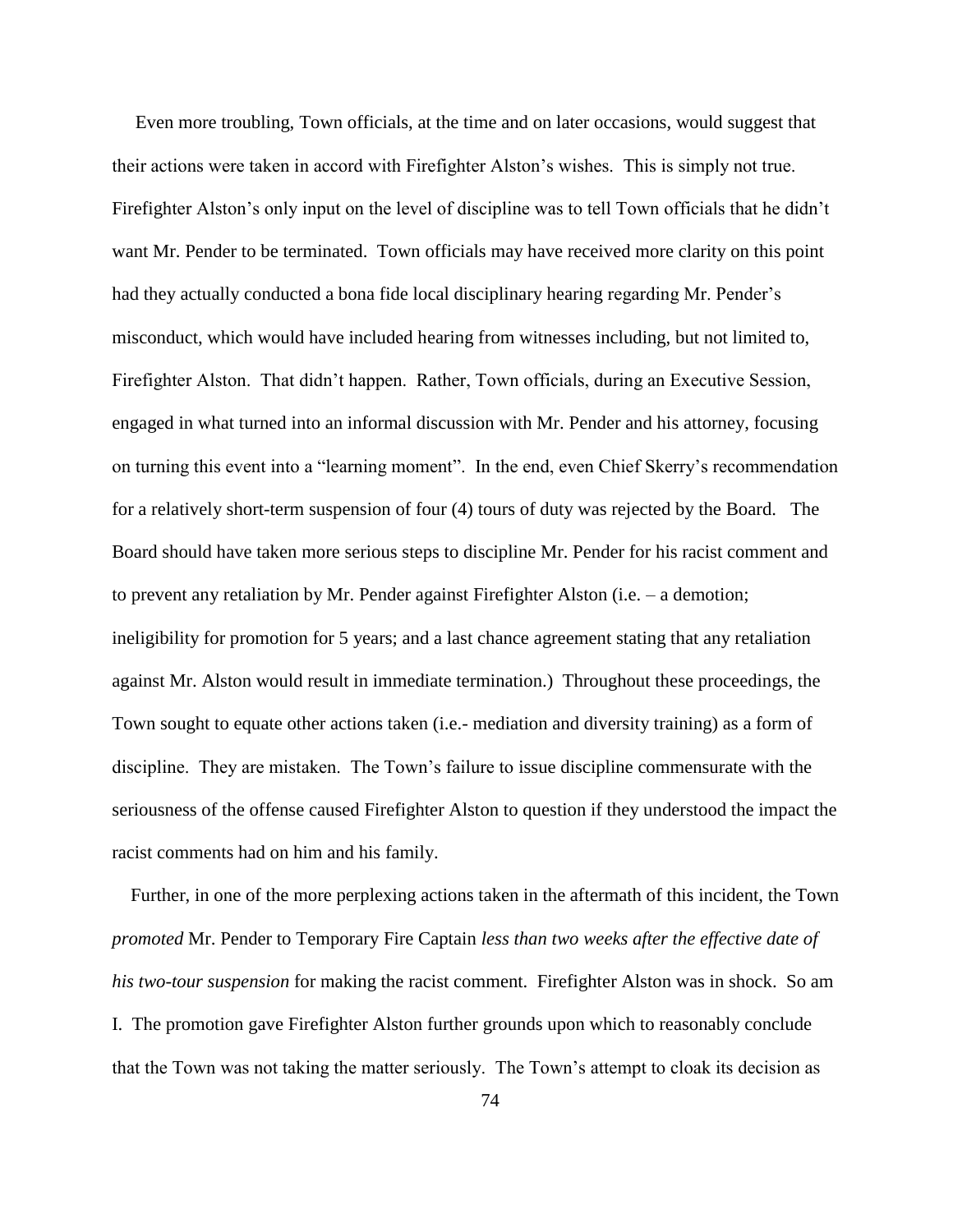somehow being required by the civil service law (since Mr. Pender was at the top of the eligible list) is disingenuous. The Town had, for example, the option of bypassing Mr. Pender for this temporary appointment for the time being in favor of someone else who had not been disciplined two weeks prior for making a racist comment, a decision that has long been permitted by wellestablished civil service law.

 For many of the reasons already discussed above, the Town's decision to permanently promote Mr. Pender to Captain on May 1, 2013 was another sign to Firefighter Alston that the Town failed to recognize the seriousness of what occurred here.

 Finally, the Town's decision to further elevate Mr. Pender to Temporary Deputy Fire Chief in July 2016 took the overtones of bad faith to yet another level by using that promotional process to orchestrate a public rebuke of Firefighter Alston condoned and sometimes led by Town officials, that served as a final message to Firefighter Alston that he was not welcome in the Brookline Fire Department.

 In preparation for a public meeting where the promotion to Temporary Deputy Fire Chief would be discussed, the Chair of the Town's Select Board penned an email to the Town Administrator stating in part, " … Would be helpful to get that summary of actions Mr. Pender has taken and been subjected to as a result of the incident" (in reference to comments Mr. Pender had made during an Executive Session.) Six years later, the narrative of what occurred here had officially been turned on its head, with the Town portraying Mr. Pender as the victim.

 During the public comment session, Town officials and employees repeatedly referenced the remorse and apologies of Mr. Pender and appeared to explicitly call out Firefighter Alston for his inability to "move on". One member of the Select Board stated that " … Brookline needs to move on and cease debating past rights and wrongs. A better future is not possible if we remain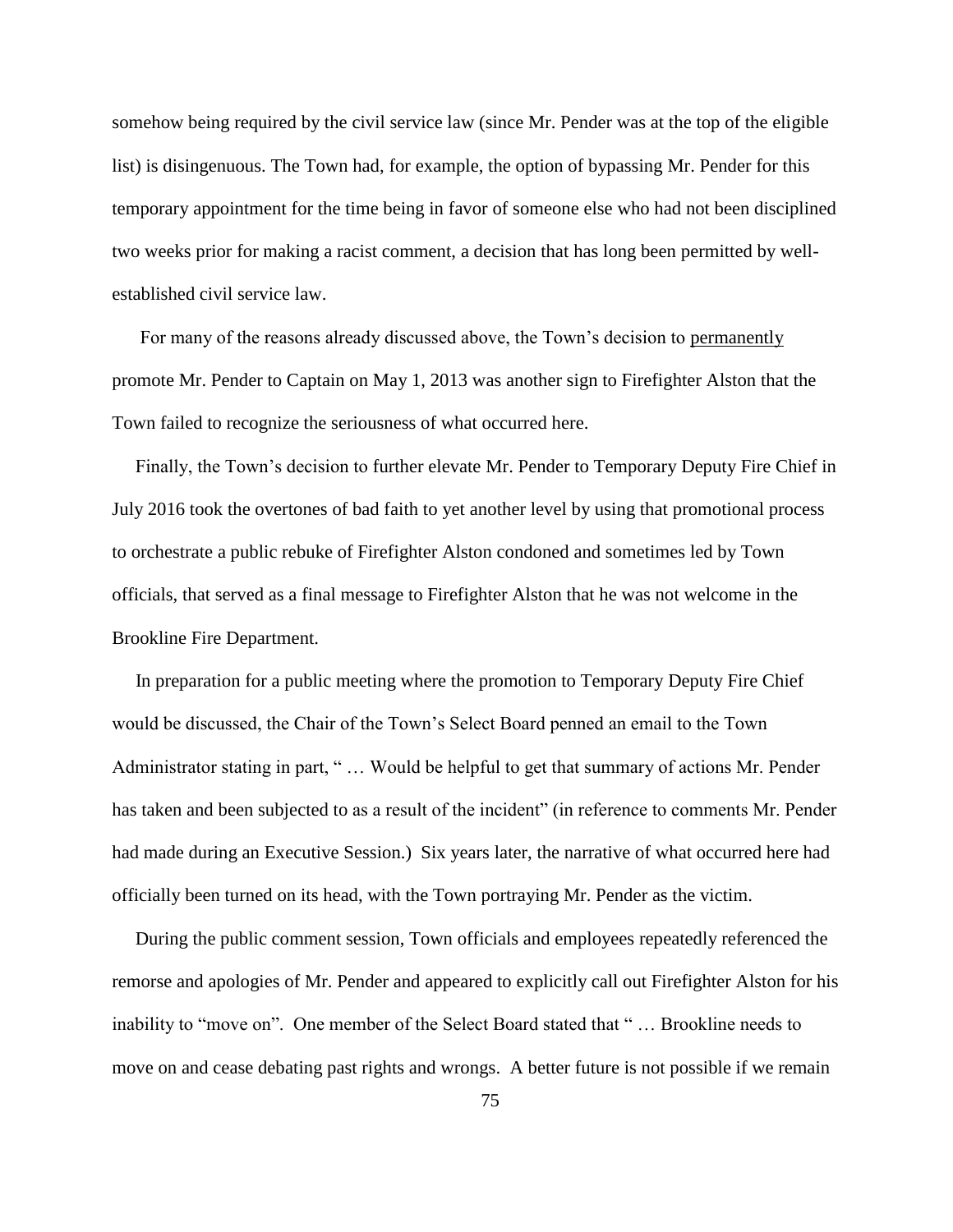trapped in conversations about *perceived* past misdeeds or mistakes." While subtle, it is noteworthy that Town officials were now apparently referring to the racist comment left by Mr. Pender as a "perceived" past misdeed or mistake.

 Another Board member stated that " … the use of a racist slur, six years ago, *without more*, cannot be justification to permanently preclude" Mr. Pender from being promoted. At this point, the Board had information, discussed more below, showing that *in addition to making the racist comment*, Mr. Pender had, on multiple occasions, verbally attacked Firefighter Alston for reporting the incident and repeatedly minimized his misconduct to fellow firefighters, including all new recruits.

 Another Board member explicitly stated that " … We have heard from *almost every minority of the department with the exception of Gerald Alston* …" stating their support for Mr. Pender.

 Members of the Department spoke about the "narrative fabricated", with the Town's Deputy Fire Chief stating that "we should have all moved on" and lamenting the "smear campaign" against the Town.

 The collective message from the Select Board and the Town's Fire Department was clear: Gerald Alston stood alone.

*B. Enabling retaliatory behavior against Firefighter Alston by Mr. Pender and others and enabling Mr. Pender to paint himself as the victim.*

 On multiple occasions, including during Mr. Pender's initial "apology" and after all Department employees were purportedly provided with diversity training, Mr. Pender and others repeatedly engaged in retaliatory behavior against Firefighter Alston, leading him to reasonably question whether he could ever return to the Brookline Fire Department.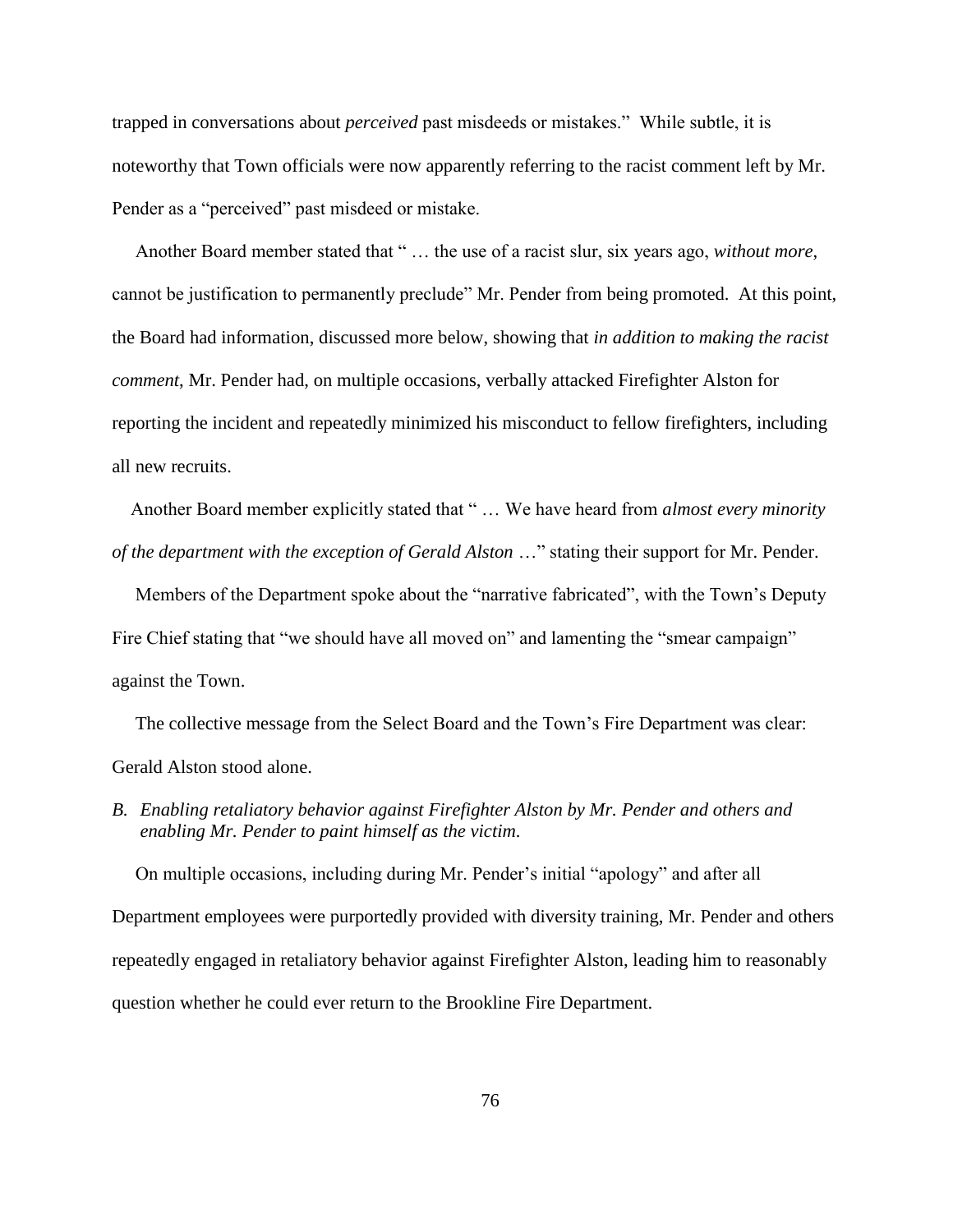When Mr. Pender first spoke to Firefighter Alston to "profusely apologize", he compounded the problem by seeking to turn the tables on his employee and attacking Firefighter Alston's decision to report the racist comment, telling Firefighter Alston words to the effect that it was "the stupidest thing [Alston] had ever done". To drive home the point, Mr. Pender asked Firefighter Alston, "do you want me to lose my job?" It is difficult to imagine a more stressful situation for an employee than when a supervisor, who had recently made a racist comment, is now attacking the employee for reporting it. The Town never took any action against Mr. Pender for attacking Firefighter's Alston decision to report him and, remarkably, never seemed to grasp that Mr. Pender was engaging in retaliatory behavior against Firefighter Alston.

 Only two (2) days after Firefighter Alston's return to work, fellow firefighter Joseph Canney posted a derogatory message on the Union's blog referring to Firefighter Alston as a "FACELESS COWARD". While the posting does not explicitly identify Firefighter Alston, it is painfully clear who he is referring to. Again, the Town took no action to investigate whether Firefighter Canney's posting constituted retaliation against Firefighter Alston. Commonsense dictates that this posting caused further stress on Firefighter Alston, as it raised real questions regarding whether he was being ostracized by members of the Department.

 Only months after making the racist comment, Mr. Pender, in February 2011, again verbally attacked Firefighter Alston for reporting it, telling Firefighter Alston, " … you destroyed my life and ruined my career …". Mr. Pender told Firefighter Alston that he had "begged" him [Alston] "not to do what he [Alston] did." Rather than recognizing that his comments could be construed as retaliatory, Mr. Pender actually documented the conversation in a transcript-like summary and hand-delivered the summary to the Town's Human Resources Director. Again, the Town took no action against Mr. Pender for his verbal attack on Firefighter Alston. Had the Town taken the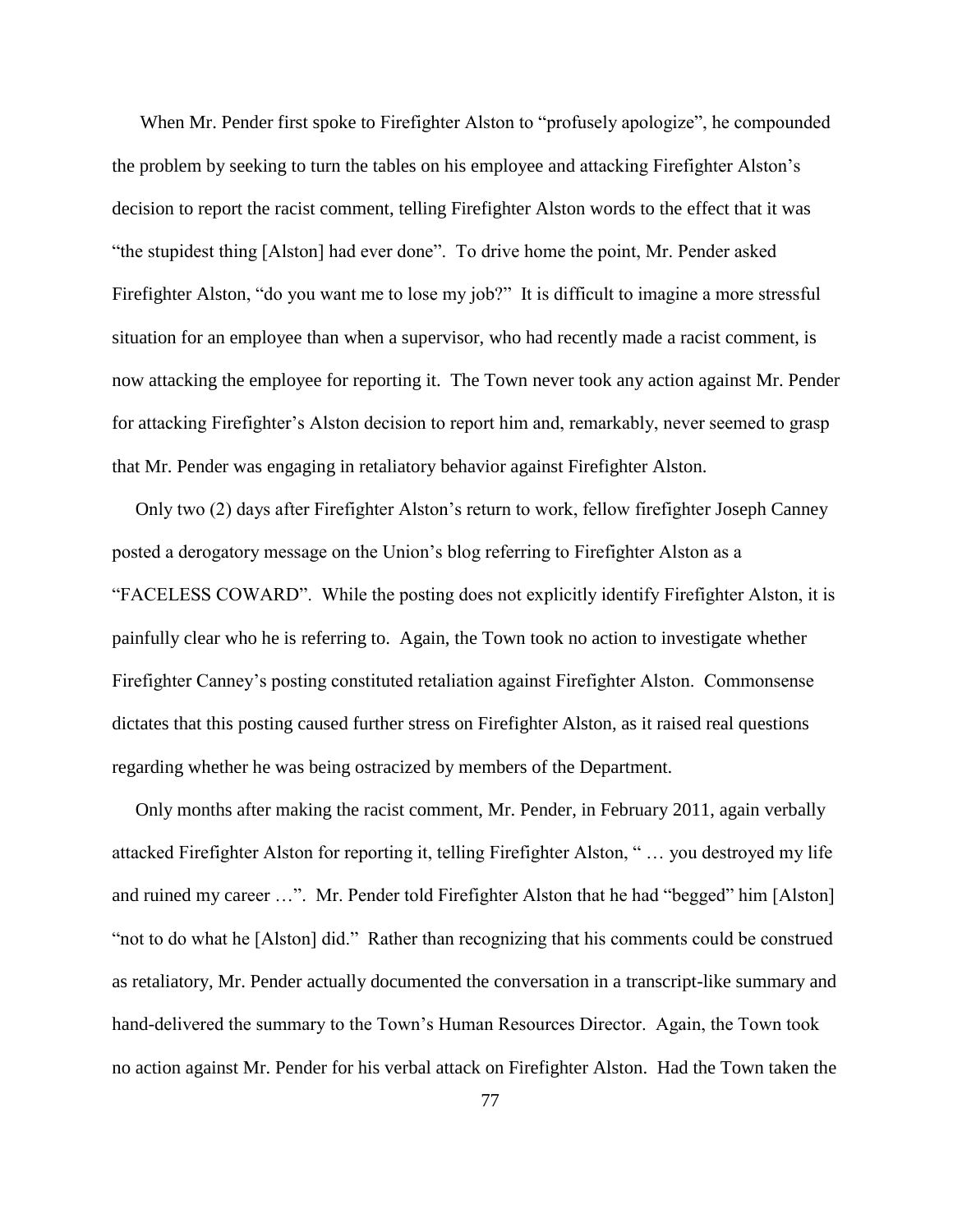reasonable step of requiring a last chance agreement months earlier, and had the Town recognized Mr. Pender's comments for what they were (retaliation), there would have been no justification for continuing Mr. Pender's employment with the Town at this point.

 Further, just prior to a training session in October 2013, presumably in which Firefighter Alston was required to receive training from the person who had left a racist comment on his voicemail, Mr. Pender once again verbally attacked Firefighter Alston, this time for filing a lawsuit that, according to Mr. Pender, "was full of lies." Mr. Pender discounted his use of the racist comment years earlier, chalking it up to "road rage" and "a side effect of PTSD." To me, it is noteworthy that Firefighter Alston felt the need that same day to reach out to his treating psychiatrist. It reinforces the correlation between the actions of Town officials and the adverse psychological impact on Firefighter Alston.

 On December 19, 2013, Firefighter Alston found the word "Leave" written on the door to his seat on the fire engine. While the Town appeared to take appropriate steps to investigate this serious matter, the suggestion by the Town that the word could have been written by members of an MIT fraternity seemed to defy commonsense and understandably cause Firefighter Alston to again question whether the Town was seeking to find an acceptable, alternative explanation to what appears to be a clear message that Firefighter Alston was not welcome in the Brookline Fire Department.

 In March 2015, the union voted to remove Firefighter Alston from the union for not paying dues, even after, according to Ms. DeBow, he had come back on the payroll and was, in fact a dues-paying member. While the Town has no role in actions taken by the union, this event is yet another example of how Firefighter Alston could reasonably conclude that he was being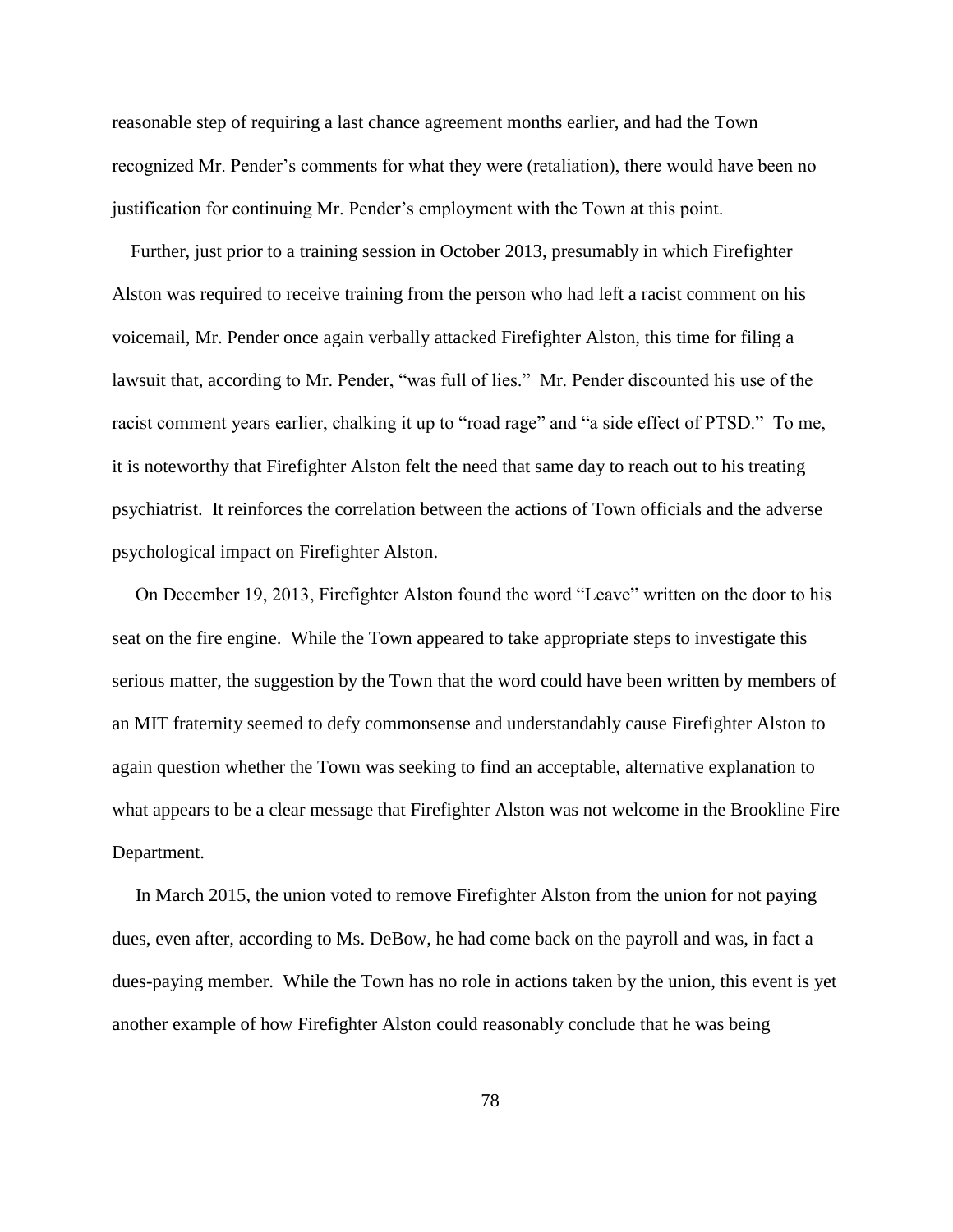ostracized by fellow firefighters for reasons related to his reporting Mr. Pender's use of the racial comment heard on his voice mail.

 Finally, in December 2015, fellow Firefighter Joseph Canney penned a letter to Ms. DeBow stating in part that: "Despite the fact that Mr. Alston threatened to shoot his co-workers, he continued to be payed (sic) for longer than most can even remember." This is yet another example that supports Firefighter Alston's reasonable fear that, upon his return, he may not have the support of his fellow firefighters.

 After being promoted, Mr. Pender used his position as Captain of Training to tell his "side of the story" regarding the incident to *all new recruits*, telling them that what they read in the local paper about this matter was "a bunch of lies". In a remarkable statement during his deposition in the federal lawsuit, Mr. Pender recounted talking to five new recruits from Fall River, "who were all minorities". Presumably after telling them "his side of the story", Mr. Pender stated that " … they were pretty shocked that it had turned into, you know … that something so benign is going on seven and a half years later …". This was not a momentary misstatement by Mr. Pender. Rather, both at the time, and years later, he would repeatedly make comments suggesting that his racist comment was overblown and, in turn, that Firefighter Alston had overreacted to the racist comment. Most troubling is that, over a period of years, Mr. Pender would reinforce that message to every new recruit of the Brookline Fire Department. Put another way, Mr. Pender was telling *every new recruit*, that if and when a supervisor is heard making a racist comment, it should be considered benign; it should not be reported; and it should be settled in-house with a handshake. Equally as troubling, by labeling reports of the incident as "a bunch of lies", Mr. Pender was arguably leaving the impression with every new recruit that Firefighter Alston was a liar who could not be trusted. This could help explain the shunning by fellow firefighters that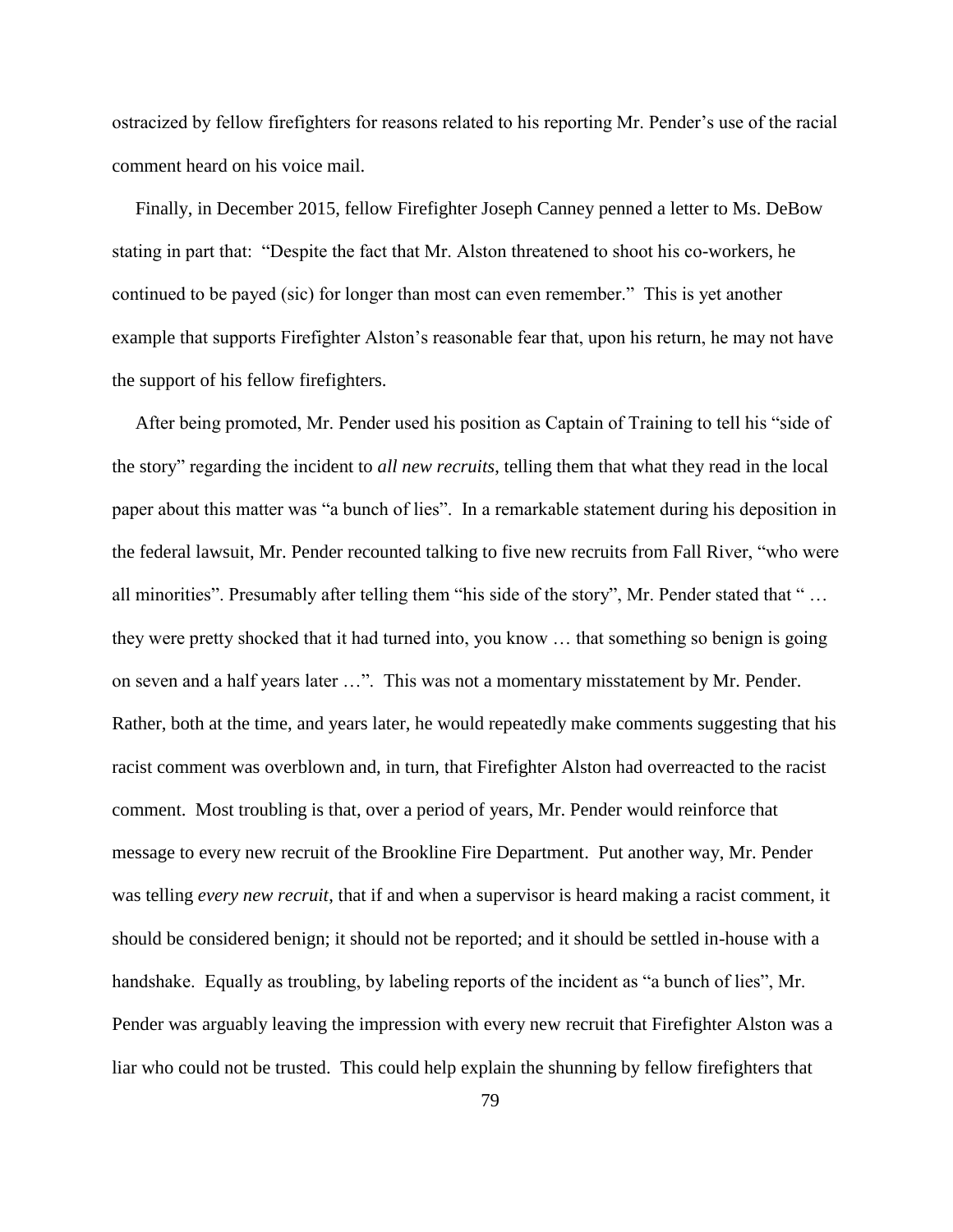Firefighter Alston referenced in his December 2013 court filing in Norfolk Superior Court. In that filing, Firefighter Alston talks about being ostracized by fellow firefighters when he was assigned to other stations, including firefighters excluding him from dinner or leaving the room when he entered to eat breakfast. He also lamented that he was no longer invited to sing the national anthem at firefighter-sponsored events, something Firefighter Alston said he was "proud and privileged" to do for many years prior to reporting the racist comment to Town officials.

## *C. Attacking Firefighter Alston's credibility and taking other actions that appeared to lack bona fides and proper regard for fundamental fairness and good faith.*

 Numerous other actions and inactions by the Town called into question whether they were acting in good faith regarding their stated goal of returning Firefighter Alston to the Town's workforce.

 In February 2014, "Fire Department leadership" and the Town's HR Director met with Dr. Brown. Based on what he heard from those Town officials about Firefighter Alston, Dr. Brown opined that "high levels of paranoia exist". To me, this was part of a subtle, ongoing narrative that Town officials had settled on by February 2014 in which the Town was suggesting Firefighter Alston's concerns regarding being shunned and ostracized were a figment of his imagination. As referenced previously, some of Firefighter Alston's fears were well-founded, including Mr. Pender's ongoing discussion of his side of the story to all new recruits that may work side-by-side with Firefighter Alston. The evidence does not support the suggestion that Firefighter Alston was suffering from paranoia.

 In October 2014, only sixteen (16) days after learning from Firefighter Alston's psychiatrist that Firefighter Alston "had a decline … did not refill medication …" and was " … in desperate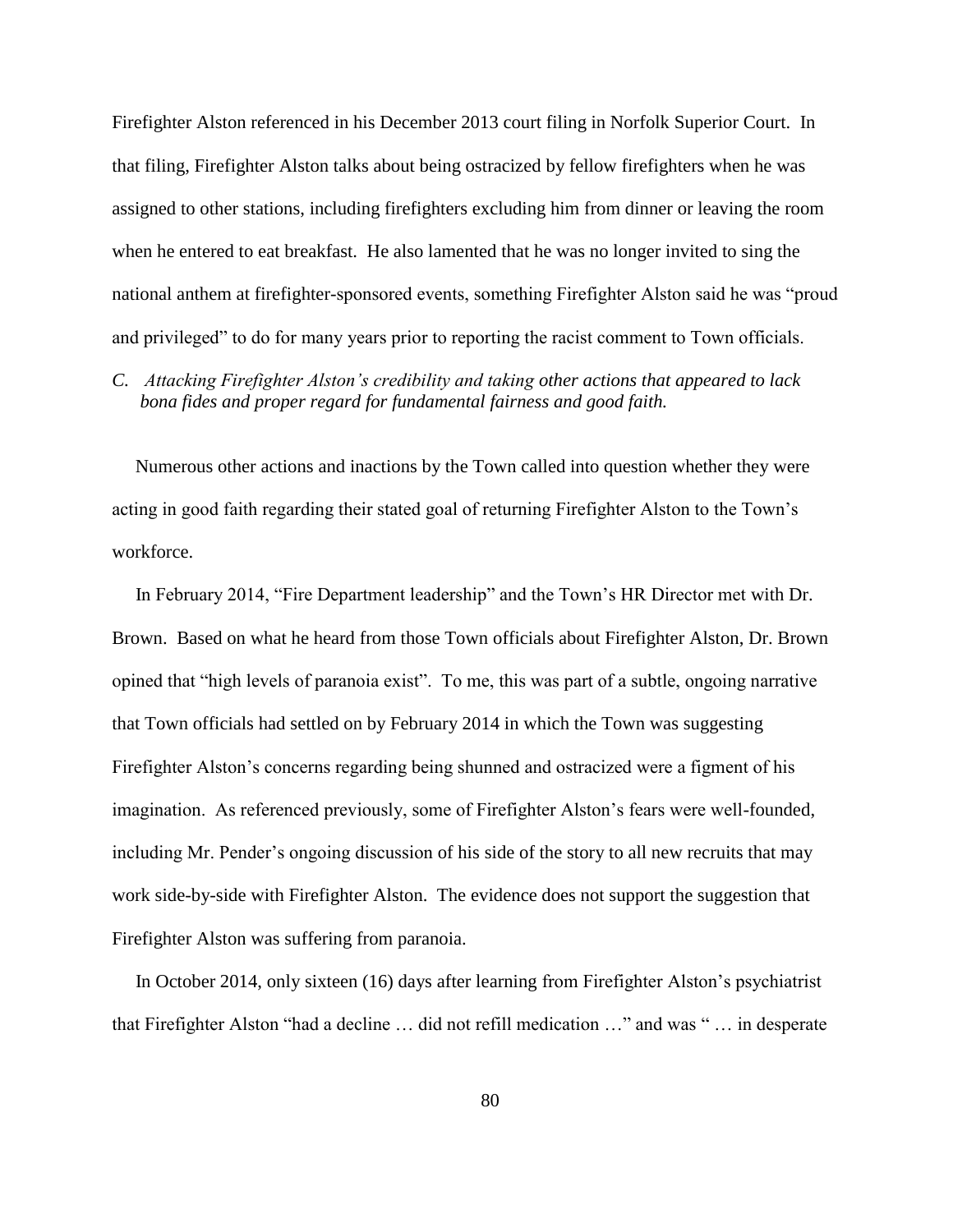financial straits … living out of his car …" the Town notified Firefighter Alston that he was effectively being removed from the Town's payroll as he had exhausted all of his available leave.

 In December 2014, the Town's then-Chair of the Select Board penned a letter to Firefighter Alston stating in part that: "... We are also informed that the supervisor who uttered those words to you and was formally disciplined for the incident offered his apology to you, *and has since repeatedly expressed remorse and regret for his conduct*." Again, this narrative, which is not consistent with what actually occurred, was now enshrined as the Town's official version of events. As discussed previously, rather than "repeatedly expressing remorse and regret", Mr. Pender had repeatedly subjected Firefighter Alston to verbal attacks for reporting the matter to Town officials and "ruining his career" over making "benign" comments that, according to Mr. Pender, were likely attributable to PTSD and should have been settled with a handshake. To me, this repeated misrepresentation of events by Town officials was another action that constituted a "stressor" upon Firefighter Alston.

 These collective actions and inactions by the Town, many of which Dr. Price was unaware of, prevented Firefighter Alston from returning to a workplace where he would be isolated, even if he satisfied the conditions outlined by Dr. Price in her report.

 In sum, the Town chose not to impose meaningful discipline on Mr. Pender for use of the racist comment (which the evidence demonstrated was clearly insufficient to remediate his behavior), chose to overlook the initial and ongoing retaliation against Firefighter Alston by Mr. Pender and others, and actively promoted a false narrative that painted Firefighter Alston as a paranoid employee who simply couldn't "move on" from racist comments made by a purportedly remorseful supervisor years earlier**.** By these errors and omissions, the Town acted in bad faith and in a manner prohibited by basic merit principles which requires, in relevant part,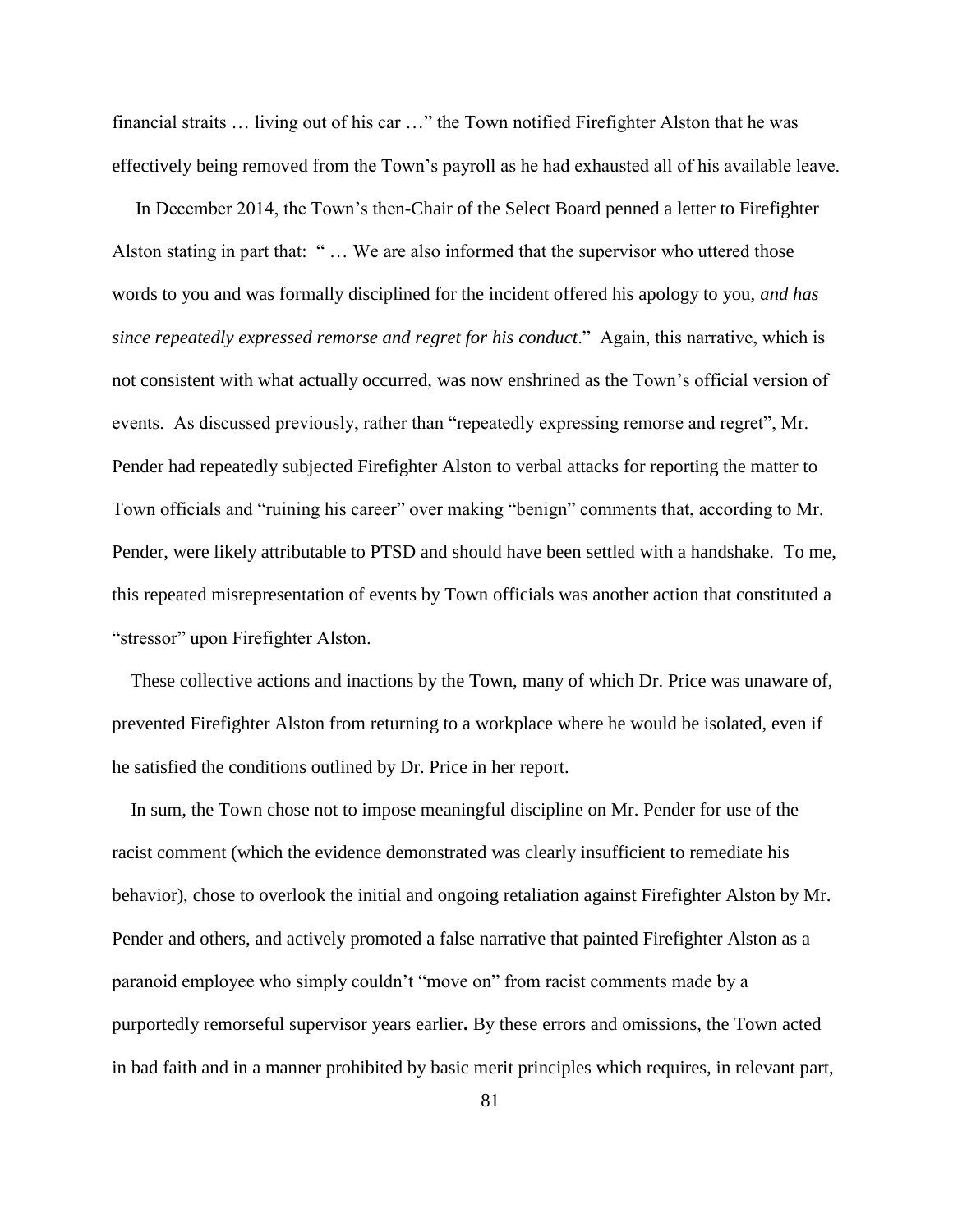"*fair treatment* of . . . employees *in all aspects of personnel administration without regard to* 

political affiliation, *race*, color, age, national origin, sex, marital status, handicap, or religion *and* 

*with proper regard for* . . .*basic rights outlined in this [civil service] chapter and constitutional* 

*rights as citizens* …" When a municipality's own violation of a tenured employee's rights has

prevented the employee from returning to work, as here, the Town cannot use that inability to

work as just cause for discharging the employee from his tenured position.

## *Conclusion*

For all of the above reasons, the Town of Brookline has failed to show just cause for

terminating Gerald Alston from employment.

As referenced above, G.L. c. 31, § 43 states:

"If the commission by a preponderance of the evidence determines that there was just cause for an action taken against such person it shall affirm the action of the appointing authority, otherwise it shall reverse such action and the person concerned shall be returned to his position without loss of compensation or other rights; provided, however, if the employee, by a preponderance of evidence, establishes that said action was based upon harmful error in the application of the appointing authority's procedure, an error of law, or upon any factor or conduct on the part of the employee not reasonably related to the fitness of the employee to perform in his position, said action shall not be sustained and the person shall be returned to his position without loss of compensation or other rights. The commission may also modify any penalty imposed by the appointing authority." (emphasis added)

As stated in part by the Superior Court in Alston v. Civ. Serv. Comm'n & Town of Brookline,

Suff. Sup. Crt. No. 2017-1489 (2018):

 " … The question of remedy is … not up to the Commission, because the statute itself prescribes the remedy: 'the person concerned shall be returned to his position without loss of compensation or other rights.' G.L. c. 31, § 43. If the Legislature wanted the Commission to withhold decision upon 'just cause' whenever the agency was concerned about remedy, it would certainly have chosen different language …

In any event, a mandatory reinstatement remedy creates, at most, a cost or an inconvenience in this case, but no real inconsistency with the law. If the Commission [finds] a lack of just cause and order[s] reinstatement to Alston's position, with pay,